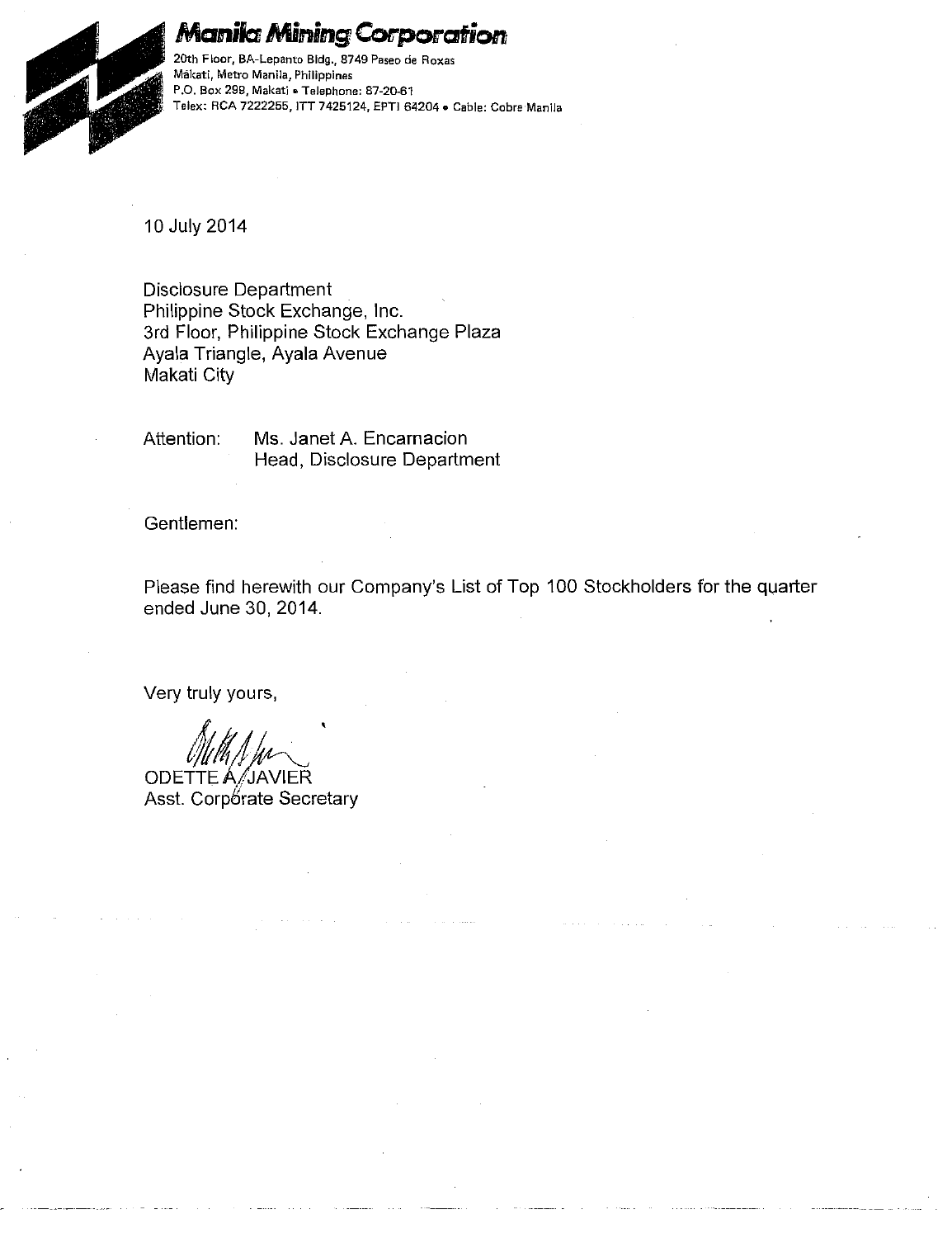Stock Transfer Service Inc. The Contract of Page No. 2012 1 MANILA MINING CORPORATION (MA) List of Top 100 Stockholders<br>As of 06/30/2014

Rank Sth. No. Name Citizenship Holdings Rank ------------------------------------------------------------------------------------------------------------------------ <sup>1</sup> <sup>0016016658</sup> PCD NOMINEE CORPORATION (FILIPINO) Filipino 70,679,608,075 53.35% 0012000359 LEPANTO CONSOLIDATED MINING COMPANY Filipino 20,479,027,104 15.46% 0600000003 F. YAP SECURITIES, INC. Filipino 12,226,686,096 09.23% 0006000111 F. YAP SECURITIES, INC. Filipino 3,455,548,391 02.61% 0025005497 BRYAN YAP Filipino 1,945,977,139 01.47% 0025005499 CHRISTINE YAP Filipino 1,861,557,111 01.41% 0012000360 LEPANTO INVESTMENT & DEV. CORPORATION Filipino 1,390,313,541 01.05% 0016017012 PATRICK RESOURCES CORPORATION Filipino 1,301,152,163 00.98% 0025005502 PAULINO YAP Filipino 1,064,905,731 00.80% 0025005518 PAULINO YAP Filipino 890,763,764 00.67% 0025005498 CHRISTINE KAREN YAP Filipino 886,334,939 00.67% 0003026095 CORONET PROPERTY HOLDINGS CORP Filipino 833,093,546 00.63% 0025005505 EMMA YAP Filipino 799,516,109 00.60% 0006000747 A/C -CKY FYSI Filipino 754,994,507 00.57% 0022005891 VENTURA RESOURCES CORPORATION Filipino 718,565,954 00.54% 0026000925 ZAMCORE RESOURCES CORPORATION Filipino 707,395,421 00.53% 0025005516 EMMA YAP Filipino 678,551,292 00.51% 0012016061 LINDSAY RESOURCES CORPORATION Filipino 651,542,763 00.49% 0025005501 PAUL YAP JR. Filipino 580,769,812 00.44% 0025005515 PAUL YAP JR. Filipino 532,907,891 00.40% 0006000749 A/C B.Y. FYSI Filipino 524,193,274 00.40% 0025005496 ARLENE K. YAP Filipino 457,065,671 00.34% 0004000158 DAVID GO SECURITIES CORP. Filipino 438,090,034 00.33% 0001030049 FLORENTINO ALMACEN JR. Filipino 369,000,000 00.28% 0019000695 SHIPSIDE, INC. Filipino 360,082,672 00.27% 0025005500 PACITA YAP Filipino 351,786,420 00.27%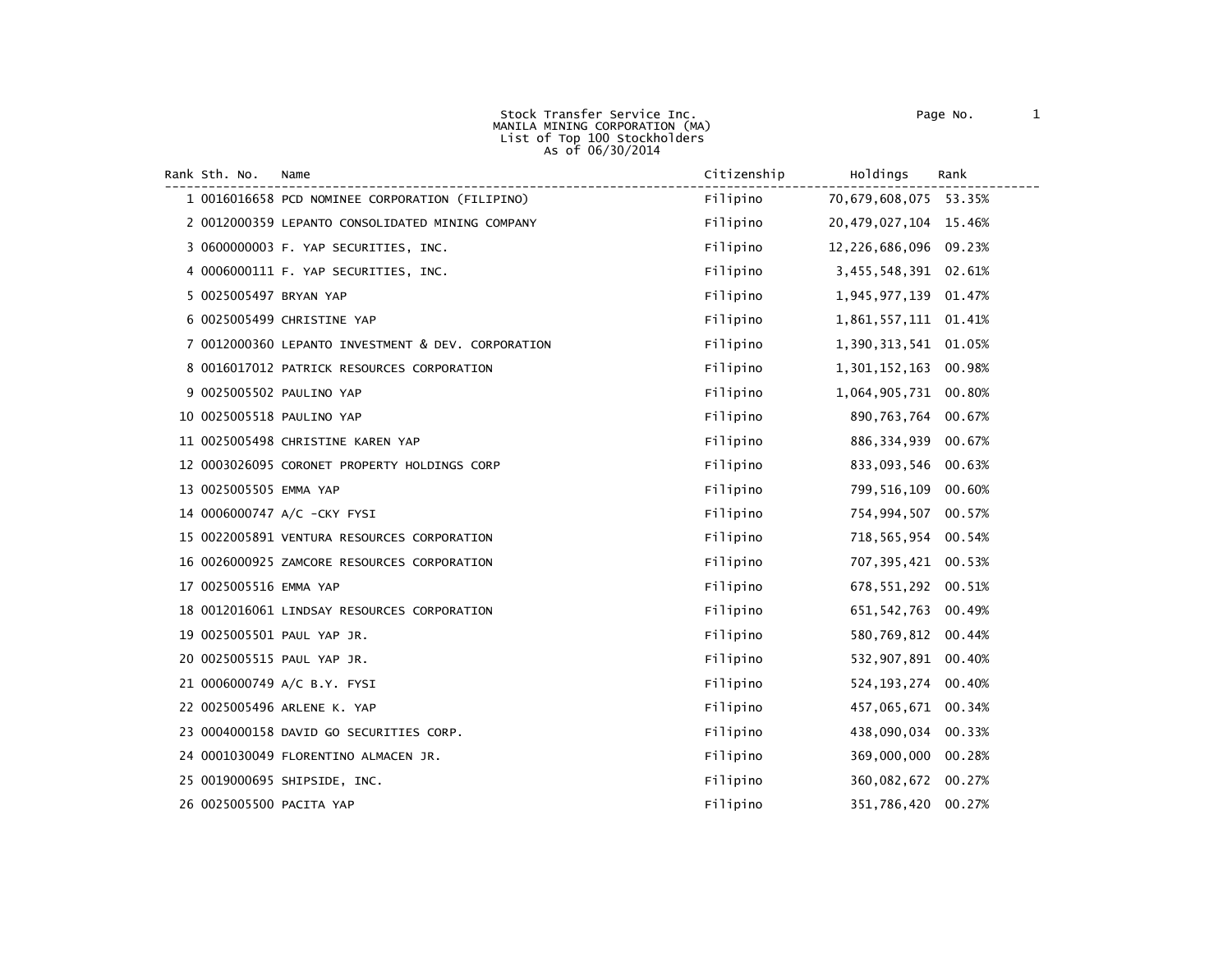| 27 0006017901 F. YAP SECURITIES, INC. (PCD)         | Filipino | 337,240,974           | 00.25% |
|-----------------------------------------------------|----------|-----------------------|--------|
| 28 0025005508 ANNABELLE K. YAP                      | Filipino | 330,939,900           | 00.25% |
| 29 2500000001 LUCIO W. YAN                          | Filipino | 302,100,000           | 00.23% |
| 30 0100000010 FLORENTINO DESQUITADO ALMACEN JR.     | Filipino | 300,000,000 00.23%    |        |
| 31 1600000001 MARTESIO C. PEREZ                     | Filipino | 281, 181, 934 00. 21% |        |
| 32 0016030009 FAUSTO R. PREYSLER JR.                | Filipino | 270,000,000           | 00.20% |
| 33 0012016259 LEONARD RESOURCES CORP.               | Filipino | 236, 299, 716         | 00.18% |
| 34 0008000780 WILLIAM HOW                           | Filipino | 220,500,000           | 00.17% |
|                                                     | Filipino | 210,023,669           | 00.16% |
| 35 0008000497 HIGHLAND SECURITIES, INC.             |          |                       |        |
| 36 0006000109 F Y S I ACCOUNT NO. CKY               | Filipino | 196, 918, 381         | 00.15% |
| 37 0016017010 PL LIM INVESTMENTS, INC.              | Filipino | 180,000,000           | 00.14% |
| 38 0001029313 ABIGAIL RESOURCES CORP.               | Filipino | 154,729,479 00.12%    |        |
| 39 2500000003 CP EQUITIES CORPORATION               | Filipino | 140,000,000           | 00.11% |
| 40 0018000748 HORACIO RODRIGUEZ                     | Filipino | 113,664,029           | 00.09% |
| 41 0006014171 F. YAP SECURITIES, INC. A/C 4035      | Filipino | 112,568,859           | 00.08% |
| 42 0006014173 F. YAP SECURITIES, INC. A/C 3305      | Filipino | 112,568,859           | 00.08% |
| 43 0025005511 CRESENCIO YAP                         | Filipino | 107, 242, 261         | 00.08% |
| 44 2500000006 AMELITA CHUA                          | Filipino | 100,000,000           | 00.08% |
| 45 0013000542 MERCANTILE INSURANCE CO., INC.        | Filipino | 96, 294, 800          | 00.07% |
| 46 0012014597 LEPANTO INVESTMENT & DEV. CORPORATION | Filipino | 91,661,649            | 00.07% |
| 47 0002000475 BRAIN FOUNDATION OF THE PHILS.        | Filipino | 77,286,489            | 00.06% |
| 48 0025000278 FELIPE YAP                            | Filipino | 77,010,503            | 00.06% |
| 49 0016000512 DENIS PEREZ                           | Filipino | 66,678,540 00.05%     |        |
| 50 0013000323 ARACELI A. MACARAIG                   | Filipino | 63,560,000            | 00.05% |
| 51 0016000517 KATERINA TANYA B. PEREZ               | Filipino | 63,459,000            | 00.05% |
| 52 0025005517 FELIPE YAP                            | Filipino | 62,989,187 00.05%     |        |
| 53 0016000511 CHARLENE DENISE B. PEREZ              | Filipino | 62,051,175            | 00.05% |
| 54 0003001065 MARIANO CHUA                          | Filipino | 61, 312, 921          | 00.05% |
| 55 0016000521 MA. CYMBELINE B. PEREZ                | Filipino | 60,768,000 00.05%     |        |
|                                                     |          |                       |        |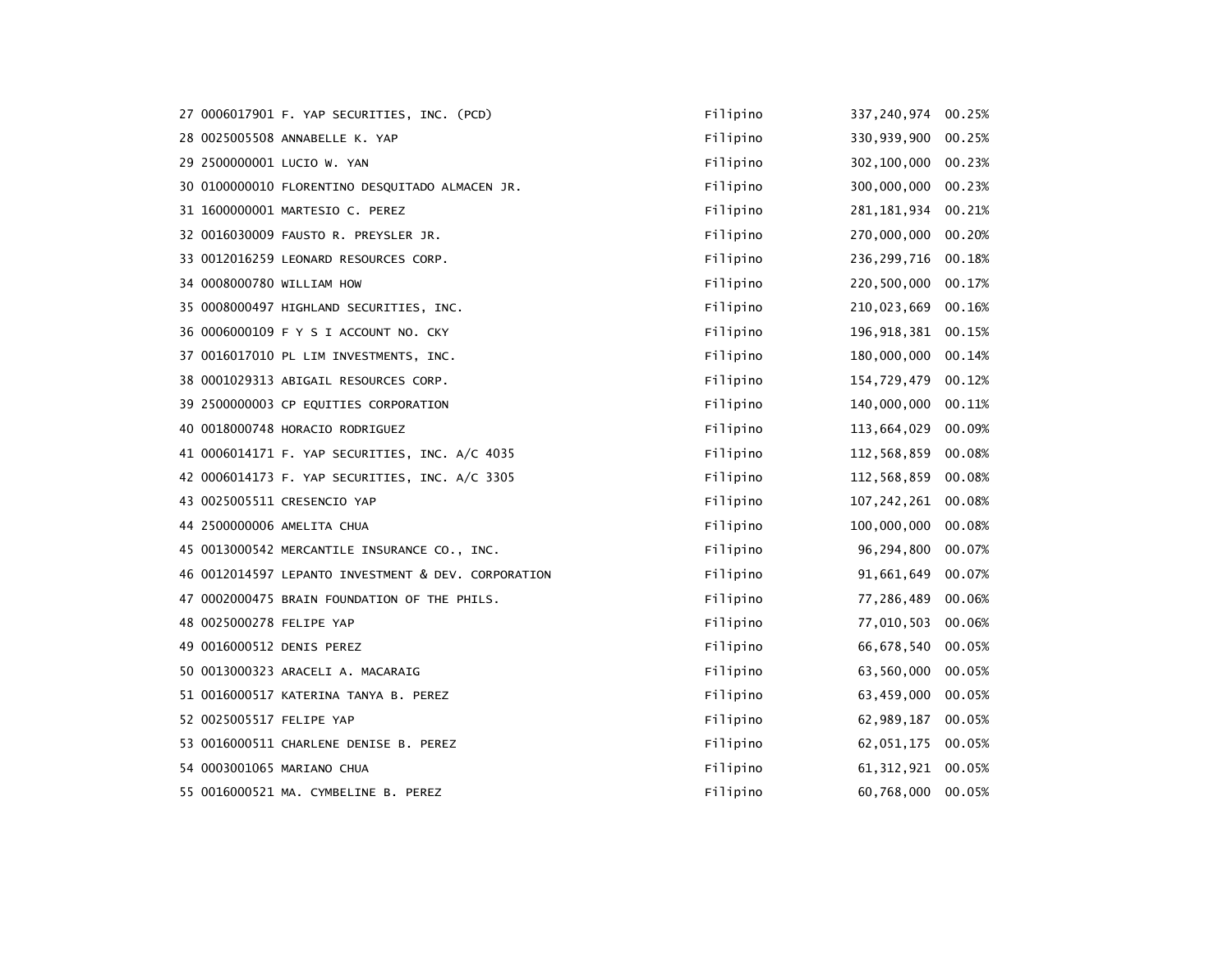|                            | 56 0019001343 JANICE C. SY                                  | Filipino | 54, 382, 022      | 00.04% |
|----------------------------|-------------------------------------------------------------|----------|-------------------|--------|
|                            | 57 0023000056 WHITE ELEPHANTS, INC.                         | Filipino | 52,500,000        | 00.04% |
|                            | 58 0013000520 ALBERTO MENDOZA                               | Filipino | 46, 844, 045      | 00.04% |
|                            | 59 0016000515 JESSAMYN DESIREE B. PEREZ                     | Filipino | 45,585,000        | 00.03% |
|                            | 60 0025005522 CRESENCIO YAP                                 | Filipino | 45,574,972        | 00.03% |
|                            | 61 0019001401 NECISTO SYTENGCO                              | Filipino | 44,280,000        | 00.03% |
|                            | 62 0300000019 BERCK Y. CHENG                                | Filipino | 42,000,000        | 00.03% |
|                            | 63 1600000005 MA. CYMBELINE PEREZ                           | Filipino | 40,564,704        | 00.03% |
|                            | 64 1600000003 CHARLENE DENISE PEREZ                         | Filipino | 40, 113, 364      | 00.03% |
|                            | 65 0001000959 ANSALDO, GODINEZ & CO., INC.                  | Filipino | 40,014,544        | 00.03% |
|                            | 66 1600000004 KATERINE TANYA PEREZ                          | Filipino | 39, 174, 817      | 00.03% |
|                            | 67 0002000370 BLUE RIDGE MINERAL CORP.                      | Filipino | 38,400,000        | 00.03% |
|                            | 68 0002000209 FLORENTINA BANEZ                              | Filipino | 34,209,289        | 00.03% |
|                            | 69 0016000387 PCCI SECURITIES BROKERS CORP.                 | Filipino | 34, 129, 852      | 00.03% |
|                            | 70 0001000671 BENJAMIN ADAPON                               | Filipino | 31,752,000        | 00.02% |
|                            | 71 0003000702 CATHAY SECURITIES CO., INC. A/C NO. 1358      | Filipino | 31,531,760        | 00.02% |
|                            | 72 0020000198 JOAQUIN MA. TAMANO                            | Filipino | 26,460,000        | 00.02% |
|                            | 73 0020014739 TERESO C. TAN                                 | Filipino | 25,000,000        | 00.02% |
| 74 0003001093 ROGELIO CHUA |                                                             | Filipino | 24, 246, 741      | 00.02% |
|                            | 75 0006014141 BERNARDO A. FRIANEZA                          | Filipino | 24,067,802        | 00.02% |
|                            | 76 0011000398 KEYSER MERCANTILE CO., INC.                   | Filipino | 23,814,000        | 00.02% |
|                            | 77 0018000400 EDGAR A. RAGASA                               | Filipino | 20,872,552        | 00.02% |
|                            | 78 0003000757 CATHAY SECURITIES CO., INC. A/C NO. 1868      | Filipino | 20,580,000 00.02% |        |
|                            | 79 0021000228 OF SANTO TOMAS UNIVERSITY                     | Filipino | 20,580,000        | 00.02% |
|                            | 80 0014003635 FLORA NG SIU KHENG                            | Filipino | 20,000,000        | 00.02% |
|                            | 81 0018012338 MANUEL J. RAMOS                               | Filipino | 18,726,592        | 00.01% |
|                            | 82 0008000469 HERITAGE PROPERTIES, INC.                     | Filipino | 18,425,880 00.01% |        |
|                            | 83 0005000081 ELITE INVESTMENT CORPORATION                  | Filipino | 17,551,800        | 00.01% |
|                            | 84 0017002719 QUALITY INVESTMENTS & SECS. CORP. A/C #017003 | Filipino | 16,880,000        | 00.01% |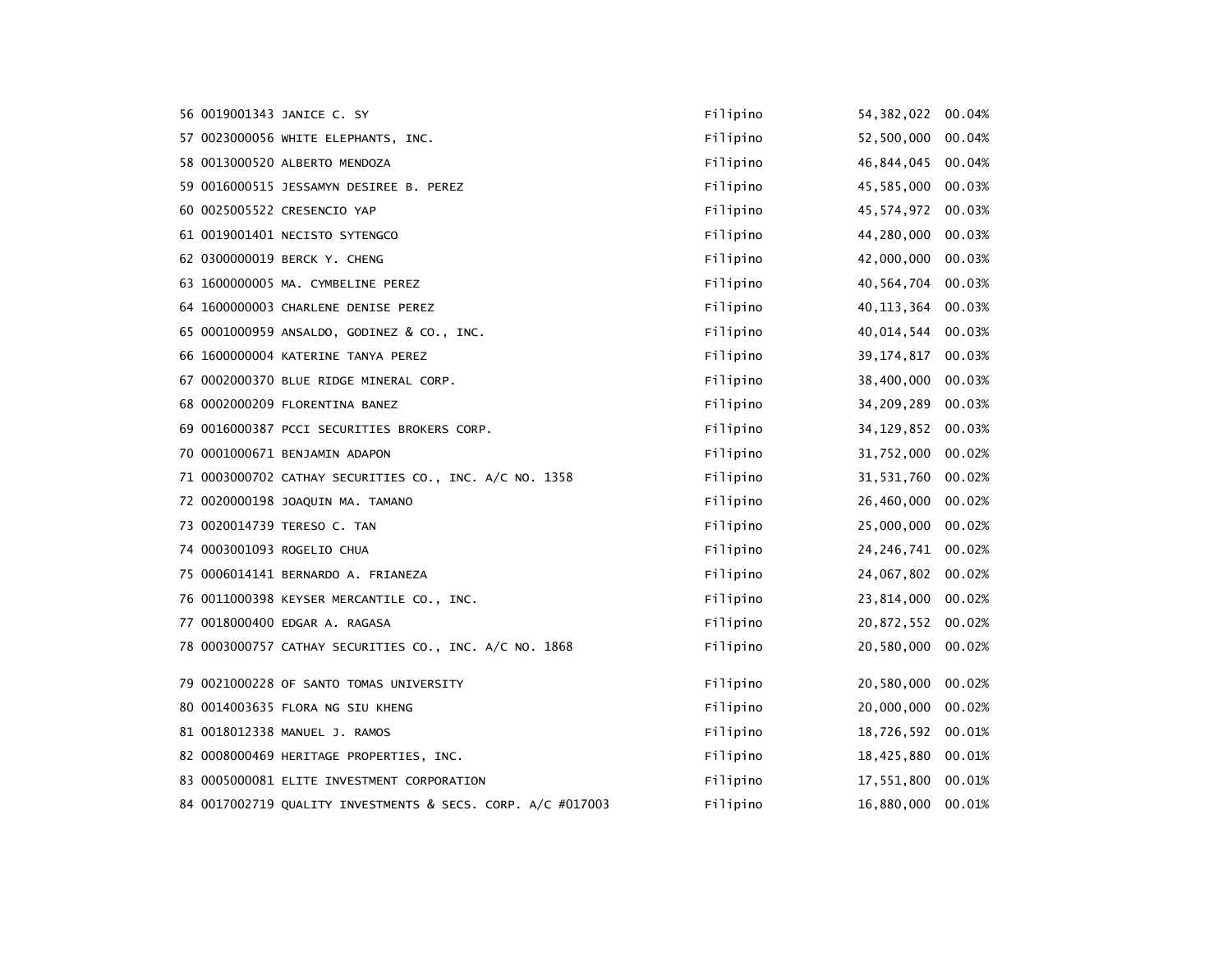|                        | 85 0004000244 ARTEMIO F. DISINI                                        | Filipino | 16,680,000        | 00.01% |
|------------------------|------------------------------------------------------------------------|----------|-------------------|--------|
|                        | 86 0004011833 JULIA K. REGINA ANGELA K. DE LA CRUZ DE LA CRUZ OR MARIA | Filipino | 16,561,593        | 00.01% |
|                        | 87 0012000375 LUISA CO LI                                              | Filipino | 16,320,000        | 00.01% |
|                        | 88 1500000001 ERLINDA M. OLEDAN                                        | Filipino | 15, 123, 214      | 00.01% |
| 89 0020014725 SHIN TIU |                                                                        | Filipino | 15,000,000        | 00.01% |
|                        | 90 0005004844 WILLIAM T. ENRILE                                        | Filipino | 15,000,000        | 00.01% |
|                        | 91 0015000177 FRANCISCO ONG                                            | Filipino | 14,700,000        | 00.01% |
|                        | 92 0003000959 CATHERINE CHOA                                           | Filipino | 13,933,773        | 00.01% |
|                        | 93 0021005187 ALVIN TAN UNJO                                           | Filipino | 13,930,708        | 00.01% |
|                        | 94 0015000125 JOSE Z. OLEDAN                                           | Filipino | 13, 188, 727      | 00.01% |
|                        | 95 0003000976 BERNARD CHU                                              | Filipino | 12,936,000        | 00.01% |
|                        | 96 0020000377 A. ANGEL S. TANJANGCO                                    | Filipino | 12,880,000        | 00.01% |
|                        | 97 0020000452 THE SOLID GUARANTY, INC.                                 | Filipino | 12,642,000        | 00.01% |
|                        | 98 0002000290 DANILO G. BAUTISTA                                       | Filipino | 12,502,755        | 00.01% |
|                        | 99 0015000263 OSLO INVESTMENT CORPORATION                              | Filipino | 12,452,881        | 00.01% |
|                        | 100 0025006251 CONCHITA YAP                                            | Filipino | 12,296,200 00.01% |        |

--------------- ------- Total Top <sup>100</sup> Shareholders : 130,592,889,332 98.56% =============== =======

--------------- Total Outstanding Shares 132,489,811,665 ===============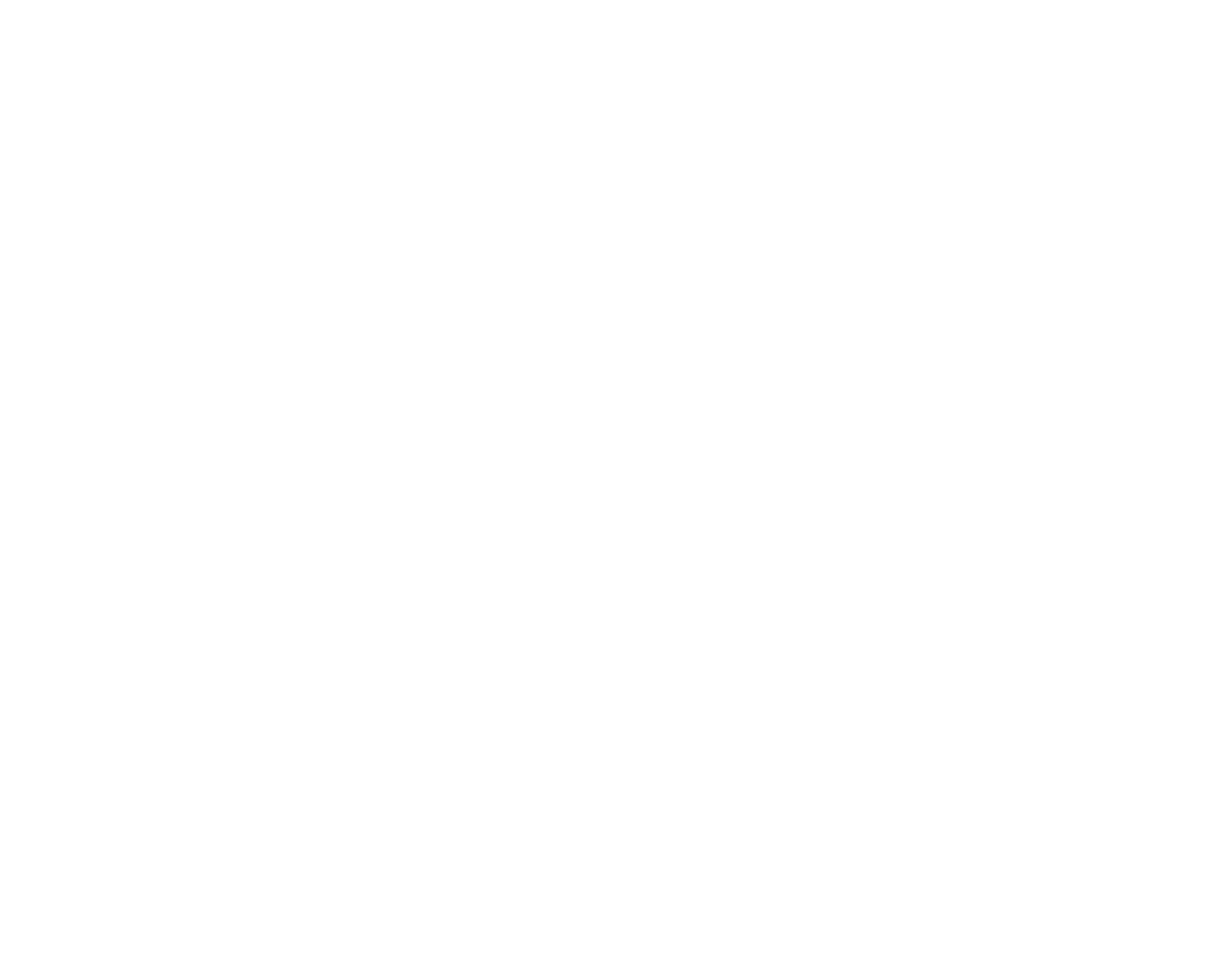**RBKPS006 PCDUSER1** 

## Philippine Depository & Trust Corp.

Philippine Depository & Trust Corp.

**E** PDTC

## **OUTSTANDING BALANCES FOR A SPECIFIC COMPANY**

Company Code - MA0000000000 & Company Name - MANILA MINING A

**Business Date** 06/30/2014

| <b>BPID</b><br><b>ACCOUNT NO.</b> | <b>BP NAME</b><br><b>ADDRESS</b>                                                                                                                               | <b>ACCOUNT TYPE</b><br><b>TELEPHONE NUMBER</b> | <b>ID TYPE</b><br><b>ID NUMBER</b>              | <b>INVESTOR TYPE</b><br><b>COUNTRY</b> | <b>HOLDINGS</b><br><b>TAXCODE</b> |
|-----------------------------------|----------------------------------------------------------------------------------------------------------------------------------------------------------------|------------------------------------------------|-------------------------------------------------|----------------------------------------|-----------------------------------|
| 10000000000<br>5                  | UPCC SECURITIES CORP.<br>UNIT 1202 TOWER ONE AND EXCHANGE PLAZ 8921174<br>AYALA AVENUE, MAKATI CITY<br>Metropolitan Manila<br>$\Omega$                         | <b>Omnibus Without Client</b>                  | <b>Tax Identification Number</b>                | Domestic<br><b>PHILIPPINES</b>         | 66,576,576.00<br><b>PH10</b>      |
| 10100000000<br>5                  | A & A SECURITIES, INC.<br>Rm. 1906 Ayala Ave. Condominium 6776 Ayala Ave. 810-54-01<br>Makati City<br>Metropolitan Manila<br>1200                              | <b>Omnibus Without Client</b>                  | Tax Identification Number<br>2                  | Domestic<br><b>PHILIPPINES</b>         | 345,566,965.00<br><b>PH10</b>     |
| 10200000000<br>5                  | <b>ABACUS SECURITIES CORPORATION</b><br>Unit 2904-A East Tower, PSE Centre Exchange Road, 634-2105<br>Ortigas Center Pasig City<br>Metropolitan Manila<br>1600 | <b>Omnibus Without Client</b>                  | <b>Tax Identification Number</b><br>001-006-900 | Domestic<br><b>PHILIPPINES</b>         | 2,885,344,175.00<br><b>PH10</b>   |
| 10200000000<br>6                  | <b>ABACUS SECURITIES CORPORATION</b><br>Unit 2904-A East Tower, PSE Centre Exchange Road, 634-2105<br>Ortigas Center Pasig City<br>Metropolitan Manila<br>1600 | Settlement                                     | <b>Tax Identification Number</b><br>001-006-900 | Domestic<br><b>PHILIPPINES</b>         | 416,853.00<br><b>NWT</b>          |
| 10200000000                       | ABACUS SECURITIES CORPORATION<br>Unit 2904-A East Tower, PSE Centre Exchange Road, 634-2105<br>Ortigas Center Pasig City<br>Metropolitan Manila<br>1600        | $Qw$ n                                         | <b>Tax Identification Number</b><br>001-006-900 | Domestic<br><b>PHILIPPINES</b>         | 346,831,313.00<br><b>NWT</b>      |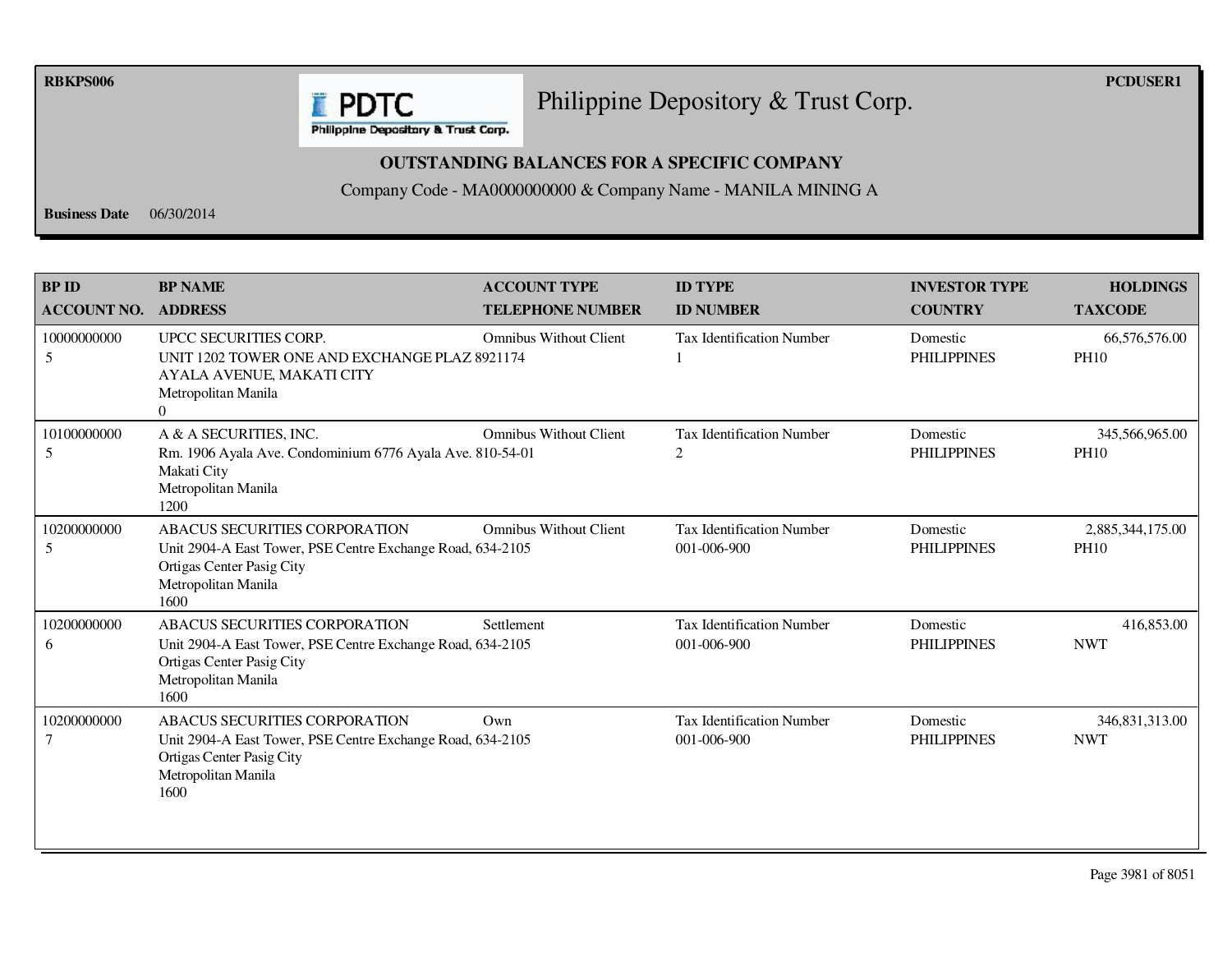| <b>BPID</b>        | <b>BP NAME</b>                                                                                                                                                                      | <b>ACCOUNT TYPE</b>                             | <b>ID TYPE</b>                                      | <b>INVESTOR TYPE</b>           | <b>HOLDINGS</b>                 |
|--------------------|-------------------------------------------------------------------------------------------------------------------------------------------------------------------------------------|-------------------------------------------------|-----------------------------------------------------|--------------------------------|---------------------------------|
| <b>ACCOUNT NO.</b> | <b>ADDRESS</b>                                                                                                                                                                      | <b>TELEPHONE NUMBER</b>                         | <b>ID NUMBER</b>                                    | <b>COUNTRY</b>                 | <b>TAXCODE</b>                  |
| 10300000000<br>5   | ACCORD CAPITAL EQUITIES CORPORATION<br>Unit 1101 Orient Square Building Emerald Avenue<br>Ortigas Center, Pasig City<br>Metropolitan Manila<br>1600                                 | <b>Omnibus Without Client</b><br>687-5071 to 74 | Tax Identification Number<br>213-831-103            | Domestic<br><b>PHILIPPINES</b> | 1,681,967,037.00<br><b>PH10</b> |
| 10300000000<br>6   | ACCORD CAPITAL EQUITIES CORPORATION<br>Unit 1101 Orient Square Building Emerald Avenue<br>Ortigas Center, Pasig City<br>Metropolitan Manila<br>1600                                 | Settlement<br>687-5071 to 74                    | Tax Identification Number<br>213-831-103            | Domestic<br><b>PHILIPPINES</b> | 1,020,342.00<br><b>NWT</b>      |
| 10400000000<br>5   | A. T. DE CASTRO SECURITIES CORP.<br>Suite 701, 7/F Ayala Tower I, Exchange Plaza, Ayala<br>Triangle, Ayala Ave., Makati City<br>Metropolitan Manila<br>1226                         | <b>Omnibus Without Client</b><br>848-7160 to 65 | <b>Tax Identification Number</b><br>000-151-360-000 | Domestic<br><b>PHILIPPINES</b> | 66,208,348.00<br><b>PH10</b>    |
| 10400000000<br>6   | A. T. DE CASTRO SECURITIES CORP.<br>Suite 701, 7/F Ayala Tower I, Exchange Plaza, Ayala<br>Triangle, Ayala Ave., Makati City<br>Metropolitan Manila<br>1226                         | Settlement<br>848-7160 to 65                    | <b>Tax Identification Number</b><br>000-151-360-000 | Domestic<br><b>PHILIPPINES</b> | 1,280,898.00<br><b>NWT</b>      |
| 10600000000<br>5   | ALPHA SECURITIES CORP.<br>UNIT 3003, ONE CORPORATE CENTRE, 30TH<br>FLOOR, JULIA VARGAS STREET, COR MERALC<br>AVENUE STREET, ORTIGAS CENTER, PASIG CI<br>Metropolitan Manila<br>1200 | <b>Omnibus Without Client</b><br>6546806        | Tax Identification Number<br>000-155-035-000        | Domestic<br><b>PHILIPPINES</b> | 27,756,169.00<br><b>PH10</b>    |
| 10900000000<br>5   | <b>BA SECURITIES, INC.</b><br>Rm 401-403 CLMC Bldg, 256-259 EDSA Greenhills<br>Mandaluyong City<br>Metropolitan Manila<br>1550                                                      | <b>Omnibus Without Client</b><br>727-5374       | Tax Identification Number<br>10                     | Domestic<br><b>PHILIPPINES</b> | 1,761,235.00<br><b>PH10</b>     |
| 10900000000<br>6   | <b>BA SECURITIES, INC.</b><br>Rm 401-403 CLMC Bldg, 256-259 EDSA Greenhills<br>Mandaluyong<br>City<br>Metropolitan<br>Manila<br>1550                                                | Settlement<br>727-5374                          | Tax Identification Number<br>10                     | Domestic<br><b>PHILIPPINES</b> | 1,793,457.00<br><b>NWT</b>      |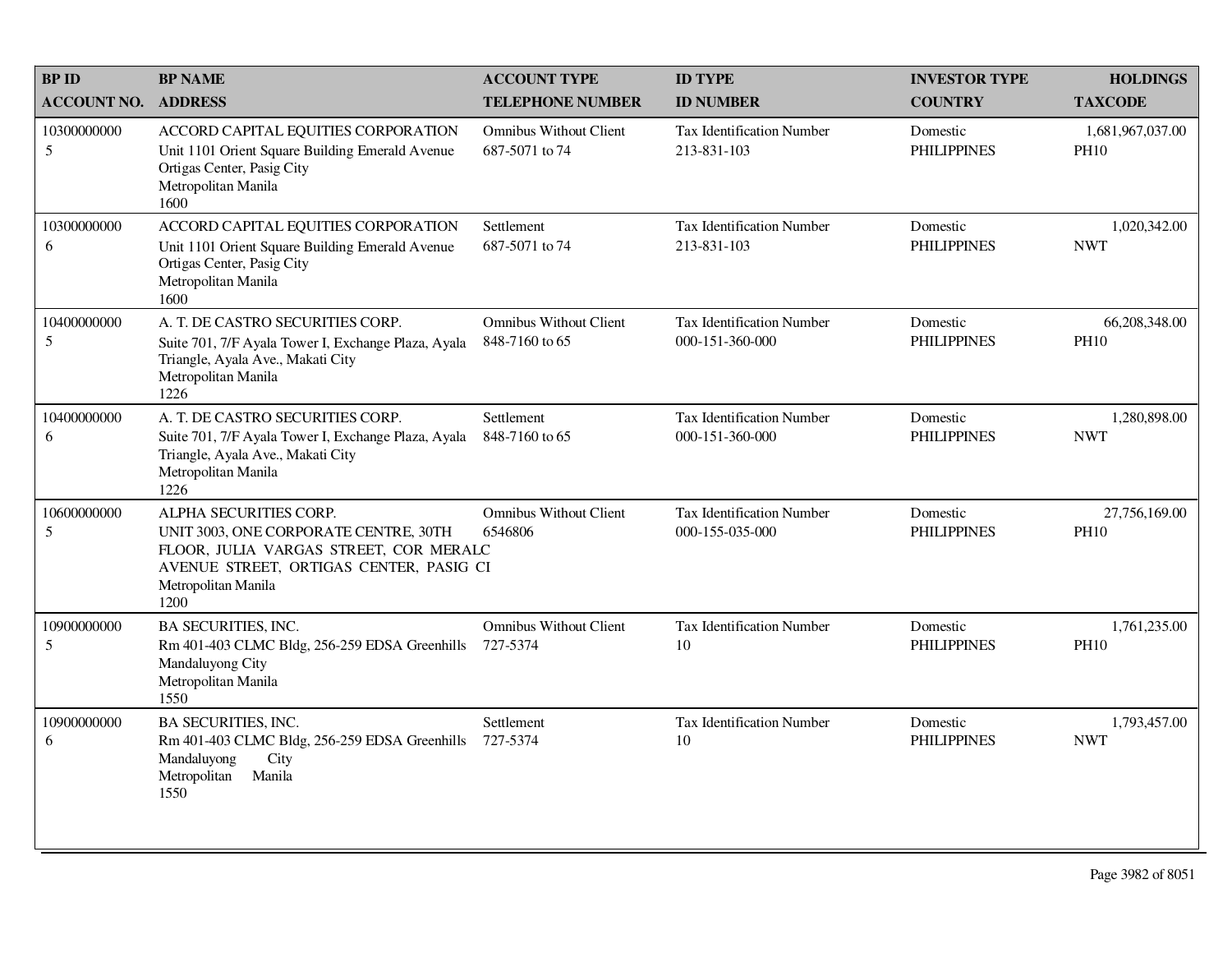| <b>BPID</b>                 | <b>BP NAME</b>                                                                                                                                      | <b>ACCOUNT TYPE</b>                       | <b>ID TYPE</b>                                      | <b>INVESTOR TYPE</b>           | <b>HOLDINGS</b>                 |
|-----------------------------|-----------------------------------------------------------------------------------------------------------------------------------------------------|-------------------------------------------|-----------------------------------------------------|--------------------------------|---------------------------------|
| <b>ACCOUNT NO.</b>          | <b>ADDRESS</b>                                                                                                                                      | <b>TELEPHONE NUMBER</b>                   | <b>ID NUMBER</b>                                    | <b>COUNTRY</b>                 | <b>TAXCODE</b>                  |
| 10900000000<br>14           | <b>BA SECURITIES, INC.</b><br>Rm 401-403 CLMC Bldg, 256-259 EDSA Greenhills<br>Mandaluyong City<br>Metropolitan Manila<br>1550                      | Settlement<br>727-5374                    | <b>Tax Identification Number</b><br>10              | Domestic<br><b>PHILIPPINES</b> | 95,809,564.00<br><b>PH10</b>    |
| 11000000000<br>5            | ANGPING & ASSOCIATES SECURITIES, INC.<br>Suites 2002/2004, The Peak, 107 Alfaro St., Salcedo<br>Village, Makati City<br>Metropolitan Manila<br>1227 | Omnibus Without Client<br>8482915         | Tax Identification Number<br>005-037-731-000        | Domestic<br><b>PHILIPPINES</b> | 2,251,317,155.00<br><b>PH10</b> |
| 11000000000<br>6            | ANGPING & ASSOCIATES SECURITIES, INC.<br>Suites 2002/2004, The Peak, 107 Alfaro St., Salcedo<br>Village, Makati City<br>Metropolitan Manila<br>1227 | Settlement<br>8482915                     | <b>Tax Identification Number</b><br>005-037-731-000 | Domestic<br><b>PHILIPPINES</b> | 12,347,865.00<br><b>NWT</b>     |
| 11100000000<br>5            | ANSALDO, GODINEZ & CO., INC.<br>340 Nueva St., Binondo Manila<br>Metropolitan Manila<br>1006                                                        | <b>Omnibus Without Client</b><br>242-5127 | <b>Tax Identification Number</b><br>007-571-837-000 | Domestic<br><b>PHILIPPINES</b> | 281,778,623.00<br><b>PH10</b>   |
| 11100000000<br>6            | ANSALDO, GODINEZ & CO., INC.<br>340 Nueva St., Binondo Manila<br>Metropolitan Manila<br>1006                                                        | Settlement<br>242-5127                    | Tax Identification Number<br>007-571-837-000        | Domestic<br><b>PHILIPPINES</b> | 11,240,040.00<br><b>NWT</b>     |
| 11200000000<br>6            | AB CAPITAL SECURITIES, INC.<br>8/F Phinma Plaza 39 Plaza Drive, Rockwell Center<br>Makati City<br>Metropolitan Manila<br>1200                       | Settlement<br>814-5601                    | Tax Identification Number<br>13                     | Domestic<br><b>PHILIPPINES</b> | 515,437,713.00<br><b>NWT</b>    |
| 11200000000<br>14           | AB CAPITAL SECURITIES, INC.<br>8/F Phinma Plaza 39 Plaza Drive, Rockwell Center<br>Makati City<br>Metropolitan Manila<br>1200                       | Settlement<br>814-5601                    | Tax Identification Number<br>13                     | Domestic<br><b>PHILIPPINES</b> | 17,591,222.00<br><b>PH10</b>    |
| 11500000000<br>$\mathbf{1}$ | SB EQUITIES, INC.<br>18/F, Security Bank Centre 6776 Ayala Avenue,<br>Makati City<br>Metropolitan<br>Manila<br>1226                                 | <b>Omnibus Without Client</b><br>8911037  | <b>Tax Identification Number</b><br>000-152-830-000 | Foreign<br><b>PHILIPPINES</b>  | 13,025,036.00<br>FMX1           |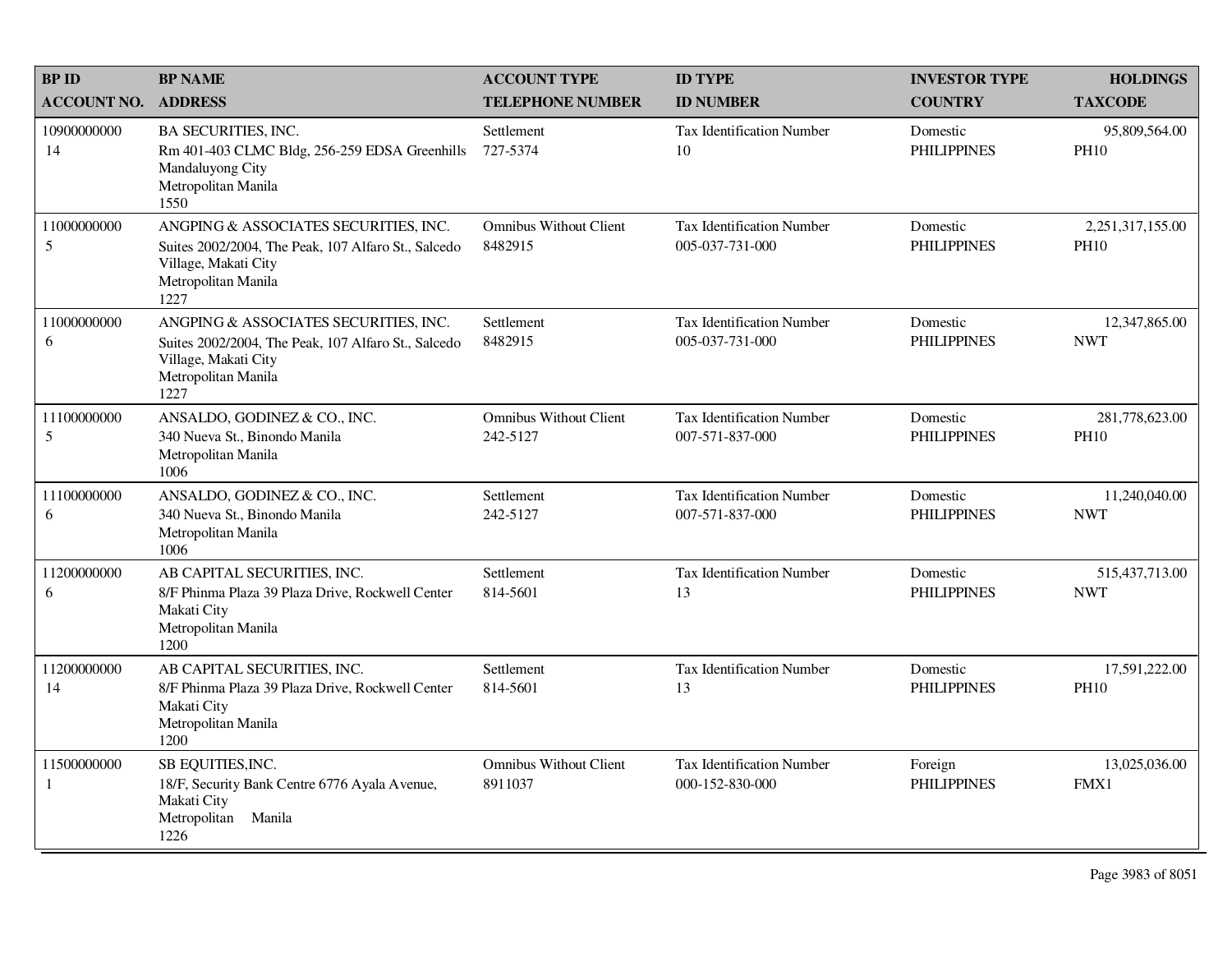| <b>BPID</b>        | <b>BP NAME</b>                                                                                                                                     | <b>ACCOUNT TYPE</b>                            | <b>ID TYPE</b>                                      | <b>INVESTOR TYPE</b>           | <b>HOLDINGS</b>                 |
|--------------------|----------------------------------------------------------------------------------------------------------------------------------------------------|------------------------------------------------|-----------------------------------------------------|--------------------------------|---------------------------------|
| <b>ACCOUNT NO.</b> | <b>ADDRESS</b>                                                                                                                                     | <b>TELEPHONE NUMBER</b>                        | <b>ID NUMBER</b>                                    | <b>COUNTRY</b>                 | <b>TAXCODE</b>                  |
| 11500000000<br>5   | SB EQUITIES, INC.<br>18/F, Security Bank Centre 6776 Ayala Avenue,<br>Makati City<br>Metropolitan Manila<br>1226                                   | <b>Omnibus Without Client</b><br>8911037       | Tax Identification Number<br>000-152-830-000        | Domestic<br><b>PHILIPPINES</b> | 1,031,494,098.00<br><b>PH10</b> |
| 11500000000<br>7   | SB EQUITIES, INC.<br>18/F, Security Bank Centre 6776 Ayala Avenue,<br>Makati City<br>Metropolitan<br>Manila<br>1226                                | Own<br>8911037                                 | Tax Identification Number<br>000-152-830-000        | Domestic<br><b>PHILIPPINES</b> | 1,697.00<br><b>NWT</b>          |
| 11600000000        | ASIA PACIFIC CAPITAL EQUITIES & SECURITIEOmnibus Without Client<br>CORP.                                                                           |                                                | <b>Tax Identification Number</b>                    | Domestic                       | 46,251,688.00                   |
| 5                  | 24/F Galleria Corporate Center EDSA corner Ortigas<br>Avenue, Pasig City<br>Metropolitan Manila<br>1605                                            | 6345621 to 26                                  | 002-011-914-000                                     | <b>PHILIPPINES</b>             | <b>PH10</b>                     |
| 11800000000<br>5   | ASIASEC EQUITIES, INC.<br>8/F Chatham House<br>116 Valero cor. V.A. Rufino Sts<br>Salcedo Village, Makati City 1227<br>Metropolitan Manila<br>1227 | <b>Omnibus Without Client</b><br>8937981       | Tax Identification Number<br>000-154-961-000        | Domestic<br><b>PHILIPPINES</b> | 5,161,862,153.00<br><b>PH10</b> |
| 11900000000<br>5   | ASTRA SECURITIES CORPORATION<br>Units 1204-1205 Ayala Tower One Ayala Ave. cor.<br>Paseo de Roxas Makati City<br>Metropolitan Manila<br>1200       | <b>Omnibus Without Client</b><br>848-6421/27   | <b>Tax Identification Number</b><br>000-107-717-000 | Domestic<br><b>PHILIPPINES</b> | 160,622,400.00<br><b>PH10</b>   |
| 12000000000<br>5   | ATC SECURITIES, INC.<br>Unit 6f, 6th Floor 8101 Pearl Plaza, Pearl Drive Ortiga 687-1768<br>Center, Pasig City<br>Metropolitan Manila<br>12        | <b>Omnibus Without Client</b>                  | <b>Tax Identification Number</b><br>000-333-279-000 | Domestic<br><b>PHILIPPINES</b> | 650,700.00<br><b>PH10</b>       |
| 12200000000<br>5   | BELSON SECURITIES, INC.<br>4th Floor Belson House 271 Edsa, Mandaluyong City<br>Metropolitan Manila<br>1554                                        | <b>Omnibus Without Client</b><br>724-7586loc21 | <b>Tax Identification Number</b><br>000-154-219-000 | Domestic<br><b>PHILIPPINES</b> | 161, 124, 110.00<br><b>PH10</b> |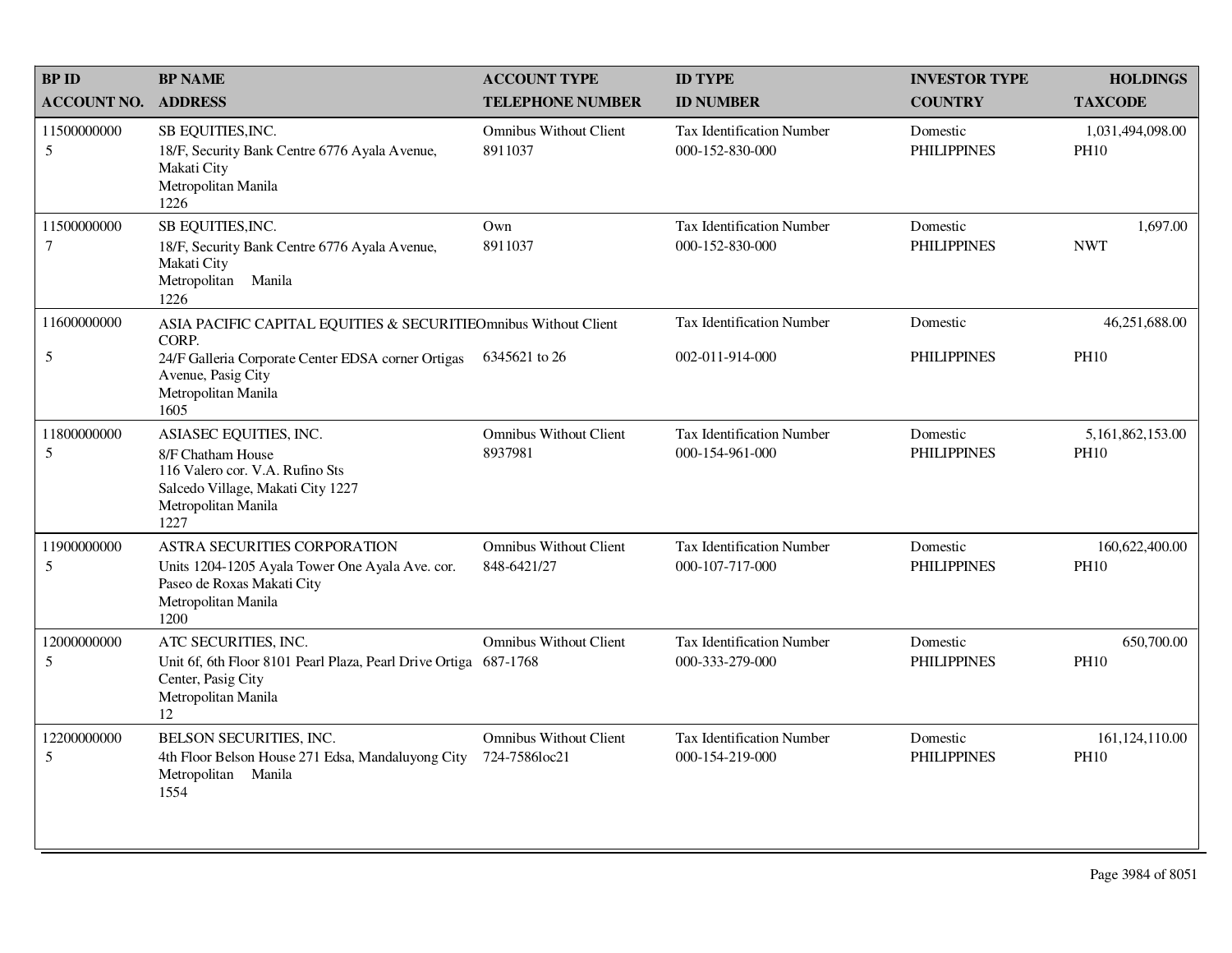| <b>BP ID</b>          | <b>BP NAME</b>                                                                                                                     | <b>ACCOUNT TYPE</b>                       | <b>ID TYPE</b>                                      | <b>INVESTOR TYPE</b>           | <b>HOLDINGS</b>               |
|-----------------------|------------------------------------------------------------------------------------------------------------------------------------|-------------------------------------------|-----------------------------------------------------|--------------------------------|-------------------------------|
| <b>ACCOUNT NO.</b>    | <b>ADDRESS</b>                                                                                                                     | <b>TELEPHONE NUMBER</b>                   | <b>ID NUMBER</b>                                    | <b>COUNTRY</b>                 | <b>TAXCODE</b>                |
| 12200000000<br>6      | BELSON SECURITIES, INC.<br>4th Floor Belson House 271 Edsa, Mandaluyong City<br>Metropolitan Manila<br>1554                        | Settlement<br>724-7586loc21               | <b>Tax Identification Number</b><br>000-154-219-000 | Domestic<br><b>PHILIPPINES</b> | 29,666,689.00<br><b>NWT</b>   |
| 12200000000<br>$\tau$ | BELSON SECURITIES, INC.<br>4th Floor Belson House 271 Edsa, Mandaluyong City<br>Metropolitan Manila<br>1554                        | Own<br>724-7586loc21                      | Tax Identification Number<br>000-154-219-000        | Domestic<br><b>PHILIPPINES</b> | 404,368.00<br><b>NWT</b>      |
| 12300000000<br>5      | BENJAMIN CO CA & CO., INC.<br>Rm. 301 Downtown Ctr Bldg., 516 Quintin Paredes St<br>Binondo, Manila<br>Metropolitan Manila<br>1006 | <b>Omnibus Without Client</b><br>6345186  | <b>Tax Identification Number</b><br>000-330-322-000 | Domestic<br><b>PHILIPPINES</b> | 108,822,243.00<br><b>PH10</b> |
| 12300000000<br>$\tau$ | BENJAMIN CO CA & CO., INC.<br>Rm. 301 Downtown Ctr Bldg., 516 Quintin Paredes St<br>Binondo, Manila<br>Metropolitan Manila<br>1006 | Own<br>6345186                            | Tax Identification Number<br>000-330-322-000        | Domestic<br><b>PHILIPPINES</b> | 488,901.00<br><b>NWT</b>      |
| 12400000000<br>5      | <b>B. H. CHUA SECURITIES CORPORATION</b><br>872 G. Araneta Avenue, Quezon City<br>Metropolitan Manila<br>1135                      | <b>Omnibus Without Client</b><br>412-3444 | <b>Tax Identification Number</b><br>000-401-773     | Domestic<br><b>PHILIPPINES</b> | 851,040,038.00<br><b>PH10</b> |
| 12400000000<br>6      | <b>B. H. CHUA SECURITIES CORPORATION</b><br>872 G. Araneta Avenue, Quezon City<br>Metropolitan Manila<br>1135                      | Settlement<br>412-3444                    | <b>Tax Identification Number</b><br>000-401-773     | Domestic<br><b>PHILIPPINES</b> | 8,000,000.00<br><b>NWT</b>    |
| 12500000000<br>5      | <b>JAKA SECURITIES CORP.</b><br>Unit 814, Ayala Tower I Ayala Ave., Makati City<br>Metropolitan Manila<br>1226                     | <b>Omnibus Without Client</b><br>8487123  | <b>Tax Identification Number</b><br>25              | Domestic<br><b>PHILIPPINES</b> | 49,343,241.00<br><b>PH10</b>  |
| 12500000000<br>6      | <b>JAKA SECURITIES CORP.</b><br>Unit 814, Ayala Tower I Ayala Ave., Makati City<br>Metropolitan Manila<br>1226                     | Settlement<br>8487123                     | <b>Tax Identification Number</b><br>25              | Domestic<br><b>PHILIPPINES</b> | 384,269.00<br><b>NWT</b>      |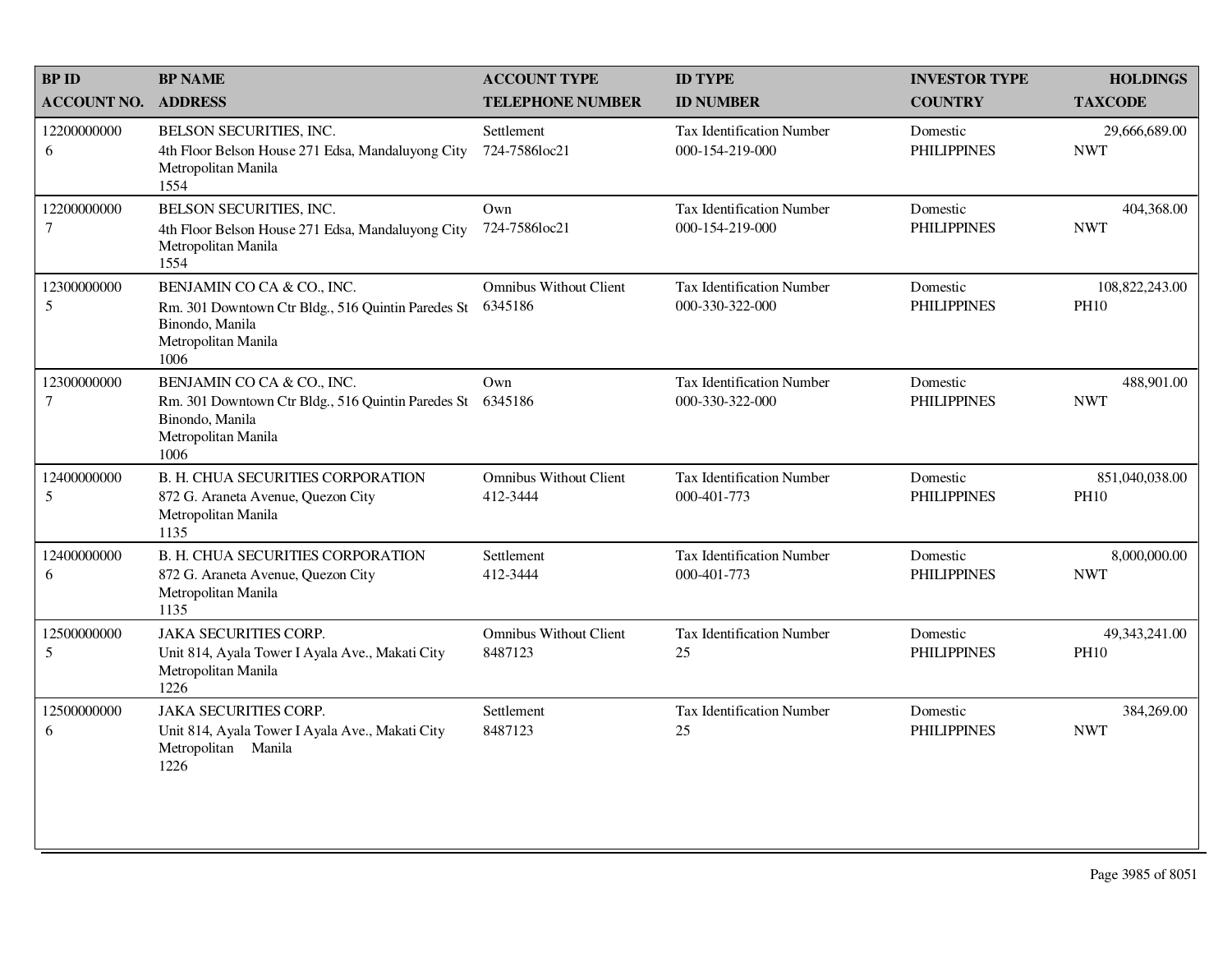| <b>BPID</b>           | <b>BP NAME</b>                                                                                                                                   | <b>ACCOUNT TYPE</b>                          | <b>ID TYPE</b>                                      | <b>INVESTOR TYPE</b>           | <b>HOLDINGS</b>                 |
|-----------------------|--------------------------------------------------------------------------------------------------------------------------------------------------|----------------------------------------------|-----------------------------------------------------|--------------------------------|---------------------------------|
| <b>ACCOUNT NO.</b>    | <b>ADDRESS</b>                                                                                                                                   | <b>TELEPHONE NUMBER</b>                      | <b>ID NUMBER</b>                                    | <b>COUNTRY</b>                 | <b>TAXCODE</b>                  |
| 12600000000<br>1      | BPI SECURITIES CORPORATION<br>8/F BPI Head Office Bldg., Ayala Ave., cor. Paseo de<br>Roxas Makati City<br>Metropolitan Manila<br>1226           | <b>Omnibus Without Client</b><br>8196535     | <b>Tax Identification Number</b><br>000-109-309-000 | Foreign<br><b>PHILIPPINES</b>  | 600,000.00<br>FMX1              |
| 12600000000<br>5      | BPI SECURITIES CORPORATION<br>8/F BPI Head Office Bldg., Ayala Ave., cor. Paseo de<br>Roxas Makati City<br>Metropolitan Manila<br>1226           | <b>Omnibus Without Client</b><br>8196535     | <b>Tax Identification Number</b><br>000-109-309-000 | Domestic<br><b>PHILIPPINES</b> | 5,438,557,867.00<br><b>PH10</b> |
| 12800000000<br>5      | CAMPOS, LANUZA & COMPANY, INC.<br>Unit 2003B East Tower, PSE Center Exchange Road,<br>Ortigas Center Pasig City<br>Metropolitan Manila<br>1605   | <b>Omnibus Without Client</b><br>634-6881/87 | <b>Tax Identification Number</b><br>000-155-524-000 | Domestic<br><b>PHILIPPINES</b> | 67,188,159.00<br><b>PH10</b>    |
| 12800000000<br>6      | CAMPOS, LANUZA & COMPANY, INC.<br>Unit 2003B East Tower, PSE Center Exchange Road,<br>Ortigas Center Pasig City<br>Metropolitan Manila<br>1605   | Settlement<br>634-6881/87                    | Tax Identification Number<br>000-155-524-000        | Domestic<br><b>PHILIPPINES</b> | 7,010,694.00<br><b>NWT</b>      |
| 12800000000<br>$\tau$ | CAMPOS, LANUZA & COMPANY, INC.<br>Unit 2003B East Tower, PSE Center Exchange Road,<br>Ortigas Center Pasig City<br>Metropolitan Manila<br>1605   | Own<br>634-6881/87                           | <b>Tax Identification Number</b><br>000-155-524-000 | Domestic<br><b>PHILIPPINES</b> | 6,110,000.00<br><b>NWT</b>      |
| 12900000000<br>5      | SINCERE SECURITIES CORPORATION<br>1203-A East Tower, PSE Centre, Exchange Road,<br>Ortigas Center, Pasig City<br>Metropolitan Manila<br>$\Omega$ | <b>Omnibus Without Client</b><br>638-3549    | <b>Tax Identification Number</b><br>000-338-426-000 | Domestic<br><b>PHILIPPINES</b> | 113,075,955.00<br><b>PH10</b>   |
| 13000000000<br>5      | CENTURY SECURITIES CORPORATION<br>1105 Galleria Corporate Center Ortigas Ave., Quezon 633-7044/47<br>City<br>Metropolitan<br>Manila<br>1600      | <b>Omnibus Without Client</b>                | Tax Identification Number<br>29                     | Domestic<br><b>PHILIPPINES</b> | 2,364,000.00<br><b>PH10</b>     |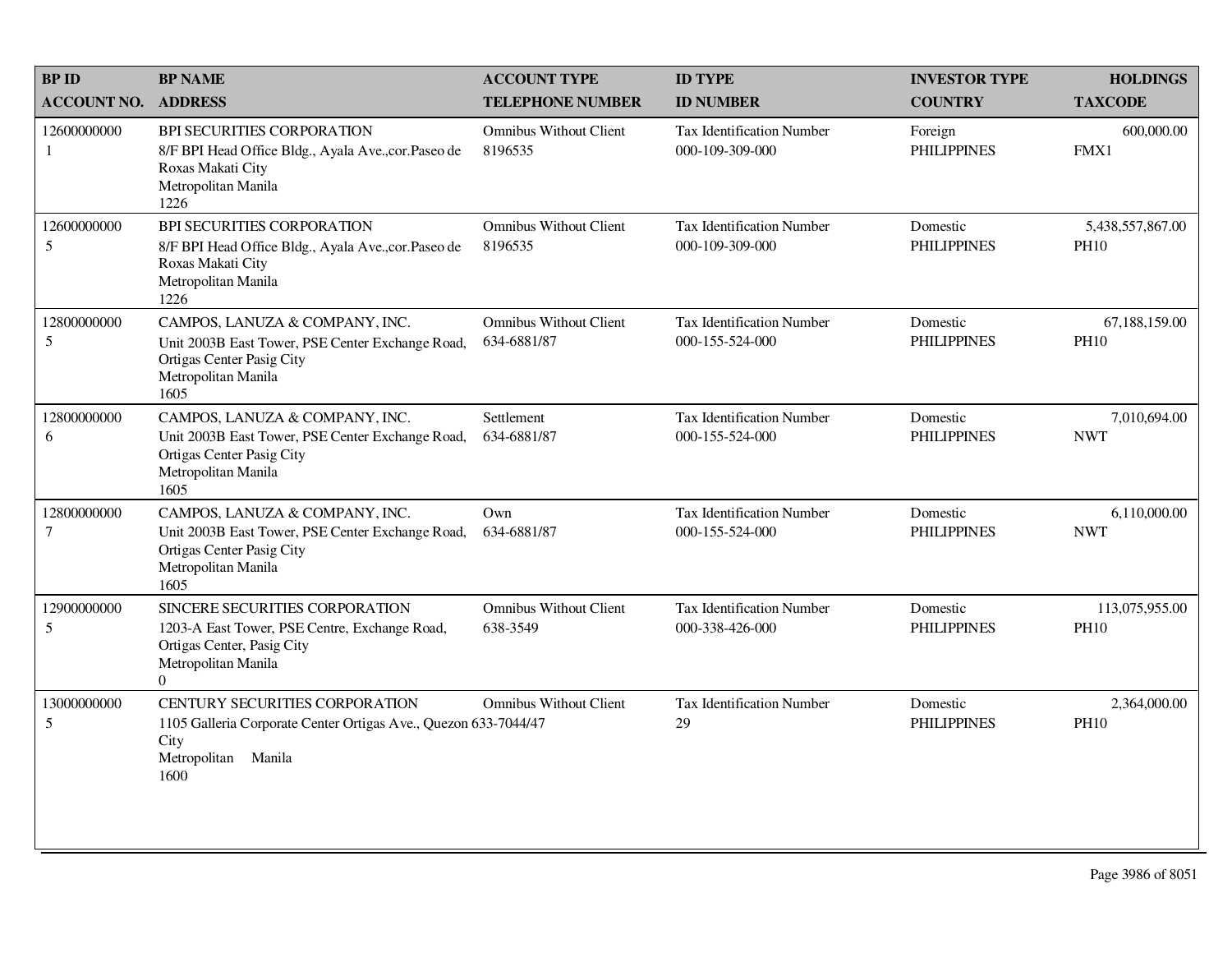| <b>BPID</b>           | <b>BP NAME</b>                                                                                                                                    | <b>ACCOUNT TYPE</b>                       | <b>ID TYPE</b>                                      | <b>INVESTOR TYPE</b>           | <b>HOLDINGS</b>                 |
|-----------------------|---------------------------------------------------------------------------------------------------------------------------------------------------|-------------------------------------------|-----------------------------------------------------|--------------------------------|---------------------------------|
| <b>ACCOUNT NO.</b>    | <b>ADDRESS</b>                                                                                                                                    | <b>TELEPHONE NUMBER</b>                   | <b>ID NUMBER</b>                                    | <b>COUNTRY</b>                 | <b>TAXCODE</b>                  |
| 13100000000<br>5      | PCIB SECURITIES, INC.<br>8/F PCIB Tower 2, Dela Costa St., Makati City<br>Metropolitan Manila<br>1002                                             | <b>Omnibus Without Client</b><br>8912028  | Tax Identification Number<br>30                     | Domestic<br><b>PHILIPPINES</b> | 123,169,803.00<br><b>PH10</b>   |
| 13100000000<br>6      | PCIB SECURITIES, INC.<br>8/F PCIB Tower 2, Dela Costa St., Makati City<br>Metropolitan Manila<br>1002                                             | Settlement<br>8912028                     | <b>Tax Identification Number</b><br>30              | Domestic<br><b>PHILIPPINES</b> | 2,078,031.00<br><b>NWT</b>      |
| 13100000000<br>18     | PCIB SECURITIES, INC.<br>8/F PCIB Tower 2, Dela Costa St., Makati City<br>Metropolitan Manila<br>1002                                             | Settlement<br>8912028                     | <b>Tax Identification Number</b><br>30              | Foreign<br><b>PHILIPPINES</b>  | 640,449.00<br><b>RA10</b>       |
| 13300000000<br>5      | CITISECURITIES, INC.<br>Rm. 2701-B Tektite Tower Center Exchange Rd, Pasi<br>City<br>Metropolitan Manila<br>1600                                  | <b>Omnibus Without Client</b><br>635-5735 | <b>Tax Identification Number</b><br>000-322-268-000 | Domestic<br><b>PHILIPPINES</b> | 493,927,630.00<br><b>PH10</b>   |
| 13300000000<br>6      | CITISECURITIES, INC.<br>Rm. 2701-B Tektite Tower Center Exchange Rd, Pasi<br>City<br>Metropolitan Manila<br>1600                                  | Settlement<br>635-5735                    | <b>Tax Identification Number</b><br>000-322-268-000 | Domestic<br><b>PHILIPPINES</b> | 10.00<br><b>NWT</b>             |
| 13300000000<br>$\tau$ | CITISECURITIES, INC.<br>Rm. 2701-B Tektite Tower Center Exchange Rd, Pasi<br>City<br>Metropolitan Manila<br>1600                                  | Own<br>635-5735                           | <b>Tax Identification Number</b><br>000-322-268-000 | Domestic<br><b>PHILIPPINES</b> | 14,705,540.00<br><b>NWT</b>     |
| 13500000000<br>5      | VSEC.COM, INC.<br>UNITS 1009-1011 TOWER ONE & EXCHANGE<br>PLAZA, AYALA TRIANGLE, AYALA AVE.,<br><b>MAKATI CITY</b><br>Metropolitan Manila<br>1200 | <b>Omnibus Without Client</b><br>856-5801 | <b>Tax Identification Number</b><br>33              | Domestic<br><b>PHILIPPINES</b> | 10,000,000.00<br><b>PH10</b>    |
| 13600000000<br>5      | TRITON SECURITIES CORP.<br>26/F LKG Tower, 6801 Ayala Avenue Makati City<br>Metropolitan Manila<br>$\overline{0}$                                 | <b>Omnibus Without Client</b><br>5238311  | <b>Tax Identification Number</b><br>003-741-374     | Domestic<br><b>PHILIPPINES</b> | 1,048,456,535.00<br><b>PH10</b> |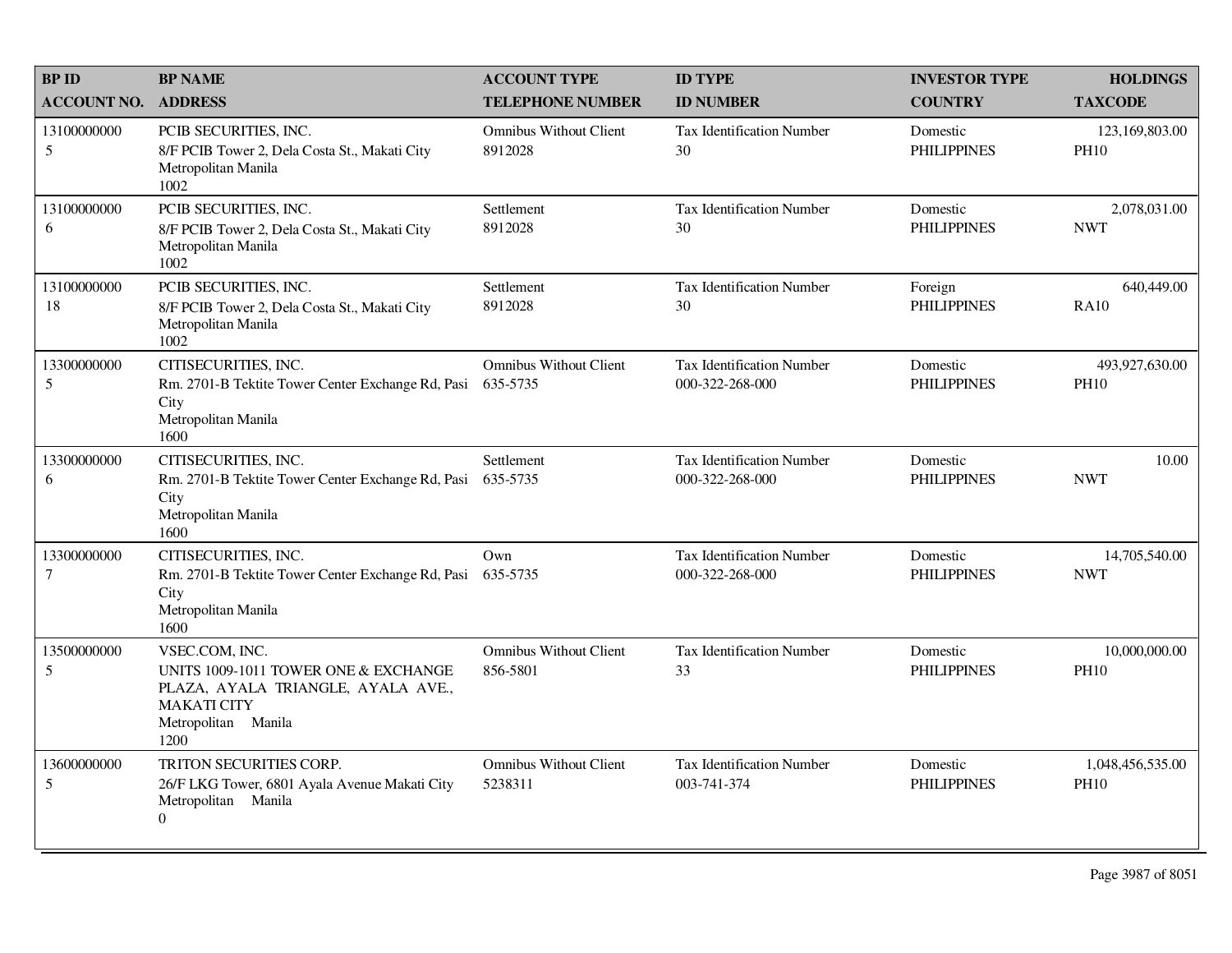| <b>BP ID</b>                   | <b>BP NAME</b>                                                                                                                                          | <b>ACCOUNT TYPE</b>                       | <b>ID TYPE</b>                                      | <b>INVESTOR TYPE</b>           | <b>HOLDINGS</b>               |
|--------------------------------|---------------------------------------------------------------------------------------------------------------------------------------------------------|-------------------------------------------|-----------------------------------------------------|--------------------------------|-------------------------------|
| <b>ACCOUNT NO.</b>             | <b>ADDRESS</b>                                                                                                                                          | <b>TELEPHONE NUMBER</b>                   | <b>ID NUMBER</b>                                    | <b>COUNTRY</b>                 | <b>TAXCODE</b>                |
| 14000000000<br>$5\overline{)}$ | IGC SECURITIES INC.<br>Suite 1006, Tower I & Exchange Plaza Ayala Triangle 816-39-86<br>Ayala Avenue Makati City<br>Metropolitan Manila<br>1200         | <b>Omnibus Without Client</b>             | Tax Identification Number<br>38                     | Domestic<br><b>PHILIPPINES</b> | 381,870,364.00<br><b>PH10</b> |
| 14000000000<br>$\tau$          | IGC SECURITIES INC.<br>Suite 1006, Tower I & Exchange Plaza Ayala Triangle 816-39-86<br>Ayala Avenue Makati City<br>Metropolitan Manila<br>1200         | Own                                       | <b>Tax Identification Number</b><br>38              | Domestic<br><b>PHILIPPINES</b> | 10,932,977.00<br><b>NWT</b>   |
| 14100000000<br>5               | <b>CUALOPING SECURITIES CORPORATION</b><br>Suite 1801 Tytana Centre Condominium Plaza Lorenz<br>Ruiz, Binondo, Manila<br>Manila<br>Metropolitan<br>1006 | <b>Omnibus Without Client</b><br>241-0262 | <b>Tax Identification Number</b><br>000-333-333-000 | Domestic<br><b>PHILIPPINES</b> | 60,250.00<br><b>PH10</b>      |
| 14200000000                    | DBP-DAIWA CAPITAL MARKETS PHILPPINES,<br>INC.                                                                                                           | Settlement                                | Tax Identification Number                           | Domestic                       | 8,010,765.00                  |
| 14                             | 18/F Citibank Tower 8741 Paseo de Roxas Makati Cit 813-73-44<br>Metropolitan Manila<br>1200                                                             |                                           | 004-663-955-000                                     | <b>PHILIPPINES</b>             | <b>PH10</b>                   |
| 14300000000<br>5               | DAVID GO SECURITIES CORP.<br>Rm. 309 Federation Center Bldg. Muelle de Binondo,<br>Binondo, Manila<br>Metropolitan Manila<br>1006                       | <b>Omnibus Without Client</b><br>242-2379 | <b>Tax Identification Number</b><br>000-320-855-000 | Domestic<br><b>PHILIPPINES</b> | 539,296,096.00<br><b>PH10</b> |
| 14300000000<br>6               | DAVID GO SECURITIES CORP.<br>Rm. 309 Federation Center Bldg. Muelle de Binondo,<br>Binondo, Manila<br>Metropolitan Manila<br>1006                       | Settlement<br>242-2379                    | <b>Tax Identification Number</b><br>000-320-855-000 | Domestic<br><b>PHILIPPINES</b> | 123,058,998.00<br><b>NWT</b>  |
| 14300000002<br>$\mathbf{1}$    | FLT PRIME INSURANCE CORPORATION<br>RM. 309 FEDERATION CTR. BLDG., MUELLE DE 242-2379<br>BINONDO, BINONDO, MANILA<br>Metropolitan Manila<br>1006         | Client                                    | Tax Identification Number<br>000-320-855-000xc      | Domestic<br><b>PHILIPPINES</b> | 30,741,573.00<br><b>NWT</b>   |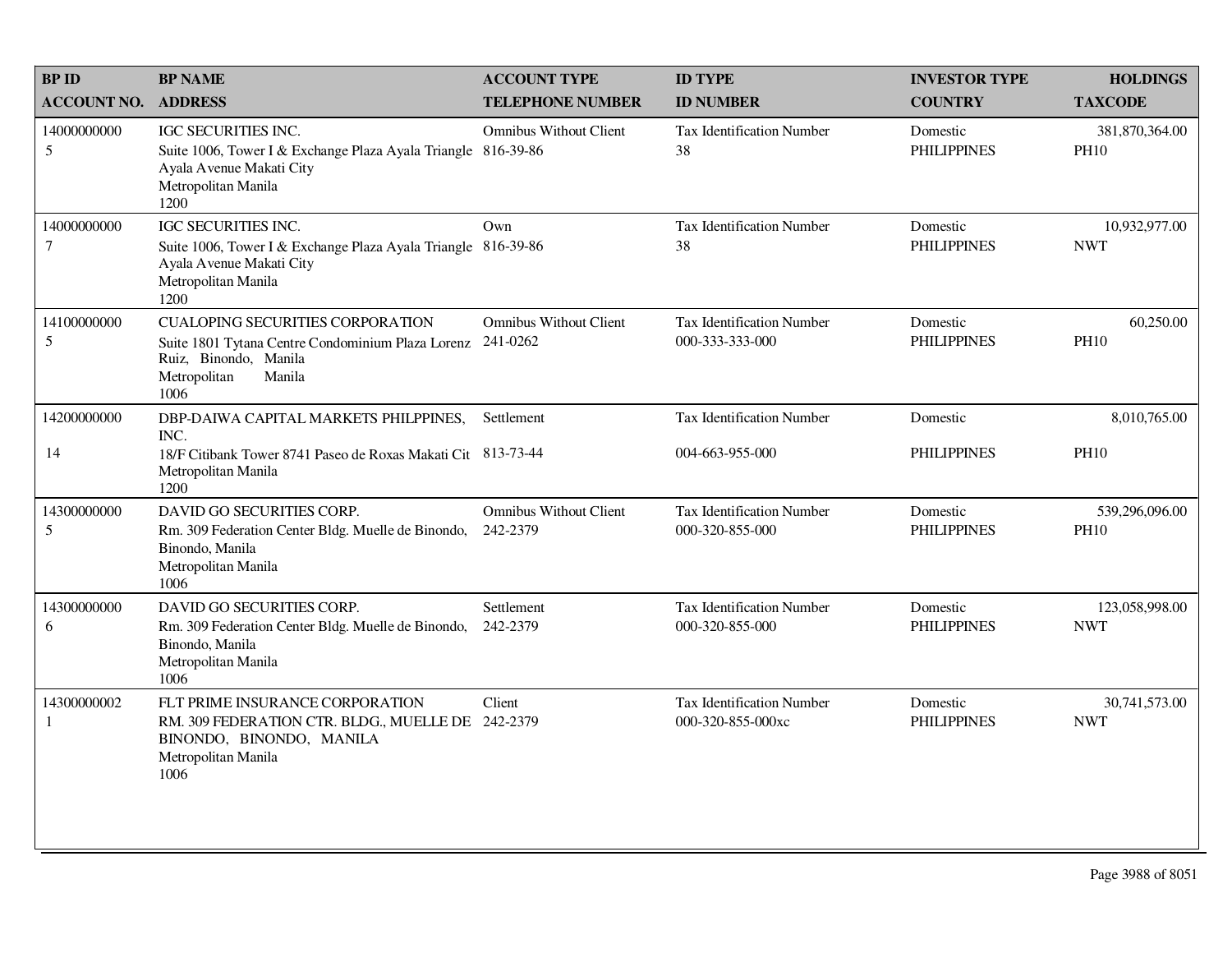| <b>BPID</b>                   | <b>BP NAME</b>                                                                                                                                          | <b>ACCOUNT TYPE</b>                          | <b>ID TYPE</b>                               | <b>INVESTOR TYPE</b>           | <b>HOLDINGS</b>               |
|-------------------------------|---------------------------------------------------------------------------------------------------------------------------------------------------------|----------------------------------------------|----------------------------------------------|--------------------------------|-------------------------------|
| <b>ACCOUNT NO.</b>            | <b>ADDRESS</b>                                                                                                                                          | <b>TELEPHONE NUMBER</b>                      | <b>ID NUMBER</b>                             | <b>COUNTRY</b>                 | <b>TAXCODE</b>                |
| 14500000000<br>5              | DIVERSIFIED SECURITIES, INC.<br>5/F PDCP Bank Centre, Herrera cor. Alfaro Sts.,<br>Salcedo Village, Makati City<br>Metropolitan Manila<br>1600          | <b>Omnibus Without Client</b><br>634-6630/31 | <b>Tax Identification Number</b><br>43       | Domestic<br><b>PHILIPPINES</b> | 262,938,438.00<br><b>PH10</b> |
| 14500000000<br>6              | DIVERSIFIED SECURITIES, INC.<br>5/F PDCP Bank Centre, Herrera cor. Alfaro Sts.,<br>Salcedo Village, Makati City<br>Metropolitan Manila<br>1600          | Settlement<br>634-6630/31                    | <b>Tax Identification Number</b><br>43       | Domestic<br><b>PHILIPPINES</b> | 49,521,132.00<br><b>NWT</b>   |
| 14500000000<br>8              | DIVERSIFIED SECURITIES, INC.<br>5/F PDCP Bank Centre, Herrera cor. Alfaro Sts.,<br>Salcedo Village, Makati City<br>Metropolitan Manila<br>1600          | Settlement<br>634-6630/31                    | <b>Tax Identification Number</b><br>43       | Domestic<br><b>PHILIPPINES</b> | 836.00<br><b>NWT</b>          |
| 14700000000<br>5              | E. CHUA CHIACO SECURITIES, INC.<br>113 Renta St., Binondo, Manila<br>Metropolitan Manila<br>1006                                                        | <b>Omnibus Without Client</b><br>242-5145    | Tax Identification Number<br>000-335-991-000 | Domestic<br><b>PHILIPPINES</b> | 619,980,862.00<br><b>PH10</b> |
| 14700000000<br>$\overline{7}$ | E. CHUA CHIACO SECURITIES, INC.<br>113 Renta St., Binondo, Manila<br>Metropolitan Manila<br>1006                                                        | Own<br>242-5145                              | Tax Identification Number<br>000-335-991-000 | Domestic<br><b>PHILIPPINES</b> | 119,644.00<br><b>NWT</b>      |
| 14800000000<br>5              | EQUITABLE SECURIITES (PHILS.) INC.<br>3/F Cacho-Gonzalez Bldg, Aguirre cor. Trasierra St,<br>Legaspi Village Makati City<br>Metropolitan Manila<br>1229 | <b>Omnibus Without Client</b><br>810-4801/04 | <b>Tax Identification Number</b><br>46       | Domestic<br><b>PHILIPPINES</b> | 1,605,375.00<br><b>PH10</b>   |
| 15000000000                   | EASTERN SECURITIES DEVELOPMENT<br><b>CORPORATION</b>                                                                                                    | <b>Omnibus Without Client</b>                | <b>Tax Identification Number</b>             | Domestic                       | 781,630,465.00                |
| 5                             | 1701 Tytana Ctr. Bldg, Binondo, Manila<br>Metropolitan Manila<br>1006                                                                                   | 242-4006/11                                  | 000-329-281-000                              | <b>PHILIPPINES</b>             | <b>PH10</b>                   |
| 15000000000                   | EASTERN SECURITIES DEVELOPMENT<br><b>CORPORATION</b>                                                                                                    | Settlement                                   | <b>Tax Identification Number</b>             | Domestic                       | 621,480.00                    |
| 6                             | 1701 Tytana Ctr. Bldg, Binondo, Manila<br>Metropolitan Manila<br>1006                                                                                   | 242-4006/11                                  | 000-329-281-000                              | <b>PHILIPPINES</b>             | <b>NWT</b>                    |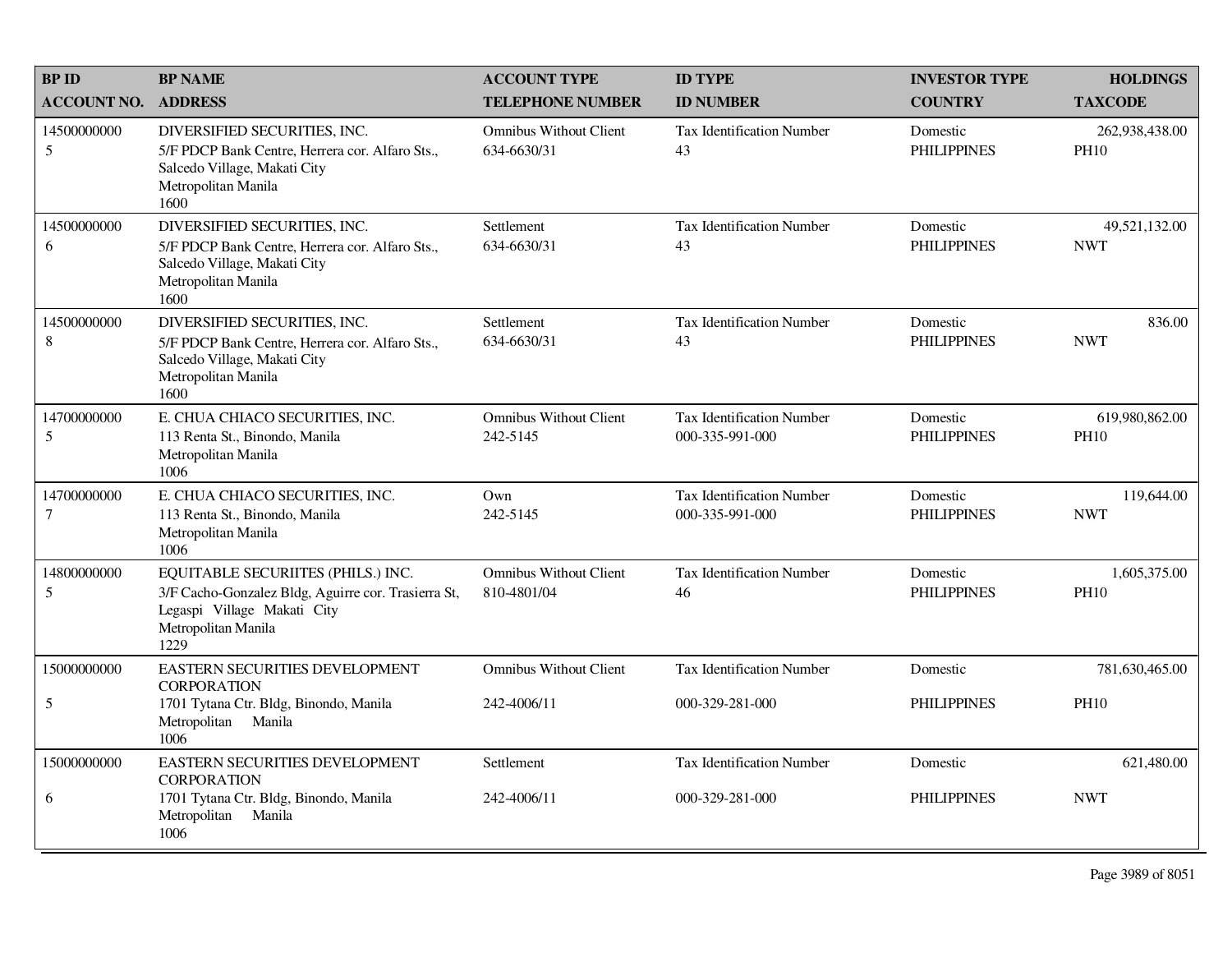| <b>BPID</b>                    | <b>BP NAME</b>                                                                                                                                                                                                 | <b>ACCOUNT TYPE</b>                          | <b>ID TYPE</b>                                  | <b>INVESTOR TYPE</b>           | <b>HOLDINGS</b>               |
|--------------------------------|----------------------------------------------------------------------------------------------------------------------------------------------------------------------------------------------------------------|----------------------------------------------|-------------------------------------------------|--------------------------------|-------------------------------|
| <b>ACCOUNT NO.</b>             | <b>ADDRESS</b>                                                                                                                                                                                                 | <b>TELEPHONE NUMBER</b>                      | <b>ID NUMBER</b>                                | <b>COUNTRY</b>                 | <b>TAXCODE</b>                |
| 15300000000<br>5               | EQUITIWORLD SECURITIES, INC.<br>807-809 Philippine Stock Exchange Ayala Tower 1,<br>Ayala Avenue Makati City<br>Metropolitan Manila<br>1226                                                                    | <b>Omnibus Without Client</b><br>848-5401/09 | <b>Tax Identification Number</b><br>51          | Domestic<br><b>PHILIPPINES</b> | 184,736,559.00<br><b>PH10</b> |
| 15300000000<br>$\tau$          | EQUITIWORLD SECURITIES, INC.<br>807-809 Philippine Stock Exchange Ayala Tower 1,<br>Ayala Avenue Makati City<br>Metropolitan Manila<br>1226                                                                    | Own<br>848-5401/09                           | <b>Tax Identification Number</b><br>51          | Domestic<br><b>PHILIPPINES</b> | 12,808.00<br><b>NWT</b>       |
| 15400000000<br>5               | EVERGREEN STOCK BROKERAGE & SEC., INC. Omnibus Without Client<br>Suite 606 - 607, 6th Floor, Tower One Phil. Stock<br>Exchange Plaza, Ayala Triangle, Ayala Ave. Makati<br>City<br>Metropolitan Manila<br>1200 | 891-9451                                     | <b>Tax Identification Number</b><br>001-483-985 | Domestic<br><b>PHILIPPINES</b> | 434,921,442.00<br><b>PH10</b> |
| 15400000000<br>6               | EVERGREEN STOCK BROKERAGE & SEC., INC. Settlement<br>Suite 606 - 607, 6th Floor, Tower One Phil, Stock<br>Exchange Plaza, Ayala Triangle, Ayala Ave. Makati<br>City<br>Metropolitan Manila<br>1200             | 891-9451                                     | <b>Tax Identification Number</b><br>001-483-985 | Domestic<br><b>PHILIPPINES</b> | 29,400.00<br><b>NWT</b>       |
| 15400000000<br>$7\phantom{.0}$ | EVERGREEN STOCK BROKERAGE & SEC., INC. Own<br>Suite 606 - 607, 6th Floor, Tower One Phil. Stock<br>Exchange Plaza, Ayala Triangle, Ayala Ave. Makati<br>City<br>Metropolitan Manila<br>1200                    | 891-9451                                     | <b>Tax Identification Number</b><br>001-483-985 | Domestic<br><b>PHILIPPINES</b> | 4,296.00<br><b>NWT</b>        |
| 15700000000<br>5               | FIRST ORIENT SECURITIES, INC.<br>Unit 1201 Ayala Triangle Tower One Ayala Avenue,<br>Makati City<br>Metropolitan Manila<br>1226                                                                                | <b>Omnibus Without Client</b><br>891-9240/45 | <b>Tax Identification Number</b><br>55          | Domestic<br><b>PHILIPPINES</b> | 19,545,734.00<br><b>PH10</b>  |
| 15900000000<br>5               | FIRST INTEGRATED CAPITAL SECURITIES, INC Omnibus Without Client<br>Units 1211-1212 Tower I & Exchange Plaza, Ayala<br>Ave. Cor. Paseo de Roxas, Makati City<br>Metropolitan Manila<br>1200                     | 759-4320 to 23                               | <b>Tax Identification Number</b><br>57          | Domestic<br><b>PHILIPPINES</b> | 92,250.00<br><b>PH10</b>      |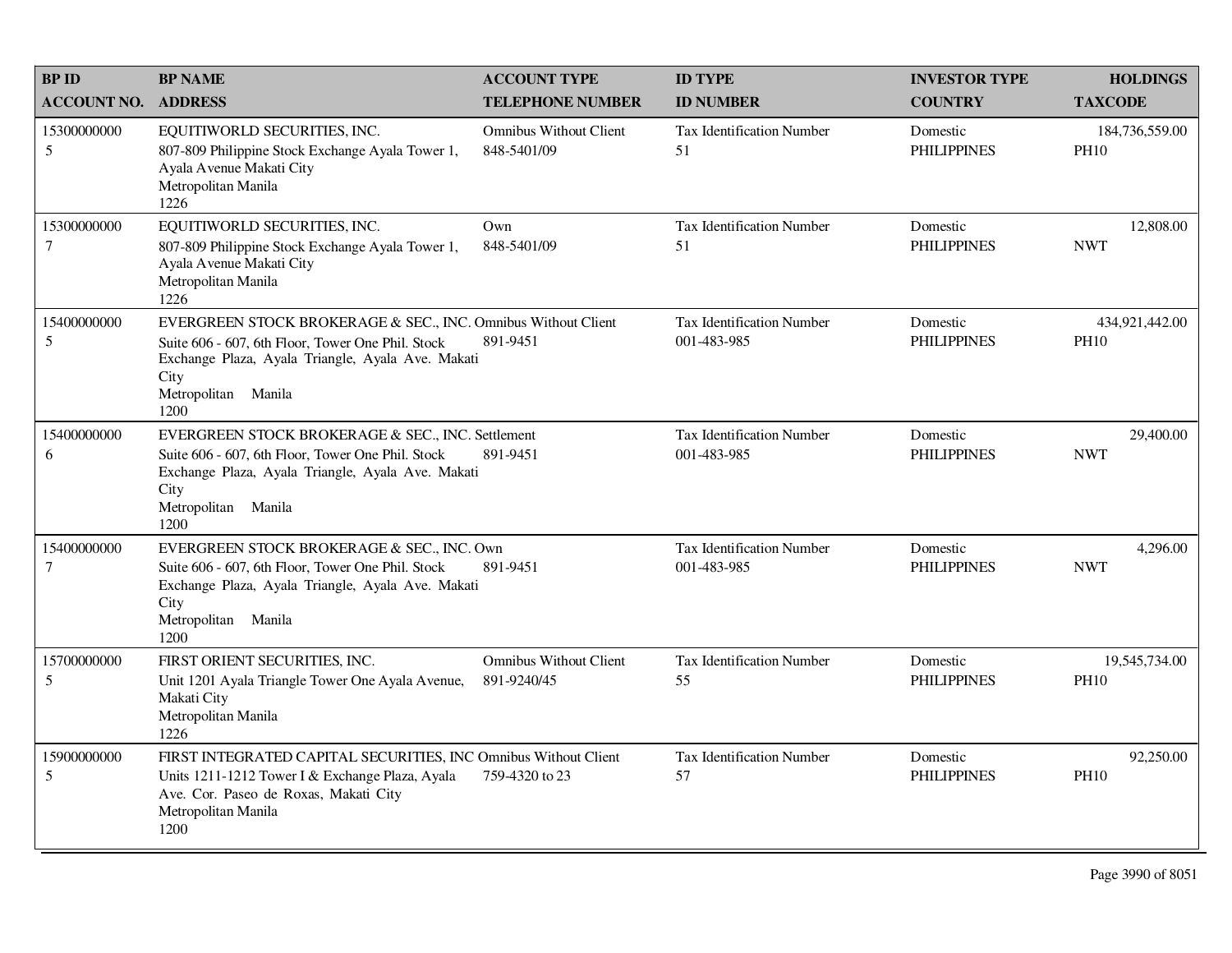| <b>BP ID</b>              | <b>BP NAME</b>                                                                                                                                             | <b>ACCOUNT TYPE</b>                        | <b>ID TYPE</b>                                      | <b>INVESTOR TYPE</b>           | <b>HOLDINGS</b>               |
|---------------------------|------------------------------------------------------------------------------------------------------------------------------------------------------------|--------------------------------------------|-----------------------------------------------------|--------------------------------|-------------------------------|
| <b>ACCOUNT NO.</b>        | <b>ADDRESS</b>                                                                                                                                             | <b>TELEPHONE NUMBER</b>                    | <b>ID NUMBER</b>                                    | <b>COUNTRY</b>                 | <b>TAXCODE</b>                |
| 16100000000<br>5          | FRANCISCO ORTIGAS SECURITIES, INC.<br>10/F Ortigas Bldg. Ortigas Ave, Pasig City<br>Metropolitan Manila<br>1600                                            | <b>Omnibus Without Client</b><br>631-26-74 | <b>Tax Identification Number</b><br>000-283-304     | Domestic<br><b>PHILIPPINES</b> | 75,160,706.00<br><b>PH10</b>  |
| 16100000000<br>6          | FRANCISCO ORTIGAS SECURITIES, INC.<br>10/F Ortigas Bldg. Ortigas Ave, Pasig City<br>Metropolitan Manila<br>1600                                            | Settlement<br>631-26-74                    | <b>Tax Identification Number</b><br>000-283-304     | Domestic<br><b>PHILIPPINES</b> | 549,560.00<br><b>NWT</b>      |
| 16200000000<br>5          | F. YAP SECURITIES, INC.<br>Unit 2301 PSE Center (East Tower) Exchange Rd.,<br>Ortigas Center Pasig City<br>Metropolitan Manila<br>1603                     | <b>Omnibus Without Client</b><br>635-4126  | <b>Tax Identification Number</b><br>000-333-165-000 | Domestic<br><b>PHILIPPINES</b> | 590,698,380.00<br><b>PH10</b> |
| 16200000000<br>6          | F. YAP SECURITIES, INC.<br>Unit 2301 PSE Center (East Tower) Exchange Rd.,<br>Ortigas Center Pasig City<br>Metropolitan Manila<br>1603                     | Settlement<br>635-4126                     | <b>Tax Identification Number</b><br>000-333-165-000 | Domestic<br><b>PHILIPPINES</b> | 102,838,689.00<br><b>NWT</b>  |
| 16700000000<br>1          | AURORA SECURITIES, INC.<br>UNIT 2405A WEST TOWER PHILIPPINE STOCK<br>EXCHANGE CENTRE ORTIGAS, PASIG CITY<br>Metropolitan Manila<br>1605                    | <b>Omnibus Without Client</b><br>633-5892  | <b>Tax Identification Number</b><br>002-832-240     | Foreign<br><b>PHILIPPINES</b>  | 36,329.00<br>FMX1             |
| 16700000000<br>$\sqrt{5}$ | AURORA SECURITIES, INC.<br>UNIT 2405A WEST TOWER PHILIPPINE STOCK<br>EXCHANGE CENTRE ORTIGAS, PASIG CITY<br>Metropolitan Manila<br>1605                    | <b>Omnibus Without Client</b><br>633-5892  | <b>Tax Identification Number</b><br>002-832-240     | Domestic<br><b>PHILIPPINES</b> | 85,486,195.00<br><b>PH10</b>  |
| 16800000000<br>5          | <b>GLOBALINKS SECURITIES &amp; STOCKS, INC.</b><br>#706 Ayala Tower One Ayala Avenue Cor. Paseo de<br>Roxas St. Makati City<br>Metropolitan Manila<br>1226 | <b>Omnibus Without Client</b><br>759-4136  | <b>Tax Identification Number</b><br>65              | Domestic<br><b>PHILIPPINES</b> | 326,741,588.00<br><b>PH10</b> |
| 16800000000<br>6          | GLOBALINKS SECURITIES & STOCKS, INC.<br>#706 Ayala Tower One Ayala Avenue Cor. Paseo de<br>Roxas St. Makati City<br>Metropolitan<br>Manila<br>1226         | Settlement<br>759-4136                     | <b>Tax Identification Number</b><br>65              | Domestic<br><b>PHILIPPINES</b> | 384,269.00<br><b>NWT</b>      |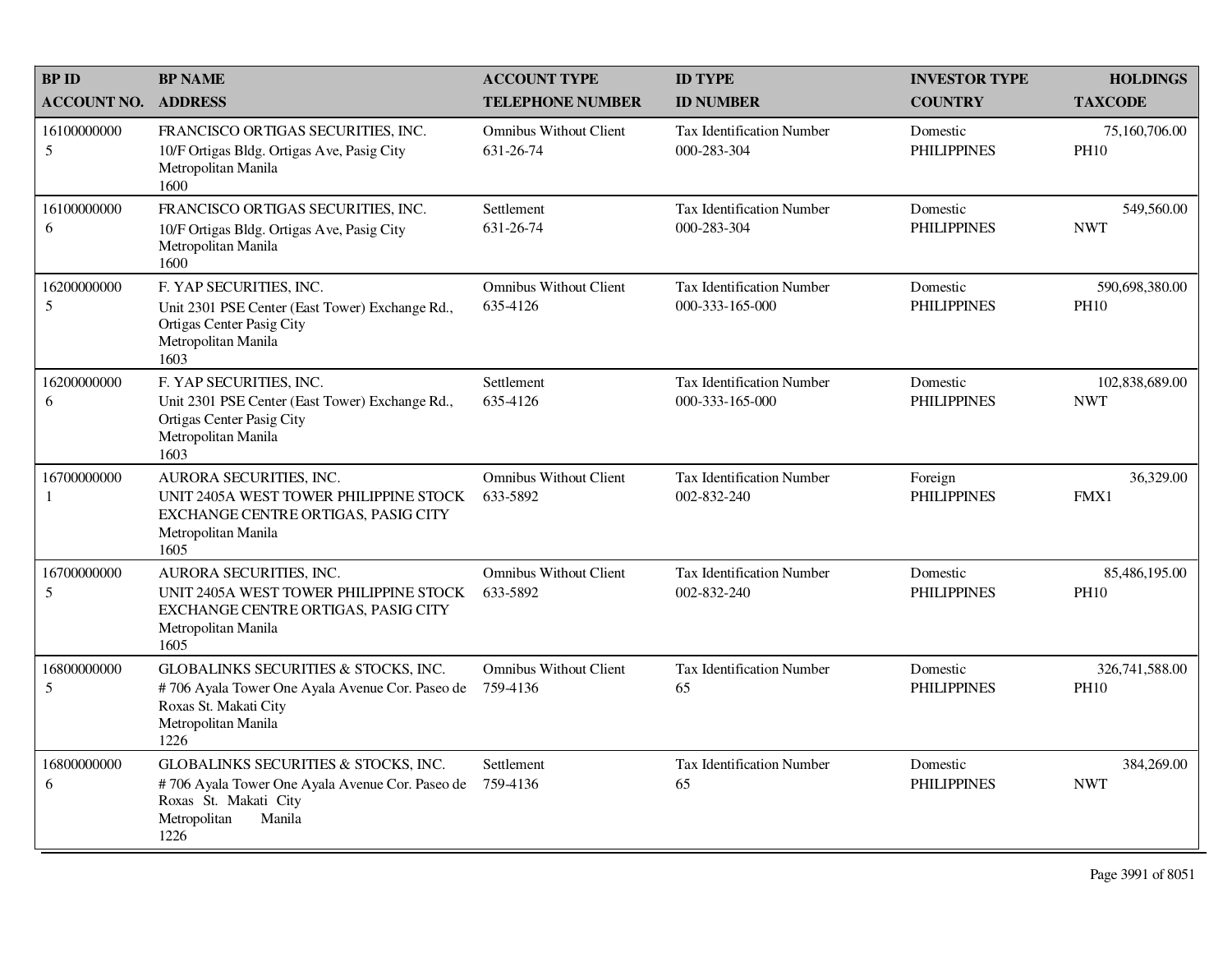| <b>BPID</b>                   | <b>BP NAME</b>                                                                                                                                  | <b>ACCOUNT TYPE</b>                          | <b>ID TYPE</b>                                      | <b>INVESTOR TYPE</b>           | <b>HOLDINGS</b>                 |
|-------------------------------|-------------------------------------------------------------------------------------------------------------------------------------------------|----------------------------------------------|-----------------------------------------------------|--------------------------------|---------------------------------|
| <b>ACCOUNT NO.</b>            | <b>ADDRESS</b>                                                                                                                                  | <b>TELEPHONE NUMBER</b>                      | <b>ID NUMBER</b>                                    | <b>COUNTRY</b>                 | <b>TAXCODE</b>                  |
| 16800000000<br>$\overline{7}$ | GLOBALINKS SECURITIES & STOCKS, INC.<br>#706 Ayala Tower One Ayala Avenue Cor. Paseo de<br>Roxas St. Makati City<br>Metropolitan Manila<br>1226 | Own<br>759-4136                              | <b>Tax Identification Number</b><br>65              | Domestic<br><b>PHILIPPINES</b> | 1,287,859.00<br><b>NWT</b>      |
| 16900000000<br>5              | JSG SECURITIES, INC.<br>4th Floor, A&T Building, 244 Escolta Street, Binondo<br>Manila<br>Metropolitan Manila<br>1006                           | <b>Omnibus Without Client</b><br>2429414     | Tax Identification Number<br>004-578-852-000        | Domestic<br><b>PHILIPPINES</b> | 228,016,038.00<br><b>PH10</b>   |
| 16900000004<br>$\mathbf{1}$   | PIONEER INSURANCE & SURETY CORP.<br>4th Floor, A&T Building, 244 Escolta Street, Binondo<br>Manila<br>Metropolitan Manila<br>1006               | Client<br>817-1461                           | Tax Identification Number<br>332                    | Domestic<br><b>PHILIPPINES</b> | 12,808,988.00<br><b>NWT</b>     |
| 17000000000<br>5              | GOLDSTAR SECURITIES, INC.<br>2201-B East Tower, PSE Centre Exchange Rd, Ortiga<br>Center Pasig City<br>Metropolitan Manila<br>1600              | <b>Omnibus Without Client</b><br>633-7485/86 | <b>Tax Identification Number</b><br>000-222-746-000 | Domestic<br><b>PHILIPPINES</b> | 146,833,373.00<br><b>PH10</b>   |
| 17000000000<br>7              | <b>GOLDSTAR SECURITIES, INC.</b><br>2201-B East Tower, PSE Centre Exchange Rd, Ortiga<br>Center Pasig City<br>Metropolitan Manila<br>1600       | Own<br>633-7485/86                           | <b>Tax Identification Number</b><br>000-222-746-000 | Domestic<br><b>PHILIPPINES</b> | 250,000,000.00<br><b>NWT</b>    |
| 17000000000<br>14             | <b>GOLDSTAR SECURITIES, INC.</b><br>2201-B East Tower, PSE Centre Exchange Rd, Ortiga<br>Center Pasig City<br>Metropolitan Manila<br>1600       | Settlement<br>633-7485/86                    | <b>Tax Identification Number</b><br>000-222-746-000 | Domestic<br><b>PHILIPPINES</b> | 13,603,146.00<br><b>PH10</b>    |
| 17200000000<br>5              | GUILD SECURITIES, INC.<br>Unit 1215 Tower One & Exchange Plaza Ayala Ave.,<br>Makati City<br>Metropolitan<br>Manila<br>1226                     | <b>Omnibus Without Client</b><br>8919232     | Tax Identification Number<br>69                     | Domestic<br><b>PHILIPPINES</b> | 209, 872, 117.00<br><b>PH10</b> |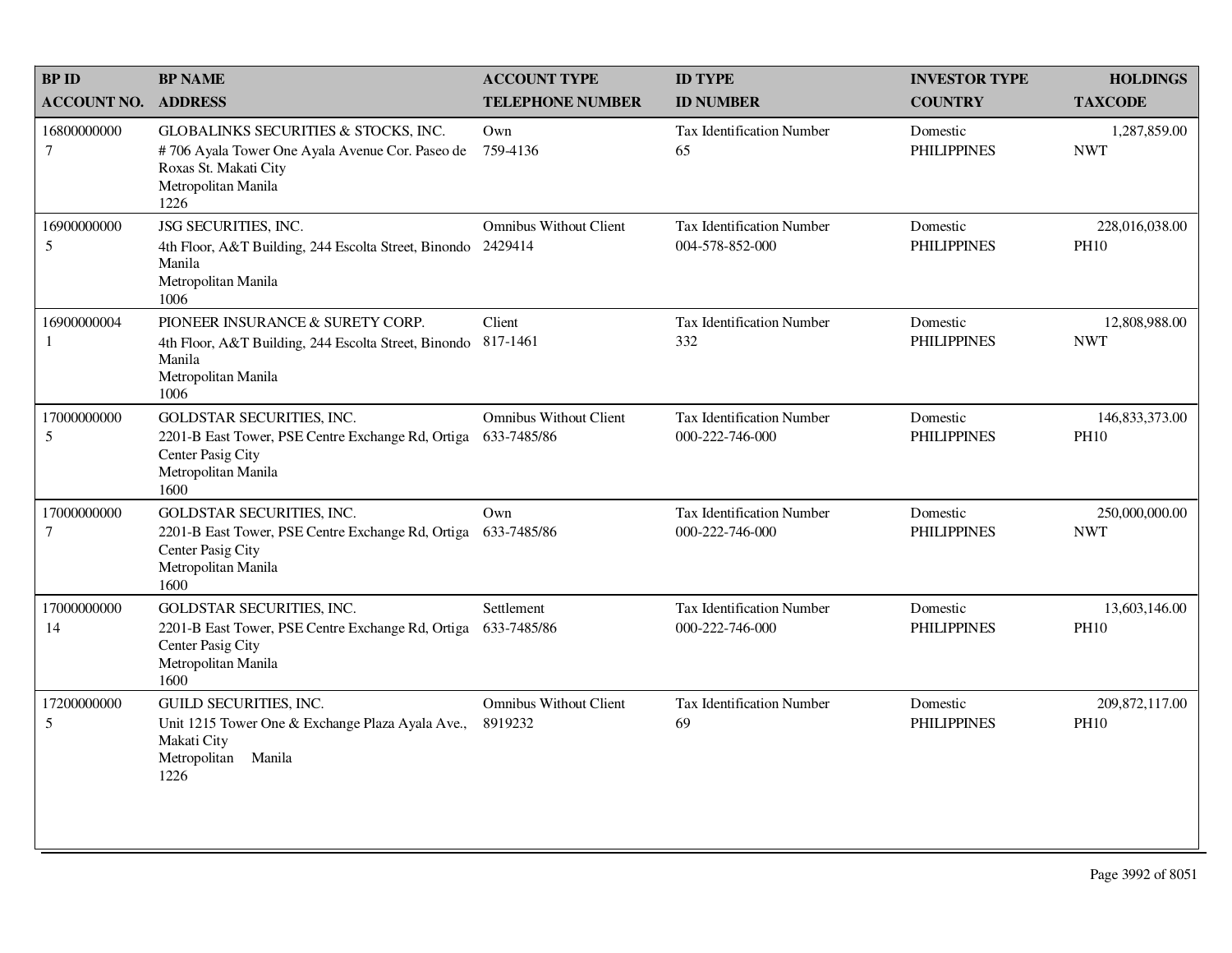| <b>BPID</b>           | <b>BP NAME</b>                                                                                                                                            | <b>ACCOUNT TYPE</b>                            | <b>ID TYPE</b>                                      | <b>INVESTOR TYPE</b>           | <b>HOLDINGS</b>               |
|-----------------------|-----------------------------------------------------------------------------------------------------------------------------------------------------------|------------------------------------------------|-----------------------------------------------------|--------------------------------|-------------------------------|
| <b>ACCOUNT NO.</b>    | <b>ADDRESS</b>                                                                                                                                            | <b>TELEPHONE NUMBER</b>                        | <b>ID NUMBER</b>                                    | <b>COUNTRY</b>                 | <b>TAXCODE</b>                |
| 17400000000<br>5      | HDI SECURITIES, INC.<br>UNIT 2305-B 23/F ORIENT SQUARE BLDG., F.<br>ORTIGAS, JR. ROAD, ORTIGAS CENTRE, PASIG<br>CITY, 1605<br>Metropolitan Manila<br>1605 | <b>Omnibus Without Client</b><br>891-9598      | <b>Tax Identification Number</b><br>001-670-271-000 | Domestic<br><b>PHILIPPINES</b> | 414,329,350.00<br><b>PH10</b> |
| 17500000000<br>5      | H. E. BENNETT SECURITIES, INC.<br>Rm. 1704 World Trade Exchange Bldg., 215 Juan Lun 242-5733<br>St., Binondo, Manila<br>Metropolitan Manila<br>1006       | <b>Omnibus Without Client</b>                  | <b>Tax Identification Number</b><br>000-334-004     | Domestic<br><b>PHILIPPINES</b> | 44,319,857.00<br><b>PH10</b>  |
| 17500000000<br>7      | H. E. BENNETT SECURITIES, INC.<br>Rm. 1704 World Trade Exchange Bldg., 215 Juan Lun 242-5733<br>St., Binondo, Manila<br>Metropolitan Manila<br>1006       | Own                                            | <b>Tax Identification Number</b><br>000-334-004     | Domestic<br><b>PHILIPPINES</b> | 41,657.00<br><b>NWT</b>       |
| 17800000000<br>5      | HK SECURITIES, INC.<br>Suite 102 Columbia Tower, Ortigas Ave.,<br>Mandaluyong City<br>Metropolitan Manila<br>1600                                         | <b>Omnibus Without Client</b><br>6336991 to 96 | <b>Tax Identification Number</b><br>75              | Domestic<br><b>PHILIPPINES</b> | 11,268.00<br><b>PH10</b>      |
| 17800000000<br>$\tau$ | HK SECURITIES, INC.<br>Suite 102 Columbia Tower, Ortigas Ave.,<br>Mandaluyong City<br>Metropolitan Manila<br>1600                                         | Own<br>6336991 to 96                           | <b>Tax Identification Number</b><br>75              | Domestic<br><b>PHILIPPINES</b> | 19,119.00<br><b>NWT</b>       |
| 17900000000<br>5      | I. ACKERMAN & CO., INC.<br>Suite 705, Tower I Bldg. PSE Plaza, Ayala Triangle<br>Ayala Ave., Makati City<br>Metropolitan Manila<br>1226                   | <b>Omnibus Without Client</b><br>891-9071      | <b>Tax Identification Number</b><br>76              | Domestic<br><b>PHILIPPINES</b> | 98,044,778.00<br><b>PH10</b>  |
| 17900000000<br>6      | I. ACKERMAN & CO., INC.<br>Suite 705, Tower I Bldg. PSE Plaza, Ayala Triangle<br>Ayala Ave., Makati City<br>Metropolitan Manila<br>1226                   | Settlement<br>891-9071                         | <b>Tax Identification Number</b><br>76              | Domestic<br><b>PHILIPPINES</b> | 19,213,483.00<br><b>NWT</b>   |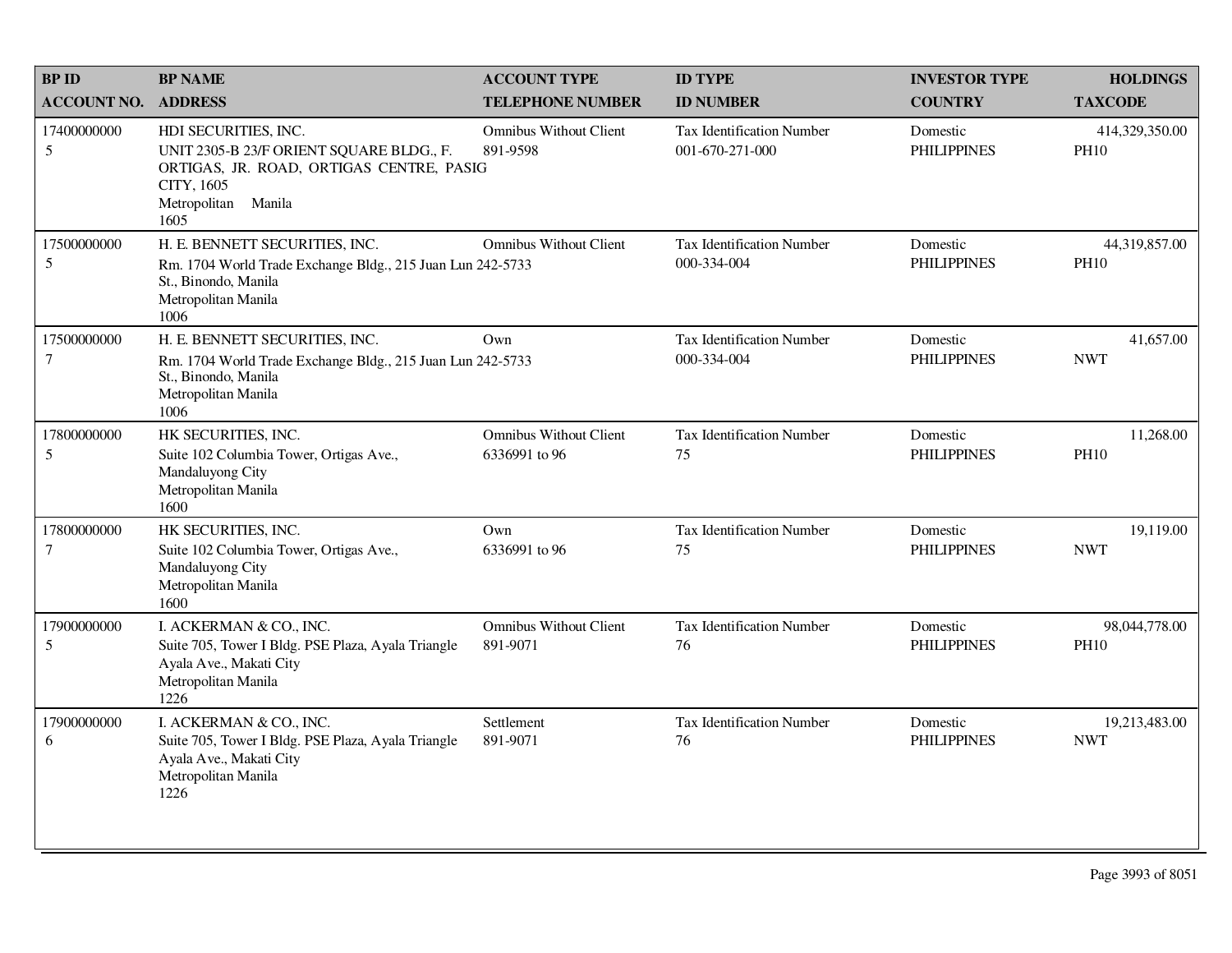| <b>BPID</b>                   | <b>BP NAME</b>                                                                                                                                                           | <b>ACCOUNT TYPE</b>                              | <b>ID TYPE</b>                                      | <b>INVESTOR TYPE</b>           | <b>HOLDINGS</b>               |
|-------------------------------|--------------------------------------------------------------------------------------------------------------------------------------------------------------------------|--------------------------------------------------|-----------------------------------------------------|--------------------------------|-------------------------------|
| <b>ACCOUNT NO.</b>            | <b>ADDRESS</b>                                                                                                                                                           | <b>TELEPHONE NUMBER</b>                          | <b>ID NUMBER</b>                                    | <b>COUNTRY</b>                 | <b>TAXCODE</b>                |
| 18000000000<br>5              | I. B. GIMENEZ SECURITIES, INC.<br>2703A EAST TOWER PSE CENTRE, EXCHANGE<br>ROAD, ORTIGAS CENTRE, PASIG CITY<br>Metropolitan Manila<br>1600                               | <b>Omnibus Without Client</b><br>6673472-6673473 | Tax Identification Number<br>000-329-846-000        | Domestic<br><b>PHILIPPINES</b> | 197,234,746.00<br><b>PH10</b> |
| 18100000000<br>5              | <b>INVESTORS SECURITIES, INC.</b><br>Unit 604-605 Tower One & Exchange Plaza Ayala<br>Triangle, Ayala Ave. cor Paseo de Roxas Makati City<br>Metropolitan Manila<br>1200 | <b>Omnibus Without Client</b><br>8431210         | <b>Tax Identification Number</b><br>000-123-697-000 | Domestic<br><b>PHILIPPINES</b> | 271,512,163.00<br><b>PH10</b> |
| 18100000000<br>$\overline{7}$ | INVESTORS SECURITIES, INC,<br>Unit 604-605 Tower One & Exchange Plaza Ayala<br>Triangle, Ayala Ave. cor Paseo de Roxas Makati City<br>Metropolitan Manila<br>1200        | Own<br>8431210                                   | <b>Tax Identification Number</b><br>000-123-697-000 | Domestic<br><b>PHILIPPINES</b> | 29,768.00<br><b>NWT</b>       |
| 18200000000<br>5              | IMPERIAL, DE GUZMAN, ABALOS & CO., INC.<br>Ground Floor, EDSA Central Square Shaw Boulevard<br>Mandaluyong City<br>Metropolitan Manila<br>1552                           | <b>Omnibus Without Client</b><br>6332686         | <b>Tax Identification Number</b><br>000-121-920     | Domestic<br><b>PHILIPPINES</b> | 81,446,069.00<br><b>PH10</b>  |
| 18200000000<br>6              | IMPERIAL, DE GUZMAN, ABALOS & CO., INC.<br>Ground Floor, EDSA Central Square Shaw Boulevard<br>Mandaluyong City<br>Metropolitan Manila<br>1552                           | Settlement<br>6332686                            | Tax Identification Number<br>000-121-920            | Domestic<br><b>PHILIPPINES</b> | 282,302.00<br><b>NWT</b>      |
| 18300000000<br>5              | INTRA-INVEST SECURITIES, INC.<br>11/F ACT Tower, 135 Sen. Gil Puyat Ave., Salcedo<br>Vill., Makati City<br>Metropolitan Manila<br>1200                                   | <b>Omnibus Without Client</b><br>8106934         | <b>Tax Identification Number</b><br>000-162-545-000 | Domestic<br><b>PHILIPPINES</b> | 136,115,200.00<br><b>PH10</b> |
| 18700000000<br>5              | ASIAN CAPITAL EQUITIES, INC.<br>6/F Tower 1 & Exchange Plaza Ayala Ave., cor Paseo<br>de Roxas, Makati City<br>Metropolitan<br>Manila<br>1226                            | <b>Omnibus Without Client</b><br>8485126         | Tax Identification Number<br>84                     | Domestic<br><b>PHILIPPINES</b> | 3,966,400.00<br><b>PH10</b>   |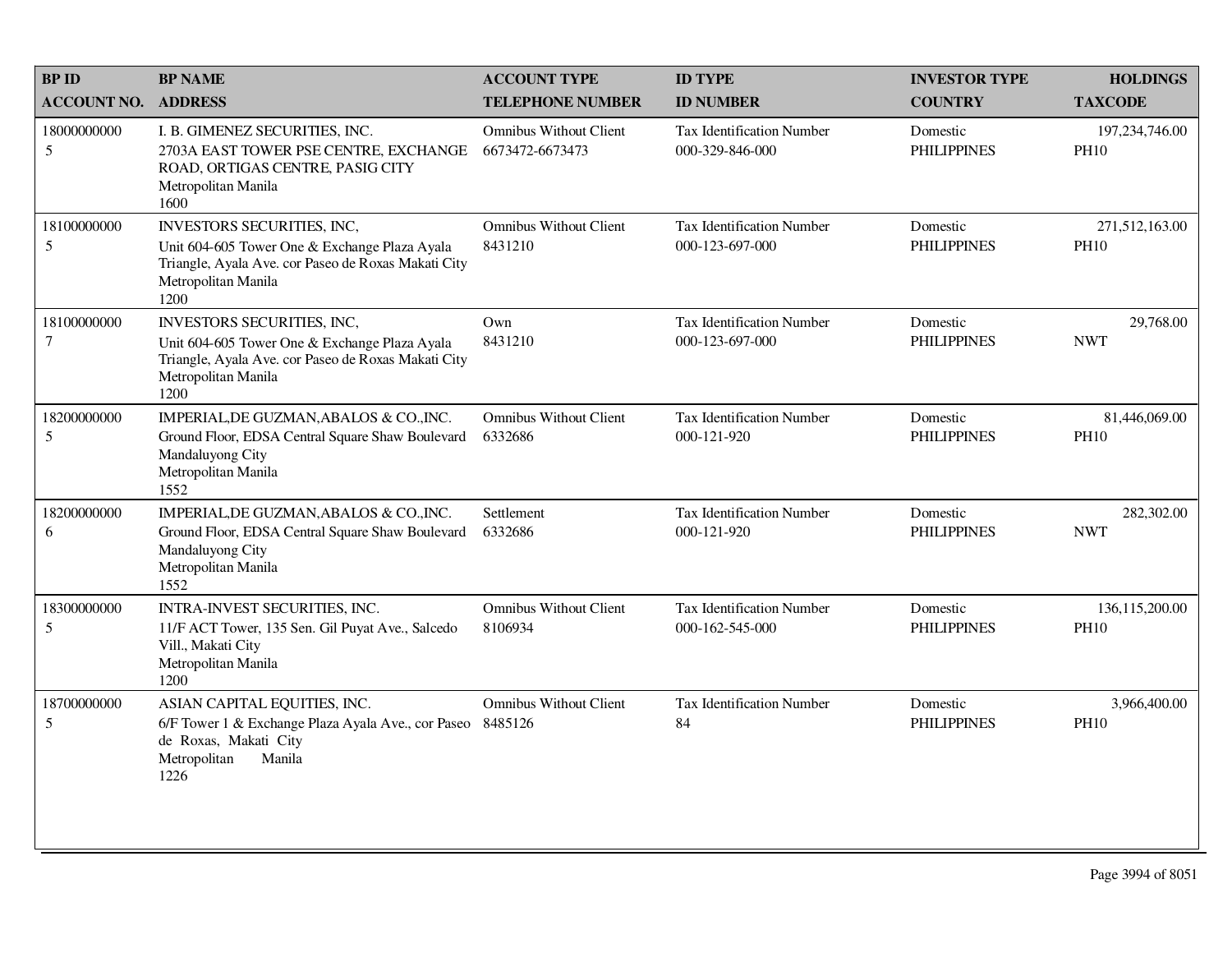| <b>BPID</b>        | <b>BP NAME</b>                                                                                                                                                                | <b>ACCOUNT TYPE</b>                       | <b>ID TYPE</b>                                         | <b>INVESTOR TYPE</b>           | <b>HOLDINGS</b>                 |
|--------------------|-------------------------------------------------------------------------------------------------------------------------------------------------------------------------------|-------------------------------------------|--------------------------------------------------------|--------------------------------|---------------------------------|
| <b>ACCOUNT NO.</b> | <b>ADDRESS</b>                                                                                                                                                                | <b>TELEPHONE NUMBER</b>                   | <b>ID NUMBER</b>                                       | <b>COUNTRY</b>                 | <b>TAXCODE</b>                  |
| 18800000000<br>5   | J.M. BARCELON & CO., INC.<br>#5 PENNSYLVANNIA STREET, BRGY. MARIANA661-8396<br>NEW MANILA, QUEZON CITY<br>Metropolitan Manila<br>1100                                         | <b>Omnibus Without Client</b>             | <b>Tax Identification Number</b><br>000-333-850        | Domestic<br><b>PHILIPPINES</b> | 1,100,000.00<br><b>PH10</b>     |
| 18800000000<br>6   | J.M. BARCELON & CO., INC.<br>#5 PENNSYLVANNIA STREET, BRGY. MARIANA661-8396<br>NEW MANILA, QUEZON CITY<br>Metropolitan Manila<br>1100                                         | Settlement                                | Tax Identification Number<br>000-333-850               | Domestic<br><b>PHILIPPINES</b> | 1,508,079.00<br><b>NWT</b>      |
| 19000000000<br>1   | VALUE QUEST SECURITIES CORPORATION<br>Unit 1006B West Tower, Philippine Stock Exchange<br>Centre, Exchange Road, Ortigas, Pasig City<br>Metropolitan Manila<br>0 <sup>0</sup> | <b>Omnibus Without Client</b><br>892-1816 | Tax Identification Number<br>000-165-611-000.L0        | Foreign<br><b>PHILIPPINES</b>  | 19,200,000.00<br>FMX1           |
| 19000000000<br>5   | VALUE QUEST SECURITIES CORPORATION<br>Unit 1006B West Tower, Philippine Stock Exchange<br>Centre, Exchange Road, Ortigas, Pasig City<br>Metropolitan Manila<br>$00\,$         | <b>Omnibus Without Client</b><br>892-1816 | <b>Tax Identification Number</b><br>000-165-611-000.L0 | Domestic<br><b>PHILIPPINES</b> | 1,028,100,000.00<br><b>PH10</b> |
| 19200000000<br>6   | STRATEGIC EQUITIES CORP.<br>Unit 610-611 PSE Plaza, Tower I, Ayala Triangle,<br>Ayala Ave., Makati City<br>Metropolitan Manila<br>1226                                        | Settlement<br>759-4055                    | <b>Tax Identification Number</b><br>89                 | Domestic<br><b>PHILIPPINES</b> | 34,933,247.00<br><b>NWT</b>     |
| 19200000000<br>14  | STRATEGIC EQUITIES CORP.<br>Unit 610-611 PSE Plaza, Tower I, Ayala Triangle,<br>Ayala Ave., Makati City<br>Metropolitan Manila<br>1226                                        | Settlement<br>759-4055                    | <b>Tax Identification Number</b><br>89                 | Domestic<br><b>PHILIPPINES</b> | 6,876,687.00<br><b>PH10</b>     |
| 19300000000<br>5   | LARRGO SECURITIES CO., INC.<br>Rm. 202 2/F Rufino Building, Ayala Avenue, Makati<br>City<br>Metropolitan Manila<br>1226                                                       | <b>Omnibus Without Client</b><br>8101353  | Tax Identification Number<br>90                        | Domestic<br><b>PHILIPPINES</b> | 1,058,846,925.00<br><b>PH10</b> |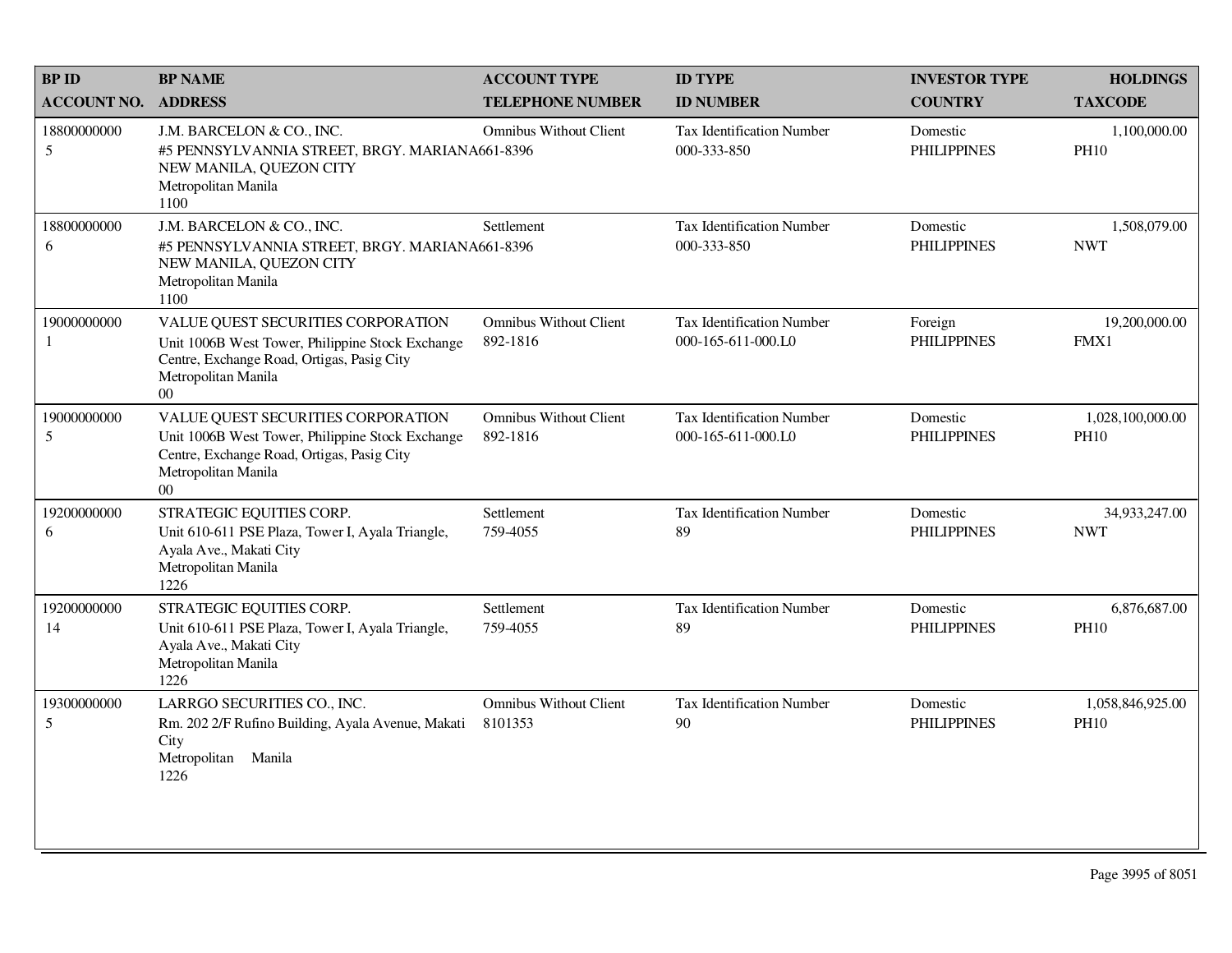| <b>BPID</b>        | <b>BP NAME</b>                                                                                                                      | <b>ACCOUNT TYPE</b>                          | <b>ID TYPE</b>                                      | <b>INVESTOR TYPE</b>           | <b>HOLDINGS</b>               |
|--------------------|-------------------------------------------------------------------------------------------------------------------------------------|----------------------------------------------|-----------------------------------------------------|--------------------------------|-------------------------------|
| <b>ACCOUNT NO.</b> | <b>ADDRESS</b>                                                                                                                      | <b>TELEPHONE NUMBER</b>                      | <b>ID NUMBER</b>                                    | <b>COUNTRY</b>                 | <b>TAXCODE</b>                |
| 19300000000<br>6   | LARRGO SECURITIES CO., INC.<br>Rm. 202 2/F Rufino Building, Ayala Avenue, Makati<br>City<br>Metropolitan Manila<br>1226             | Settlement<br>8101353                        | Tax Identification Number<br>90                     | Domestic<br><b>PHILIPPINES</b> | 1,533,232.00<br><b>NWT</b>    |
| 19700000000<br>5   | LOPEZ, LOCSIN, LEDESMA & CO., INC.<br>405 URBAN BUILDING, SEN. GIL. PUYAT AVEN<br><b>MAKATI CITY</b><br>Metropolitan Manila<br>1226 | <b>Omnibus Without Client</b><br>8127482     | <b>Tax Identification Number</b><br>321-000-128-692 | Domestic<br><b>PHILIPPINES</b> | 9,675,091.00<br><b>PH10</b>   |
| 19800000000<br>5   | LUCKY SECURITIES, INC.<br>Unit 1402-B PSE Center Exchange Road, Ortigas<br>Center Pasig City<br>Metropolitan Manila<br>1600         | <b>Omnibus Without Client</b><br>6346747/60  | Tax Identification Number<br>95                     | Domestic<br><b>PHILIPPINES</b> | 439,361,936.00<br><b>NWT</b>  |
| 19900000000<br>5   | LUYS SECURITIES COMPANY, INC.<br>28/F LKG Tower 6801 Ayala Ave. Makati City<br>Metropolitan Manila<br>1200                          | <b>Omnibus Without Client</b><br>5231040     | <b>Tax Identification Number</b><br>96              | Domestic<br><b>PHILIPPINES</b> | 245,086,720.00<br><b>PH10</b> |
| 19900000000<br>6   | LUYS SECURITIES COMPANY, INC.<br>28/F LKG Tower 6801 Ayala Ave. Makati City<br>Metropolitan Manila<br>1200                          | Settlement<br>5231040                        | <b>Tax Identification Number</b><br>96              | Domestic<br><b>PHILIPPINES</b> | 301,966.00<br><b>NWT</b>      |
| 20000000000<br>5   | MANDARIN SECURITIES CORPORATION<br>28/F LKG Tower 6801 Ayala Ave. Makati City<br>Metropolitan Manila<br>1200                        | <b>Omnibus Without Client</b><br>523-8311/16 | <b>Tax Identification Number</b><br>97              | Domestic<br><b>PHILIPPINES</b> | 148,479,080.00<br><b>PH10</b> |
| 20000000002<br>-1  | <b>R&amp;B INSURANCE CORPORATION</b><br>28F LKG TOWER, AYALA AVENUE, MAKATI CI<br>Metropolitan Manila                               | Client<br>8841155                            | <b>Commercial Registration Number</b><br>15346      | Domestic<br><b>PHILIPPINES</b> | 640,449.00<br><b>NWT</b>      |
| 20200000000<br>5   | MARINO OLONDRIZ Y CIA<br>#20 Arguilla St. San Lorenzo Village, Makati City<br>Metropolitan Manila<br>$\overline{0}$                 | <b>Omnibus Without Client</b><br>2415280     | <b>Tax Identification Number</b><br>99              | Domestic<br><b>PHILIPPINES</b> | 1.00<br><b>PH10</b>           |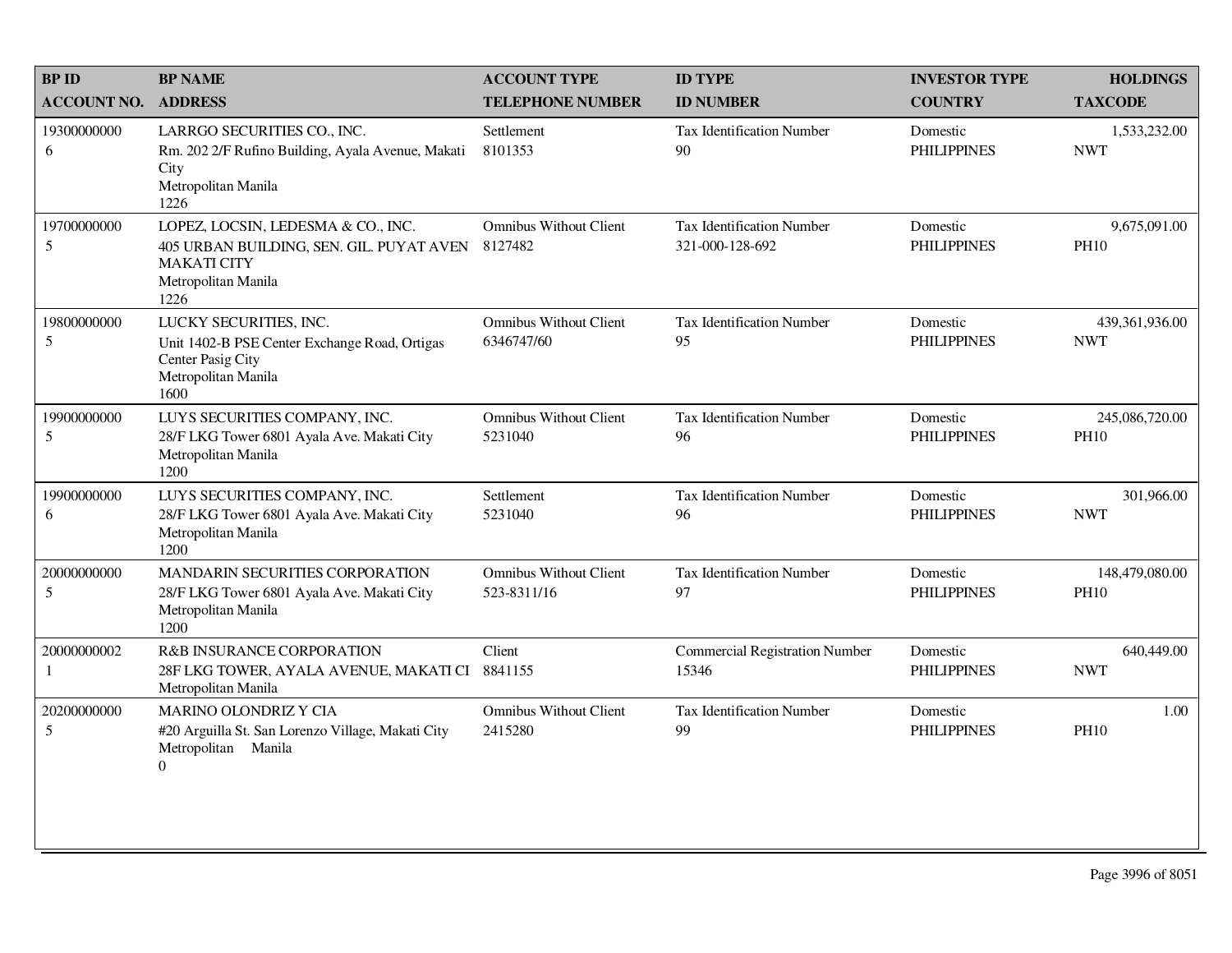| <b>BPID</b>                   | <b>BP NAME</b>                                                                                                                                       | <b>ACCOUNT TYPE</b>                          | <b>ID TYPE</b>                                      | <b>INVESTOR TYPE</b>           | <b>HOLDINGS</b>                 |
|-------------------------------|------------------------------------------------------------------------------------------------------------------------------------------------------|----------------------------------------------|-----------------------------------------------------|--------------------------------|---------------------------------|
| <b>ACCOUNT NO.</b>            | <b>ADDRESS</b>                                                                                                                                       | <b>TELEPHONE NUMBER</b>                      | <b>ID NUMBER</b>                                    | <b>COUNTRY</b>                 | <b>TAXCODE</b>                  |
| 20300000000<br>5              | COL Financial Group, Inc.<br>2401-B EAST TOWER, PSE CENTRE EXCHANGE<br>ROAD, ORTIGAS CENTER PASIG CITY<br>Metropolitan Manila<br>1605                | <b>Omnibus Without Client</b><br>635-5735    | <b>Tax Identification Number</b><br>203-523-208     | Domestic<br><b>PHILIPPINES</b> | 2,628,519,824.00<br><b>PH10</b> |
| 20400000000<br>$\overline{2}$ | DA MARKET SECURITIES, INC.<br>Unit 2402-B West Tower, PSE Center Exchange Road<br>Ortigas Center Pasig City<br>Metropolitan Manila<br>1600           | Settlement<br>637-42-42                      | Tax Identification Number<br>101                    | Foreign<br><b>PHILIPPINES</b>  | 12,000.00<br>FMX1               |
| 20400000000<br>6              | DA MARKET SECURITIES, INC.<br>Unit 2402-B West Tower, PSE Center Exchange Road<br>Ortigas Center Pasig City<br>Metropolitan Manila<br>1600           | Settlement<br>637-42-42                      | <b>Tax Identification Number</b><br>101             | Domestic<br><b>PHILIPPINES</b> | 128,800.00<br><b>NWT</b>        |
| 20400000000<br>14             | DA MARKET SECURITIES, INC.<br>Unit 2402-B West Tower, PSE Center Exchange Road 637-42-42<br>Ortigas Center Pasig City<br>Metropolitan Manila<br>1600 | Settlement                                   | Tax Identification Number<br>101                    | Domestic<br><b>PHILIPPINES</b> | 49,781,082.00<br><b>PH10</b>    |
| 20500000000<br>5              | MERCANTILE SECURITIES CORP.<br>3RD FLOOR GOODWILL BUILDING<br>393 SE. GIL PUYAT AVENUE<br><b>MAKATI CITY</b><br>Metropolitan Manila<br>1226          | <b>Omnibus Without Client</b><br>898-2984    | <b>Tax Identification Number</b><br>000-161-457-000 | Domestic<br><b>PHILIPPINES</b> | 21,551,025.00<br><b>PH10</b>    |
| 20600000000<br>5              | MERIDIAN SECURITIES, INC.<br>Suite 2702B&C Tektite Tower I Ortigas Centre, Pasig<br>City<br>Metropolitan Manila<br>1600                              | <b>Omnibus Without Client</b><br>634-6931/36 | <b>Tax Identification Number</b><br>000-338-748-000 | Domestic<br><b>PHILIPPINES</b> | 364,436,467.00<br><b>PH10</b>   |
| 20800000000<br>5              | MDR SECURITIES, INC.<br>Unit 1806, 8/F Medical Plaza Ortigas Bldg., Pasig Cit<br>Metropolitan<br>Manila<br>1226                                      | <b>Omnibus Without Client</b><br>891-9225    | <b>Tax Identification Number</b><br>105             | Domestic<br><b>PHILIPPINES</b> | 308,215,039.00<br><b>PH10</b>   |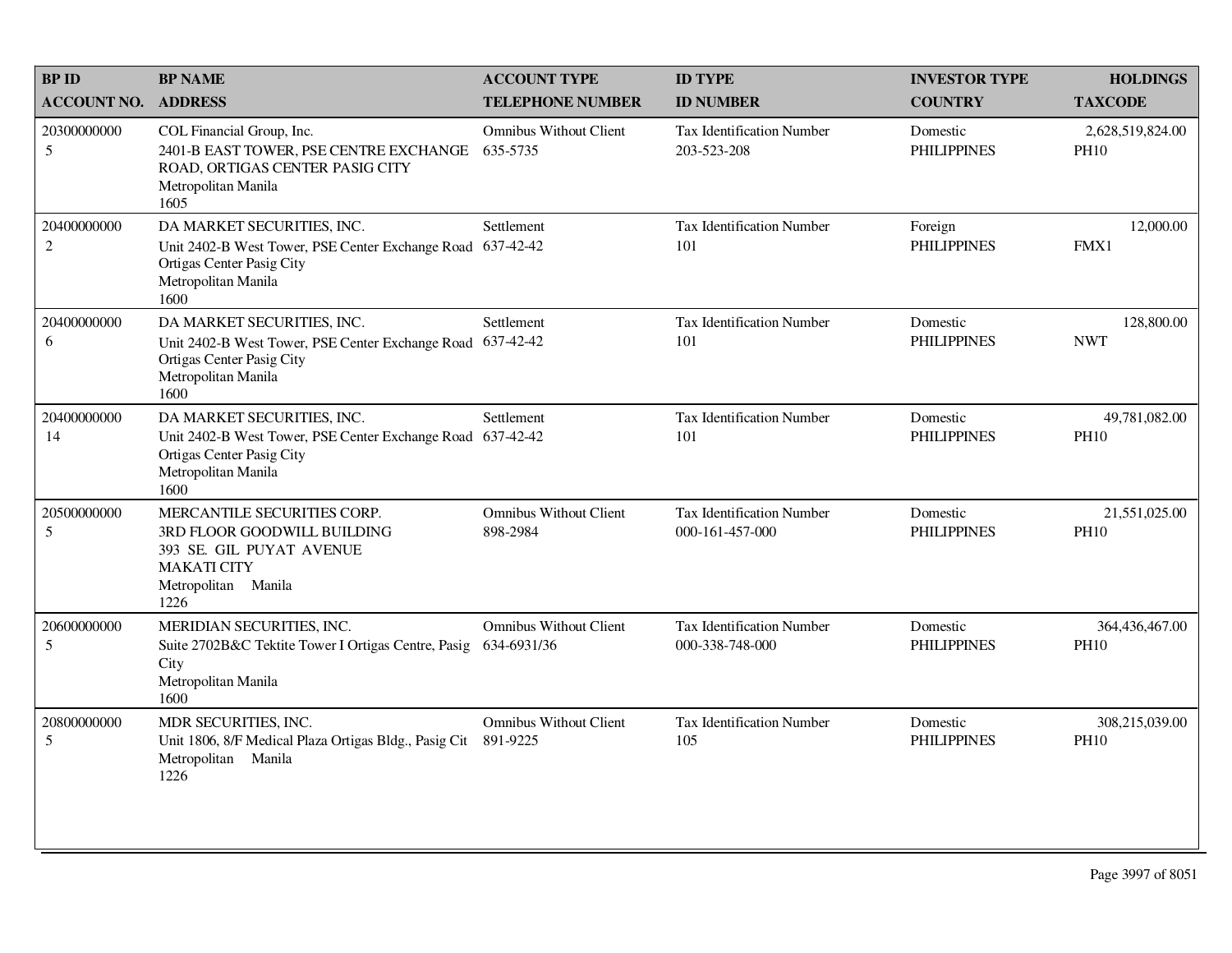| <b>BPID</b>               | <b>BP NAME</b>                                                                                                                                                              | <b>ACCOUNT TYPE</b>                          | <b>ID TYPE</b>                                      | <b>INVESTOR TYPE</b>           | <b>HOLDINGS</b>               |
|---------------------------|-----------------------------------------------------------------------------------------------------------------------------------------------------------------------------|----------------------------------------------|-----------------------------------------------------|--------------------------------|-------------------------------|
| <b>ACCOUNT NO.</b>        | <b>ADDRESS</b>                                                                                                                                                              | <b>TELEPHONE NUMBER</b>                      | <b>ID NUMBER</b>                                    | <b>COUNTRY</b>                 | <b>TAXCODE</b>                |
| 20800000000<br>6          | MDR SECURITIES, INC.<br>Unit 1806, 8/F Medical Plaza Ortigas Bldg., Pasig Cit<br>Metropolitan Manila<br>1226                                                                | Settlement<br>891-9225                       | <b>Tax Identification Number</b><br>105             | Domestic<br><b>PHILIPPINES</b> | 9,744,070.00<br><b>NWT</b>    |
| 20800000000<br>$\tau$     | MDR SECURITIES, INC.<br>Unit 1806, 8/F Medical Plaza Ortigas Bldg., Pasig Cit<br>Metropolitan Manila<br>1226                                                                | Own<br>891-9225                              | <b>Tax Identification Number</b><br>105             | Domestic<br><b>PHILIPPINES</b> | 12,808,988.00<br><b>NWT</b>   |
| 20900000000<br>14         | DEUTSCHE REGIS PARTNERS, INC.<br>23/F Tower I, Ayala Triangle, Makati City<br>Metropolitan Manila<br>1226                                                                   | Settlement<br>894-6620                       | <b>Tax Identification Number</b><br>106             | Domestic<br><b>PHILIPPINES</b> | 7,334,304.00<br><b>PH10</b>   |
| 20900000001<br>1          | DEUTSCHE REGIS PARTNERS, INC.<br>23/F Tower I, Ayala Triangle, Makati City<br>Metropolitan Manila<br>1226                                                                   | Client<br>894-6620                           | Tax Identification Number<br>381                    | Domestic<br><b>PHILIPPINES</b> | 681,719.00<br><b>NWT</b>      |
| 21000000000<br>$\sqrt{5}$ | MOUNT PEAK SECURITIES, INC.<br>#748 C.K. Bldg., Juan Luna St., Binondo, Manila<br>Metropolitan Manila<br>1006                                                               | <b>Omnibus Without Client</b><br>241-8043    | <b>Tax Identification Number</b><br>000-321-831-000 | Domestic<br><b>PHILIPPINES</b> | 45,231,117.00<br><b>PH10</b>  |
| 21100000000<br>5          | NEW WORLD SECURITIES CO., INC.<br>215 JUAN LUNA STREET, UNIT 2608 WORLD<br>TRADE EXCHANGE BLDG., BINONDO, MANILA<br>Metropolitan Manila<br>1006                             | <b>Omnibus Without Client</b><br>2421767     | <b>Tax Identification Number</b><br>000-327-414-000 | Domestic<br><b>PHILIPPINES</b> | 182,219,500.00<br><b>PH10</b> |
| 21300000000<br>5          | NIEVES SECURITIES, INC.<br>UNIT 106, G/F TYTANA PLAZA V. TYTANA COR 4777888<br>INSULAR STS. PLAZA LORENZO RUIZ, BINOND<br><b>MANILA CITY</b><br>Metropolitan Manila<br>1006 | <b>Omnibus Without Client</b>                | <b>Tax Identification Number</b><br>000-333-999-000 | Domestic<br><b>PHILIPPINES</b> | 49,870,000.00<br><b>PH10</b>  |
| 21500000000<br>5          | OPTIMUM SECURITIES CORPORATION<br>No. 11 E. O. Bldg., United St. cor. 2nd St. Bo.<br>Kapitolyo, Pasig City<br>Metropolitan<br>Manila<br>1650                                | <b>Omnibus Without Client</b><br>631-7831/36 | <b>Tax Identification Number</b><br>112             | Domestic<br><b>PHILIPPINES</b> | 135,406,649.00<br><b>PH10</b> |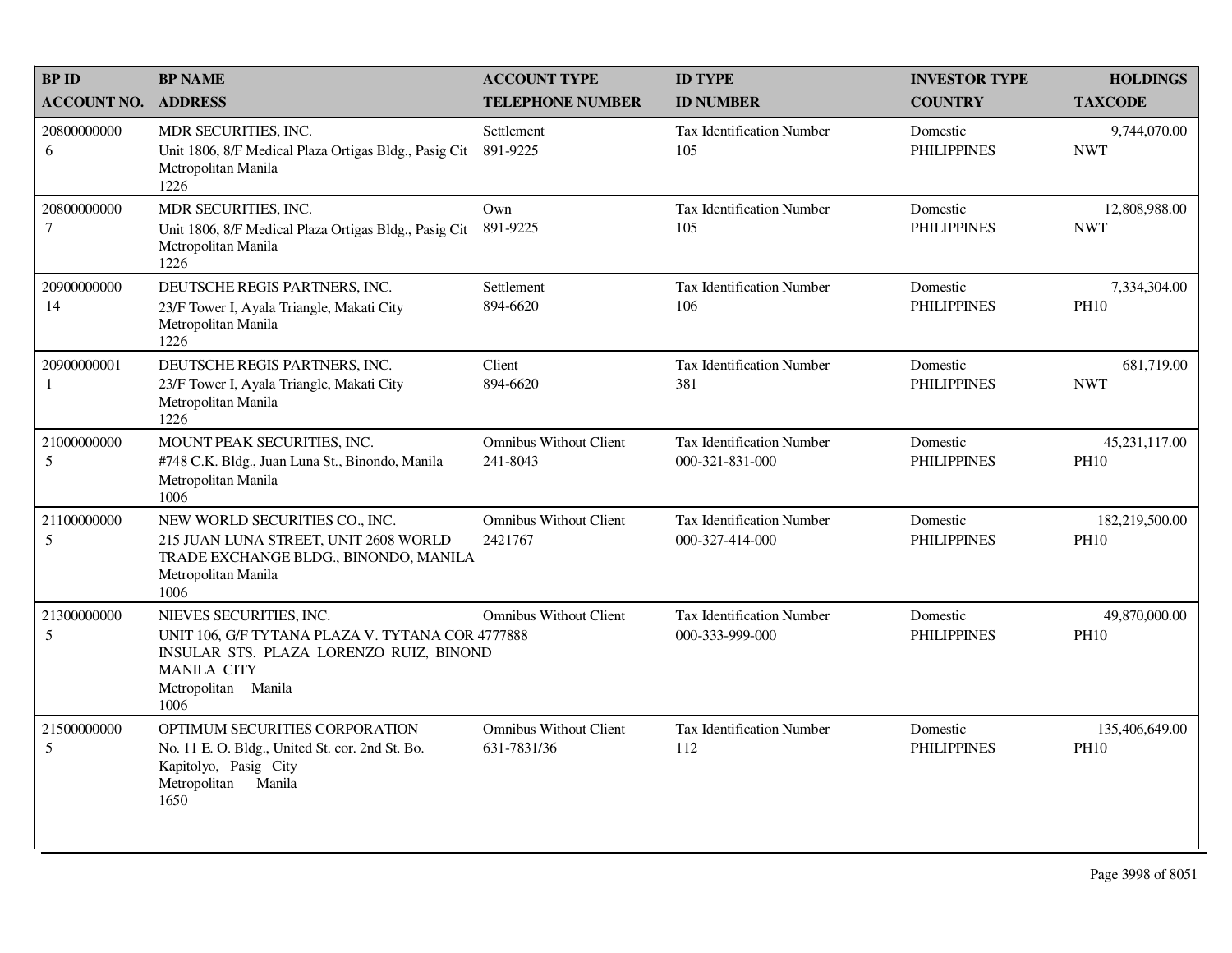| <b>BP ID</b>       | <b>BP NAME</b>                                                                                                                                      | <b>ACCOUNT TYPE</b>                       | <b>ID TYPE</b>                                      | <b>INVESTOR TYPE</b>           | <b>HOLDINGS</b>               |
|--------------------|-----------------------------------------------------------------------------------------------------------------------------------------------------|-------------------------------------------|-----------------------------------------------------|--------------------------------|-------------------------------|
| <b>ACCOUNT NO.</b> | <b>ADDRESS</b>                                                                                                                                      | <b>TELEPHONE NUMBER</b>                   | <b>ID NUMBER</b>                                    | <b>COUNTRY</b>                 | <b>TAXCODE</b>                |
| 21500000000<br>6   | OPTIMUM SECURITIES CORPORATION<br>No. 11 E. O. Bldg., United St. cor. 2nd St. Bo.<br>Kapitolyo, Pasig City<br>Metropolitan Manila<br>1650           | Settlement<br>631-7831/36                 | <b>Tax Identification Number</b><br>112             | Domestic<br><b>PHILIPPINES</b> | 110,207.00<br><b>NWT</b>      |
| 21700000000<br>5   | RCBC SECURITIES, INC.<br>Unit 1008 Tower I & Exchange Plaza Ayala Avenue,<br>Makati City<br>Metropolitan Manila<br>1200                             | <b>Omnibus Without Client</b><br>8485183  | Tax Identification Number<br>000-165-644-000        | Domestic<br><b>PHILIPPINES</b> | 181,417,697.00<br><b>PH10</b> |
| 21700000000<br>6   | RCBC SECURITIES, INC.<br>Unit 1008 Tower I & Exchange Plaza Ayala Avenue,<br>Makati City<br>Metropolitan Manila<br>1200                             | Settlement<br>8485183                     | <b>Tax Identification Number</b><br>000-165-644-000 | Domestic<br><b>PHILIPPINES</b> | 382,737.00<br><b>NWT</b>      |
| 21800000000<br>5   | PAN ASIA SECURITIES CORP.<br>910 Tower One & Exchange Plaza Ayala Avenue,<br>Makati City<br>Metropolitan Manila<br>1200                             | <b>Omnibus Without Client</b><br>8919173  | Tax Identification Number<br>000-135-142            | Domestic<br><b>PHILIPPINES</b> | 64,199,862.00<br><b>PH10</b>  |
| 21900000000<br>5   | PAPA SECURITIES CORPORATION<br>6/F, S & L Building Dela Rosa cor. Esteban Sts.<br>Legaspi Village, Makati City<br>Metropolitan Manila<br>1200       | <b>Omnibus Without Client</b><br>817-8433 | Tax Identification Number<br>000-215-520            | Domestic<br><b>PHILIPPINES</b> | 809,942,796.00<br><b>PH10</b> |
| 21900000000<br>6   | PAPA SECURITIES CORPORATION<br>6/F, S & L Building Dela Rosa cor. Esteban Sts.<br>Legaspi Village, Makati City<br>Metropolitan Manila<br>1200       | Settlement<br>817-8433                    | <b>Tax Identification Number</b><br>000-215-520     | Domestic<br><b>PHILIPPINES</b> | 22,061,340.00<br><b>NWT</b>   |
| 22000000000<br>6   | MAYBANK ATR KIM ENG SECURITIES, INC.<br>17/F Tower One & Exchange Plaza, Ayala Triangle,<br>Ayala Avenue Makati City<br>Metropolitan Manila<br>1226 | Settlement<br>849-8855                    | Tax Identification Number<br>000-168-671-000        | Domestic<br><b>PHILIPPINES</b> | 19,183,713.00<br><b>NWT</b>   |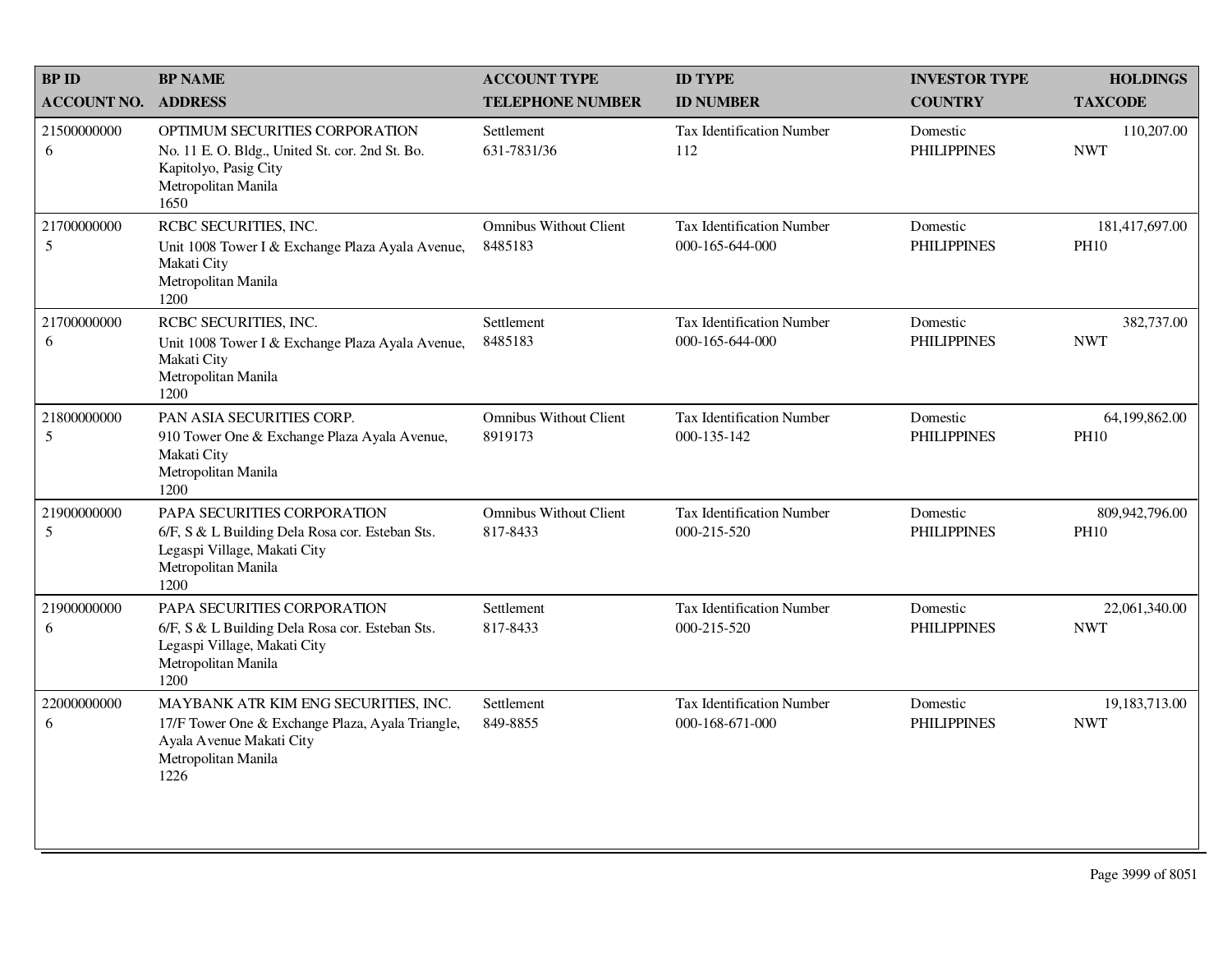| <b>BPID</b>        | <b>BP NAME</b>                                                                                                                                                                                    | <b>ACCOUNT TYPE</b>                          | <b>ID TYPE</b>                                      | <b>INVESTOR TYPE</b>           | <b>HOLDINGS</b>                 |
|--------------------|---------------------------------------------------------------------------------------------------------------------------------------------------------------------------------------------------|----------------------------------------------|-----------------------------------------------------|--------------------------------|---------------------------------|
| <b>ACCOUNT NO.</b> | <b>ADDRESS</b>                                                                                                                                                                                    | <b>TELEPHONE NUMBER</b>                      | <b>ID NUMBER</b>                                    | <b>COUNTRY</b>                 | <b>TAXCODE</b>                  |
| 22000000000<br>14  | MAYBANK ATR KIM ENG SECURITIES, INC.<br>17/F Tower One & Exchange Plaza, Ayala Triangle,<br>Ayala Avenue Makati City<br>Metropolitan Manila<br>1226                                               | Settlement<br>849-8855                       | <b>Tax Identification Number</b><br>000-168-671-000 | Domestic<br><b>PHILIPPINES</b> | 587,811,438.00<br><b>PH10</b>   |
| 22300000000<br>5   | PLATINUM SECURITIES, INC.<br>Unit 801, Antel Corporate Ctr., 121 Valero St., Salced<br>Village Makati City<br>Metropolitan Manila<br>1200                                                         | <b>Omnibus Without Client</b><br>887-11-78   | Tax Identification Number<br>000-532-022            | Domestic<br><b>PHILIPPINES</b> | 24,212,307.00<br><b>PH10</b>    |
| 22400000000<br>5   | PNB SECURITIES, INC.<br>3/F PNB Financial Center Roxas Blvd., Pasay City<br>Metropolitan Manila<br>1300                                                                                           | <b>Omnibus Without Client</b><br>526-3466    | <b>Tax Identification Number</b><br>000-198-201-000 | Domestic<br><b>PHILIPPINES</b> | 374,845,633.00<br><b>PH10</b>   |
| 22500000000<br>5   | PREMIUM SECURITIES, INC.<br>Unit 1415, Tower 1 & Exchange Plaza Ayala Avenue<br>cor. Paseo de Roxas Makati City<br>Metropolitan Manila<br>1259                                                    | <b>Omnibus Without Client</b><br>848-5915/17 | <b>Tax Identification Number</b><br>121             | Domestic<br><b>PHILIPPINES</b> | 261,872,232.00<br><b>PH10</b>   |
| 22800000000<br>5   | PRYCE SECURITIES, INC.<br>15/F PRYCE CENTER BUILDING, 1179 CHINO RO816-2426/27<br><b>AVENUE</b><br>BAGTIKAN, MAKATI CITY<br>Metropolitan Manila<br>1226                                           | <b>Omnibus Without Client</b>                | Tax Identification Number<br>124                    | Domestic<br><b>PHILIPPINES</b> | 310,863.00<br><b>PH10</b>       |
| 22900000000<br>5   | SALISBURY BKT SECURITIES CORPORATION Omnibus Without Client<br>Unit 207 Cityland Condominium 10 - Tower 2 6817<br>H.V. De La Costa St. cor. Ayala Ave. Makati City<br>Metropolitan Manila<br>1200 | 892-88-34                                    | Tax Identification Number<br>000-598-559-000        | Domestic<br><b>PHILIPPINES</b> | 99,013,393.00<br><b>PH10</b>    |
| 23000000000<br>5   | <b>QUALITY INVESTMENTS &amp; SECURITIES</b><br><b>CORPORATION</b><br>Suite 1602 Tytana Plaza Oriente St, Binondo Manila<br>Metropolitan Manila<br>1006                                            | <b>Omnibus Without Client</b><br>241-0547    | Tax Identification Number<br>000-333-614-000        | Domestic<br><b>PHILIPPINES</b> | 1,404,951,937.00<br><b>PH10</b> |
|                    |                                                                                                                                                                                                   |                                              |                                                     |                                |                                 |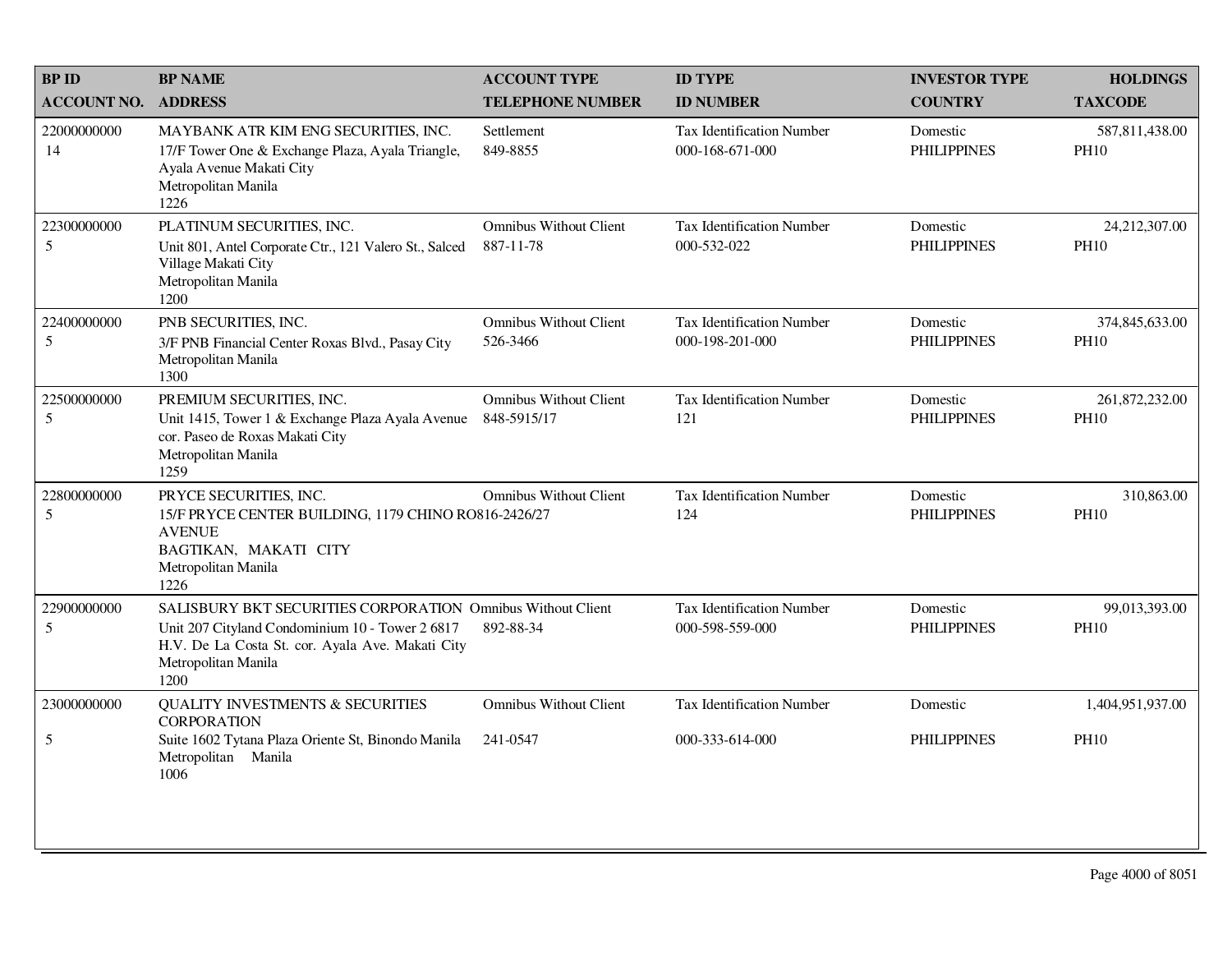| <b>BP ID</b>                  | <b>BP NAME</b>                                                                                                                                             | <b>ACCOUNT TYPE</b>                             | <b>ID TYPE</b>                                      | <b>INVESTOR TYPE</b>           | <b>HOLDINGS</b>               |
|-------------------------------|------------------------------------------------------------------------------------------------------------------------------------------------------------|-------------------------------------------------|-----------------------------------------------------|--------------------------------|-------------------------------|
| <b>ACCOUNT NO.</b>            | <b>ADDRESS</b>                                                                                                                                             | <b>TELEPHONE NUMBER</b>                         | <b>ID NUMBER</b>                                    | <b>COUNTRY</b>                 | <b>TAXCODE</b>                |
| 23000000000                   | <b>QUALITY INVESTMENTS &amp; SECURITIES</b><br><b>CORPORATION</b>                                                                                          | Settlement                                      | <b>Tax Identification Number</b>                    | Domestic                       | 68,630,896.00                 |
| 6                             | Suite 1602 Tytana Plaza Oriente St, Binondo Manila<br>Metropolitan Manila<br>1006                                                                          | 241-0547                                        | 000-333-614-000                                     | <b>PHILIPPINES</b>             | <b>NWT</b>                    |
| 23100000000<br>5              | R & L INVESTMENTS, INC.<br>675 Lee St., Mandaluyong City<br>Metropolitan Manila<br>1501                                                                    | <b>Omnibus Without Client</b><br>7247210/705207 | Tax Identification Number<br>127                    | Domestic<br><b>PHILIPPINES</b> | 138,188,897.00<br><b>PH10</b> |
| 23100000000<br>6              | R & L INVESTMENTS, INC.<br>675 Lee St., Mandaluyong City<br>Metropolitan Manila<br>1501                                                                    | Settlement<br>7247210/705207                    | <b>Tax Identification Number</b><br>127             | Domestic<br><b>PHILIPPINES</b> | 28,089,887.00<br><b>NWT</b>   |
| 23200000000<br>5              | ALAKOR SECURITIES CORPORATION<br>9/F Quad Alpha Centrum, 125 Pioneer St.<br>Mandaluyong City<br>Metropolitan Manila<br>1550                                | <b>Omnibus Without Client</b><br>631-8041/42    | <b>Tax Identification Number</b><br>003-461-151-000 | Domestic<br><b>PHILIPPINES</b> | 32,392,542.00<br><b>PH10</b>  |
| 23200000000<br>6              | ALAKOR SECURITIES CORPORATION<br>9/F Quad Alpha Centrum, 125 Pioneer St.<br>Mandaluyong City<br>Metropolitan Manila<br>1550                                | Settlement<br>631-8041/42                       | <b>Tax Identification Number</b><br>003-461-151-000 | Domestic<br><b>PHILIPPINES</b> | 207,458.00<br><b>NWT</b>      |
| 23300000000<br>5              | R. COYIUTO SECURITIES, INC.<br>5/F Corinthian Plaza, Paseo de Roxas, Legaspi Village 811-3064<br>Makati City<br>Metropolitan Manila<br>$\Omega$            | <b>Omnibus Without Client</b>                   | <b>Tax Identification Number</b><br>000-329-417     | Domestic<br><b>PHILIPPINES</b> | 522,555,113.00<br><b>PH10</b> |
| 23300000000<br>6              | R. COYIUTO SECURITIES, INC.<br>5/F Corinthian Plaza, Paseo de Roxas, Legaspi Village 811-3064<br>Makati City<br>Metropolitan Manila<br>$\Omega$            | Settlement                                      | <b>Tax Identification Number</b><br>000-329-417     | Domestic<br><b>PHILIPPINES</b> | 154,452,165.00<br><b>NWT</b>  |
| 23300000000<br>$\overline{7}$ | R. COYIUTO SECURITIES, INC.<br>5/F Corinthian Plaza, Paseo de Roxas, Legaspi Village 811-3064<br>Makati City<br>Metropolitan<br>Manila<br>$\boldsymbol{0}$ | Own                                             | <b>Tax Identification Number</b><br>000-329-417     | Domestic<br><b>PHILIPPINES</b> | 46,000.00<br><b>NWT</b>       |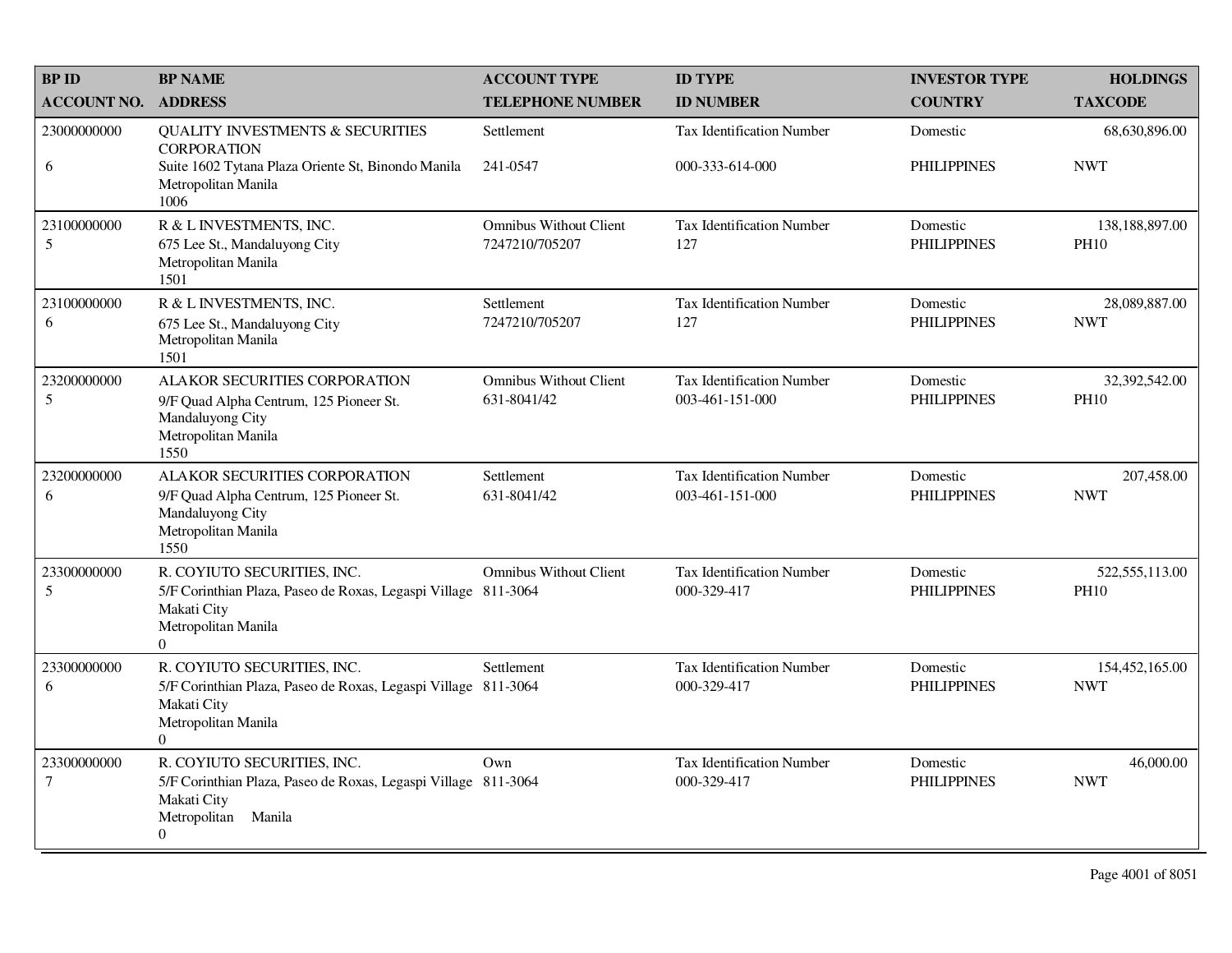| <b>BPID</b>                 | <b>BP NAME</b>                                                                                                                                                              | <b>ACCOUNT TYPE</b>                       | <b>ID TYPE</b>                                      | <b>INVESTOR TYPE</b>           | <b>HOLDINGS</b>               |
|-----------------------------|-----------------------------------------------------------------------------------------------------------------------------------------------------------------------------|-------------------------------------------|-----------------------------------------------------|--------------------------------|-------------------------------|
| <b>ACCOUNT NO.</b>          | <b>ADDRESS</b>                                                                                                                                                              | <b>TELEPHONE NUMBER</b>                   | <b>ID NUMBER</b>                                    | <b>COUNTRY</b>                 | <b>TAXCODE</b>                |
| 23500000000<br>5            | REGINA CAPITAL DEVELOPMENT CORPORATI Omnibus Without Client<br>Unit 806 Tower 1 & Exchange Plaza Ayala Triangle,<br>Ayala Avenue Makati City<br>Metropolitan Manila<br>1226 | 848-5482/84                               | <b>Tax Identification Number</b><br>131             | Domestic<br><b>PHILIPPINES</b> | 724,405,425.00<br><b>PH10</b> |
| 23500000000<br>6            | REGINA CAPITAL DEVELOPMENT CORPORATI Settlement<br>Unit 806 Tower 1 & Exchange Plaza Ayala Triangle,<br>Ayala Avenue Makati City<br>Metropolitan Manila<br>1226             | 848-5482/84                               | Tax Identification Number<br>131                    | Domestic<br><b>PHILIPPINES</b> | 36,389,994.00<br><b>NWT</b>   |
| 23600000000<br>5            | R. NUBLA SECURITIES, INC.<br>Room 604, Fil-Am Resources Bldg., 231 Juan Luna S<br>Binondo, Manila<br>Metropolitan Manila<br>1006                                            | <b>Omnibus Without Client</b><br>242-1596 | <b>Tax Identification Number</b><br>132             | Domestic<br><b>PHILIPPINES</b> | 109,135,803.00<br><b>PH10</b> |
| 23700000000<br>5            | AAA SOUTHEAST EQUITIES, INCORPORATED<br>Ground Floor, Fortune Life Building #162 Legaspi St.<br>Legaspi Village Makati City<br>Metropolitan Manila<br>1229                  | <b>Omnibus Without Client</b><br>816-2918 | <b>Tax Identification Number</b><br>000-141-894-000 | Domestic<br><b>PHILIPPINES</b> | 188,643,049.00<br><b>PH10</b> |
| 23700000002<br>$\mathbf{1}$ | FORTUNE GENERAL INSURANCE CORPORATIOCIEnt<br>4TH/F CITYSTATE CENTRE, 709 SHAW<br><b>BOULEVARD, PASIG CITY</b><br>Metropolitan Manila<br>1600                                | 706-3959                                  | <b>Tax Identification Number</b><br>220.            | Domestic<br><b>PHILIPPINES</b> | 2,528,000.00<br><b>NWT</b>    |
| 23700000003<br>-1           | FORTUNE LIFE INSURANCE CO., INC.<br>162 LEGAZPI ST., LEGAZPI VILLAGE MAKATI<br><b>CITY</b><br>Metropolitan Manila<br>1229                                                   | Client<br>812-2702                        | Tax Identification Number<br>220^                   | Domestic<br><b>PHILIPPINES</b> | 2,541,943.00<br><b>NWT</b>    |
| 23800000000<br>5            | R. S. LIM & CO., INC.<br>1509 Galvani Street San Isidro, Makati City<br>Metropolitan Manila<br>1234                                                                         | <b>Omnibus Without Client</b><br>8919670  | <b>Tax Identification Number</b><br>000-333-915-000 | Domestic<br><b>PHILIPPINES</b> | 92,559,636.00<br><b>PH10</b>  |
| 23800000000<br>6            | R. S. LIM & CO., INC.<br>1509 Galvani Street San Isidro, Makati City<br>Metropolitan Manila<br>1234                                                                         | Settlement<br>8919670                     | <b>Tax Identification Number</b><br>000-333-915-000 | Domestic<br><b>PHILIPPINES</b> | 508,056.00<br><b>NWT</b>      |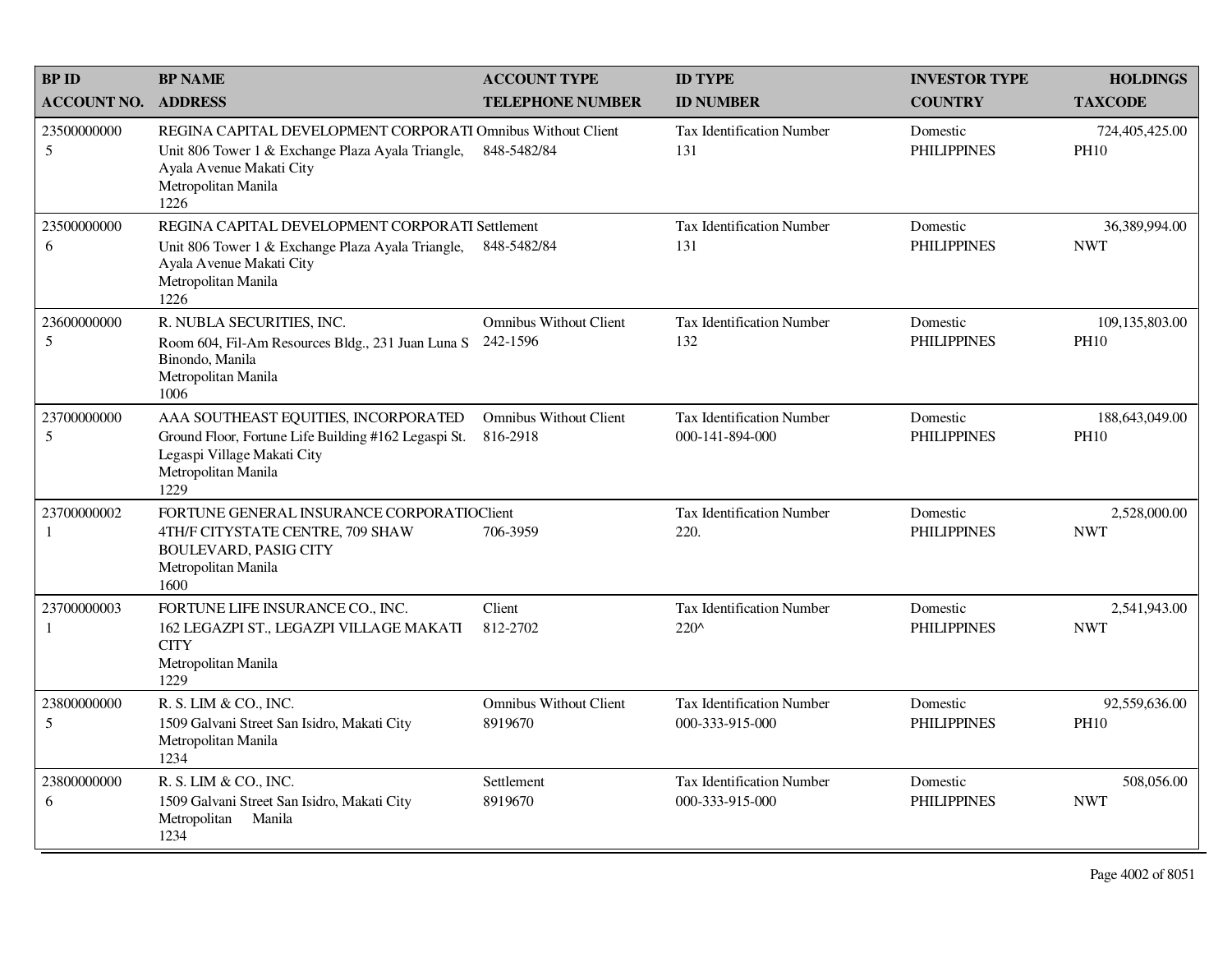| <b>BPID</b>        | <b>BP NAME</b>                                                                                                                                  | <b>ACCOUNT TYPE</b>                         | <b>ID TYPE</b>                                      | <b>INVESTOR TYPE</b>           | <b>HOLDINGS</b>               |
|--------------------|-------------------------------------------------------------------------------------------------------------------------------------------------|---------------------------------------------|-----------------------------------------------------|--------------------------------|-------------------------------|
| <b>ACCOUNT NO.</b> | <b>ADDRESS</b>                                                                                                                                  | <b>TELEPHONE NUMBER</b>                     | <b>ID NUMBER</b>                                    | <b>COUNTRY</b>                 | <b>TAXCODE</b>                |
| 23900000000<br>5   | RTG & COMPANY, INC.<br>Unit 602 Tower 1 & Exchange Plaza Ayala Triangle,<br>Makati City<br>Metropolitan Manila<br>1200                          | <b>Omnibus Without Client</b><br>8919482    | <b>Tax Identification Number</b><br>000-165-637-000 | Domestic<br><b>PHILIPPINES</b> | 143,807,387.00<br><b>PH10</b> |
| 23900000000<br>6   | RTG & COMPANY, INC.<br>Unit 602 Tower 1 & Exchange Plaza Ayala Triangle,<br>Makati City<br>Metropolitan Manila<br>1200                          | Settlement<br>8919482                       | <b>Tax Identification Number</b><br>000-165-637-000 | Domestic<br><b>PHILIPPINES</b> | 1,125,000.00<br><b>NWT</b>    |
| 24000000000<br>5   | S.J. ROXAS & CO., INC.<br>Unit 612 Tower One, & Exchange Plaza, Ayala<br>Triangle, Ayala Avenue, Makati City<br>Metropolitan Manila<br>$\Omega$ | <b>Omnibus Without Client</b><br>848-5065   | <b>Tax Identification Number</b><br>136             | Domestic<br><b>PHILIPPINES</b> | 30,479,371.00<br><b>PH10</b>  |
| 24000000000<br>6   | S.J. ROXAS & CO., INC.<br>Unit 612 Tower One, & Exchange Plaza, Ayala<br>Triangle, Ayala Avenue, Makati City<br>Metropolitan Manila<br>$\Omega$ | Settlement<br>848-5065                      | Tax Identification Number<br>136                    | Domestic<br><b>PHILIPPINES</b> | 1,654.00<br><b>NWT</b>        |
| 24000000002<br>1   | S.J. ROXAS & CO., INC.<br>Unit 612 Tower One, Ayala Triangle, Ayala Avenue,<br>Makati City<br>Metropolitan Manila<br>$\overline{0}$             | Client<br>8485065 TO 69                     | <b>Tax Identification Number</b><br>546             | Domestic<br><b>PHILIPPINES</b> | 201,421.00<br><b>NWT</b>      |
| 24200000000<br>5   | SECURITIES SPECIALISTS, INC.<br>Unit 903 National Life Insurance Building,<br>6762 Ayala Avenue, Makati City<br>Metropolitan Manila<br>1000     | <b>Omnibus Without Client</b><br>  523-5595 | <b>Tax Identification Number</b><br>138             | Domestic<br><b>PHILIPPINES</b> | 6,233,403.00<br><b>PH10</b>   |
| 24300000000<br>5   | FIDELITY SECURITIES, INC.<br>2103-B PSE Centre, Exchange Road, Ortigas, Pasig<br>City<br>Metropolitan<br>Manila<br>1600                         | <b>Omnibus Without Client</b><br>6345038    | Tax Identification Number<br>002-836-391-000        | Domestic<br><b>PHILIPPINES</b> | 60,693,664.00<br><b>PH10</b>  |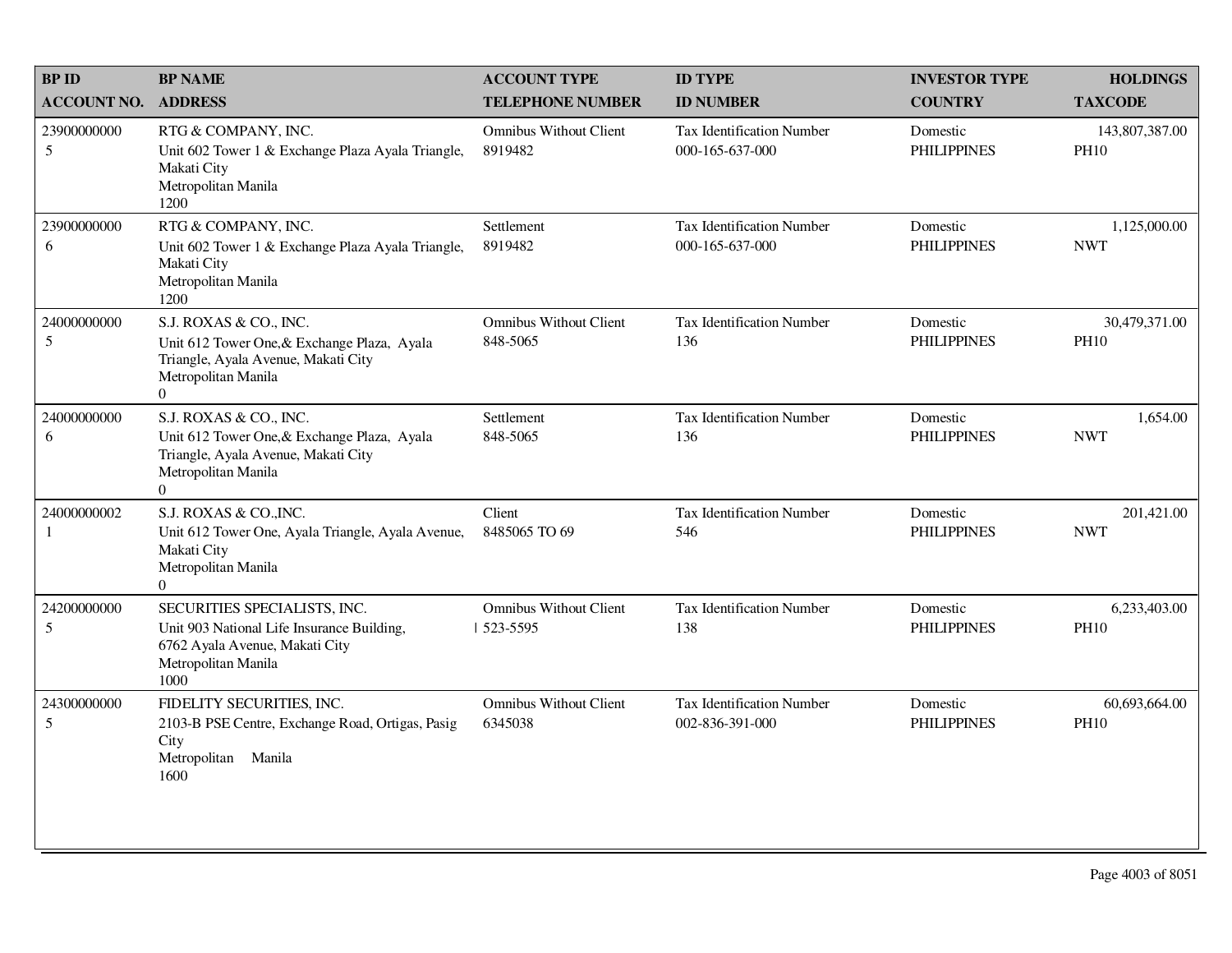| <b>BPID</b>                     | <b>BP NAME</b>                                                                                                                                    | <b>ACCOUNT TYPE</b>                            | <b>ID TYPE</b>                                      | <b>INVESTOR TYPE</b>           | <b>HOLDINGS</b>               |
|---------------------------------|---------------------------------------------------------------------------------------------------------------------------------------------------|------------------------------------------------|-----------------------------------------------------|--------------------------------|-------------------------------|
| <b>ACCOUNT NO.</b>              | <b>ADDRESS</b>                                                                                                                                    | <b>TELEPHONE NUMBER</b>                        | <b>ID NUMBER</b>                                    | <b>COUNTRY</b>                 | <b>TAXCODE</b>                |
| 24600000000<br>5                | SUMMIT SECURITIES, INC.<br>Unit 2102 B/C PSE Center Tektite Tower East<br>Exchange Road, Ortigas Center Pasig City<br>Metropolitan Manila<br>1600 | <b>Omnibus Without Client</b><br>6311032 to 37 | Tax Identification Number<br>000-338-985-000        | Domestic<br><b>PHILIPPINES</b> | 236,836,421.00<br><b>PH10</b> |
| 24600000000<br>6                | SUMMIT SECURITIES, INC.<br>Unit 2102 B/C PSE Center Tektite Tower East<br>Exchange Road, Ortigas Center Pasig City<br>Metropolitan Manila<br>1600 | Settlement<br>6311032 to 37                    | Tax Identification Number<br>000-338-985-000        | Domestic<br><b>PHILIPPINES</b> | 5,174,831.00<br><b>NWT</b>    |
| 24600000000<br>$\boldsymbol{7}$ | SUMMIT SECURITIES, INC.<br>Unit 2102 B/C PSE Center Tektite Tower East<br>Exchange Road, Ortigas Center Pasig City<br>Metropolitan Manila<br>1600 | Own<br>6311032 to 37                           | <b>Tax Identification Number</b><br>000-338-985-000 | Domestic<br><b>PHILIPPINES</b> | 120.00<br><b>NWT</b>          |
| 24700000000<br>5                | STANDARD SECURITIES CORPORATION<br>#34 Jefferson St., GHW, San Juan Metro Manila<br>Metropolitan Manila<br>00 <sup>1</sup>                        | <b>Omnibus Without Client</b><br>8486149       | <b>Tax Identification Number</b><br>000-333-108     | Domestic<br><b>PHILIPPINES</b> | 150,049,173.00<br><b>PH10</b> |
| 24700000000<br>$\tau$           | STANDARD SECURITIES CORPORATION<br>#34 Jefferson St., GHW, San Juan Metro Manila<br>Metropolitan Manila<br>00 <sup>1</sup>                        | Own<br>8486149                                 | <b>Tax Identification Number</b><br>000-333-108     | Domestic<br><b>PHILIPPINES</b> | 2,300,000.00<br><b>NWT</b>    |
| 25100000000<br>5                | TANSENGCO & CO., INC.<br>U-2308 World Trade Exchange Condominium 215 Jua 241-7155<br>Luna St., Binondo, Manila<br>Metropolitan Manila<br>1006     | <b>Omnibus Without Client</b>                  | <b>Tax Identification Number</b><br>146             | Domestic<br><b>PHILIPPINES</b> | 179,532,230.00<br><b>PH10</b> |
| 25200000000                     | THE FIRST RESOURCES MANAGEMENT &<br><b>SECURITIES CORP.</b>                                                                                       | <b>Omnibus Without Client</b>                  | Tax Identification Number                           | Domestic                       | 243,352,610.00                |
| 5                               | Rms. 801-802, PSE Tower 1 Ayala Ave., cor. Paseo d 8486311 to 18<br>Roxas, Ayala Triangle, Makati City<br>Metropolitan Manila<br>1200             |                                                | 000-149-028-000                                     | <b>PHILIPPINES</b>             | <b>PH10</b>                   |
|                                 |                                                                                                                                                   |                                                |                                                     |                                |                               |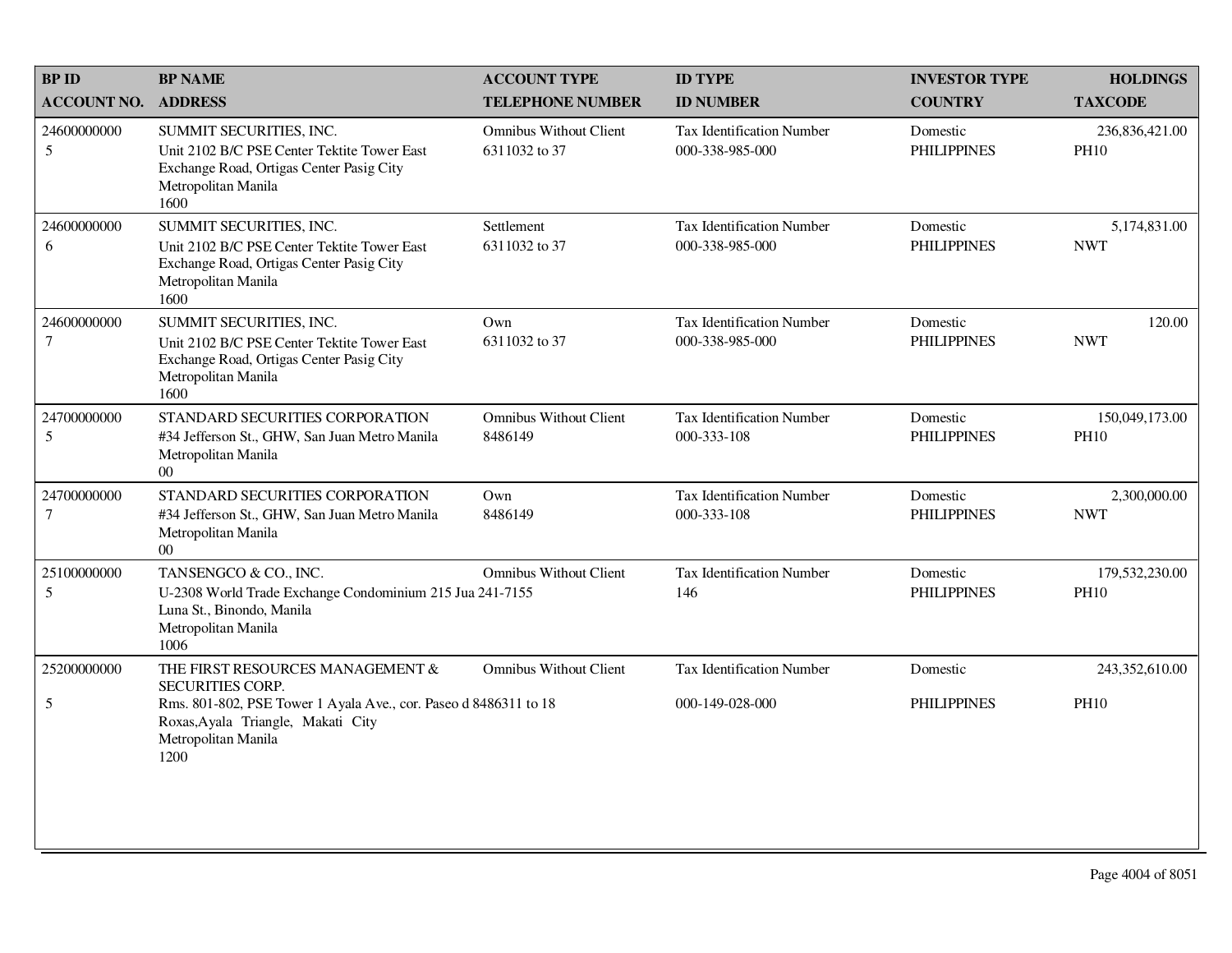| <b>BPID</b>                   | <b>BP NAME</b>                                                                                                                                                                         | <b>ACCOUNT TYPE</b>                        | <b>ID TYPE</b>                               | <b>INVESTOR TYPE</b>           | <b>HOLDINGS</b>               |
|-------------------------------|----------------------------------------------------------------------------------------------------------------------------------------------------------------------------------------|--------------------------------------------|----------------------------------------------|--------------------------------|-------------------------------|
| <b>ACCOUNT NO.</b>            | <b>ADDRESS</b>                                                                                                                                                                         | <b>TELEPHONE NUMBER</b>                    | <b>ID NUMBER</b>                             | <b>COUNTRY</b>                 | <b>TAXCODE</b>                |
| 25200000000<br>6              | THE FIRST RESOURCES MANAGEMENT &<br><b>SECURITIES CORP.</b><br>Rms. 801-802, PSE Tower 1 Ayala Ave., cor. Paseo d<br>Roxas, Ayala Triangle, Makati City<br>Metropolitan Manila<br>1200 | Settlement<br>8486311 to 18                | Tax Identification Number<br>000-149-028-000 | Domestic<br><b>PHILIPPINES</b> | 92,144,662.00<br><b>NWT</b>   |
| 25300000000<br>5              | TOWER SECURITIES, INC.<br>1802-C Tektite Tower I Exchange Road, Ortigas Cent<br>Pasig City<br>Metropolitan Manila<br>1600                                                              | <b>Omnibus Without Client</b><br>6354448   | Tax Identification Number<br>148             | Domestic<br><b>PHILIPPINES</b> | 361,333,509.00<br><b>PH10</b> |
| 25300000000<br>$\overline{7}$ | TOWER SECURITIES, INC.<br>1802-C Tektite Tower I Exchange Road, Ortigas Cent<br>Pasig City<br>Metropolitan Manila<br>1600                                                              | Own<br>6354448                             | <b>Tax Identification Number</b><br>148      | Domestic<br><b>PHILIPPINES</b> | 208,803.00<br><b>NWT</b>      |
| 25400000000<br>5              | TRANS-ASIA SECURITIES, INC.<br>Rm. 601-S, State Centre 333 Juan Luna St., Binondo,<br>Manila<br>Metropolitan Manila<br>1006                                                            | <b>Omnibus Without Client</b><br>242-28-23 | <b>Tax Identification Number</b><br>149      | Domestic<br><b>PHILIPPINES</b> | 94,000.00<br><b>PH10</b>      |
| 25500000000<br>5              | APEX PHILIPPINES EQUITIES CORPORATION<br>Unit 902, Antel Corporate Center, No. 139 Valero St.,<br>Salcedo Vill., Makati City<br>Metropolitan Manila<br>1227                            | <b>Omnibus Without Client</b><br>527-1555  | <b>Tax Identification Number</b><br>150      | Domestic<br><b>PHILIPPINES</b> | 2,001,000.00<br><b>PH10</b>   |
| 25600000000<br>5              | TRENDLINE SECURITIES CORPORATION<br>Rm. 503 Tytana Plaza Lorenzo Ruiz St., Binondo,<br>Manila<br>Metropolitan Manila<br>1006                                                           | Omnibus Without Client<br>241-0387         | <b>Tax Identification Number</b><br>151      | Domestic<br><b>PHILIPPINES</b> | 2,580,563.00<br><b>PH10</b>   |
| 25600000000<br>6              | <b>TRENDLINE SECURITIES CORPORATION</b><br>Rm. 503 Tytana Plaza Lorenzo Ruiz St., Binondo,<br>Manila<br>Metropolitan<br>Manila<br>1006                                                 | Settlement<br>241-0387                     | <b>Tax Identification Number</b><br>151      | Domestic<br><b>PHILIPPINES</b> | 52,579.00<br><b>NWT</b>       |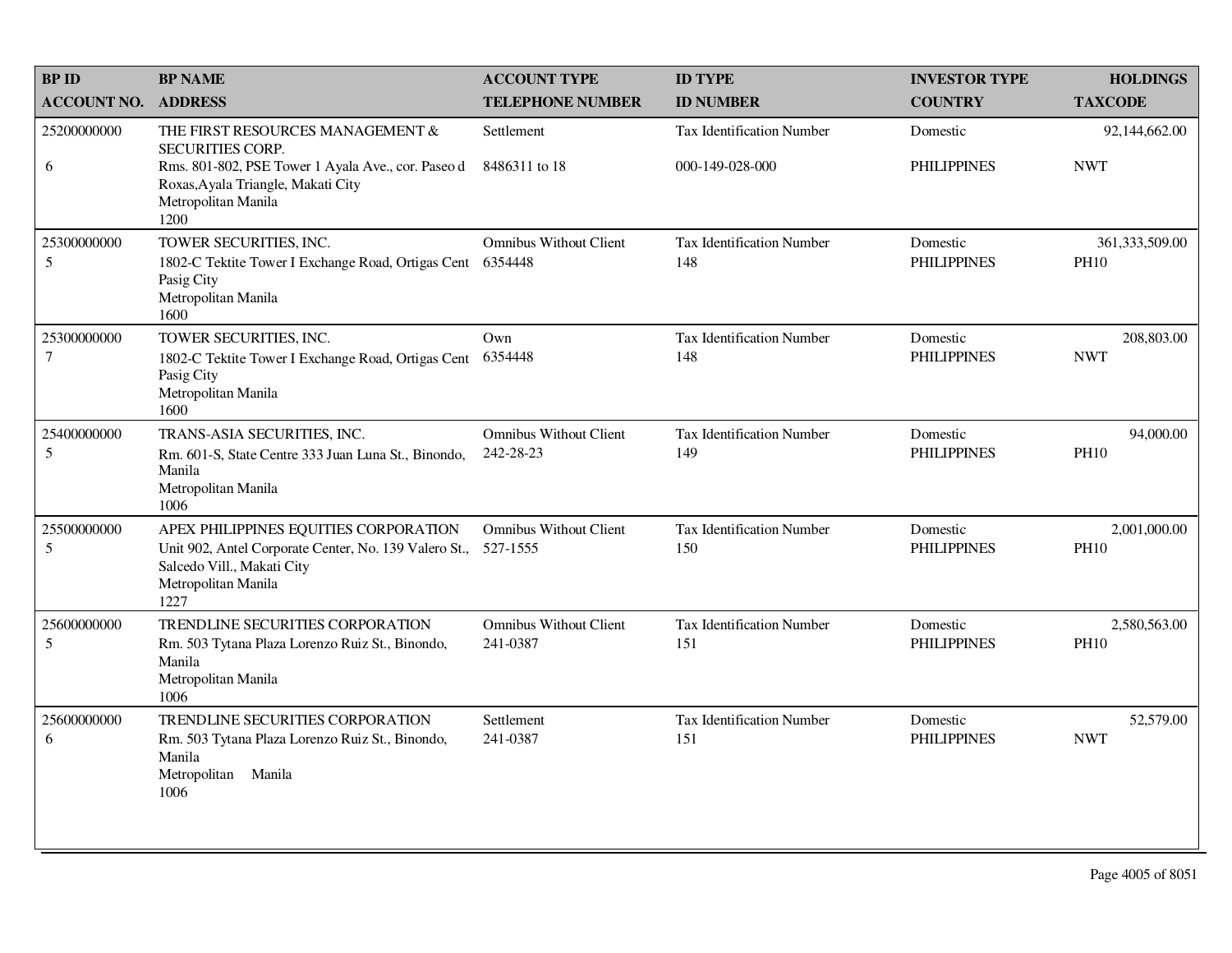| <b>BPID</b>        | <b>BP NAME</b>                                                                                                                                             | <b>ACCOUNT TYPE</b>                      | <b>ID TYPE</b>                                  | <b>INVESTOR TYPE</b>           | <b>HOLDINGS</b>                 |
|--------------------|------------------------------------------------------------------------------------------------------------------------------------------------------------|------------------------------------------|-------------------------------------------------|--------------------------------|---------------------------------|
| <b>ACCOUNT NO.</b> | <b>ADDRESS</b>                                                                                                                                             | <b>TELEPHONE NUMBER</b>                  | <b>ID NUMBER</b>                                | <b>COUNTRY</b>                 | <b>TAXCODE</b>                  |
| 25700000000<br>5   | TRI-STATE SECURITIES, INC.<br>Unit 1007, 10/F Ayala Triangle Tower I, Ayala<br>Avenue, Makati City<br>Metropolitan Manila<br>1226                          | <b>Omnibus Without Client</b><br>8485042 | Tax Identification Number<br>000-704-920-000    | Domestic<br><b>PHILIPPINES</b> | 213,115,471.00<br><b>PH10</b>   |
| 25700000000<br>6   | TRI-STATE SECURITIES, INC.<br>Unit 1007, 10/F Ayala Triangle Tower I, Ayala<br>Avenue, Makati City<br>Metropolitan Manila<br>1226                          | Settlement<br>8485042                    | Tax Identification Number<br>000-704-920-000    | Domestic<br><b>PHILIPPINES</b> | 30,350,800.00<br><b>NWT</b>     |
| 25900000000<br>5   | UCPB SECURITIES, INC.<br>Suite 1612, 16/F Ayala Tower I Exchange Plaza, Ayal<br>Ave. cor. Paseo de Roxas Makati City<br>Metropolitan Manila<br>1226        | <b>Omnibus Without Client</b><br>8485678 | <b>Tax Identification Number</b><br>154         | Domestic<br><b>PHILIPPINES</b> | 2,744,260,927.00<br><b>PH10</b> |
| 25900000000<br>6   | UCPB SECURITIES, INC.<br>Suite 1612, 16/F Ayala Tower I Exchange Plaza, Ayal<br>Ave. cor. Paseo de Roxas Makati City<br>Metropolitan Manila<br>1226        | Settlement<br>8485678                    | Tax Identification Number<br>154                | Domestic<br><b>PHILIPPINES</b> | 500,000.00<br><b>NWT</b>        |
| 26100000004<br>1   | E.SECURITIES, INC. ITF VARIOUS CLIENTS<br>11/F Exportbank Plaza Chino Roces cor Sen. Gil J.<br>Puyat Ave, Makati City<br>Metropolitan Manila<br>1251       | Client                                   | <b>Tax Identification Number</b><br>560         | Domestic<br><b>PHILIPPINES</b> | 3,199,200.00<br><b>PH10</b>     |
| 26300000000<br>6   | VENTURE SECURITIES, INC.<br>Unit 811 Tower One & Exchange Plaza Ayala Triangl<br>Ayala Ave. cor. Paseo de Roxas Makati City<br>Metropolitan Manila<br>1226 | Settlement<br>8486505                    | Tax Identification Number<br>158                | Domestic<br><b>PHILIPPINES</b> | 893,614,146.00<br><b>NWT</b>    |
| 26300000005<br>1   | VENTURE SECURITIES, INC.<br>7/F PHILS. FIRST BLDG., 6764 AYALA AVE.,<br><b>MAKATI CITY</b><br>Metropolitan Manila<br>STMT-D                                | Client<br>864-0471                       | Certificate Of Incorporation<br>000-810-760-000 | Domestic<br><b>PHILIPPINES</b> | 94,230,344.00<br><b>NWT</b>     |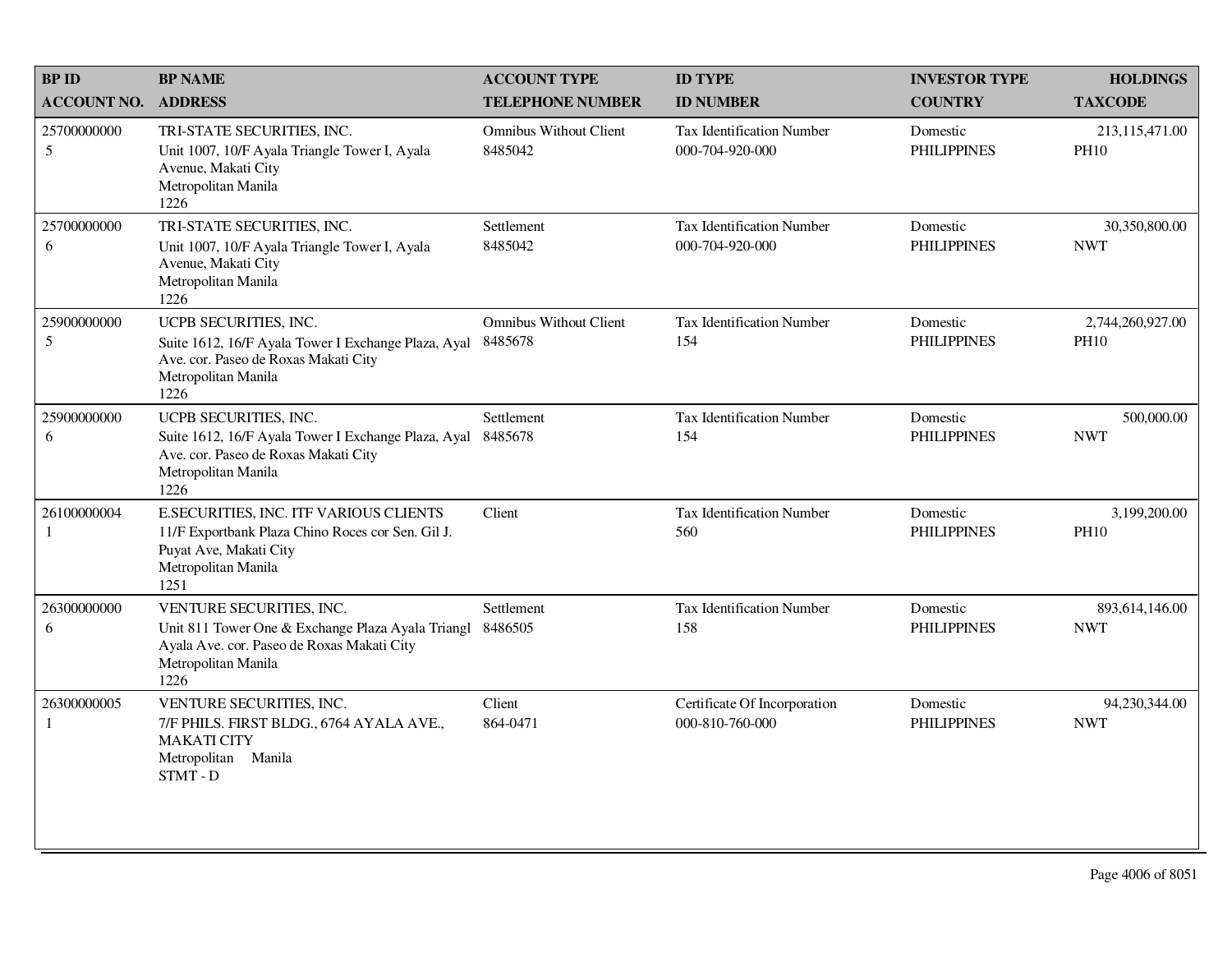| <b>BPID</b>                   | <b>BP NAME</b>                                                                                                                                                                               | <b>ACCOUNT TYPE</b>                       | <b>ID TYPE</b>                                      | <b>INVESTOR TYPE</b>           | <b>HOLDINGS</b>                 |
|-------------------------------|----------------------------------------------------------------------------------------------------------------------------------------------------------------------------------------------|-------------------------------------------|-----------------------------------------------------|--------------------------------|---------------------------------|
| <b>ACCOUNT NO.</b>            | <b>ADDRESS</b>                                                                                                                                                                               | <b>TELEPHONE NUMBER</b>                   | <b>ID NUMBER</b>                                    | <b>COUNTRY</b>                 | <b>TAXCODE</b>                  |
| 26600000000<br>5              | VICSAL SECURITIES & STOCK BROKERAGE, IN Omnibus Without Client<br>658 C. Palanca St., Quiapo, Manila<br>Metropolitan Manila<br>1001                                                          | 7349771                                   | <b>Tax Identification Number</b><br>000-089-167-000 | Domestic<br><b>PHILIPPINES</b> | 814,106,650.00<br><b>PH10</b>   |
| 26600000000<br>6              | VICSAL SECURITIES & STOCK BROKERAGE, IN Settlement<br>658 C. Palanca St., Quiapo, Manila<br>Metropolitan Manila<br>1001                                                                      | 7349771                                   | <b>Tax Identification Number</b><br>000-089-167-000 | Domestic<br><b>PHILIPPINES</b> | 3,542,722,921.00<br><b>NWT</b>  |
| 26600000000<br>$\tau$         | VICSAL SECURITIES & STOCK BROKERAGE, IN Own<br>658 C. Palanca St., Quiapo, Manila<br>Metropolitan Manila<br>1001                                                                             | 7349771                                   | <b>Tax Identification Number</b><br>000-089-167-000 | Domestic<br><b>PHILIPPINES</b> | 55,078,651.00<br><b>NWT</b>     |
| 26700000000<br>5              | FIRST METRO SECURITIES BROKERAGE CORP. Omnibus Without Client<br>Unit 1515, 15/F Ayala Tower One Ayala Triangle,<br>Ayala Ave. cor Paseo de Roxas Makati City<br>Metropolitan Manila<br>1226 | 759-4133/34                               | <b>Tax Identification Number</b><br>003-458-062-000 | Domestic<br><b>PHILIPPINES</b> | 294,098.00<br><b>PH10</b>       |
| 26700000000<br>6              | FIRST METRO SECURITIES BROKERAGE CORP. Settlement<br>Unit 1515, 15/F Ayala Tower One Ayala Triangle,<br>Ayala Ave. cor Paseo de Roxas Makati City<br>Metropolitan Manila<br>1226             | 759-4133/34                               | Tax Identification Number<br>003-458-062-000        | Domestic<br><b>PHILIPPINES</b> | 2,110,049,102.00<br><b>NWT</b>  |
| 26900000000<br>5              | WEALTH SECURITIES, INC.<br>2103 PSE Centre, Exchange Road Ortigas Centre, Pas<br>City<br>Metropolitan Manila<br>1600                                                                         | <b>Omnibus Without Client</b><br>634-5038 | <b>Tax Identification Number</b><br>000-330-678     | Domestic<br><b>PHILIPPINES</b> | 1,256,185,430.00<br><b>PH10</b> |
| 26900000000<br>$\overline{7}$ | WEALTH SECURITIES, INC.<br>2103 PSE Centre, Exchange Road Ortigas Centre, Pas 634-5038<br>City<br>Metropolitan Manila<br>1600                                                                | Own                                       | <b>Tax Identification Number</b><br>000-330-678     | Domestic<br><b>PHILIPPINES</b> | 131,991,013.00<br><b>NWT</b>    |
| 27000000000<br>5              | WESTLINK GLOBAL EQUITIES, INC.<br>6/F Philippine Stock Exchange Plaza Ayala Avenue,<br>Makati City<br>Metropolitan<br>Manila<br>1200                                                         | <b>Omnibus Without Client</b><br>848-6231 | Tax Identification Number<br>000-334-828            | Domestic<br><b>PHILIPPINES</b> | 16,221,170.00<br><b>PH10</b>    |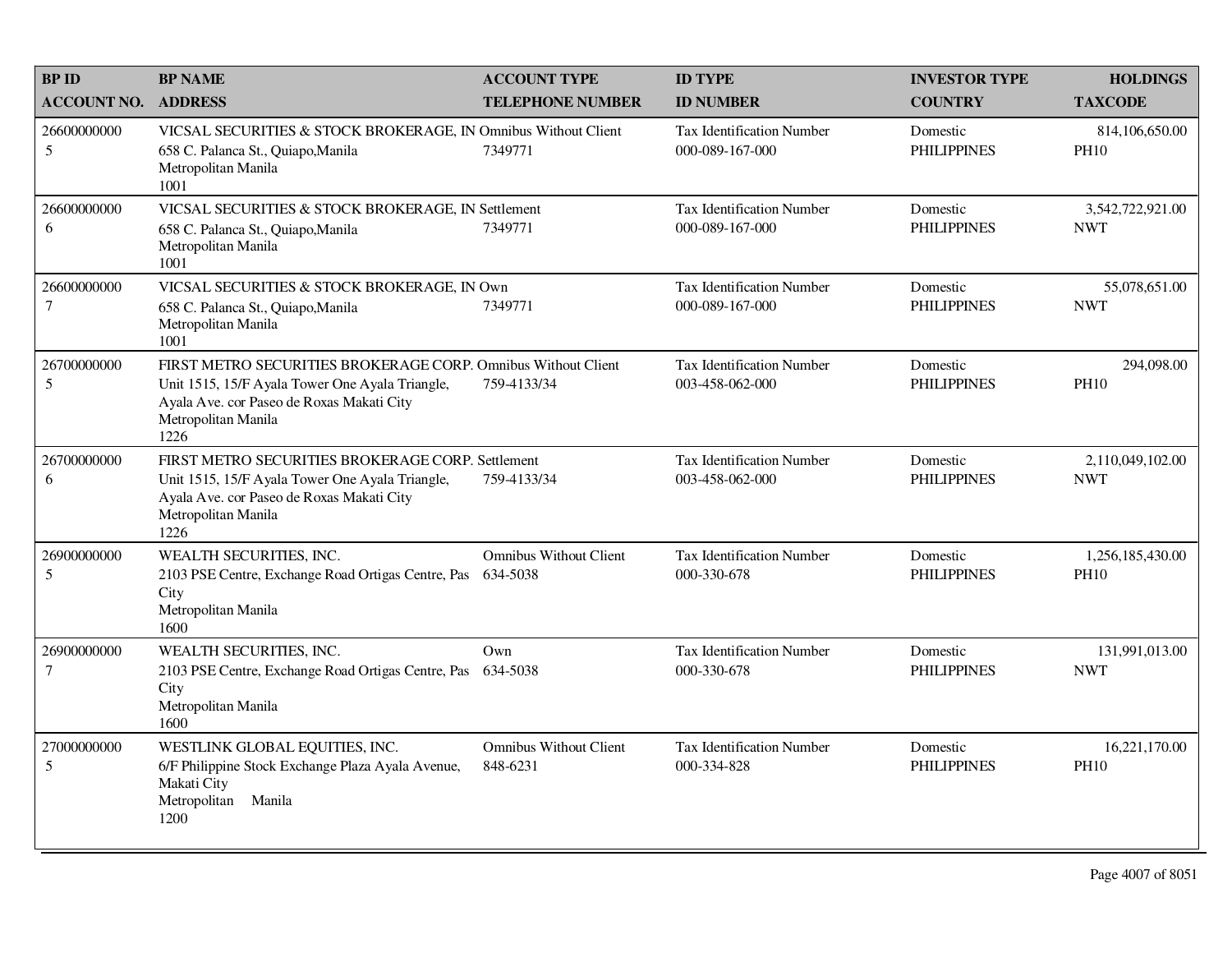| <b>BPID</b>           | <b>BP NAME</b>                                                                                                                                                 | <b>ACCOUNT TYPE</b>                       | <b>ID TYPE</b>                                      | <b>INVESTOR TYPE</b>           | <b>HOLDINGS</b>               |
|-----------------------|----------------------------------------------------------------------------------------------------------------------------------------------------------------|-------------------------------------------|-----------------------------------------------------|--------------------------------|-------------------------------|
| <b>ACCOUNT NO.</b>    | <b>ADDRESS</b>                                                                                                                                                 | <b>TELEPHONE NUMBER</b>                   | <b>ID NUMBER</b>                                    | <b>COUNTRY</b>                 | <b>TAXCODE</b>                |
| 27000000000<br>6      | WESTLINK GLOBAL EQUITIES, INC.<br>6/F Philippine Stock Exchange Plaza Ayala Avenue,<br>Makati City<br>Metropolitan Manila<br>1200                              | Settlement<br>848-6231                    | Tax Identification Number<br>000-334-828            | Domestic<br><b>PHILIPPINES</b> | 3,746,629.00<br><b>NWT</b>    |
| 27200000000<br>5      | BERNAD SECURITIES, INC.<br>3/F 1033 M.H. del Pilar St. Ermita, Manila<br>Metropolitan Manila<br>1000                                                           | <b>Omnibus Without Client</b><br>5245186  | <b>Tax Identification Number</b><br>002-919-761     | Domestic<br><b>PHILIPPINES</b> | 727,218,010.00<br><b>PH10</b> |
| 27200000000<br>6      | BERNAD SECURITIES, INC.<br>3/F 1033 M.H. del Pilar St. Ermita, Manila<br>Metropolitan Manila<br>1000                                                           | Settlement<br>5245186                     | <b>Tax Identification Number</b><br>002-919-761     | Domestic<br><b>PHILIPPINES</b> | 30,000,000.00<br><b>NWT</b>   |
| 27300000000<br>5      | WONG SECURITIES CORPORATION<br>1402-B A. Mabini St., cor. Sta. Monica St., Ermita,<br>Manila<br>Metropolitan Manila<br>1000                                    | <b>Omnibus Without Client</b><br>5217794  | <b>Tax Identification Number</b><br>000-350-895-000 | Domestic<br><b>PHILIPPINES</b> | 25,740,000.00<br><b>PH10</b>  |
| 27300000000<br>6      | WONG SECURITIES CORPORATION<br>1402-B A. Mabini St., cor. Sta. Monica St., Ermita,<br>Manila<br>Metropolitan Manila<br>1000                                    | Settlement<br>5217794                     | Tax Identification Number<br>000-350-895-000        | Domestic<br><b>PHILIPPINES</b> | 900,000.00<br><b>NWT</b>      |
| 27500000000<br>5      | YAO & ZIALCITA, INC.<br>Yao & Zialcita, Inc., 5G Vernida I Condominium, 120 5274019 to 21<br>Amorsolo St., Legaspi Village, Makati City<br>Metropolitan Manila | <b>Omnibus Without Client</b>             | Tax Identification Number<br>170                    | Domestic<br><b>PHILIPPINES</b> | 672,593,245.00<br><b>PH10</b> |
| 27500000000<br>$\tau$ | YAO & ZIALCITA, INC.<br>Yao & Zialcita, Inc., 5G Vernida I Condominium, 120 5274019 to 21<br>Amorsolo St., Legaspi Village, Makati City<br>Metropolitan Manila | Own                                       | Tax Identification Number<br>170                    | Domestic<br><b>PHILIPPINES</b> | 32,400,000.00<br><b>NWT</b>   |
| 27800000000<br>5      | YU & COMPANY, INC.<br>Unit E 1606-B Tektite Tower 1 Exhange Road, Ortiga<br>Center Pasig City<br>Metropolitan Manila<br>1600                                   | <b>Omnibus Without Client</b><br>634-6248 | <b>Tax Identification Number</b><br>000-324-373-000 | Domestic<br><b>PHILIPPINES</b> | 597,734,960.00<br><b>PH10</b> |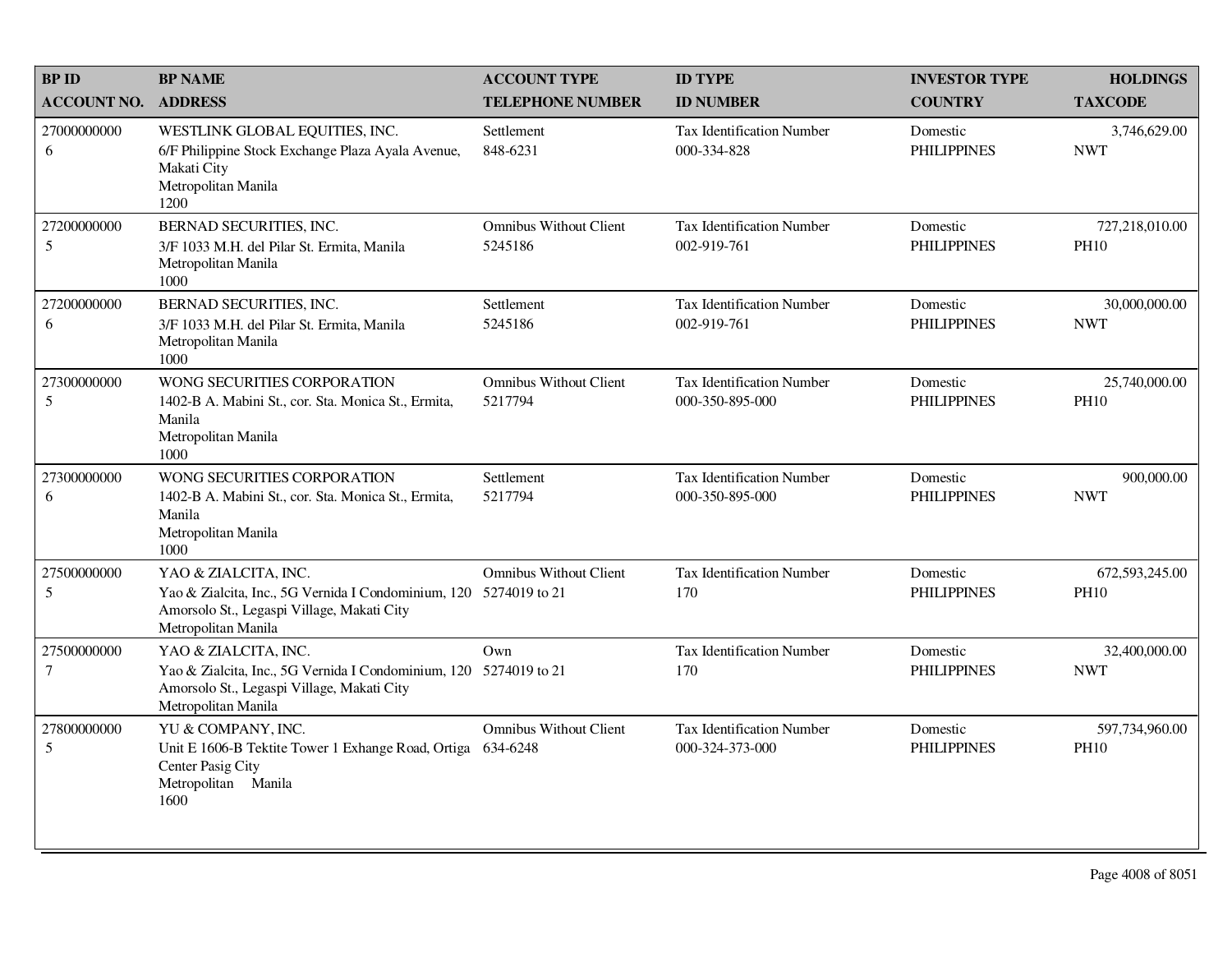| <b>BPID</b>           | <b>BP NAME</b>                                                                                                                                                               | <b>ACCOUNT TYPE</b>                            | <b>ID TYPE</b>                                      | <b>INVESTOR TYPE</b>           | <b>HOLDINGS</b>                 |
|-----------------------|------------------------------------------------------------------------------------------------------------------------------------------------------------------------------|------------------------------------------------|-----------------------------------------------------|--------------------------------|---------------------------------|
| <b>ACCOUNT NO.</b>    | <b>ADDRESS</b>                                                                                                                                                               | <b>TELEPHONE NUMBER</b>                        | <b>ID NUMBER</b>                                    | <b>COUNTRY</b>                 | <b>TAXCODE</b>                  |
| 27800000000<br>6      | YU & COMPANY, INC.<br>Unit E 1606-B Tektite Tower 1 Exhange Road, Ortiga<br>Center Pasig City<br>Metropolitan Manila<br>1600                                                 | Settlement<br>634-6248                         | <b>Tax Identification Number</b><br>000-324-373-000 | Domestic<br><b>PHILIPPINES</b> | 1,651,685.00<br><b>NWT</b>      |
| 27800000000<br>$\tau$ | YU & COMPANY, INC.<br>Unit E 1606-B Tektite Tower 1 Exhange Road, Ortiga<br>Center Pasig City<br>Metropolitan Manila<br>1600                                                 | Own<br>634-6248                                | Tax Identification Number<br>000-324-373-000        | Domestic<br><b>PHILIPPINES</b> | 12,808,988.00<br><b>NWT</b>     |
| 27900000000<br>5      | <b>BDO SECURITIES CORPORATION</b><br>27/F Tower I & Exchange Plaza Ayala Ave., Makati<br>City<br>Metropolitan Manila<br>1226                                                 | <b>Omnibus Without Client</b><br>759-41-44     | <b>Tax Identification Number</b><br>004-814-885-000 | Domestic<br><b>PHILIPPINES</b> | 1,549,139,489.00<br><b>PH10</b> |
| 27900000000<br>6      | <b>BDO SECURITIES CORPORATION</b><br>27/F Tower I & Exchange Plaza Ayala Ave., Makati<br>City<br>Metropolitan Manila<br>1226                                                 | Settlement<br>759-41-44                        | <b>Tax Identification Number</b><br>004-814-885-000 | Domestic<br><b>PHILIPPINES</b> | 640,449.00<br><b>NWT</b>        |
| 28200000000<br>6      | PCCI SECURITIES BROKERS CORP.<br>3/F PCCI Corporate Centre 118 Alfaro St, Salcedo<br>Village Makati City<br>Metropolitan Manila<br>1227                                      | Settlement<br>893-3920                         | <b>Tax Identification Number</b><br>177             | Domestic<br><b>PHILIPPINES</b> | 462,643,890.00<br><b>NWT</b>    |
| 28300000000<br>5      | EAGLE EQUITIES, INC.<br>179 Kaimito St. Valle Verde II, Pasig City<br>Metropolitan Manila<br>1600                                                                            | <b>Omnibus Without Client</b><br>6363637 to 39 | <b>Tax Identification Number</b><br>178             | Domestic<br><b>PHILIPPINES</b> | 407,970,776.00<br><b>PH10</b>   |
| 28500000000<br>5      | GOLDEN TOWER SECURITIES & HOLDINGS, IN Omnibus Without Client<br>4-B Vernida I Condominium, 120 Amorsolo St.,<br>Legaspi Village, Makati City<br>Metropolitan Manila<br>1229 | 8132839                                        | <b>Tax Identification Number</b><br>179             | Domestic<br><b>PHILIPPINES</b> | 65,524,966.00<br><b>PH10</b>    |
|                       |                                                                                                                                                                              |                                                |                                                     |                                |                                 |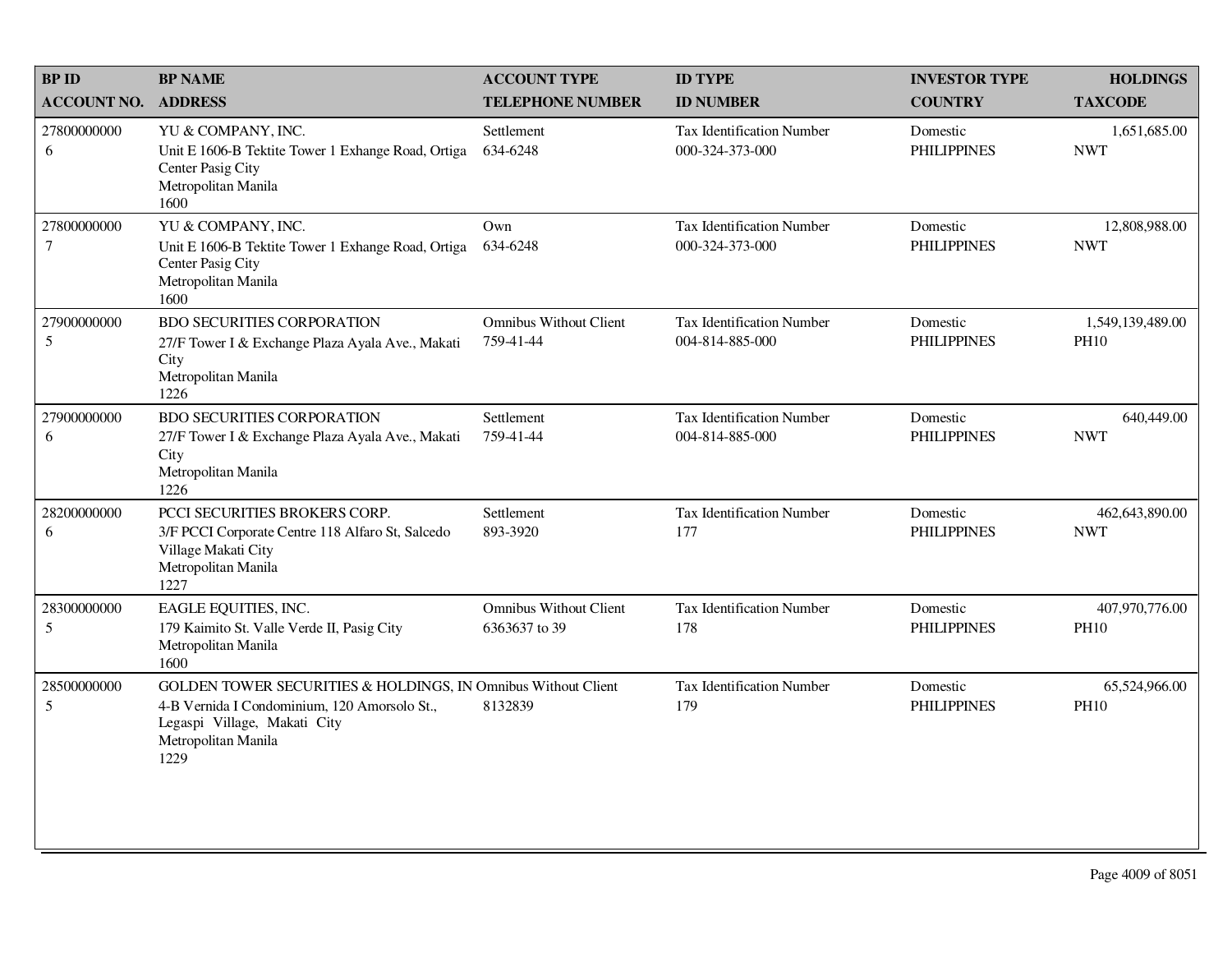| <b>BP ID</b>                   | <b>BP NAME</b>                                                                                                                                                     | <b>ACCOUNT TYPE</b>                       | <b>ID TYPE</b>                                      | <b>INVESTOR TYPE</b>           | <b>HOLDINGS</b>                  |
|--------------------------------|--------------------------------------------------------------------------------------------------------------------------------------------------------------------|-------------------------------------------|-----------------------------------------------------|--------------------------------|----------------------------------|
| <b>ACCOUNT NO.</b>             | <b>ADDRESS</b>                                                                                                                                                     | <b>TELEPHONE NUMBER</b>                   | <b>ID NUMBER</b>                                    | <b>COUNTRY</b>                 | <b>TAXCODE</b>                   |
| 28600000000<br>5               | SOLAR SECURITIES, INC.<br>Unit 3002-A East Tower, Phil. Stock Exchange Centre 6366301<br>Exchange Road, Ortigas Complex, Pasig City<br>Metropolitan Manila<br>1605 | <b>Omnibus Without Client</b>             | <b>Tax Identification Number</b><br>001-949-768-000 | Domestic<br><b>PHILIPPINES</b> | 1,249,448,859.00<br><b>PH10</b>  |
| 28800000000<br>$5\overline{)}$ | G.D. TAN & COMPANY, INC.<br>Unit 2203-A East Tower, PSE Center Exchange Road, 6339989<br>Ortigas Center, Pasig City<br>Metropolitan Manila<br>1600                 | <b>Omnibus Without Client</b>             | Tax Identification Number<br>000-121-113-000        | Domestic<br><b>PHILIPPINES</b> | 61,711,060.00<br><b>PH10</b>     |
| 28800000000<br>6               | G.D. TAN & COMPANY, INC.<br>Unit 2203-A East Tower, PSE Center Exchange Road, 6339989<br>Ortigas Center, Pasig City<br>Metropolitan Manila<br>1600                 | Settlement                                | Tax Identification Number<br>000-121-113-000        | Domestic<br><b>PHILIPPINES</b> | 8,936,952.00<br><b>NWT</b>       |
| 32800000000<br>5               | DW CAPITAL INC.<br>UNIT 1610-1611 TOWER ONE & EXCHANGE<br>PLAZA, AYALA TRIANGLE, AYALA AVENUE,<br><b>MAKATI CITY 1226</b><br>Metropolitan Manila<br>$\overline{0}$ | <b>Omnibus Without Client</b><br>8369633  | <b>Tax Identification Number</b><br>200-262-862-000 | Domestic<br><b>PHILIPPINES</b> | 1,447,763,539.00<br><b>PH10</b>  |
| 33800000000<br>8               | PHILIPPINE EQUITY PARTNERS, INC.<br>Unit 19C Citibank Tower Citibank Plaza 8741 Paseo d 8145788<br>Roxas Makati City<br>Metropolitan Manila<br>1226                | Settlement                                | <b>Tax Identification Number</b><br>213-130-068-000 | Domestic<br><b>PHILIPPINES</b> | 84,760.00<br><b>NWT</b>          |
| 34500000000<br>5               | UNICAPITAL SECURITIES INC.<br>4F Majalco Bldg Benavidez cor Trasierra Sts Legaspi<br>Vill., Makati City<br>Metropolitan Manila<br>1200                             | <b>Omnibus Without Client</b><br>750-2030 | <b>Tax Identification Number</b><br>005-294-264-000 | Domestic<br><b>PHILIPPINES</b> | 247, 243, 243. 00<br><b>PH10</b> |
| 34500000000<br>6               | UNICAPITAL SECURITIES INC.<br>4F Majalco Bldg Benavidez cor Trasierra Sts Legaspi<br>Vill., Makati City<br>Metropolitan Manila<br>1200                             | Settlement<br>750-2030                    | <b>Tax Identification Number</b><br>005-294-264-000 | Domestic<br><b>PHILIPPINES</b> | 44,831,460.00<br><b>NWT</b>      |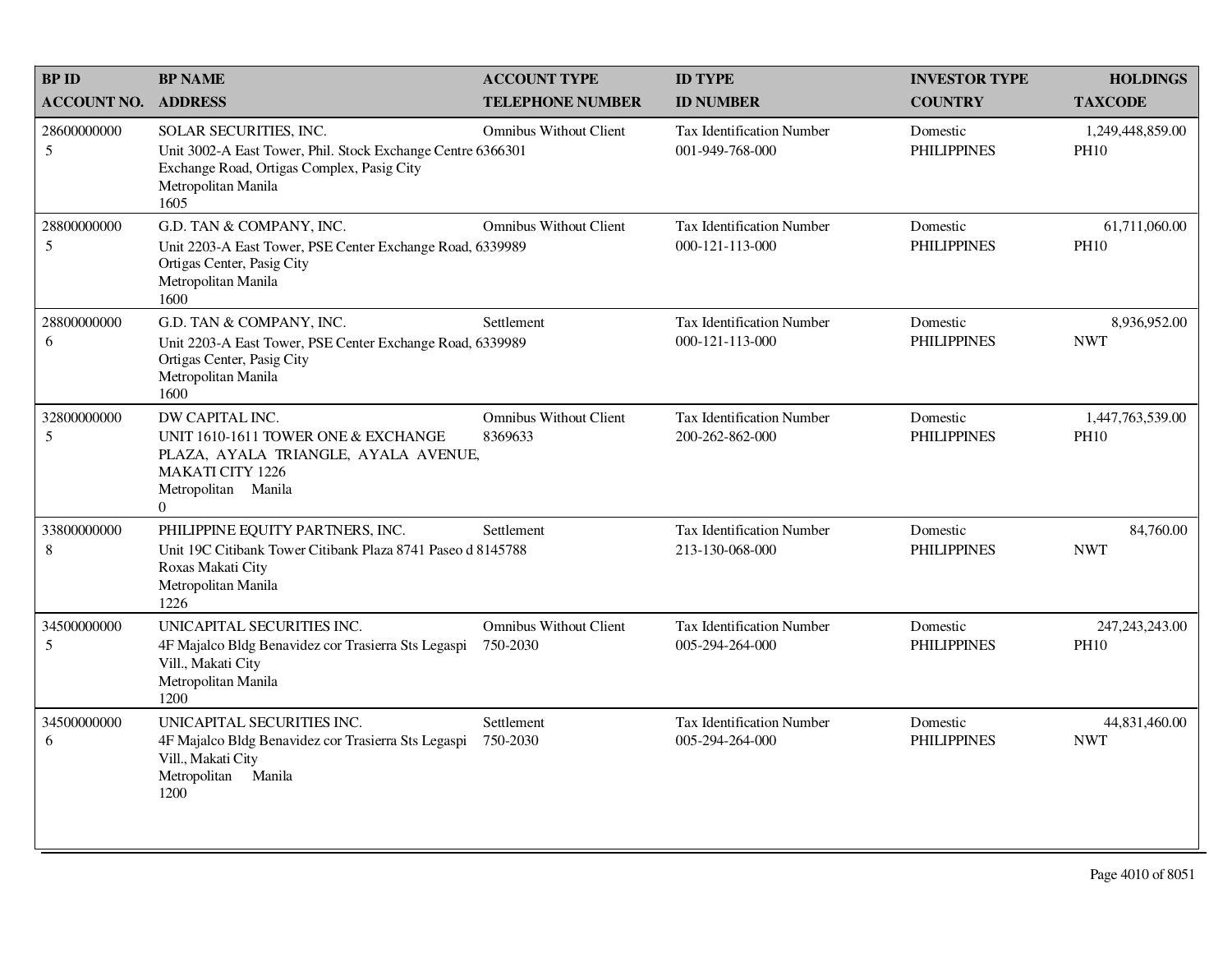| <b>BPID</b>           | <b>BP NAME</b>                                                                                                                                                | <b>ACCOUNT TYPE</b>                            | <b>ID TYPE</b>                                      | <b>INVESTOR TYPE</b>           | <b>HOLDINGS</b>                 |
|-----------------------|---------------------------------------------------------------------------------------------------------------------------------------------------------------|------------------------------------------------|-----------------------------------------------------|--------------------------------|---------------------------------|
| <b>ACCOUNT NO.</b>    | <b>ADDRESS</b>                                                                                                                                                | <b>TELEPHONE NUMBER</b>                        | <b>ID NUMBER</b>                                    | <b>COUNTRY</b>                 | <b>TAXCODE</b>                  |
| 34500000000<br>$\tau$ | UNICAPITAL SECURITIES INC.<br>4F Majalco Bldg Benavidez cor Trasierra Sts Legaspi<br>Vill., Makati City<br>Metropolitan Manila<br>1200                        | Own<br>750-2030                                | Tax Identification Number<br>005-294-264-000        | Domestic<br><b>PHILIPPINES</b> | 20,590,317.00<br><b>NWT</b>     |
| 36800000000<br>5      | SunSecurities, Inc.<br>2703 27th Floor One Corporate Center, J. Vargas Cor.<br>Meralco Ave., Ortigas Center, Pasig City<br>Metropolitan Manila<br>1605        | <b>Omnibus Without Client</b><br>477-6001      | <b>Tax Identification Number</b><br>007-258-688     | Domestic<br><b>PHILIPPINES</b> | 365,710,000.00<br><b>PH10</b>   |
| 38800000000<br>5      | ARMSTRONG SECURITIES, INC.<br>Unit 2205-A, 22/F PSE Centre Exchange Road, Ortiga<br>Centre, Pasig City<br>Metropolitan Manila<br>1600                         | <b>Omnibus Without Client</b><br>6346337 to 39 | <b>Tax Identification Number</b><br>191             | Domestic<br><b>PHILIPPINES</b> | 11,675,600.00<br><b>PH10</b>    |
| 38900000000<br>5      | KING'S POWER SECURITIES, INC.<br>RM 1602 FEDERAL TOWER DASMARINAS ST.,<br><b>BINONDO, MANILA</b><br>Metropolitan Manila<br>$\Omega$                           | <b>Omnibus Without Client</b>                  | <b>Tax Identification Number</b><br>205-495-236     | Domestic<br><b>PHILIPPINES</b> | 2,549,201,120.00<br><b>PH10</b> |
| 48800000000<br>5      | TIMSON SECURITIES, INC.<br>UNIT 3310 ROBINSON'S EQUITABLE TOWER AD724-9639<br>AVE. CORNER POVEDA, ORTIGAS<br>Metropolitan Manila<br>STMT-E                    | <b>Omnibus Without Client</b>                  | Tax Identification Number<br>008-502-210            | Domestic<br><b>PHILIPPINES</b> | 8,400,000.00<br><b>PH10</b>     |
| 52800000000<br>5      | STAR ALLIANCE SECURITIES CORP.<br>1201 ONE GLOBAL PLACE, 5TH AVE. COR. 25TH478-0107<br>ST., BONIFACIO GLOBAL CITY, TAGUIG CITY<br>Metropolitan Manila<br>1634 | <b>Omnibus Without Client</b>                  | <b>Tax Identification Number</b><br>008-323-446-000 | Domestic<br><b>PHILIPPINES</b> | 2,666,280,837.00<br><b>PH10</b> |
| 52800000000<br>$\tau$ | STAR ALLIANCE SECURITIES CORP.<br>1201 ONE GLOBAL PLACE, 5TH AVE. COR. 25TH478-0107<br>ST., BONIFACIO GLOBAL CITY, TAGUIG CITY<br>Metropolitan Manila<br>1634 | Own                                            | Tax Identification Number<br>008-323-446-000        | Domestic<br><b>PHILIPPINES</b> | 282,496,629.00<br><b>NWT</b>    |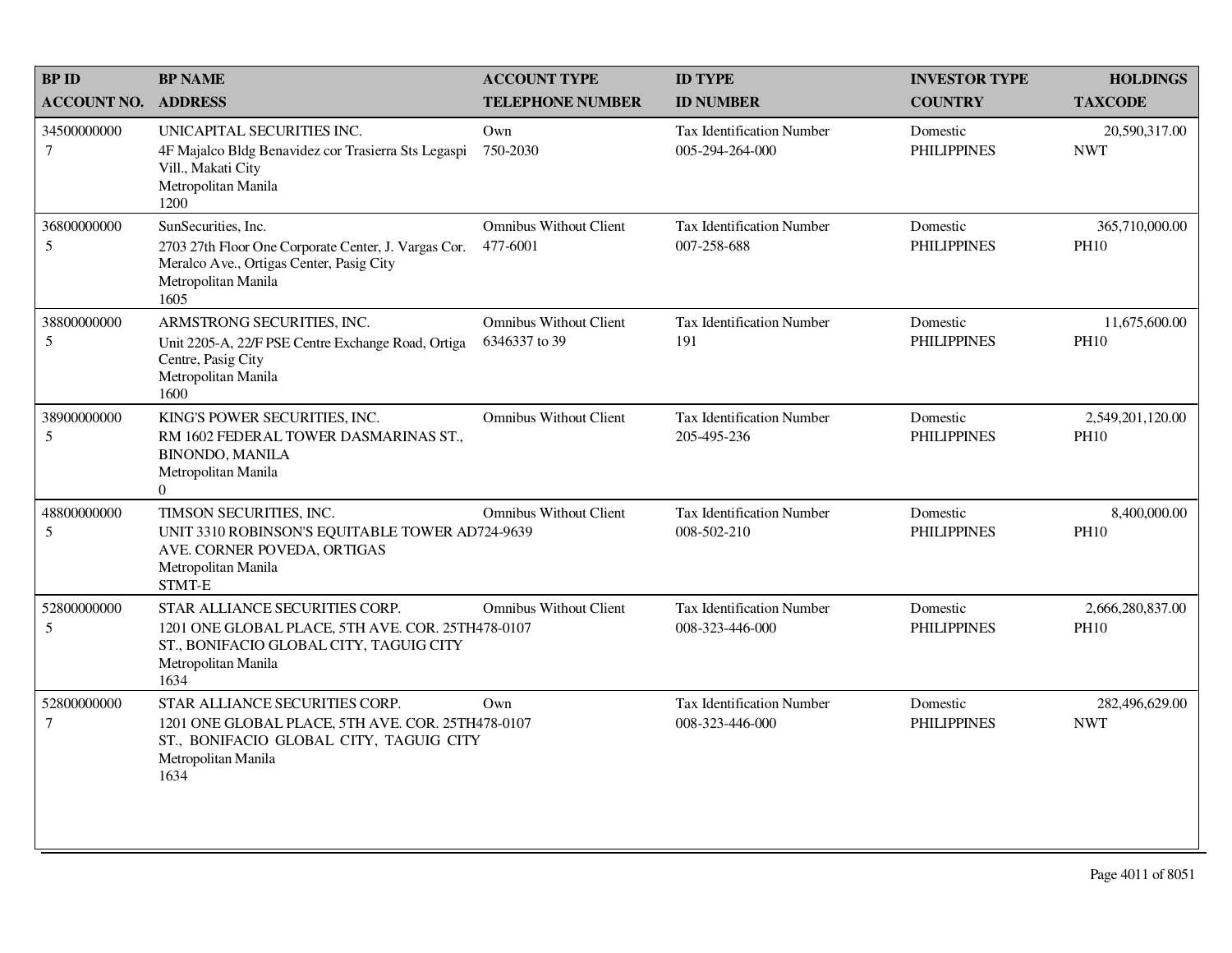| <b>BP ID</b>       | <b>BP NAME</b>                                                                                                                                       | <b>ACCOUNT TYPE</b>     | <b>ID TYPE</b>                   | <b>INVESTOR TYPE</b> | <b>HOLDINGS</b>   |
|--------------------|------------------------------------------------------------------------------------------------------------------------------------------------------|-------------------------|----------------------------------|----------------------|-------------------|
| <b>ACCOUNT NO.</b> | <b>ADDRESS</b>                                                                                                                                       | <b>TELEPHONE NUMBER</b> | <b>ID NUMBER</b>                 | <b>COUNTRY</b>       | <b>TAXCODE</b>    |
| B1620002489        | PHILIPPINE FIRE & MARINE INSURANCE<br>CORPORATION, INC.                                                                                              | Client                  | <b>Tax Identification Number</b> | Domestic             | 63,933.00         |
| 1                  | 5TH FLR. LEPANTO BLDG., 8747 PASEO DE<br>ROXAS, MAKATI CITY<br>Metropolitan Manila<br>1226                                                           | 892-2981                | 565***                           | <b>PHILIPPINES</b>   | <b>PH10</b>       |
| CITI1000010        | CITIBANK N.A.                                                                                                                                        | Client                  | <b>Tax Identification Number</b> | Domestic             | 92,250,000.00     |
| $\mathbf{1}$       | 11/F Citibank Tower Villar corner Valero Sts. Makati<br>City, MM<br>Metropolitan<br>Manila<br>1200                                                   | 8947841                 | 1100                             | <b>PHILIPPINES</b>   | <b>NWT</b>        |
| DEUB2000007        | DEUTSCHE BANK AG MANILA BRANCH A/C<br><b>CLIENTS DEUB20</b>                                                                                          | Client                  | Certificate Of Incorporation     | Domestic             | 128,089,887.00    |
| 1                  | 23F AYALA TOWER ONE AYALA AVE, MAKAT 8946989<br><b>CITY</b>                                                                                          |                         | 000-449-586-000                  | <b>PHILIPPINES</b>   | <b>PH10</b>       |
|                    | Metropolitan Manila                                                                                                                                  |                         |                                  |                      |                   |
| PABC1000000        | AB CAPITAL & INVESTMENT CORP. - TRUST & Own<br><b>INVESTMENT DIV.</b>                                                                                |                         | <b>Tax Identification Number</b> | Domestic             | 25,454,929.00     |
| 1                  | G/F, Asianbank Centre Bldg., Sen. Gil Puyat Extensio 8930373<br>cor. Tordesillas St., Salcedo Village Makati City<br>Metropolitan Manila<br>$\Omega$ |                         | 899                              | <b>PHILIPPINES</b>   | <b>NWT</b>        |
| PCPL1000000        | UNITED COCONUT PLANTERS LIFE ASSURANCOwn<br><b>CORPORATION</b>                                                                                       |                         | <b>Tax Identification Number</b> | Domestic             | 149,000,000.00    |
| $\mathbf{1}$       | 6774 Cocolife Building, Ayala Avenue, Makati City<br>Metropolitan Manila<br>1200                                                                     | 812-9070                | 000-604-739-000                  | <b>PHILIPPINES</b>   | <b>NWT</b>        |
| PSMC2000000        | SAN MIGUEL CORPORATION RETIREMENT<br><b>PLAN-STP</b>                                                                                                 | Own                     | <b>Tax Identification Number</b> | Domestic             | 217,637,528.00    |
| $\mathbf{1}$       | San Miguel Corporation Retirement Plan 40 San<br>Miguel Avenue, Ortigas Center Mandaluyong City<br>Metropolitan Manila<br>1550                       | 632-3000                | 929                              | <b>PHILIPPINES</b>   | <b>NWT</b>        |
| RCBC3000000        | RCBC TRUST & INVESTMENT DIVISION -<br><b>VARIOUS TAXABLE ACCTS</b>                                                                                   | Own                     | <b>Tax Identification Number</b> | Domestic             | 1,000,000.00      |
| -1                 | 333 SEN. GIL J. PUYAT AVE., MAKATI CITY<br>Metropolitan Manila                                                                                       | 8783326                 | 987.                             | <b>PHILIPPINES</b>   | <b>PH10</b>       |
|                    |                                                                                                                                                      |                         | <b>Total Holdings</b>            | $\ddot{\cdot}$       | 70,679,608,075.00 |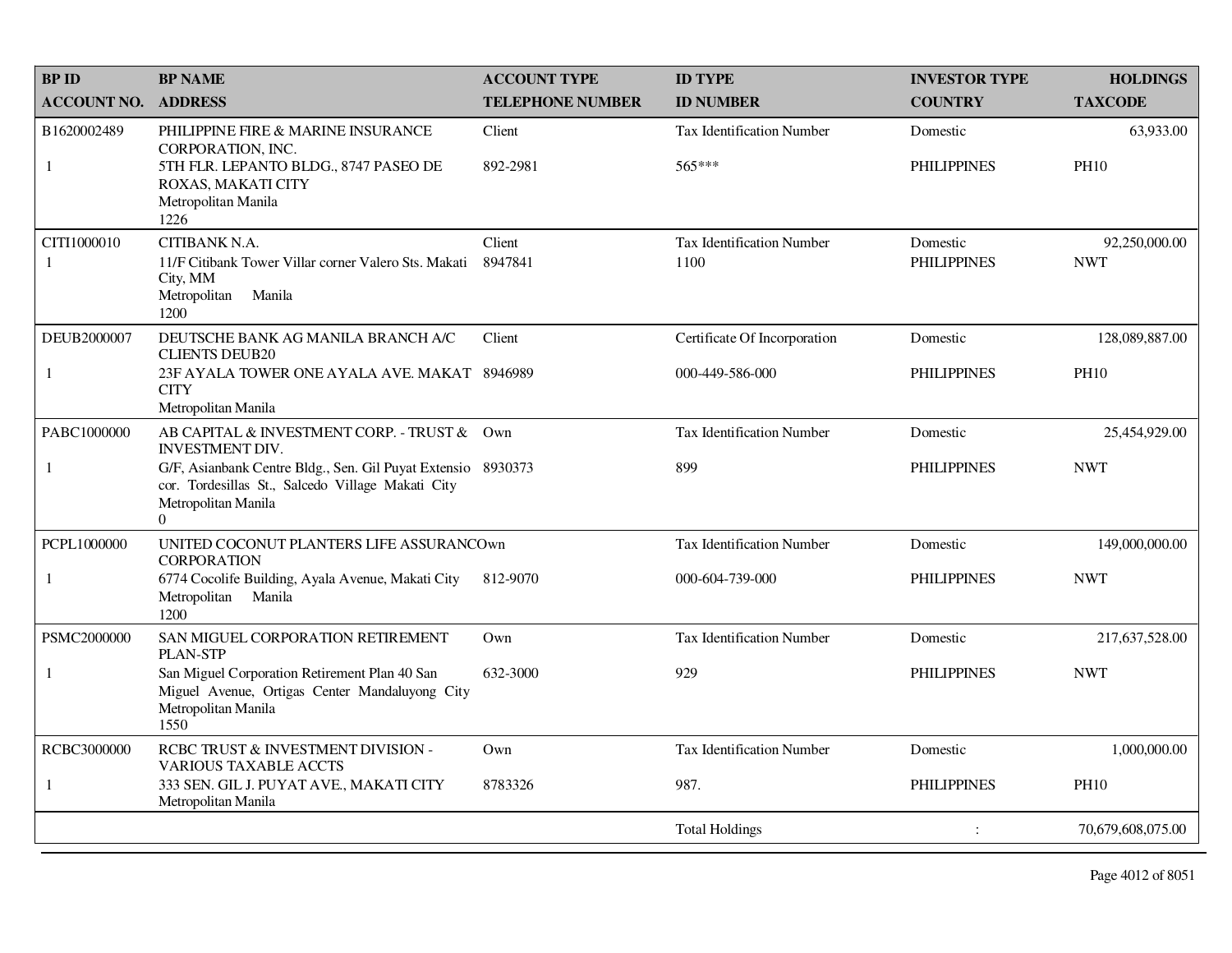| Rank Sth. No.            | Name                                                                                  | Citizenship | Holdings                 | Rank   |
|--------------------------|---------------------------------------------------------------------------------------|-------------|--------------------------|--------|
|                          | 1 0016016658 PCD NOMINEE CORPORATION (FILIPINO)                                       | Filipino    | 28,683,588,651 33.59%    |        |
|                          | 2 0600000003 F. YP SEURITIES INC F. YAP SECURITIES, INC.                              | Filipino    | 12, 477, 721, 842 14.61% |        |
|                          | 3 0012000359 LEPANTO CONSOLIDATED MINING COMPANY                                      | Filipino    | 12,045,531,915           | 14.11% |
|                          | 4 0006000111 F. YAP SECURITIES INC F. YAP SECURITIES, INC.                            | Filipino    | 9,495,835,411            | 11.12% |
|                          | 5 0012000360 LEPANTO INVESTMENT & DEV. CORPORATION                                    | Filipino    | 5,037,619,533            | 05.90% |
|                          | 6 0016011312 PCD NOMINEE CORPORATION (NON-FILIPINO)                                   | Foreign     | 3,791,794,607            | 04.44% |
|                          | 7 0006017929 F. YAP SECURITIES INC.                                                   | Foreign     | 1,665,206,615            | 01.95% |
| 8 0025005497 BRYAN YAP   |                                                                                       | Filipino    | 1, 124, 317, 007         | 01.32% |
|                          | 9 0025005502 PAULINO YAP                                                              | Filipino    | 1,019,720,824            | 01.19% |
|                          | 10 0025005511 CRESENCIO YAP                                                           | Filipino    | 950, 612, 016            | 01.11% |
|                          | 11 0003026095 CORONET PROPERTY HOLDINGS CORP CORONET PROPERTY HOLDINGS<br><b>CORP</b> | Filipino    | 851,662,573 01.00%       |        |
| 12 0025005500 PACITA YAP |                                                                                       | Filipino    | 824,539,227              | 00.97% |
|                          | 13 0025005518 PAULINO YAP                                                             | Filipino    | 787,396,304              | 00.92% |
|                          | 14 0004000158 DAVID GO SECURITIES CORP. DAVID GO SECURITIES CORP.                     | Filipino    | 590, 574, 844            | 00.69% |
| 15 0025005505 EMMA YAP   |                                                                                       | Filipino    | 529, 116, 591            | 00.62% |
|                          | 16 0025005522 CRESENCIO YAP                                                           | Filipino    | 504, 155, 049            | 00.59% |
|                          | 17 0025005498 CHRISTINE KAREN YAP                                                     | Filipino    | 492, 917, 544            | 00.58% |
|                          | 18 0025005499 CHRISTINE YAP                                                           | Filipino    | 461, 919, 918            | 00.54% |
| 19 0025005516 EMMA YAP   |                                                                                       | Filipino    | 433,448,272              | 00.51% |
|                          | 20 0016000522 MARTESIO PEREZ                                                          | Filipino    | 309,854,155              | 00.36% |
|                          | 21 0019000695 SHIPSIDE, INC.                                                          | Filipino    | 232,893,997              | 00.27% |
|                          | 22 0025005501 PAUL YAP JR.                                                            | Filipino    | 226,723,229              | 00.27% |
|                          | 23 0025005515 PAUL YAP JR.                                                            | Filipino    | 208,038,698              | 00.24% |
|                          | 24 0016000515 JESSAMYN DESIREE B. PEREZ                                               | Filipino    | 191,561,253              | 00.22% |
|                          | 25 0001030049 FLORENTINO ALMACEN JR.                                                  | Filipino    | 160,500,000              | 00.19% |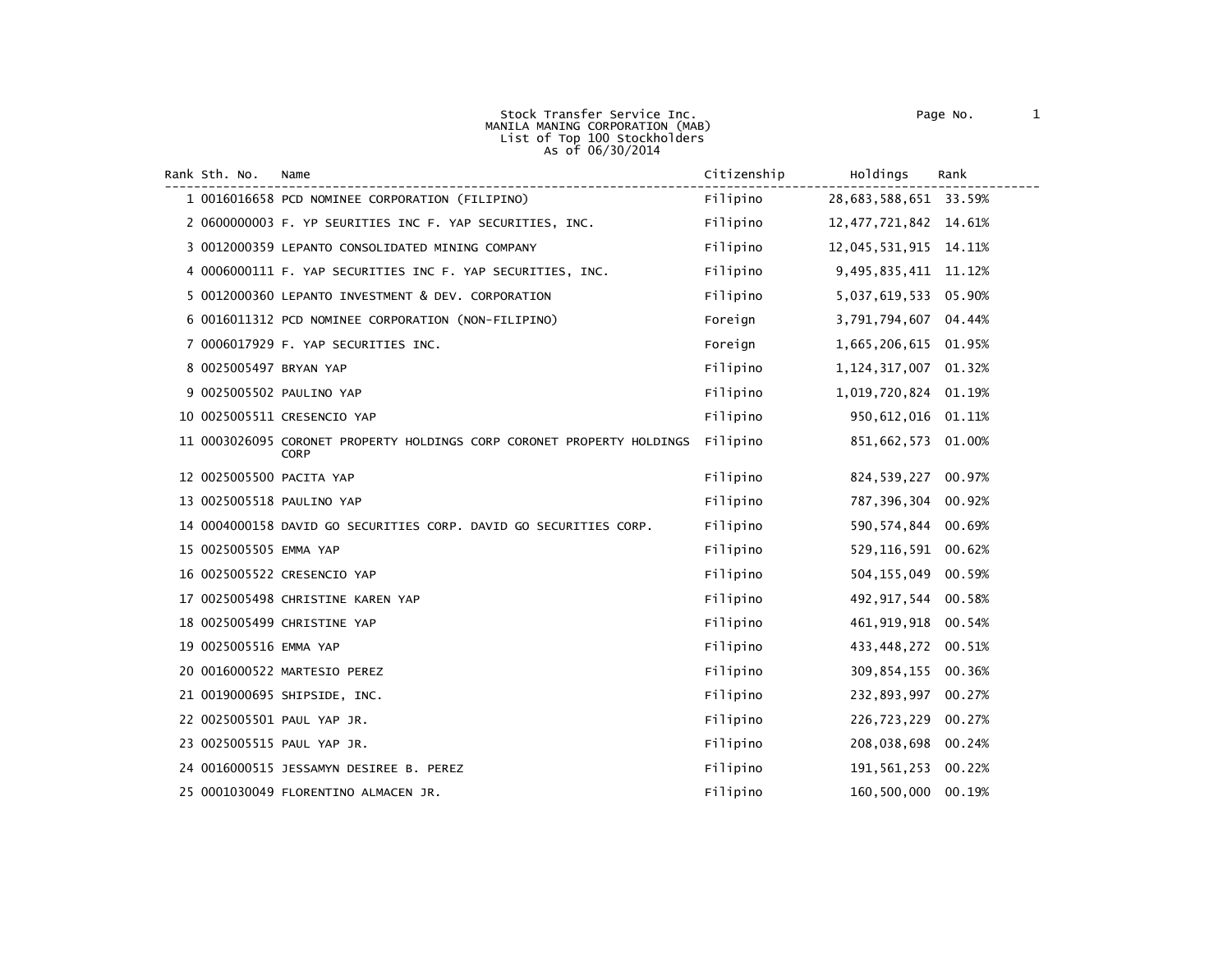|  | 26 0020004709 THE FIRST RESOURCES MANAGEMENT & SECURITIES CORPORATION | Filipino | 150,000,000           | 00.18% |
|--|-----------------------------------------------------------------------|----------|-----------------------|--------|
|  | 27 1600000001 MARTESIO C. PEREZ                                       | Filipino | 134,099,084           | 00.16% |
|  | 28 0016000517 KATERINA TANYA B. PEREZ                                 | Filipino | 113, 111, 253         | 00.13% |
|  | 29 0016000521 MA. CYMBELINE B. PEREZ                                  | Filipino | 113, 111, 253 00. 13% |        |
|  | 30 0016000511 CHARLENE DENISE B. PEREZ                                | Filipino | 112,269,072           | 00.13% |
|  | 31 0025005496 ARLENE K. YAP                                           | Filipino | 90, 152, 434          | 00.11% |
|  | 32 0018000748 HORACIO RODRIGUEZ                                       | Filipino | 70,455,575            | 00.08% |
|  | 33 0016017010 PL LIM INVESTMENTS, INC.                                | Filipino | 57,000,000            | 00.07% |
|  | 34 0025005517 FELIPE YAP                                              | Filipino | 56,706,107            | 00.07% |
|  | 35 0025005514 FELIPE YAP                                              | Filipino | 49,401,596            | 00.06% |
|  | 36 0016030009 FAUSTO R. PREYSLER JR.                                  | Filipino | 45,000,000            | 00.05% |
|  | 37 0003001065 MARIANO CHUA                                            | Filipino | 44,344,840            | 00.05% |
|  | 38 0004011829 HECTOR Y. DIMACALI                                      | Filipino | 31,200,000            | 00.04% |
|  | 39 0013000542 MERCANTILE INSURANCE CO., INC.                          | Filipino | 28,910,000            | 00.03% |
|  | 40 0002000211 EDUARDO BANGAYAN                                        | Filipino | 27,669,589            | 00.03% |
|  | 41 0004011832 JULIA K. MARIA ALESANDRA K. DE LA CRUZ DE LA CRUZ OR    | Filipino | 27,329,421 00.03%     |        |
|  | 42 0014003635 FLORA NG SIU KHENG                                      | Filipino | 25,000,000            | 00.03% |
|  | 43 0005000054 E.N. MADRAZO CORP. E. N. MADRAZO CORP.                  | Filipino | 22,710,000            | 00.03% |
|  | 44 0012000543 GENARA LIMSON                                           | Filipino | 22,050,000            | 00.03% |
|  | 45 0019023130 SMS DEVELOPMENT CORP.                                   | Filipino | 21,000,000            | 00.02% |
|  | 46 0300000015 KAYKEE LIM CHEE                                         | Foreign  | 20,000,000            | 00.02% |
|  | 47 0006000117 F. YAP SECURITIES, INC. ACCOUNT NO. BY                  | Filipino | 19,434,384            | 00.02% |
|  | 48 0025000278 FELIPE YAP                                              | Filipino | 18,927,503            | 00.02% |
|  | 49 0006000747 A/C -CKY FYSI                                           | Filipino | 18,454,855            | 00.02% |
|  | 50 0003001309 LUISA CO                                                | Filipino | 18, 167, 337          | 00.02% |
|  | 51 0003001427 MARIO CRUEL                                             | Filipino | 18,020,000            | 00.02% |
|  | 52 0013000520 ALBERTO MENDOZA                                         | Filipino | 16,494,382            | 00.02% |
|  | 53 0002000290 DANILO G. BAUTISTA                                      | Filipino | 16, 287, 467          | 00.02% |
|  | 54 0008000463 SUNDER HEMANDAS                                         | Filipino | 15,876,000 00.02%     |        |
|  |                                                                       |          |                       |        |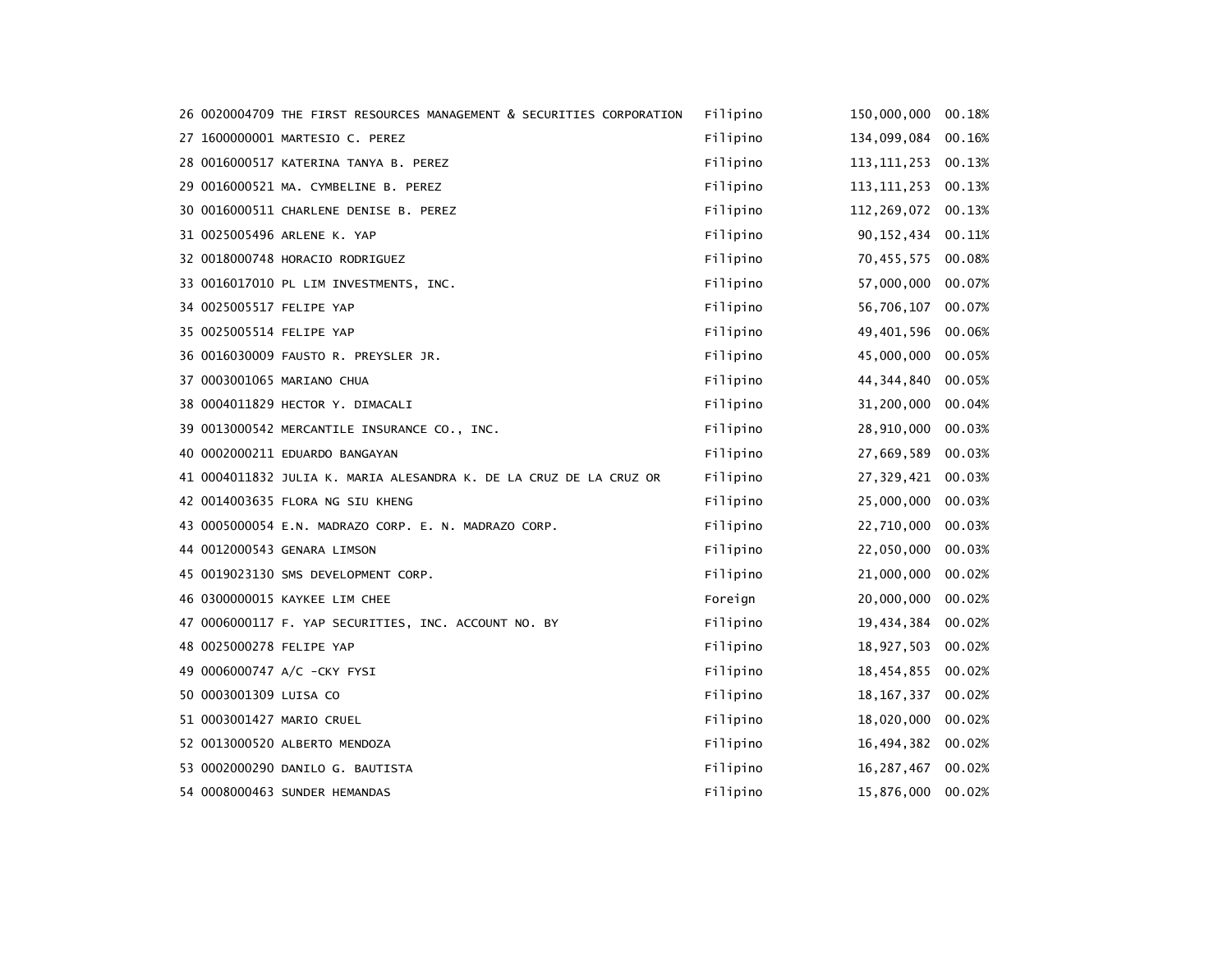|                        | 55 0016000638 PLLIM MANAGEMENT & INVESTMENT INC.                              | Filipino | 15,486,891       | 00.02% |
|------------------------|-------------------------------------------------------------------------------|----------|------------------|--------|
|                        | 56 0003001387 CORE MARITIME CORPORATION                                       | Filipino | 15,394,757       | 00.02% |
|                        | 57 0020014741 PEDRO O. TAN                                                    | Filipino | 15,000,000       | 00.02% |
|                        | 58 0300000004 GEORGE T. CHIONGBIAN III                                        | Filipino | 12,000,000       | 00.01% |
|                        | 59 0004000244 ARTEMIO F. DISINI                                               | Filipino | 11,800,000       | 00.01% |
|                        | 60 0017002719 QUALITY INVESTMENTS & SECS. CORP. A/C #017003                   | Filipino | 11,680,000       | 00.01% |
|                        | 61 0013000331 PEDRO WONG MADARANG                                             | Filipino | 11,000,000       | 00.01% |
|                        | 62 0023000056 WHITE ELEPHANTS, INC.                                           | Filipino | 10,500,000       | 00.01% |
|                        | 63 0008000497 HIGHLAND SECURITIES INC HIGHLAND SECURITIES, INC.               | Filipino | 10,269,663       | 00.01% |
|                        | 64 0001030091 AMERICAN WIRE & CABLE CO. INC AMERICAN WIRE & CABLE CO.<br>INC. | Filipino | 10,000,000       | 00.01% |
|                        | 65 0001030103 ROGER C. ANG                                                    | Filipino | 10,000,000       | 00.01% |
|                        | 66 0013017816 MULTIPLE ACHIEVEMENT CORP.                                      | Filipino | 10,000,000       | 00.01% |
|                        | 67 0016016992 PHILIPPINE INTERNATIONAL LIFE INSURANCE CO., INC.               | Filipino | 10,000,000       | 00.01% |
|                        | 68 0016005861 NATHANIEL PEREZ                                                 | Filipino | 10,000,000       | 00.01% |
|                        | 69 1200000018 EVELYN ONG LAO                                                  | Filipino | 10,000,000       | 00.01% |
|                        | 70 0003030165 VIRGINIA G. CORDERO                                             | Filipino | 9,941,123        | 00.01% |
|                        | 71 0006000529 FGC MARKETING CORP. FGC MARKETING CORP.                         | Filipino | 9,698,697        | 00.01% |
|                        | 72 0002000370 BLUE RIDGE MINERAL CORP BLUE RIDGE MINERAL CORP.                | Filipino | 9,600,000        | 00.01% |
|                        | 73 0001000865 LUPICINO C. ANDALAN                                             | Filipino | 9,127,035        | 00.01% |
|                        | 74 0003000922 DIANA Y. CHENG                                                  | Filipino | 9,000,000        | 00.01% |
|                        | 75 0015000177 FRANCISCO ONG                                                   | Filipino | 7,644,000        | 00.01% |
|                        | 76 0003000959 CATHERINE CHOA                                                  | Filipino | 7,600,000        | 00.01% |
| 77 0003030100 LILY CHI |                                                                               | Filipino | 7,500,000        | 00.01% |
|                        | 78 0013015677 PEDRO W. MADARANG                                               | Filipino | 7,500,000        | 00.01% |
|                        | 79 0003001379 SAMSON CORDERO JR.                                              | Filipino | 7,350,000        | 00.01% |
|                        | 80 0002000209 FLORENTINA BANEZ                                                | Filipino | 7,075,571 00.01% |        |
|                        | 81 0012016604 PATRICIO L. LIM                                                 | Filipino | 7,000,000        | 00.01% |
|                        | 82 0007013832 ALEX C. GRANT                                                   | Foreign  | 6,992,967        | 00.01% |
|                        | 83 0012016585 GILBERT LIU                                                     | Filipino | 6,872,659        | 00.01% |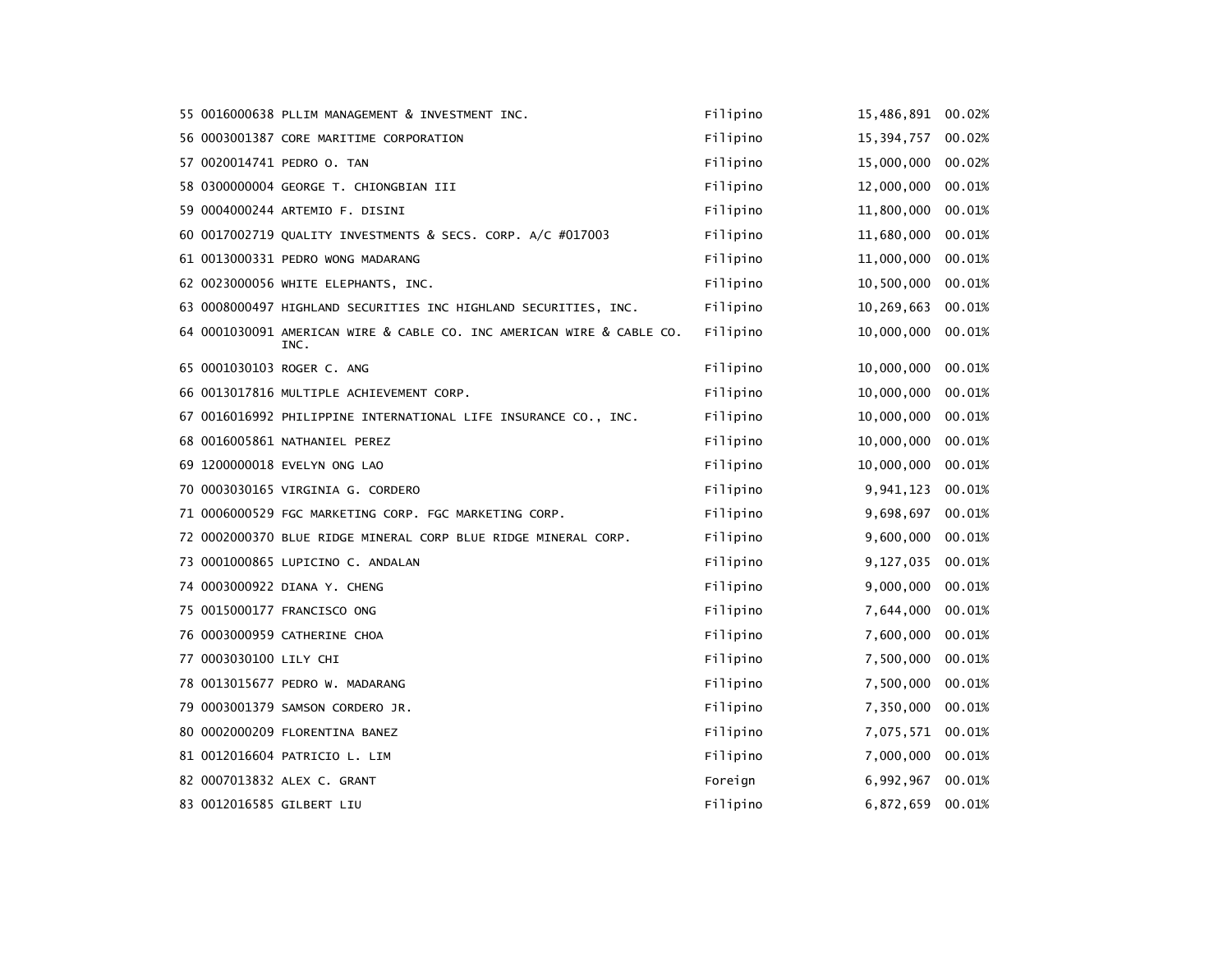|  | 84 0003001494 LEONILO A. CUERDO             | Filipino | 6,657,099        | 00.01% |
|--|---------------------------------------------|----------|------------------|--------|
|  | 85 0004000142 LAMBERTO O. DANAQUE           | Filipino | 6,644,400        | 00.01% |
|  | 86 0010004954 ZHUI XU ZHUI XU               | Foreign  | 6,300,000        | 00.01% |
|  | 87 0002000326 CHRISTOPHER BELL-KNIGHT       | Foreign  | 6,200,000        | 00.01% |
|  | 88 0025000400 TIAN SANG TIAN SANG           | Filipino | 6,061,686        | 00.01% |
|  | 89 0008012260 JOHN HARPER                   | Filipino | 6,000,000        | 00.01% |
|  | 90 0005004833 RAY C. ESPINOSA               | Filipino | 6,000,000        | 00.01% |
|  | 91 0020000627 MARIA LOURDES TUASON          | Filipino | 5,930,337        | 00.01% |
|  | 92 0004010425 ARTEMIO F. DISINI             | Filipino | 5,900,000        | 00.01% |
|  | 93 0020000501 DOMINGO TIU                   | Filipino | 5,880,000        | 00.01% |
|  | 94 0026000015 ELIZABETH ZARATE              | Filipino | 5,754,451        | 00.01% |
|  | 95 0016000387 PCCI SECURITIES BROKERS CORP. | Filipino | 5,625,000        | 00.01% |
|  | 96 0003030166 BUN TENG BUN TENG             | Filipino | 5,625,000        | 00.01% |
|  | 97 0011005649 MARIA VIRGINIA KABIGTING      | Filipino | 5,153,400        | 00.01% |
|  | 98 1600000003 CHARLENE DENISE PEREZ         | Filipino | 5, 111, 336      | 00.01% |
|  | 99 1600000004 KATERINE TANYA PEREZ          | Filipino | 5, 111, 336      | 00.01% |
|  | 100 1600000005 MA. CYMBELINE PEREZ          | Filipino | 5,111,336 00.01% |        |

--------------- ------- Total Top <sup>100</sup> Shareholders : 84,885,530,971 99.40%

84,885,530,971 99.40%<br>=============== =======

--------------- Total Outstanding Shares 85,390,909,413 ===============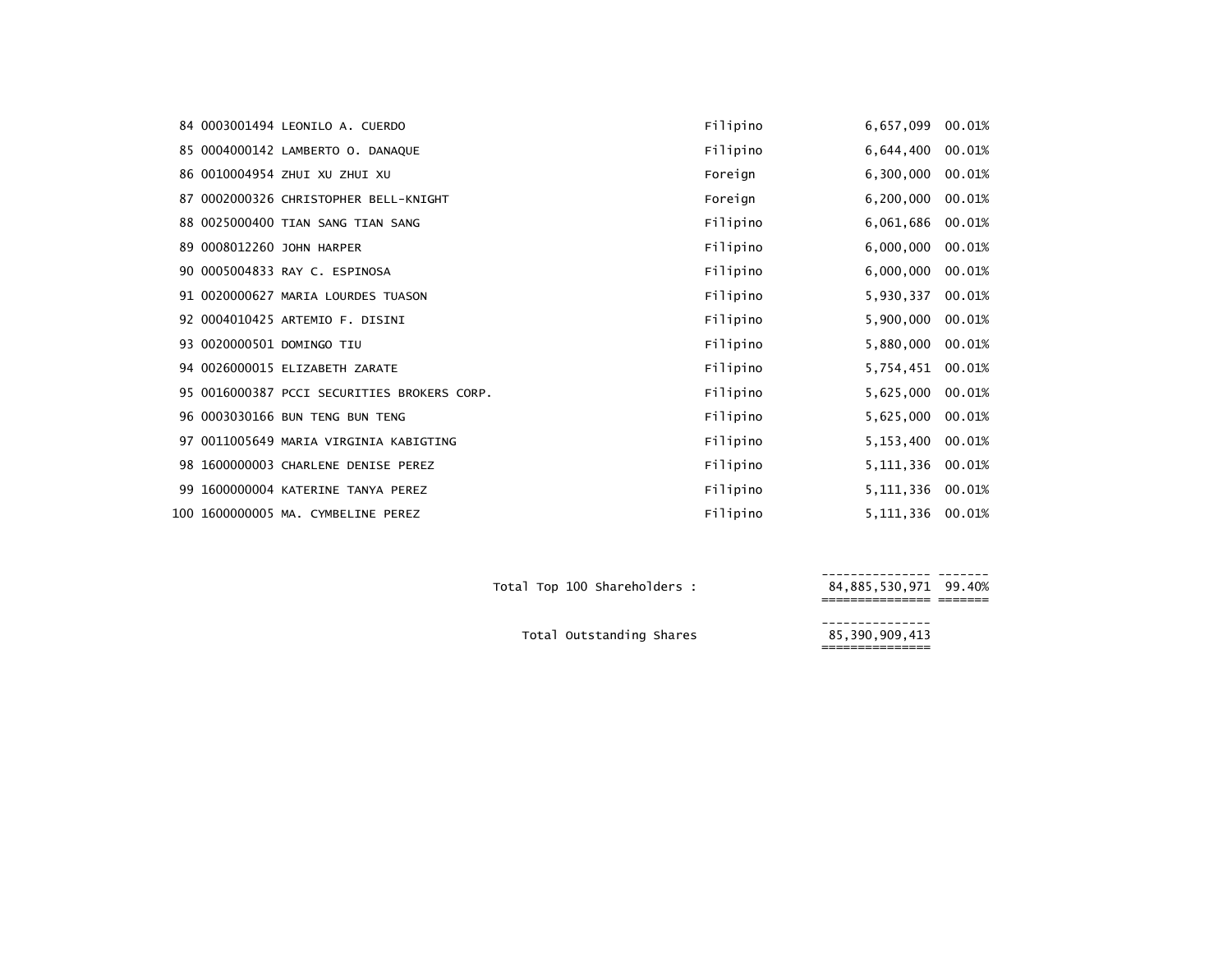**RBKPS006 PCDUSER1** 

## Philippine Depository & Trust Corp.

Philippine Depository & Trust Corp.

**E** PDTC

## **OUTSTANDING BALANCES FOR A SPECIFIC COMPANY**

Company Code - MAB000000000 & Company Name - MANILA MINING B

**Business Date** 06/30/2014

| <b>BPID</b><br><b>ACCOUNT NO.</b> | <b>BP NAME</b><br><b>ADDRESS</b>                                                                                                                        | <b>ACCOUNT TYPE</b><br><b>TELEPHONE NUMBER</b> | <b>ID TYPE</b><br><b>ID NUMBER</b>                 | <b>INVESTOR TYPE</b><br><b>COUNTRY</b> | <b>HOLDINGS</b><br><b>TAXCODE</b> |
|-----------------------------------|---------------------------------------------------------------------------------------------------------------------------------------------------------|------------------------------------------------|----------------------------------------------------|----------------------------------------|-----------------------------------|
| 10000000000<br>5                  | UPCC SECURITIES CORP.<br>UNIT 1202 TOWER ONE AND EXCHANGE PLAZ<br>AYALA AVENUE, MAKATI CITY<br>Metropolitan Manila<br>$\Omega$                          | <b>Omnibus Without Client</b><br>8921174       | <b>Tax Identification Number</b>                   | Domestic<br><b>PHILIPPINES</b>         | 38,052,808.00<br><b>PH10</b>      |
| 10000000000<br>6                  | UPCC SECURITIES CORP.<br>UNIT 1202 TOWER ONE AND EXCHANGE PLAZ<br>AYALA AVENUE, MAKATI CITY<br>Metropolitan Manila<br>$\Omega$                          | Settlement<br>8921174                          | <b>Tax Identification Number</b>                   | Domestic<br><b>PHILIPPINES</b>         | 449,438.00<br><b>NWT</b>          |
| 10100000000                       | A & A SECURITIES, INC.<br>Rm. 1906 Ayala Ave. Condominium 6776 Ayala Ave. 810-54-01<br>Makati City<br>Metropolitan Manila<br>1200                       | <b>Omnibus Without Client</b>                  | <b>Tax Identification Number</b><br>2              | Foreign<br><b>PHILIPPINES</b>          | 1,777,446.00<br>FMX1              |
| 10100000000<br>5                  | A & A SECURITIES, INC.<br>Rm. 1906 Ayala Ave. Condominium 6776 Ayala Ave. 810-54-01<br>Makati City<br>Metropolitan Manila<br>1200                       | <b>Omnibus Without Client</b>                  | <b>Tax Identification Number</b><br>$\overline{2}$ | Domestic<br><b>PHILIPPINES</b>         | 150,292,120.00<br><b>PH10</b>     |
| 10200000000<br>5                  | ABACUS SECURITIES CORPORATION<br>Unit 2904-A East Tower, PSE Centre Exchange Road, 634-2105<br>Ortigas Center Pasig City<br>Metropolitan Manila<br>1600 | <b>Omnibus Without Client</b>                  | <b>Tax Identification Number</b><br>001-006-900    | Domestic<br><b>PHILIPPINES</b>         | 1,846,903,349.00<br><b>PH10</b>   |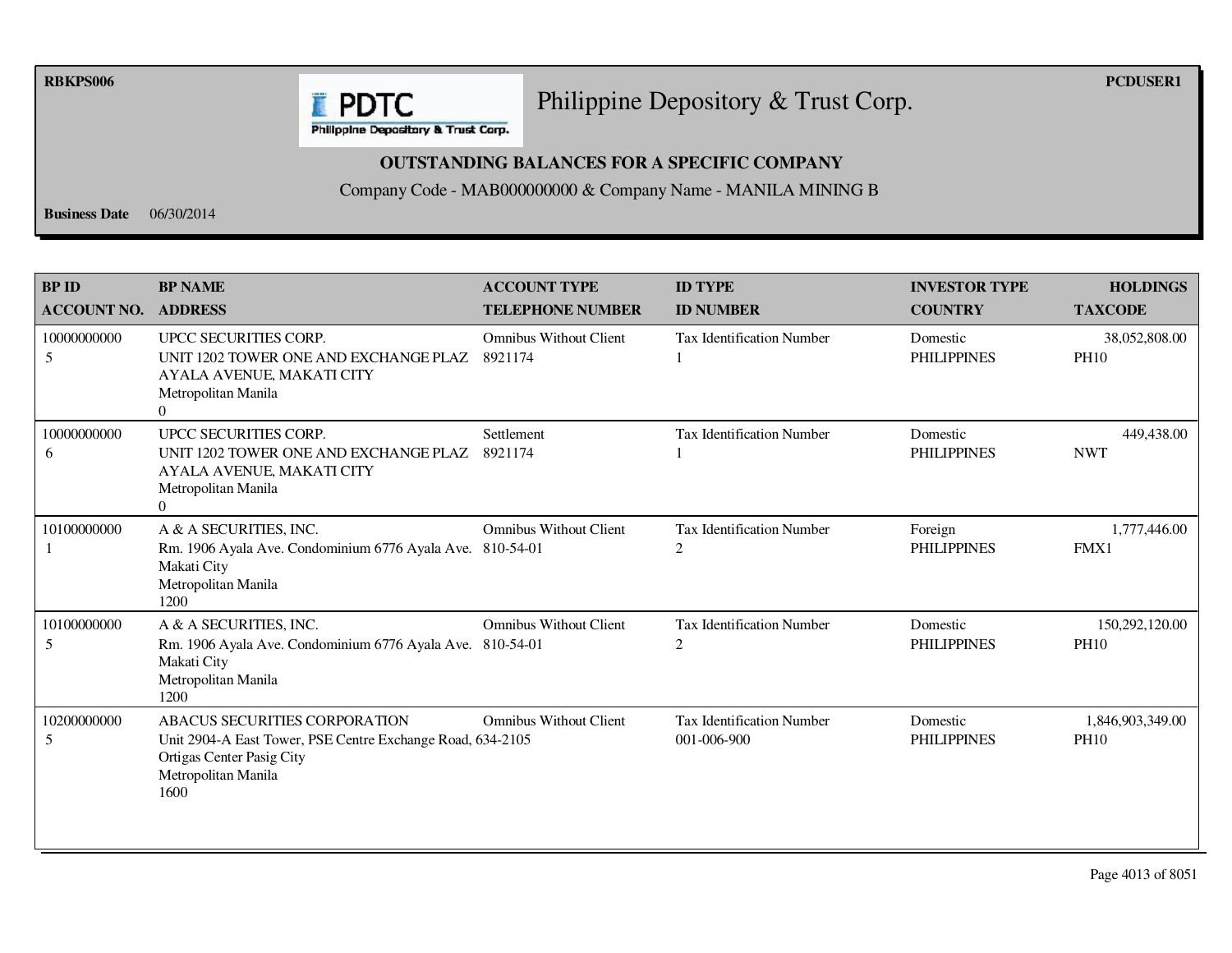| <b>BPID</b>           | <b>BP NAME</b>                                                                                                                                                                      | <b>ACCOUNT TYPE</b>                             | <b>ID TYPE</b>                                      | <b>INVESTOR TYPE</b>           | <b>HOLDINGS</b>               |
|-----------------------|-------------------------------------------------------------------------------------------------------------------------------------------------------------------------------------|-------------------------------------------------|-----------------------------------------------------|--------------------------------|-------------------------------|
| <b>ACCOUNT NO.</b>    | <b>ADDRESS</b>                                                                                                                                                                      | <b>TELEPHONE NUMBER</b>                         | <b>ID NUMBER</b>                                    | <b>COUNTRY</b>                 | <b>TAXCODE</b>                |
| 10200000000<br>6      | ABACUS SECURITIES CORPORATION<br>Unit 2904-A East Tower, PSE Centre Exchange Road, 634-2105<br>Ortigas Center Pasig City<br>Metropolitan Manila<br>1600                             | Settlement                                      | Tax Identification Number<br>001-006-900            | Domestic<br><b>PHILIPPINES</b> | 39,325.00<br><b>NWT</b>       |
| 10200000000<br>$\tau$ | ABACUS SECURITIES CORPORATION<br>Unit 2904-A East Tower, PSE Centre Exchange Road, 634-2105<br>Ortigas Center Pasig City<br>Metropolitan Manila<br>1600                             | Own                                             | <b>Tax Identification Number</b><br>001-006-900     | Domestic<br><b>PHILIPPINES</b> | 113,150,122.00<br><b>NWT</b>  |
| 10300000000           | ACCORD CAPITAL EQUITIES CORPORATION<br>Unit 1101 Orient Square Building Emerald Avenue<br>Ortigas Center, Pasig City<br>Metropolitan Manila<br>1600                                 | <b>Omnibus Without Client</b><br>687-5071 to 74 | <b>Tax Identification Number</b><br>213-831-103     | Foreign<br><b>PHILIPPINES</b>  | 130,651,685.00<br>FMX1        |
| 10300000000<br>5      | ACCORD CAPITAL EQUITIES CORPORATION<br>Unit 1101 Orient Square Building Emerald Avenue<br>Ortigas Center, Pasig City<br>Metropolitan Manila<br>1600                                 | <b>Omnibus Without Client</b><br>687-5071 to 74 | Tax Identification Number<br>213-831-103            | Domestic<br><b>PHILIPPINES</b> | 306,189,028.00<br><b>PH10</b> |
| 10400000000<br>5      | A. T. DE CASTRO SECURITIES CORP.<br>Suite 701, 7/F Ayala Tower I, Exchange Plaza, Ayala<br>Triangle, Ayala Ave., Makati City<br>Metropolitan Manila<br>1226                         | <b>Omnibus Without Client</b><br>848-7160 to 65 | <b>Tax Identification Number</b><br>000-151-360-000 | Domestic<br><b>PHILIPPINES</b> | 46,384,799.00<br><b>PH10</b>  |
| 10500000000<br>5      | ALL ASIA SECURITIES MANAGEMENT CORP.<br>All Asia Capital Center 105 Paseo de Roxas St. Makat 818-3211<br>City<br>Metropolitan Manila<br>1200                                        | <b>Omnibus Without Client</b>                   | <b>Tax Identification Number</b><br>6               | Domestic<br><b>PHILIPPINES</b> | 856,000.00<br><b>PH10</b>     |
| 10600000000<br>5      | ALPHA SECURITIES CORP.<br>UNIT 3003, ONE CORPORATE CENTRE, 30TH<br>FLOOR, JULIA VARGAS STREET, COR MERALC<br>AVENUE STREET, ORTIGAS CENTER, PASIG CI<br>Metropolitan Manila<br>1200 | <b>Omnibus Without Client</b><br>6546806        | Tax Identification Number<br>000-155-035-000        | Domestic<br><b>PHILIPPINES</b> | 21,179,590.00<br><b>PH10</b>  |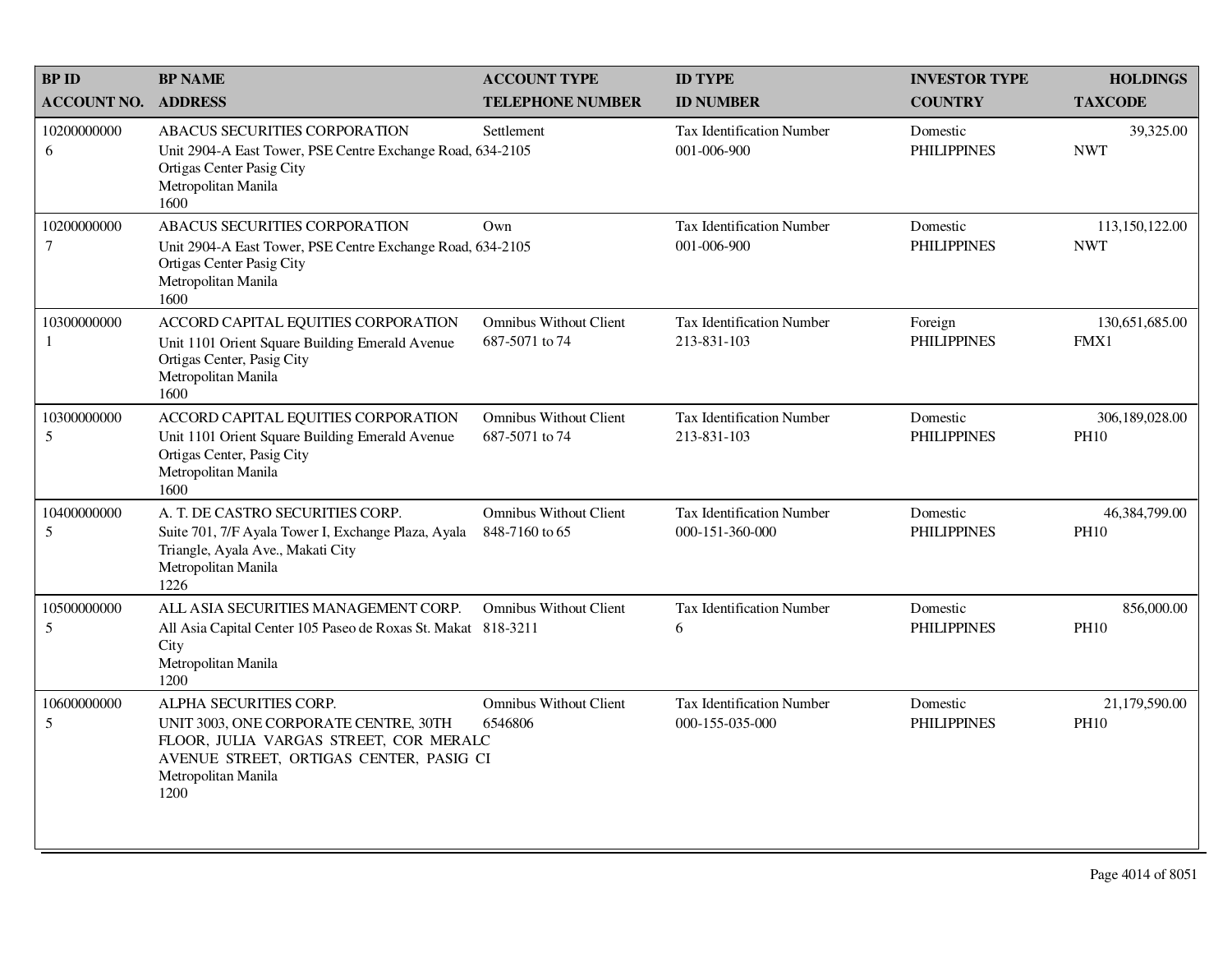| <b>BPID</b>                | <b>BP NAME</b>                                                                                                                                                                      | <b>ACCOUNT TYPE</b>                       | <b>ID TYPE</b>                                      | <b>INVESTOR TYPE</b>           | <b>HOLDINGS</b>               |
|----------------------------|-------------------------------------------------------------------------------------------------------------------------------------------------------------------------------------|-------------------------------------------|-----------------------------------------------------|--------------------------------|-------------------------------|
| <b>ACCOUNT NO. ADDRESS</b> |                                                                                                                                                                                     | <b>TELEPHONE NUMBER</b>                   | <b>ID NUMBER</b>                                    | <b>COUNTRY</b>                 | <b>TAXCODE</b>                |
| 10600000000<br>18          | ALPHA SECURITIES CORP.<br>UNIT 3003, ONE CORPORATE CENTRE, 30TH<br>FLOOR, JULIA VARGAS STREET, COR MERALC<br>AVENUE STREET, ORTIGAS CENTER, PASIG CI<br>Metropolitan Manila<br>1200 | Settlement<br>6546806                     | <b>Tax Identification Number</b><br>000-155-035-000 | Foreign<br><b>PHILIPPINES</b>  | 3,800,000.00<br><b>RA10</b>   |
| 10900000000<br>5           | <b>BA SECURITIES, INC.</b><br>Rm 401-403 CLMC Bldg, 256-259 EDSA Greenhills<br>Mandaluyong City<br>Metropolitan Manila<br>1550                                                      | <b>Omnibus Without Client</b><br>727-5374 | Tax Identification Number<br>10                     | Domestic<br><b>PHILIPPINES</b> | 1,401,577.00<br><b>PH10</b>   |
| 10900000000<br>6           | <b>BA SECURITIES, INC.</b><br>Rm 401-403 CLMC Bldg, 256-259 EDSA Greenhills<br>Mandaluyong City<br>Metropolitan Manila<br>1550                                                      | Settlement<br>727-5374                    | <b>Tax Identification Number</b><br>10              | Domestic<br><b>PHILIPPINES</b> | 1,115,072.00<br><b>NWT</b>    |
| 10900000000<br>14          | <b>BA SECURITIES, INC.</b><br>Rm 401-403 CLMC Bldg, 256-259 EDSA Greenhills<br>Mandaluyong City<br>Metropolitan Manila<br>1550                                                      | Settlement<br>727-5374                    | <b>Tax Identification Number</b><br>10              | Domestic<br><b>PHILIPPINES</b> | 38,950,920.00<br><b>PH10</b>  |
| 10900000000<br>19          | <b>BA SECURITIES, INC.</b><br>Rm 401-403 CLMC Bldg, 256-259 EDSA Greenhills<br>Mandaluyong City<br>Metropolitan Manila<br>1550                                                      | Settlement<br>727-5374                    | <b>Tax Identification Number</b><br>10              | Foreign<br><b>PHILIPPINES</b>  | 2,329,321.00<br><b>RA25</b>   |
| 11000000000<br>5           | ANGPING & ASSOCIATES SECURITIES, INC.<br>Suites 2002/2004, The Peak, 107 Alfaro St., Salcedo<br>Village, Makati City<br>Metropolitan Manila<br>1227                                 | <b>Omnibus Without Client</b><br>8482915  | Tax Identification Number<br>005-037-731-000        | Domestic<br><b>PHILIPPINES</b> | 128,539,841.00<br><b>PH10</b> |
| 11100000000<br>5           | ANSALDO, GODINEZ & CO., INC.<br>340 Nueva St., Binondo Manila<br>Metropolitan<br>Manila<br>1006                                                                                     | <b>Omnibus Without Client</b><br>242-5127 | <b>Tax Identification Number</b><br>007-571-837-000 | Domestic<br><b>PHILIPPINES</b> | 134,356,892.00<br><b>PH10</b> |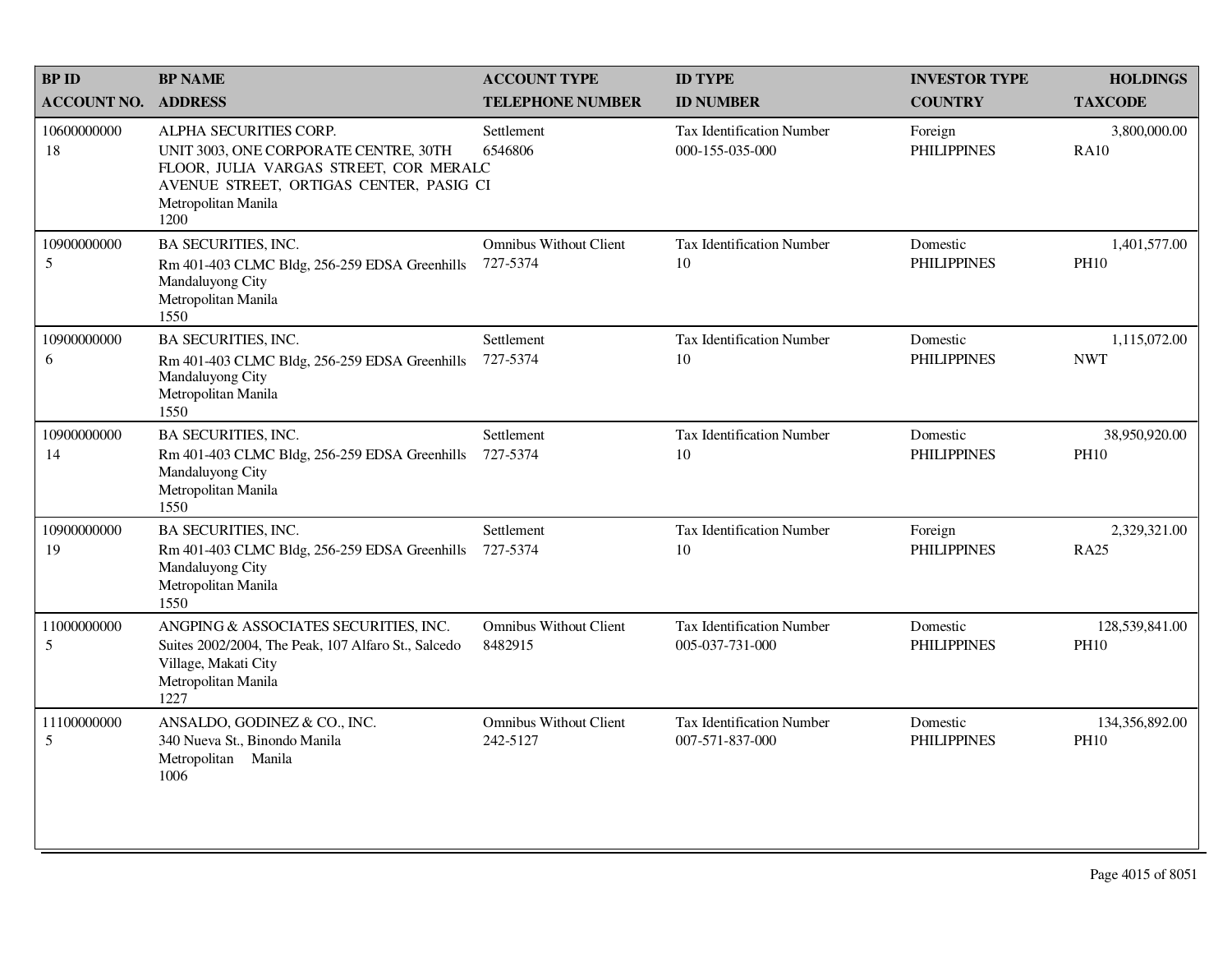| <b>BP ID</b>                   | <b>BP NAME</b>                                                                                                                | <b>ACCOUNT TYPE</b>                      | <b>ID TYPE</b>                                      | <b>INVESTOR TYPE</b>           | <b>HOLDINGS</b>               |
|--------------------------------|-------------------------------------------------------------------------------------------------------------------------------|------------------------------------------|-----------------------------------------------------|--------------------------------|-------------------------------|
| <b>ACCOUNT NO.</b>             | <b>ADDRESS</b>                                                                                                                | <b>TELEPHONE NUMBER</b>                  | <b>ID NUMBER</b>                                    | <b>COUNTRY</b>                 | <b>TAXCODE</b>                |
| 11100000000<br>6               | ANSALDO, GODINEZ & CO., INC.<br>340 Nueva St., Binondo Manila<br>Metropolitan Manila<br>1006                                  | Settlement<br>242-5127                   | <b>Tax Identification Number</b><br>007-571-837-000 | Domestic<br><b>PHILIPPINES</b> | 83,005.00<br><b>NWT</b>       |
| 11200000000<br>$\sqrt{2}$      | AB CAPITAL SECURITIES, INC.<br>8/F Phinma Plaza 39 Plaza Drive, Rockwell Center<br>Makati City<br>Metropolitan Manila<br>1200 | Settlement<br>814-5601                   | <b>Tax Identification Number</b><br>13              | Foreign<br><b>PHILIPPINES</b>  | 5,931,638.00<br>FMX1          |
| 11200000000<br>6               | AB CAPITAL SECURITIES, INC.<br>8/F Phinma Plaza 39 Plaza Drive, Rockwell Center<br>Makati City<br>Metropolitan Manila<br>1200 | Settlement<br>814-5601                   | <b>Tax Identification Number</b><br>13              | Domestic<br><b>PHILIPPINES</b> | 118,740,802.00<br><b>NWT</b>  |
| 11200000000<br>14              | AB CAPITAL SECURITIES, INC.<br>8/F Phinma Plaza 39 Plaza Drive, Rockwell Center<br>Makati City<br>Metropolitan Manila<br>1200 | Settlement<br>814-5601                   | <b>Tax Identification Number</b><br>13              | Domestic<br><b>PHILIPPINES</b> | 10,625,000.00<br><b>PH10</b>  |
| 11500000000<br>1               | SB EQUITIES, INC.<br>18/F, Security Bank Centre 6776 Ayala Avenue,<br>Makati City<br>Metropolitan Manila<br>1226              | <b>Omnibus Without Client</b><br>8911037 | <b>Tax Identification Number</b><br>000-152-830-000 | Foreign<br><b>PHILIPPINES</b>  | 462,080,374.00<br>FMX1        |
| 11500000000<br>$\sqrt{2}$      | SB EQUITIES, INC.<br>18/F, Security Bank Centre 6776 Ayala Avenue,<br>Makati City<br>Metropolitan Manila<br>1226              | Settlement<br>8911037                    | <b>Tax Identification Number</b><br>000-152-830-000 | Foreign<br><b>PHILIPPINES</b>  | 134,494,382.00<br>FMX1        |
| 11500000000<br>$5\overline{)}$ | SB EQUITIES, INC.<br>18/F, Security Bank Centre 6776 Ayala Avenue,<br>Makati City<br>Metropolitan Manila<br>1226              | <b>Omnibus Without Client</b><br>8911037 | <b>Tax Identification Number</b><br>000-152-830-000 | Domestic<br><b>PHILIPPINES</b> | 293,610,184.00<br><b>PH10</b> |
|                                |                                                                                                                               |                                          |                                                     |                                |                               |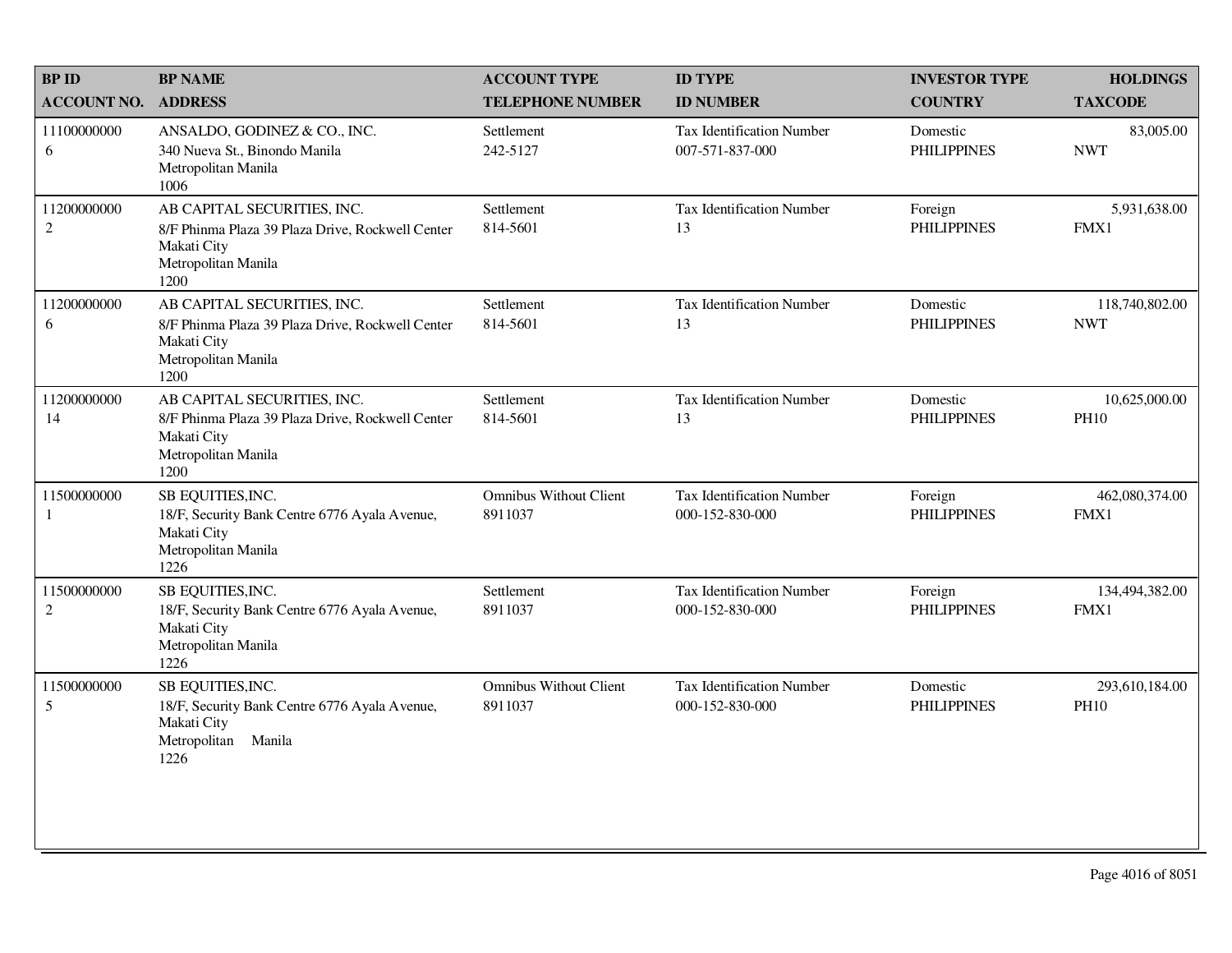| <b>BP ID</b>       | <b>BP NAME</b>                                                                                                                                     | <b>ACCOUNT TYPE</b>                          | <b>ID TYPE</b>                                      | <b>INVESTOR TYPE</b>           | <b>HOLDINGS</b>                 |
|--------------------|----------------------------------------------------------------------------------------------------------------------------------------------------|----------------------------------------------|-----------------------------------------------------|--------------------------------|---------------------------------|
| <b>ACCOUNT NO.</b> | <b>ADDRESS</b>                                                                                                                                     | <b>TELEPHONE NUMBER</b>                      | <b>ID NUMBER</b>                                    | <b>COUNTRY</b>                 | <b>TAXCODE</b>                  |
| 11600000000        | ASIA PACIFIC CAPITAL EQUITIES & SECURITIEOmnibus Without Client<br>CORP.                                                                           |                                              | <b>Tax Identification Number</b>                    | Domestic                       | 38,585,759.00                   |
| 5                  | 24/F Galleria Corporate Center EDSA corner Ortigas<br>Avenue, Pasig City<br>Metropolitan Manila<br>1605                                            | 6345621 to 26                                | 002-011-914-000                                     | <b>PHILIPPINES</b>             | <b>PH10</b>                     |
| 11800000000<br>5   | ASIASEC EQUITIES, INC.<br>8/F Chatham House<br>116 Valero cor. V.A. Rufino Sts<br>Salcedo Village, Makati City 1227<br>Metropolitan Manila<br>1227 | <b>Omnibus Without Client</b><br>8937981     | <b>Tax Identification Number</b><br>000-154-961-000 | Domestic<br><b>PHILIPPINES</b> | 3,857,318,611.00<br><b>PH10</b> |
| 11900000000<br>5   | ASTRA SECURITIES CORPORATION<br>Units 1204-1205 Ayala Tower One Ayala Ave. cor.<br>Paseo de Roxas Makati City<br>Metropolitan Manila<br>1200       | <b>Omnibus Without Client</b><br>848-6421/27 | <b>Tax Identification Number</b><br>000-107-717-000 | Domestic<br><b>PHILIPPINES</b> | 420,232,400.00<br><b>PH10</b>   |
| 12000000000<br>5   | ATC SECURITIES, INC.<br>Unit 6f, 6th Floor 8101 Pearl Plaza, Pearl Drive Ortiga<br>Center, Pasig City<br>Metropolitan Manila<br>12                 | <b>Omnibus Without Client</b><br>687-1768    | Tax Identification Number<br>000-333-279-000        | Domestic<br><b>PHILIPPINES</b> | 2,810.00<br><b>PH10</b>         |
| 12100000003        | MACQUARIE CAPITAL SECURITIES (PHILIPPIN<br>INC.                                                                                                    | Client                                       | Tax Identification Number                           | Foreign                        | 2,706,319.00                    |
| 1                  | 22F 6750 AYALA AVENUE BUILDING AYALA<br><b>AVENUE MAKATI CITY</b><br>Metropolitan Manila<br>1226                                                   | 857-0838                                     | 515                                                 | <b>PHILIPPINES</b>             | <b>RA02</b>                     |
| 12200000000<br>5   | BELSON SECURITIES, INC.<br>4th Floor Belson House 271 Edsa, Mandaluyong City<br>Metropolitan Manila<br>1554                                        | Omnibus Without Client<br>724-7586loc21      | Tax Identification Number<br>000-154-219-000        | Domestic<br><b>PHILIPPINES</b> | 319,958,069.00<br><b>PH10</b>   |
| 12200000000<br>6   | BELSON SECURITIES, INC.<br>4th Floor Belson House 271 Edsa, Mandaluyong City<br>Metropolitan Manila<br>1554                                        | Settlement<br>724-7586loc21                  | <b>Tax Identification Number</b><br>000-154-219-000 | Domestic<br><b>PHILIPPINES</b> | 1,434,786.00<br><b>NWT</b>      |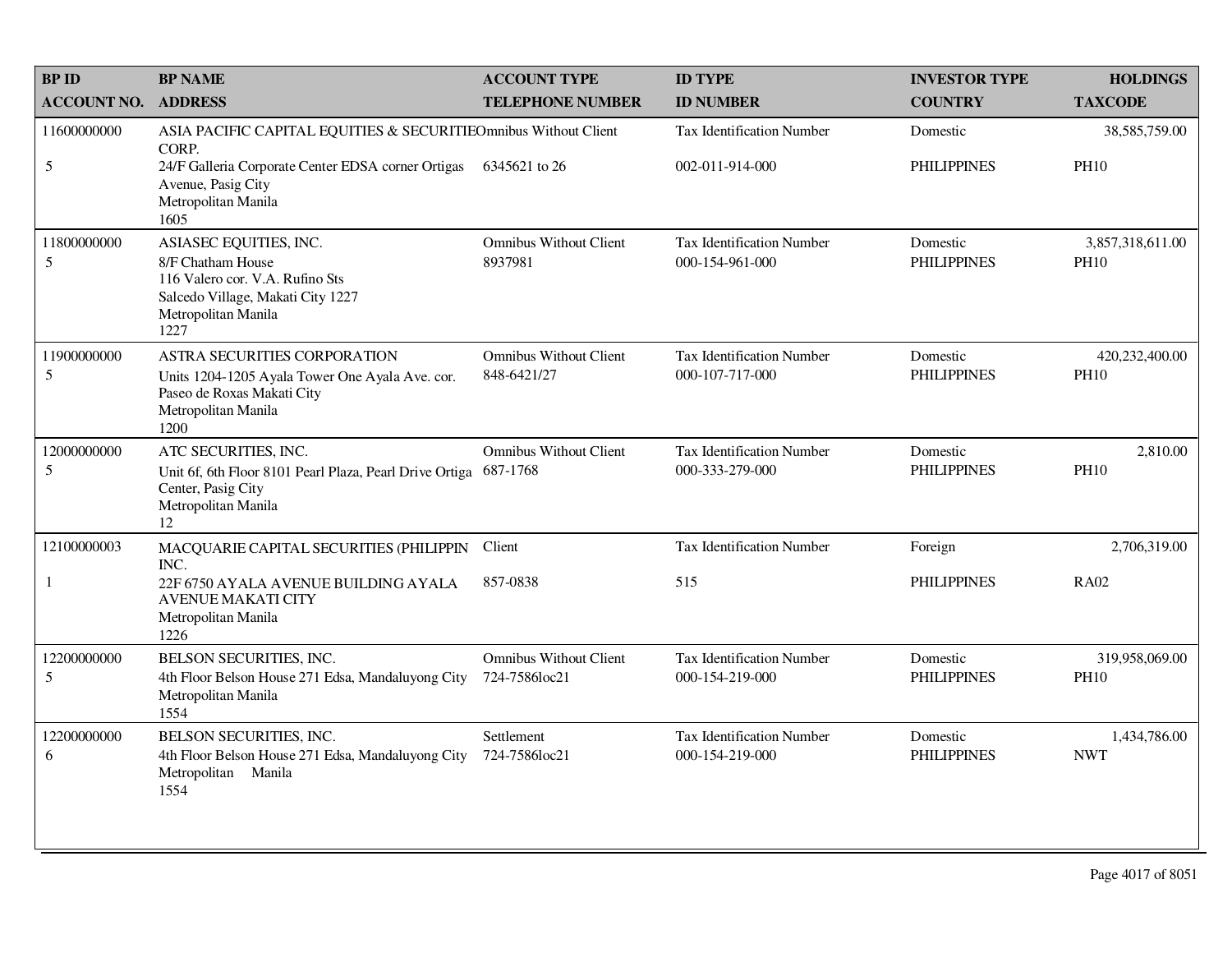| <b>BPID</b>                 | <b>BP NAME</b>                                                                                                                             | <b>ACCOUNT TYPE</b>                       | <b>ID TYPE</b>                                      | <b>INVESTOR TYPE</b>           | <b>HOLDINGS</b>               |
|-----------------------------|--------------------------------------------------------------------------------------------------------------------------------------------|-------------------------------------------|-----------------------------------------------------|--------------------------------|-------------------------------|
| <b>ACCOUNT NO.</b>          | <b>ADDRESS</b>                                                                                                                             | <b>TELEPHONE NUMBER</b>                   | <b>ID NUMBER</b>                                    | <b>COUNTRY</b>                 | <b>TAXCODE</b>                |
| 12200000000<br>$\tau$       | BELSON SECURITIES, INC.<br>4th Floor Belson House 271 Edsa, Mandaluyong City<br>Metropolitan Manila<br>1554                                | Own<br>724-7586loc21                      | <b>Tax Identification Number</b><br>000-154-219-000 | Domestic<br><b>PHILIPPINES</b> | 420,694.00<br><b>NWT</b>      |
| 12300000000<br>5            | BENJAMIN CO CA & CO., INC.<br>Rm. 301 Downtown Ctr Bldg., 516 Quintin Paredes St<br>Binondo, Manila<br>Metropolitan Manila<br>1006         | <b>Omnibus Without Client</b><br>6345186  | <b>Tax Identification Number</b><br>000-330-322-000 | Domestic<br><b>PHILIPPINES</b> | 36,184,835.00<br><b>PH10</b>  |
| 12300000000<br>$\tau$       | BENJAMIN CO CA & CO., INC.<br>Rm. 301 Downtown Ctr Bldg., 516 Quintin Paredes St 6345186<br>Binondo, Manila<br>Metropolitan Manila<br>1006 | Own                                       | <b>Tax Identification Number</b><br>000-330-322-000 | Domestic<br><b>PHILIPPINES</b> | 18,889.00<br><b>NWT</b>       |
| 12400000000<br>5            | <b>B. H. CHUA SECURITIES CORPORATION</b><br>872 G. Araneta Avenue, Quezon City<br>Metropolitan Manila<br>1135                              | <b>Omnibus Without Client</b><br>412-3444 | <b>Tax Identification Number</b><br>000-401-773     | Domestic<br><b>PHILIPPINES</b> | 173,595,685.00<br><b>PH10</b> |
| 12400000000<br>$\tau$       | <b>B. H. CHUA SECURITIES CORPORATION</b><br>872 G. Araneta Avenue, Quezon City<br>Metropolitan Manila<br>1135                              | Own<br>412-3444                           | <b>Tax Identification Number</b><br>000-401-773     | Domestic<br><b>PHILIPPINES</b> | 2,800.00<br><b>NWT</b>        |
| 12500000000<br>5            | <b>JAKA SECURITIES CORP.</b><br>Unit 814, Ayala Tower I Ayala Ave., Makati City<br>Metropolitan Manila<br>1226                             | <b>Omnibus Without Client</b><br>8487123  | Tax Identification Number<br>25                     | Domestic<br><b>PHILIPPINES</b> | 55,770,337.00<br><b>PH10</b>  |
| 12500000000<br>6            | <b>JAKA SECURITIES CORP.</b><br>Unit 814, Ayala Tower I Ayala Ave., Makati City<br>Metropolitan Manila<br>1226                             | Settlement<br>8487123                     | Tax Identification Number<br>25                     | Domestic<br><b>PHILIPPINES</b> | 7,032,134.00<br><b>NWT</b>    |
| 12600000000<br>$\mathbf{1}$ | BPI SECURITIES CORPORATION<br>8/F BPI Head Office Bldg., Ayala Ave., cor. Paseo de<br>Roxas Makati City<br>Metropolitan Manila<br>1226     | <b>Omnibus Without Client</b><br>8196535  | <b>Tax Identification Number</b><br>000-109-309-000 | Foreign<br><b>PHILIPPINES</b>  | 26,990,000.00<br>FMX1         |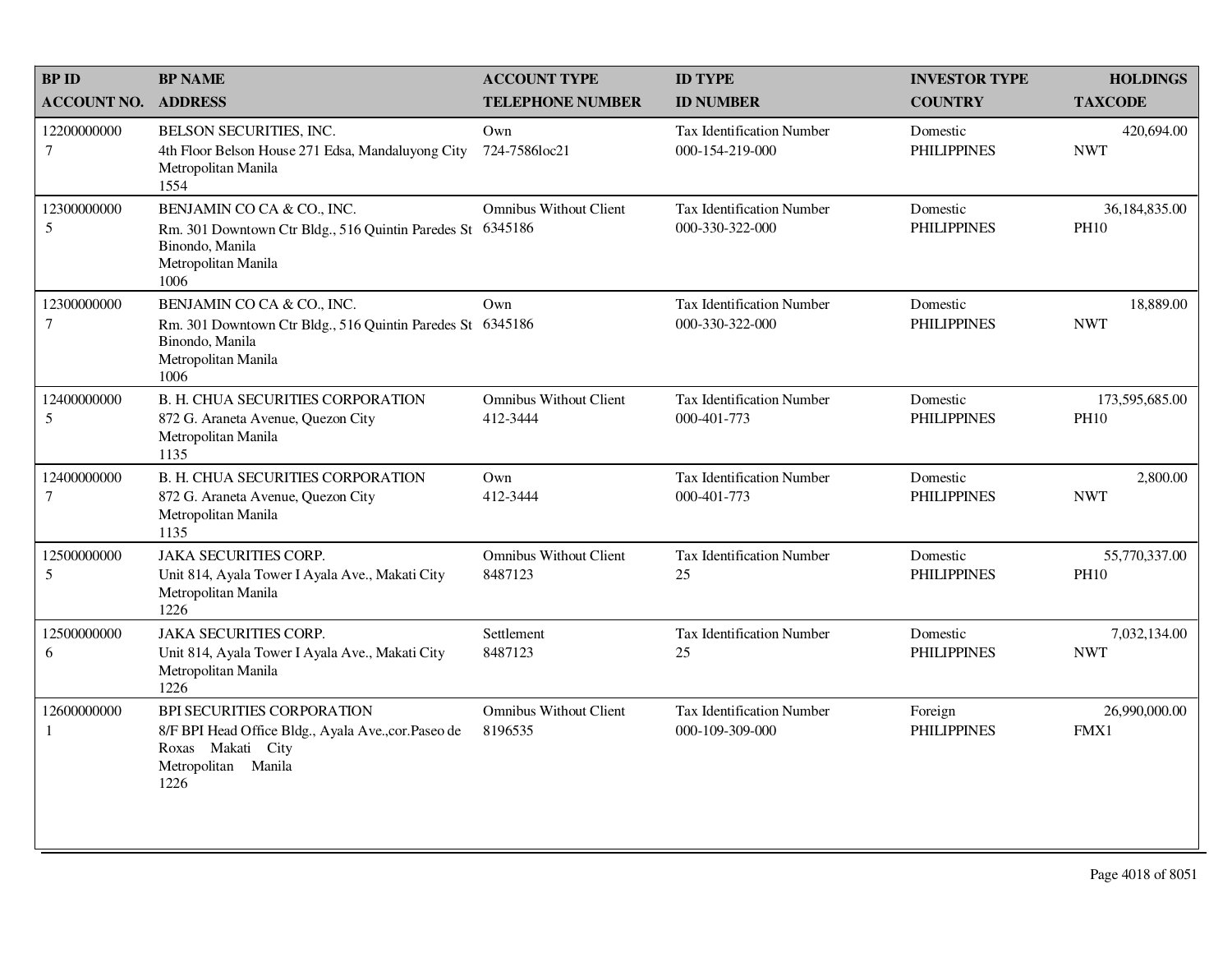| <b>BP ID</b>          | <b>BP NAME</b>                                                                                                                                   | <b>ACCOUNT TYPE</b>                          | <b>ID TYPE</b>                                      | <b>INVESTOR TYPE</b>           | <b>HOLDINGS</b>               |
|-----------------------|--------------------------------------------------------------------------------------------------------------------------------------------------|----------------------------------------------|-----------------------------------------------------|--------------------------------|-------------------------------|
| <b>ACCOUNT NO.</b>    | <b>ADDRESS</b>                                                                                                                                   | <b>TELEPHONE NUMBER</b>                      | <b>ID NUMBER</b>                                    | <b>COUNTRY</b>                 | <b>TAXCODE</b>                |
| 12600000000<br>5      | <b>BPI SECURITIES CORPORATION</b><br>8/F BPI Head Office Bldg., Ayala Ave., cor. Paseo de<br>Roxas Makati City<br>Metropolitan Manila<br>1226    | <b>Omnibus Without Client</b><br>8196535     | <b>Tax Identification Number</b><br>000-109-309-000 | Domestic<br><b>PHILIPPINES</b> | 285,326,580.00<br><b>PH10</b> |
| 12800000000<br>5      | CAMPOS, LANUZA & COMPANY, INC.<br>Unit 2003B East Tower, PSE Center Exchange Road,<br>Ortigas Center Pasig City<br>Metropolitan Manila<br>1605   | <b>Omnibus Without Client</b><br>634-6881/87 | <b>Tax Identification Number</b><br>000-155-524-000 | Domestic<br><b>PHILIPPINES</b> | 36,721,680.00<br><b>PH10</b>  |
| 12800000000<br>6      | CAMPOS, LANUZA & COMPANY, INC.<br>Unit 2003B East Tower, PSE Center Exchange Road,<br>Ortigas Center Pasig City<br>Metropolitan Manila<br>1605   | Settlement<br>634-6881/87                    | <b>Tax Identification Number</b><br>000-155-524-000 | Domestic<br><b>PHILIPPINES</b> | 58,698.00<br><b>NWT</b>       |
| 12800000000<br>$\tau$ | CAMPOS, LANUZA & COMPANY, INC.<br>Unit 2003B East Tower, PSE Center Exchange Road,<br>Ortigas Center Pasig City<br>Metropolitan Manila<br>1605   | Own<br>634-6881/87                           | <b>Tax Identification Number</b><br>000-155-524-000 | Domestic<br><b>PHILIPPINES</b> | 1,000,000.00<br><b>NWT</b>    |
| 12900000000<br>5      | SINCERE SECURITIES CORPORATION<br>1203-A East Tower, PSE Centre, Exchange Road,<br>Ortigas Center, Pasig City<br>Metropolitan Manila<br>$\Omega$ | <b>Omnibus Without Client</b><br>638-3549    | <b>Tax Identification Number</b><br>000-338-426-000 | Domestic<br><b>PHILIPPINES</b> | 8,734,831.00<br><b>PH10</b>   |
| 13100000000<br>5      | PCIB SECURITIES, INC.<br>8/F PCIB Tower 2, Dela Costa St., Makati City<br>Metropolitan Manila<br>1002                                            | <b>Omnibus Without Client</b><br>8912028     | <b>Tax Identification Number</b><br>30              | Domestic<br><b>PHILIPPINES</b> | 44,877,451.00<br><b>PH10</b>  |
| 13100000000<br>6      | PCIB SECURITIES, INC.<br>8/F PCIB Tower 2, Dela Costa St., Makati City<br>Metropolitan Manila<br>1002                                            | Settlement<br>8912028                        | <b>Tax Identification Number</b><br>30              | Domestic<br><b>PHILIPPINES</b> | 262,199.00<br><b>NWT</b>      |
| 13100000000<br>18     | PCIB SECURITIES, INC.<br>8/F PCIB Tower 2, Dela Costa St., Makati City<br>Metropolitan Manila<br>1002                                            | Settlement<br>8912028                        | <b>Tax Identification Number</b><br>30              | Foreign<br><b>PHILIPPINES</b>  | 1,280,898.00<br><b>RA10</b>   |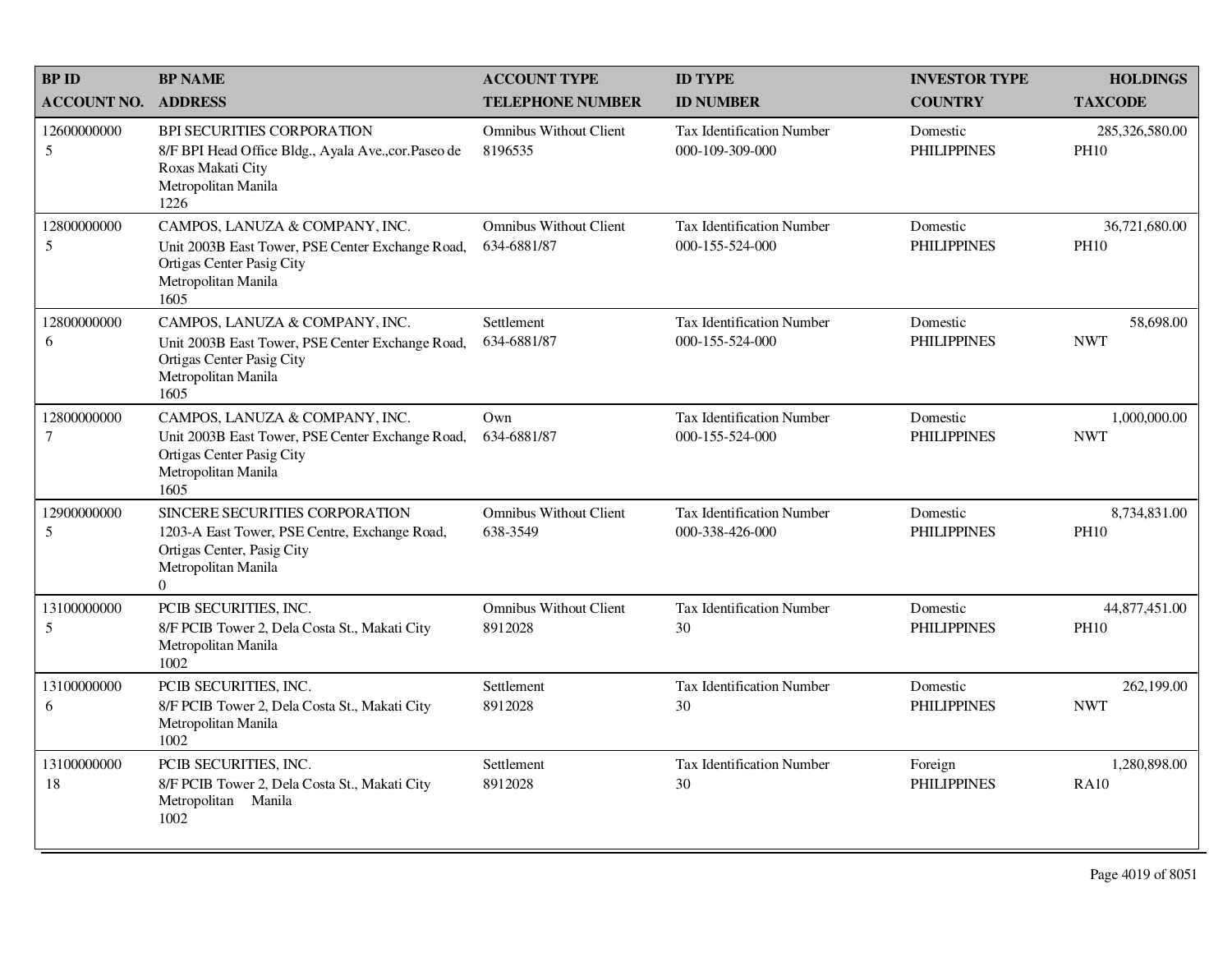| <b>BPID</b>                   | <b>BP NAME</b>                                                                                                                                  | <b>ACCOUNT TYPE</b>                       | <b>ID TYPE</b>                                      | <b>INVESTOR TYPE</b>           | <b>HOLDINGS</b>               |
|-------------------------------|-------------------------------------------------------------------------------------------------------------------------------------------------|-------------------------------------------|-----------------------------------------------------|--------------------------------|-------------------------------|
| <b>ACCOUNT NO.</b>            | <b>ADDRESS</b>                                                                                                                                  | <b>TELEPHONE NUMBER</b>                   | <b>ID NUMBER</b>                                    | <b>COUNTRY</b>                 | <b>TAXCODE</b>                |
| 13300000000<br>1              | CITISECURITIES, INC.<br>Rm. 2701-B Tektite Tower Center Exchange Rd, Pasi<br>City<br>Metropolitan Manila<br>1600                                | <b>Omnibus Without Client</b><br>635-5735 | <b>Tax Identification Number</b><br>000-322-268-000 | Foreign<br><b>PHILIPPINES</b>  | 294,000.00<br>FMX1            |
| 13300000000<br>5              | CITISECURITIES, INC.<br>Rm. 2701-B Tektite Tower Center Exchange Rd, Pasi<br>City<br>Metropolitan Manila<br>1600                                | <b>Omnibus Without Client</b><br>635-5735 | Tax Identification Number<br>000-322-268-000        | Domestic<br><b>PHILIPPINES</b> | 8,635,200.00<br><b>PH10</b>   |
| 13300000000<br>$\overline{7}$ | CITISECURITIES, INC.<br>Rm. 2701-B Tektite Tower Center Exchange Rd, Pasi<br>City<br>Metropolitan Manila<br>1600                                | Own<br>635-5735                           | <b>Tax Identification Number</b><br>000-322-268-000 | Domestic<br><b>PHILIPPINES</b> | 15,795,353.00<br><b>NWT</b>   |
| 13600000000<br>5              | TRITON SECURITIES CORP.<br>26/F LKG Tower, 6801 Ayala Avenue Makati City<br>Metropolitan Manila<br>$\Omega$                                     | <b>Omnibus Without Client</b><br>5238311  | Tax Identification Number<br>003-741-374            | Domestic<br><b>PHILIPPINES</b> | 148,031,510.00<br><b>PH10</b> |
| 14000000000<br>1              | IGC SECURITIES INC.<br>Suite 1006, Tower I & Exchange Plaza Ayala Triangle 816-39-86<br>Ayala Avenue Makati City<br>Metropolitan Manila<br>1200 | Omnibus Without Client                    | Tax Identification Number<br>38                     | Foreign<br><b>PHILIPPINES</b>  | 640,449.00<br>FMX1            |
| 14000000000<br>5              | IGC SECURITIES INC.<br>Suite 1006, Tower I & Exchange Plaza Ayala Triangle 816-39-86<br>Ayala Avenue Makati City<br>Metropolitan Manila<br>1200 | <b>Omnibus Without Client</b>             | Tax Identification Number<br>38                     | Domestic<br><b>PHILIPPINES</b> | 145,832,602.00<br><b>PH10</b> |
| 14000000000<br>$\tau$         | IGC SECURITIES INC.<br>Suite 1006, Tower I & Exchange Plaza Ayala Triangle 816-39-86<br>Ayala Avenue Makati City<br>Metropolitan Manila<br>1200 | Own                                       | Tax Identification Number<br>38                     | Domestic<br><b>PHILIPPINES</b> | 109,446,679.00<br><b>NWT</b>  |
|                               |                                                                                                                                                 |                                           |                                                     |                                |                               |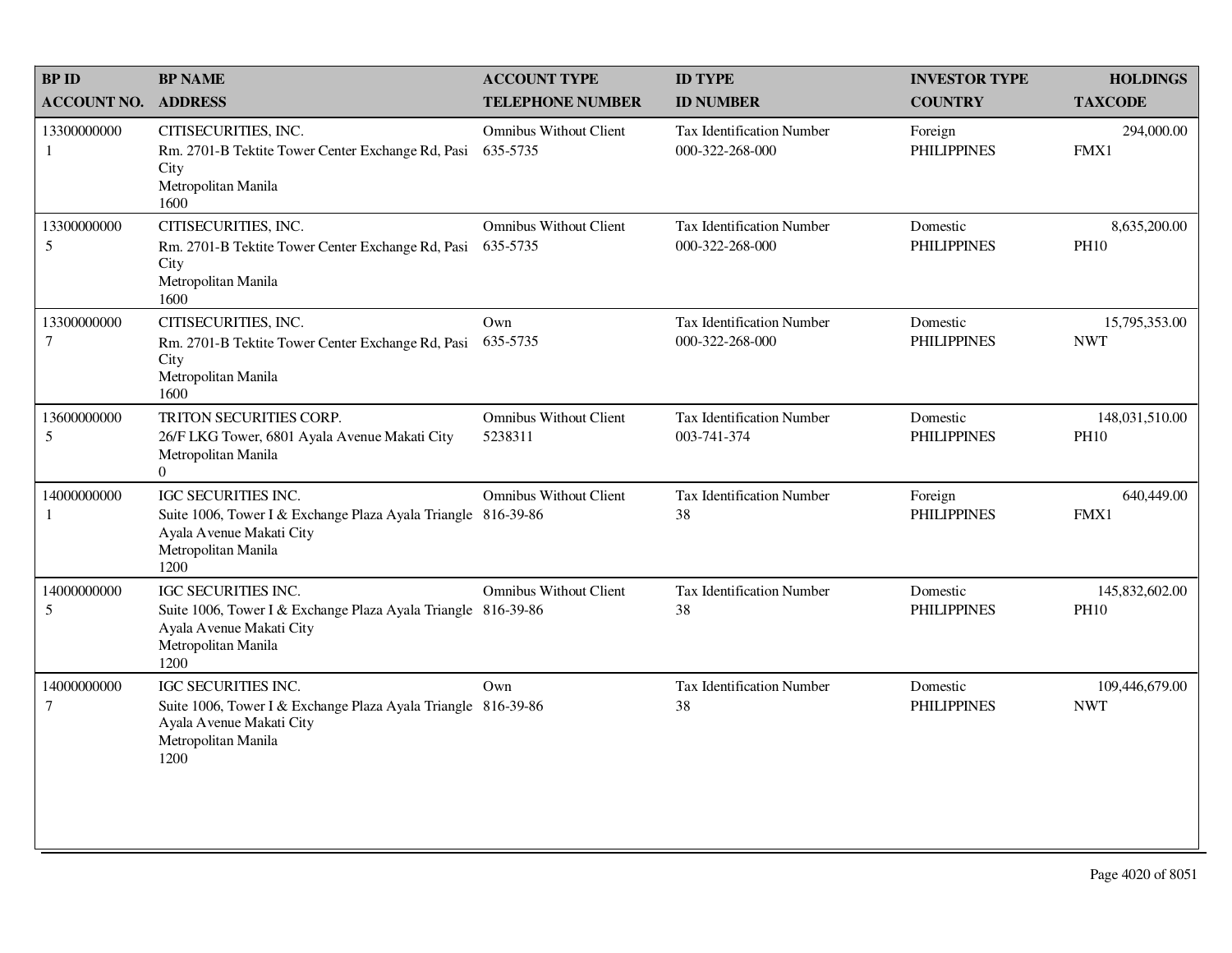| <b>BP ID</b>       | <b>BP NAME</b>                                                                                                                                                   | <b>ACCOUNT TYPE</b>                          | <b>ID TYPE</b>                                      | <b>INVESTOR TYPE</b>           | <b>HOLDINGS</b>               |
|--------------------|------------------------------------------------------------------------------------------------------------------------------------------------------------------|----------------------------------------------|-----------------------------------------------------|--------------------------------|-------------------------------|
| <b>ACCOUNT NO.</b> | <b>ADDRESS</b>                                                                                                                                                   | <b>TELEPHONE NUMBER</b>                      | <b>ID NUMBER</b>                                    | <b>COUNTRY</b>                 | <b>TAXCODE</b>                |
| 14100000000<br>5   | <b>CUALOPING SECURITIES CORPORATION</b><br>Suite 1801 Tytana Centre Condominium Plaza Lorenz 241-0262<br>Ruiz, Binondo, Manila<br>Metropolitan<br>Manila<br>1006 | <b>Omnibus Without Client</b>                | <b>Tax Identification Number</b><br>000-333-333-000 | Domestic<br><b>PHILIPPINES</b> | 45,349,936.00<br><b>PH10</b>  |
| 14200000000        | DBP-DAIWA CAPITAL MARKETS PHILPPINES,<br>INC.                                                                                                                    | Settlement                                   | Tax Identification Number                           | Domestic                       | 12,868,750.00                 |
| 14                 | 18/F Citibank Tower 8741 Paseo de Roxas Makati Cit 813-73-44<br>Metropolitan Manila<br>1200                                                                      |                                              | 004-663-955-000                                     | <b>PHILIPPINES</b>             | <b>PH10</b>                   |
| 14300000000<br>1   | DAVID GO SECURITIES CORP.<br>Rm. 309 Federation Center Bldg. Muelle de Binondo,<br>Binondo, Manila<br>Metropolitan Manila<br>1006                                | <b>Omnibus Without Client</b><br>242-2379    | <b>Tax Identification Number</b><br>000-320-855-000 | Foreign<br><b>PHILIPPINES</b>  | 20,000,000.00<br>FMX1         |
| 14300000000<br>5   | DAVID GO SECURITIES CORP.<br>Rm. 309 Federation Center Bldg. Muelle de Binondo,<br>Binondo, Manila<br>Metropolitan Manila<br>1006                                | <b>Omnibus Without Client</b><br>242-2379    | <b>Tax Identification Number</b><br>000-320-855-000 | Domestic<br><b>PHILIPPINES</b> | 808,320,159.00<br><b>PH10</b> |
| 14300000000<br>6   | DAVID GO SECURITIES CORP.<br>Rm. 309 Federation Center Bldg. Muelle de Binondo,<br>Binondo, Manila<br>Metropolitan Manila<br>1006                                | Settlement<br>242-2379                       | <b>Tax Identification Number</b><br>000-320-855-000 | Domestic<br><b>PHILIPPINES</b> | 165,891,810.00<br><b>NWT</b>  |
| 14500000000<br>5   | DIVERSIFIED SECURITIES, INC.<br>5/F PDCP Bank Centre, Herrera cor. Alfaro Sts.,<br>Salcedo Village, Makati City<br>Metropolitan Manila<br>1600                   | <b>Omnibus Without Client</b><br>634-6630/31 | <b>Tax Identification Number</b><br>43              | Domestic<br><b>PHILIPPINES</b> | 5,064,994.00<br><b>PH10</b>   |
| 14500000000<br>6   | DIVERSIFIED SECURITIES, INC.<br>5/F PDCP Bank Centre, Herrera cor. Alfaro Sts.,<br>Salcedo Village, Makati City<br>Metropolitan Manila<br>1600                   | Settlement<br>634-6630/31                    | Tax Identification Number<br>43                     | Domestic<br><b>PHILIPPINES</b> | 8,834,263.00<br><b>NWT</b>    |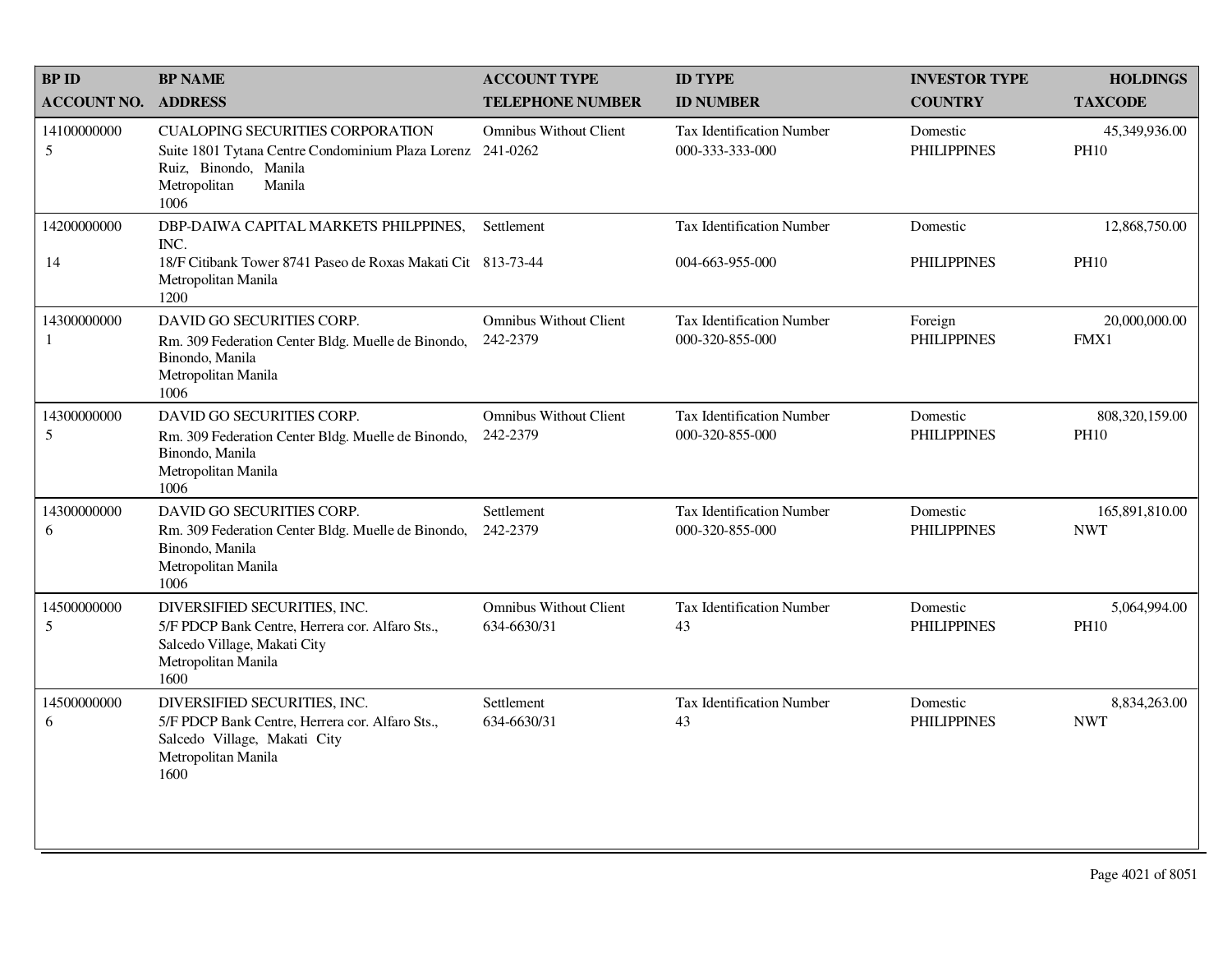| <b>BPID</b>               | <b>BP NAME</b>                                                                                                                                          | <b>ACCOUNT TYPE</b>                          | <b>ID TYPE</b>                                      | <b>INVESTOR TYPE</b>           | <b>HOLDINGS</b>               |
|---------------------------|---------------------------------------------------------------------------------------------------------------------------------------------------------|----------------------------------------------|-----------------------------------------------------|--------------------------------|-------------------------------|
| <b>ACCOUNT NO.</b>        | <b>ADDRESS</b>                                                                                                                                          | <b>TELEPHONE NUMBER</b>                      | <b>ID NUMBER</b>                                    | <b>COUNTRY</b>                 | <b>TAXCODE</b>                |
| 14700000000<br>1          | E. CHUA CHIACO SECURITIES, INC.<br>113 Renta St., Binondo, Manila<br>Metropolitan Manila<br>1006                                                        | <b>Omnibus Without Client</b><br>242-5145    | <b>Tax Identification Number</b><br>000-335-991-000 | Foreign<br><b>PHILIPPINES</b>  | 25,707,584.00<br>FMX1         |
| 14700000000<br>5          | E. CHUA CHIACO SECURITIES, INC.<br>113 Renta St., Binondo, Manila<br>Metropolitan Manila<br>1006                                                        | <b>Omnibus Without Client</b><br>242-5145    | <b>Tax Identification Number</b><br>000-335-991-000 | Domestic<br><b>PHILIPPINES</b> | 145,059,250.00<br><b>PH10</b> |
| 14700000000<br>$\tau$     | E. CHUA CHIACO SECURITIES, INC.<br>113 Renta St., Binondo, Manila<br>Metropolitan Manila<br>1006                                                        | Own<br>242-5145                              | <b>Tax Identification Number</b><br>000-335-991-000 | Domestic<br><b>PHILIPPINES</b> | 5,472.00<br><b>NWT</b>        |
| 14700000000<br>18         | E. CHUA CHIACO SECURITIES, INC.<br>113 Renta St., Binondo, Manila<br>Metropolitan Manila<br>1006                                                        | Settlement<br>242-5145                       | Tax Identification Number<br>000-335-991-000        | Foreign<br><b>PHILIPPINES</b>  | 1,405,898.00<br><b>RA10</b>   |
| 14800000000<br>$\sqrt{5}$ | EQUITABLE SECURIITES (PHILS.) INC.<br>3/F Cacho-Gonzalez Bldg, Aguirre cor. Trasierra St,<br>Legaspi Village Makati City<br>Metropolitan Manila<br>1229 | <b>Omnibus Without Client</b><br>810-4801/04 | <b>Tax Identification Number</b><br>46              | Domestic<br><b>PHILIPPINES</b> | 2,044,756.00<br><b>PH10</b>   |
| 14900000000<br>5          | EAST WEST CAPITAL CORPORATION<br>2/F U-Bix Building 1331 Angono St., Makati City<br>Metropolitan Manila<br>1208                                         | <b>Omnibus Without Client</b><br>891-98901   | Tax Identification Number<br>47                     | Domestic<br><b>PHILIPPINES</b> | 192,434.00<br><b>PH10</b>     |
| 15000000000               | EASTERN SECURITIES DEVELOPMENT<br><b>CORPORATION</b>                                                                                                    | <b>Omnibus Without Client</b>                | <b>Tax Identification Number</b>                    | Domestic                       | 221,151,779.00                |
| $\mathfrak{S}$            | 1701 Tytana Ctr. Bldg, Binondo, Manila<br>Metropolitan Manila<br>1006                                                                                   | 242-4006/11                                  | 000-329-281-000                                     | <b>PHILIPPINES</b>             | <b>PH10</b>                   |
| 15000000000               | EASTERN SECURITIES DEVELOPMENT<br><b>CORPORATION</b>                                                                                                    | Settlement                                   | <b>Tax Identification Number</b>                    | Domestic                       | 589,887.00                    |
| 6                         | 1701 Tytana Ctr. Bldg, Binondo, Manila<br>Metropolitan Manila<br>1006                                                                                   | 242-4006/11                                  | 000-329-281-000                                     | <b>PHILIPPINES</b>             | <b>NWT</b>                    |
|                           |                                                                                                                                                         |                                              |                                                     |                                |                               |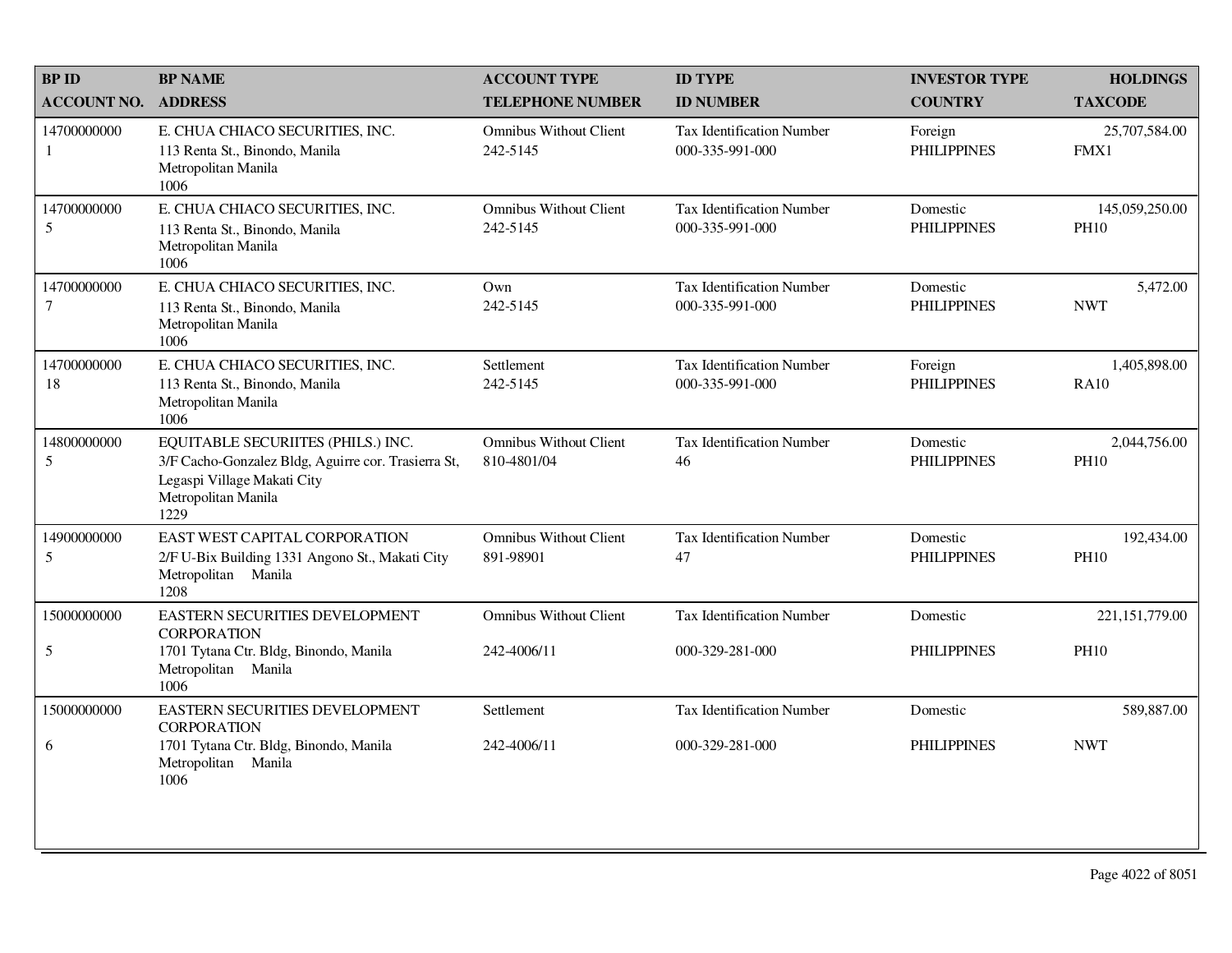| <b>BPID</b>                     | <b>BP NAME</b>                                                                                                                                                                                                 | <b>ACCOUNT TYPE</b>                          | <b>ID TYPE</b>                           | <b>INVESTOR TYPE</b>           | <b>HOLDINGS</b>               |
|---------------------------------|----------------------------------------------------------------------------------------------------------------------------------------------------------------------------------------------------------------|----------------------------------------------|------------------------------------------|--------------------------------|-------------------------------|
| <b>ACCOUNT NO.</b>              | <b>ADDRESS</b>                                                                                                                                                                                                 | <b>TELEPHONE NUMBER</b>                      | <b>ID NUMBER</b>                         | <b>COUNTRY</b>                 | <b>TAXCODE</b>                |
| 15300000000<br>1                | EQUITIWORLD SECURITIES, INC.<br>807-809 Philippine Stock Exchange Ayala Tower 1,<br>Ayala Avenue Makati City<br>Metropolitan Manila<br>1226                                                                    | <b>Omnibus Without Client</b><br>848-5401/09 | Tax Identification Number<br>51          | Foreign<br><b>PHILIPPINES</b>  | 691,685.00<br>FMX1            |
| 15300000000<br>5                | EQUITIWORLD SECURITIES, INC.<br>807-809 Philippine Stock Exchange Ayala Tower 1,<br>Ayala Avenue Makati City<br>Metropolitan Manila<br>1226                                                                    | <b>Omnibus Without Client</b><br>848-5401/09 | <b>Tax Identification Number</b><br>51   | Domestic<br><b>PHILIPPINES</b> | 74,966,750.00<br><b>PH10</b>  |
| 15300000000<br>$\tau$           | EQUITIWORLD SECURITIES, INC.<br>807-809 Philippine Stock Exchange Ayala Tower 1,<br>Ayala Avenue Makati City<br>Metropolitan Manila<br>1226                                                                    | Own<br>848-5401/09                           | Tax Identification Number<br>51          | Domestic<br><b>PHILIPPINES</b> | 9,605,168.00<br><b>NWT</b>    |
| 15400000000<br>5                | EVERGREEN STOCK BROKERAGE & SEC., INC. Omnibus Without Client<br>Suite 606 - 607, 6th Floor, Tower One Phil. Stock<br>Exchange Plaza, Ayala Triangle, Ayala Ave. Makati<br>City<br>Metropolitan Manila<br>1200 | 891-9451                                     | Tax Identification Number<br>001-483-985 | Domestic<br><b>PHILIPPINES</b> | 242,522,466.00<br><b>PH10</b> |
| 15400000000<br>$\boldsymbol{7}$ | EVERGREEN STOCK BROKERAGE & SEC., INC. Own<br>Suite 606 - 607, 6th Floor, Tower One Phil. Stock<br>Exchange Plaza, Ayala Triangle, Ayala Ave. Makati<br>City<br>Metropolitan Manila<br>1200                    | 891-9451                                     | Tax Identification Number<br>001-483-985 | Domestic<br><b>PHILIPPINES</b> | 96,947.00<br><b>NWT</b>       |
| 15700000000<br>5                | FIRST ORIENT SECURITIES, INC.<br>Unit 1201 Ayala Triangle Tower One Ayala Avenue,<br>Makati City<br>Metropolitan Manila<br>1226                                                                                | <b>Omnibus Without Client</b><br>891-9240/45 | Tax Identification Number<br>55          | Domestic<br><b>PHILIPPINES</b> | 3,941,966.00<br><b>PH10</b>   |
| 16100000000<br>-1               | FRANCISCO ORTIGAS SECURITIES, INC.<br>10/F Ortigas Bldg. Ortigas Ave, Pasig City<br>Metropolitan Manila<br>1600                                                                                                | <b>Omnibus Without Client</b><br>631-26-74   | Tax Identification Number<br>000-283-304 | Foreign<br><b>PHILIPPINES</b>  | 17.00<br>FMX1                 |
|                                 |                                                                                                                                                                                                                |                                              |                                          |                                |                               |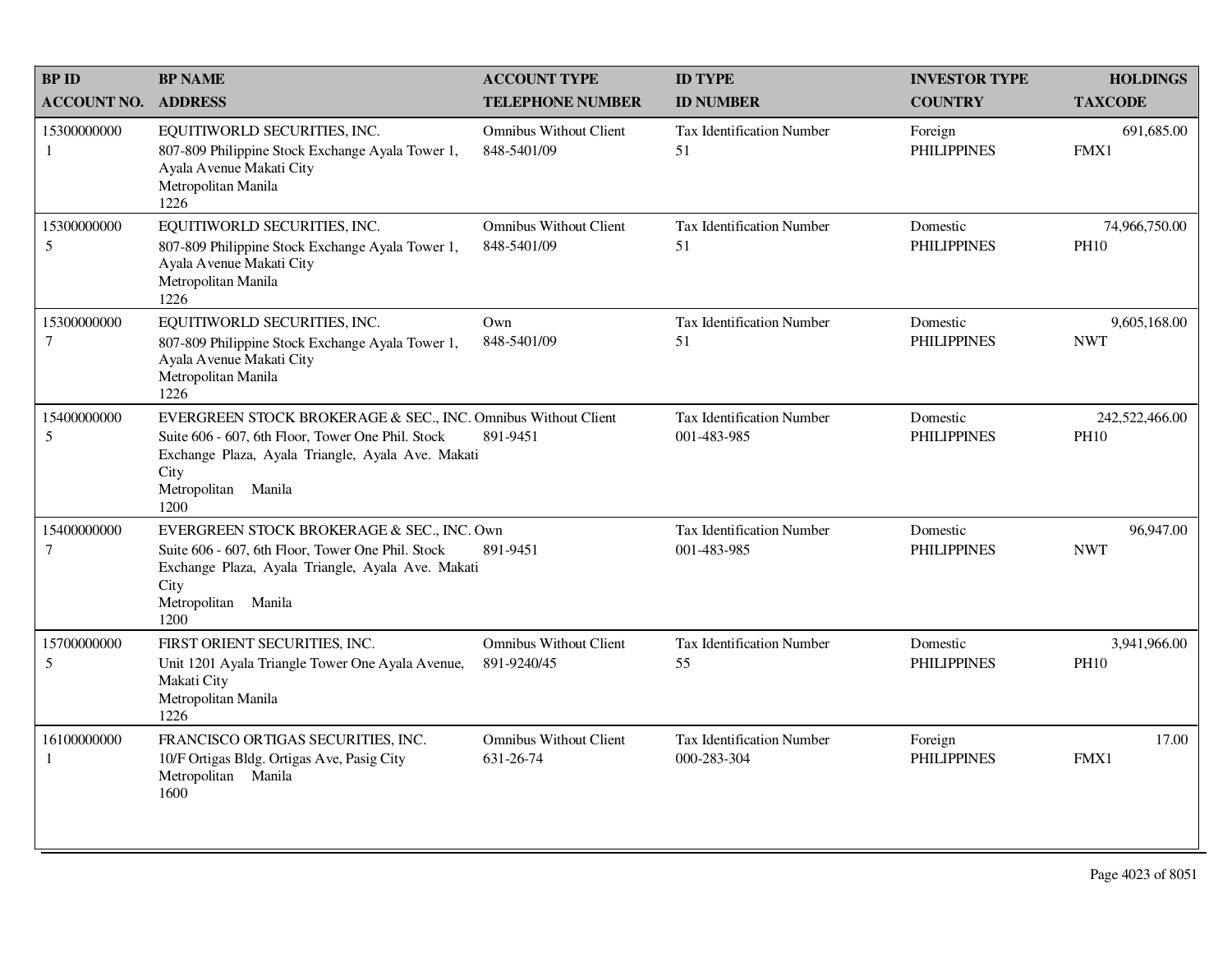| <b>BPID</b>        | <b>BP NAME</b>                                                                                                                          | <b>ACCOUNT TYPE</b>                        | <b>ID TYPE</b>                                      | <b>INVESTOR TYPE</b>           | <b>HOLDINGS</b>               |
|--------------------|-----------------------------------------------------------------------------------------------------------------------------------------|--------------------------------------------|-----------------------------------------------------|--------------------------------|-------------------------------|
| <b>ACCOUNT NO.</b> | <b>ADDRESS</b>                                                                                                                          | <b>TELEPHONE NUMBER</b>                    | <b>ID NUMBER</b>                                    | <b>COUNTRY</b>                 | <b>TAXCODE</b>                |
| 16100000000<br>5   | FRANCISCO ORTIGAS SECURITIES, INC.<br>10/F Ortigas Bldg. Ortigas Ave, Pasig City<br>Metropolitan Manila<br>1600                         | <b>Omnibus Without Client</b><br>631-26-74 | <b>Tax Identification Number</b><br>000-283-304     | Domestic<br><b>PHILIPPINES</b> | 19,301,478.00<br><b>PH10</b>  |
| 16100000000<br>6   | FRANCISCO ORTIGAS SECURITIES, INC.<br>10/F Ortigas Bldg. Ortigas Ave, Pasig City<br>Metropolitan Manila<br>1600                         | Settlement<br>631-26-74                    | <b>Tax Identification Number</b><br>000-283-304     | Domestic<br><b>PHILIPPINES</b> | 885,357.00<br><b>NWT</b>      |
| 16100000000<br>18  | FRANCISCO ORTIGAS SECURITIES, INC.<br>10/F Ortigas Bldg. Ortigas Ave, Pasig City<br>Metropolitan Manila<br>1600                         | Settlement<br>631-26-74                    | <b>Tax Identification Number</b><br>000-283-304     | Foreign<br><b>PHILIPPINES</b>  | 1,280,898.00<br><b>RA10</b>   |
| 16200000000<br>1   | F. YAP SECURITIES, INC.<br>Unit 2301 PSE Center (East Tower) Exchange Rd.,<br>Ortigas Center Pasig City<br>Metropolitan Manila<br>1603  | <b>Omnibus Without Client</b><br>635-4126  | <b>Tax Identification Number</b><br>000-333-165-000 | Foreign<br><b>PHILIPPINES</b>  | 45,636,919.00<br>FMX1         |
| 16200000000<br>5   | F. YAP SECURITIES, INC.<br>Unit 2301 PSE Center (East Tower) Exchange Rd.,<br>Ortigas Center Pasig City<br>Metropolitan Manila<br>1603  | <b>Omnibus Without Client</b><br>635-4126  | <b>Tax Identification Number</b><br>000-333-165-000 | Domestic<br><b>PHILIPPINES</b> | 408,683,633.00<br><b>PH10</b> |
| 16200000000<br>6   | F. YAP SECURITIES, INC.<br>Unit 2301 PSE Center (East Tower) Exchange Rd.,<br>Ortigas Center Pasig City<br>Metropolitan Manila<br>1603  | Settlement<br>635-4126                     | Tax Identification Number<br>000-333-165-000        | Domestic<br><b>PHILIPPINES</b> | 67,834,108.00<br><b>NWT</b>   |
| 16200000000<br>18  | F. YAP SECURITIES, INC.<br>Unit 2301 PSE Center (East Tower) Exchange Rd.,<br>Ortigas Center Pasig City<br>Metropolitan Manila<br>1603  | Settlement<br>635-4126                     | <b>Tax Identification Number</b><br>000-333-165-000 | Foreign<br><b>PHILIPPINES</b>  | 233,999,467.00<br><b>RA10</b> |
| 16700000000<br>5   | AURORA SECURITIES, INC.<br>UNIT 2405A WEST TOWER PHILIPPINE STOCK<br>EXCHANGE CENTRE ORTIGAS, PASIG CITY<br>Metropolitan Manila<br>1605 | <b>Omnibus Without Client</b><br>633-5892  | <b>Tax Identification Number</b><br>002-832-240     | Domestic<br><b>PHILIPPINES</b> | 70,808,988.00<br><b>PH10</b>  |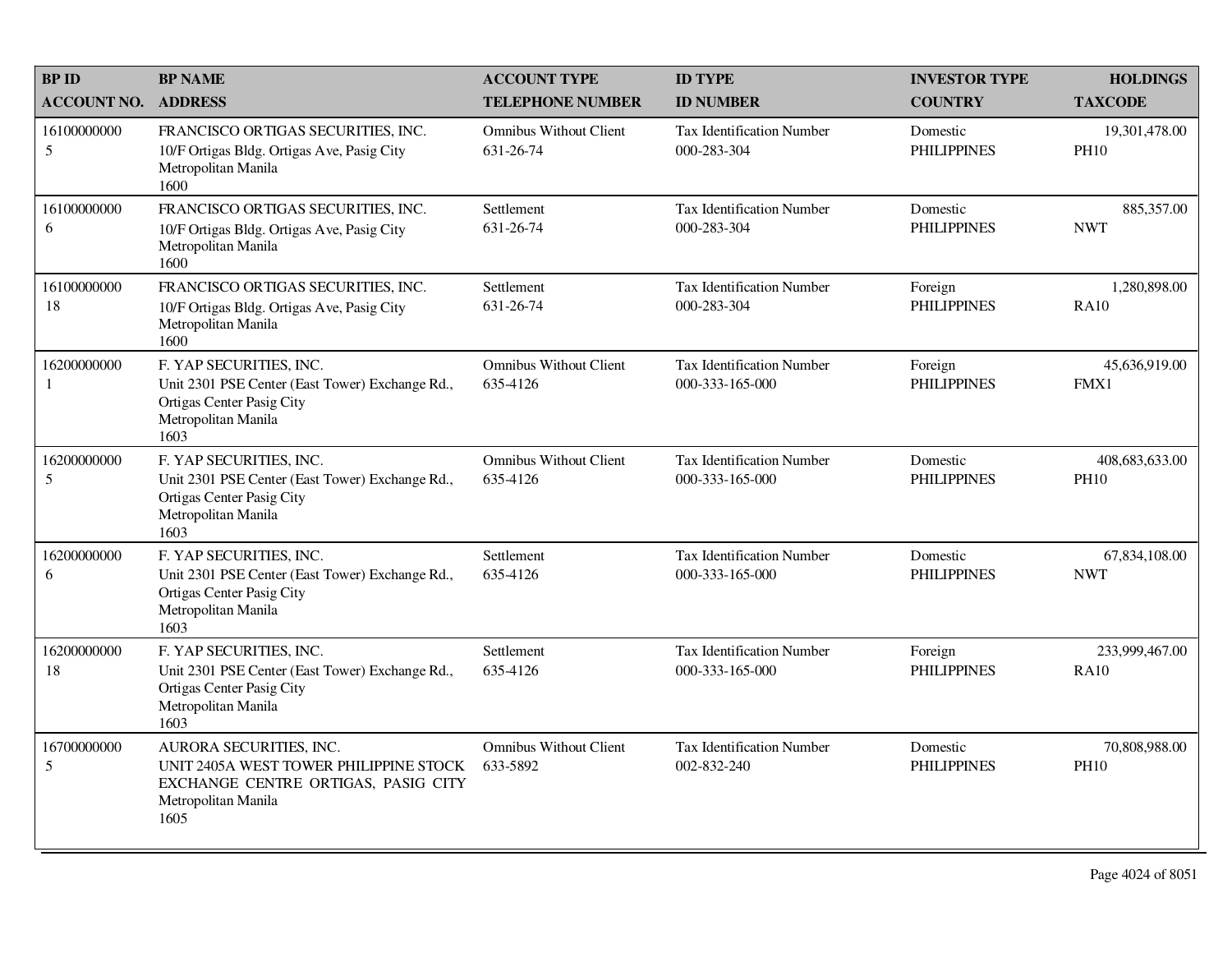| <b>BPID</b>                   | <b>BP NAME</b>                                                                                                                                  | <b>ACCOUNT TYPE</b>                          | <b>ID TYPE</b>                                      | <b>INVESTOR TYPE</b>           | <b>HOLDINGS</b>               |
|-------------------------------|-------------------------------------------------------------------------------------------------------------------------------------------------|----------------------------------------------|-----------------------------------------------------|--------------------------------|-------------------------------|
| <b>ACCOUNT NO.</b>            | <b>ADDRESS</b>                                                                                                                                  | <b>TELEPHONE NUMBER</b>                      | <b>ID NUMBER</b>                                    | <b>COUNTRY</b>                 | <b>TAXCODE</b>                |
| 16800000000<br>5              | GLOBALINKS SECURITIES & STOCKS, INC.<br>#706 Ayala Tower One Ayala Avenue Cor. Paseo de<br>Roxas St. Makati City<br>Metropolitan Manila<br>1226 | <b>Omnibus Without Client</b><br>759-4136    | <b>Tax Identification Number</b><br>65              | Domestic<br><b>PHILIPPINES</b> | 146,064,066.00<br><b>PH10</b> |
| 16800000000<br>6              | GLOBALINKS SECURITIES & STOCKS, INC.<br>#706 Ayala Tower One Ayala Avenue Cor. Paseo de<br>Roxas St. Makati City<br>Metropolitan Manila<br>1226 | Settlement<br>759-4136                       | Tax Identification Number<br>65                     | Domestic<br><b>PHILIPPINES</b> | 256,179.00<br><b>NWT</b>      |
| 16800000000<br>$\overline{7}$ | GLOBALINKS SECURITIES & STOCKS, INC.<br>#706 Ayala Tower One Ayala Avenue Cor. Paseo de<br>Roxas St. Makati City<br>Metropolitan Manila<br>1226 | Own<br>759-4136                              | <b>Tax Identification Number</b><br>65              | Domestic<br><b>PHILIPPINES</b> | 1,284,192.00<br><b>NWT</b>    |
| 16900000000<br>5              | JSG SECURITIES, INC.<br>4th Floor, A&T Building, 244 Escolta Street, Binondo 2429414<br>Manila<br>Metropolitan Manila<br>1006                   | <b>Omnibus Without Client</b>                | <b>Tax Identification Number</b><br>004-578-852-000 | Domestic<br><b>PHILIPPINES</b> | 69,334,586.00<br><b>PH10</b>  |
| 17000000000<br>5              | <b>GOLDSTAR SECURITIES, INC.</b><br>2201-B East Tower, PSE Centre Exchange Rd, Ortiga<br>Center Pasig City<br>Metropolitan Manila<br>1600       | <b>Omnibus Without Client</b><br>633-7485/86 | <b>Tax Identification Number</b><br>000-222-746-000 | Domestic<br><b>PHILIPPINES</b> | 149,518,508.00<br><b>PH10</b> |
| 17000000000<br>14             | <b>GOLDSTAR SECURITIES, INC.</b><br>2201-B East Tower, PSE Centre Exchange Rd, Ortiga<br>Center Pasig City<br>Metropolitan Manila<br>1600       | Settlement<br>633-7485/86                    | <b>Tax Identification Number</b><br>000-222-746-000 | Domestic<br><b>PHILIPPINES</b> | 29,449,146.00<br><b>PH10</b>  |
| 17200000000<br>5              | GUILD SECURITIES, INC.<br>Unit 1215 Tower One & Exchange Plaza Ayala Ave.,<br>Makati City<br>Metropolitan<br>Manila<br>1226                     | <b>Omnibus Without Client</b><br>8919232     | Tax Identification Number<br>69                     | Domestic<br><b>PHILIPPINES</b> | 155,167,882.00<br><b>PH10</b> |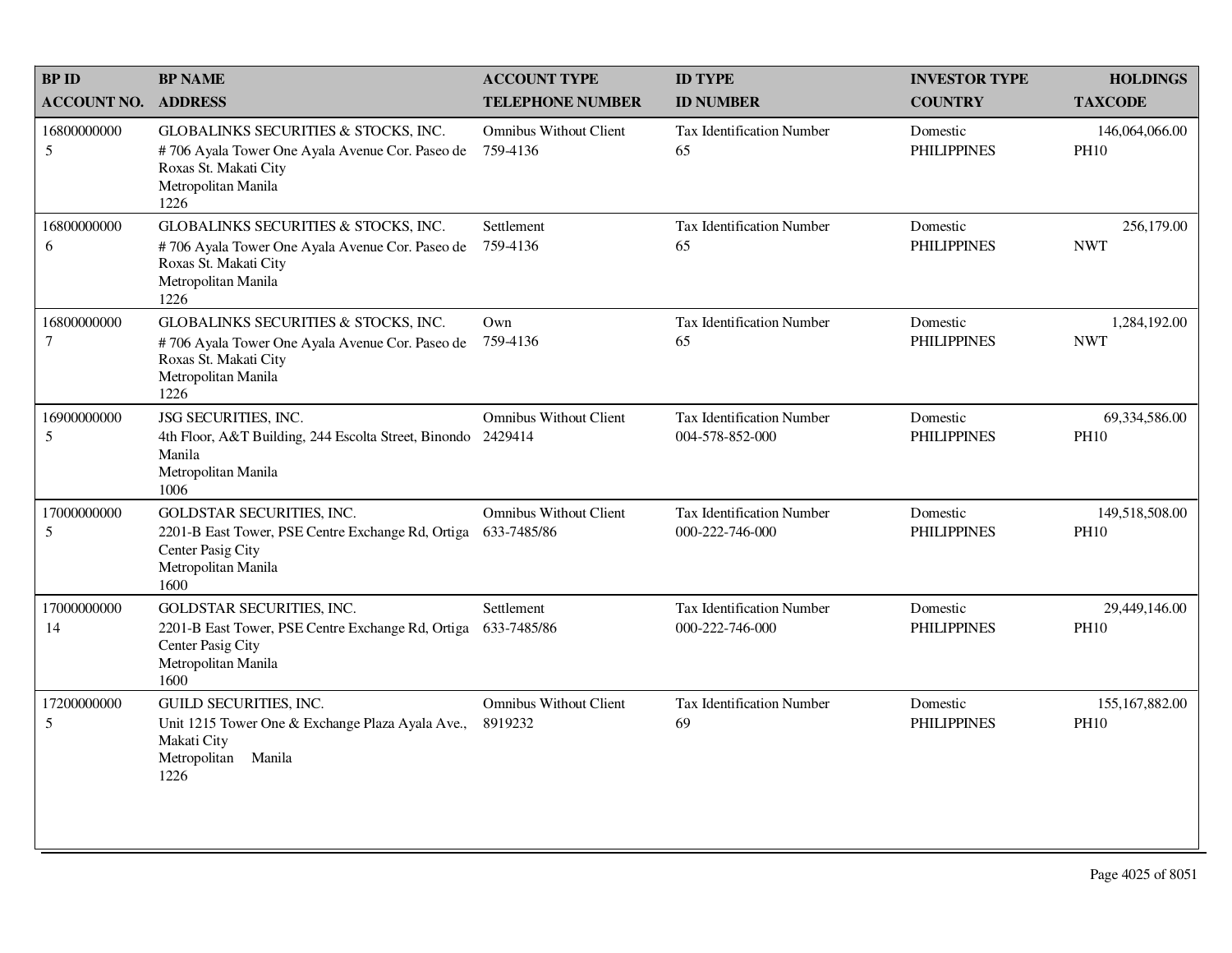| <b>BPID</b>           | <b>BP NAME</b>                                                                                                                                               | <b>ACCOUNT TYPE</b>                       | <b>ID TYPE</b>                                      | <b>INVESTOR TYPE</b>           | <b>HOLDINGS</b>               |
|-----------------------|--------------------------------------------------------------------------------------------------------------------------------------------------------------|-------------------------------------------|-----------------------------------------------------|--------------------------------|-------------------------------|
| <b>ACCOUNT NO.</b>    | <b>ADDRESS</b>                                                                                                                                               | <b>TELEPHONE NUMBER</b>                   | <b>ID NUMBER</b>                                    | <b>COUNTRY</b>                 | <b>TAXCODE</b>                |
| 17400000000<br>5      | HDI SECURITIES, INC.<br>UNIT 2305-B 23/F ORIENT SQUARE BLDG., F.<br>ORTIGAS, JR. ROAD, ORTIGAS CENTRE, PASIG<br>CITY, 1605<br>Metropolitan Manila<br>1605    | <b>Omnibus Without Client</b><br>891-9598 | <b>Tax Identification Number</b><br>001-670-271-000 | Domestic<br><b>PHILIPPINES</b> | 111,689,863.00<br><b>PH10</b> |
| 17400000000<br>18     | HDI SECURITIES, INC.<br>UNIT 2305-B 23/F ORIENT SQUARE BLDG., F.<br>ORTIGAS, JR. ROAD, ORTIGAS CENTRE, PASIG<br>CITY, 1605<br>Metropolitan<br>Manila<br>1605 | Settlement<br>891-9598                    | <b>Tax Identification Number</b><br>001-670-271-000 | Foreign<br><b>PHILIPPINES</b>  | 10,247,191.00<br><b>RA10</b>  |
| 17500000000<br>5      | H. E. BENNETT SECURITIES, INC.<br>Rm. 1704 World Trade Exchange Bldg., 215 Juan Lun 242-5733<br>St., Binondo, Manila<br>Metropolitan Manila<br>1006          | <b>Omnibus Without Client</b>             | Tax Identification Number<br>000-334-004            | Domestic<br><b>PHILIPPINES</b> | 14,677,695.00<br><b>PH10</b>  |
| 17500000000<br>$\tau$ | H. E. BENNETT SECURITIES, INC.<br>Rm. 1704 World Trade Exchange Bldg., 215 Juan Lun 242-5733<br>St., Binondo, Manila<br>Metropolitan Manila<br>1006          | Own                                       | <b>Tax Identification Number</b><br>000-334-004     | Domestic<br><b>PHILIPPINES</b> | 8,886.00<br><b>NWT</b>        |
| 17800000000<br>$\tau$ | HK SECURITIES, INC.<br>Suite 102 Columbia Tower, Ortigas Ave.,<br>Mandaluyong City<br>Metropolitan Manila<br>1600                                            | Own<br>6336991 to 96                      | <b>Tax Identification Number</b><br>75              | Domestic<br><b>PHILIPPINES</b> | 4,470.00<br><b>NWT</b>        |
| 17900000000<br>2      | I. ACKERMAN & CO., INC.<br>Suite 705, Tower I Bldg. PSE Plaza, Ayala Triangle<br>Ayala Ave., Makati City<br>Metropolitan Manila<br>1226                      | Settlement<br>891-9071                    | <b>Tax Identification Number</b><br>76              | Foreign<br><b>PHILIPPINES</b>  | 2,808,988.00<br>FMX1          |
| 17900000000<br>5      | I. ACKERMAN & CO., INC.<br>Suite 705, Tower I Bldg. PSE Plaza, Ayala Triangle<br>Ayala Ave., Makati City<br>Metropolitan Manila<br>1226                      | <b>Omnibus Without Client</b><br>891-9071 | <b>Tax Identification Number</b><br>76              | Domestic<br><b>PHILIPPINES</b> | 10,728,618.00<br><b>PH10</b>  |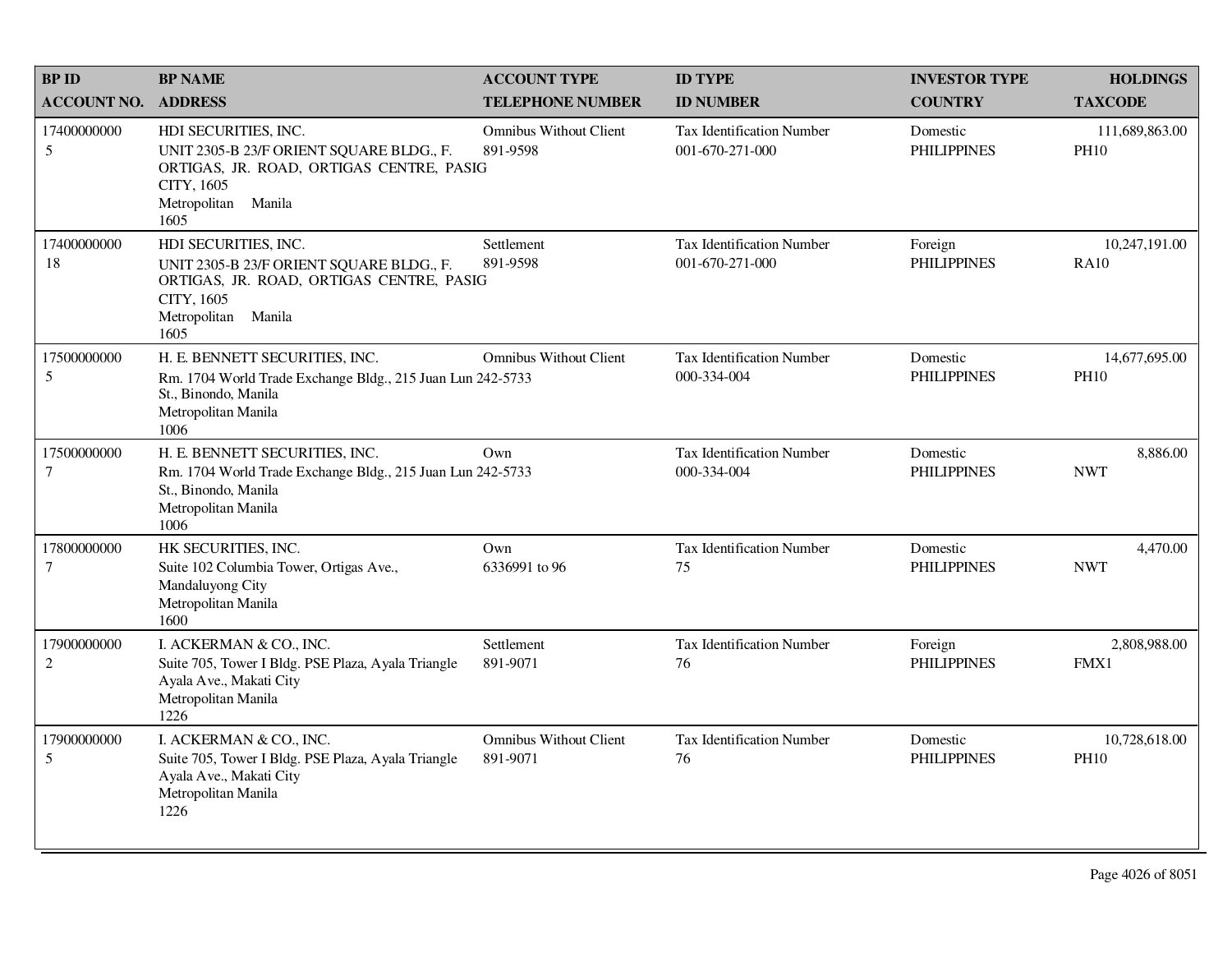| <b>BP ID</b>          | <b>BP NAME</b>                                                                                                                                                           | <b>ACCOUNT TYPE</b>                              | <b>ID TYPE</b>                                      | <b>INVESTOR TYPE</b>           | <b>HOLDINGS</b>               |
|-----------------------|--------------------------------------------------------------------------------------------------------------------------------------------------------------------------|--------------------------------------------------|-----------------------------------------------------|--------------------------------|-------------------------------|
| <b>ACCOUNT NO.</b>    | <b>ADDRESS</b>                                                                                                                                                           | <b>TELEPHONE NUMBER</b>                          | <b>ID NUMBER</b>                                    | <b>COUNTRY</b>                 | <b>TAXCODE</b>                |
| 17900000000<br>18     | I. ACKERMAN & CO., INC.<br>Suite 705, Tower I Bldg. PSE Plaza, Ayala Triangle<br>Ayala Ave., Makati City<br>Metropolitan Manila<br>1226                                  | Settlement<br>891-9071                           | <b>Tax Identification Number</b><br>76              | Foreign<br><b>PHILIPPINES</b>  | 4,353,932.00<br><b>RA10</b>   |
| 18000000000<br>5      | I. B. GIMENEZ SECURITIES, INC.<br>2703A EAST TOWER PSE CENTRE, EXCHANGE<br>ROAD, ORTIGAS CENTRE, PASIG CITY<br>Metropolitan Manila<br>1600                               | <b>Omnibus Without Client</b><br>6673472-6673473 | <b>Tax Identification Number</b><br>000-329-846-000 | Domestic<br><b>PHILIPPINES</b> | 335,792,050.00<br><b>PH10</b> |
| 18100000000<br>5      | <b>INVESTORS SECURITIES, INC.</b><br>Unit 604-605 Tower One & Exchange Plaza Ayala<br>Triangle, Ayala Ave. cor Paseo de Roxas Makati City<br>Metropolitan Manila<br>1200 | <b>Omnibus Without Client</b><br>8431210         | <b>Tax Identification Number</b><br>000-123-697-000 | Domestic<br><b>PHILIPPINES</b> | 45,495,511.00<br><b>PH10</b>  |
| 18100000000<br>$\tau$ | INVESTORS SECURITIES, INC,<br>Unit 604-605 Tower One & Exchange Plaza Ayala<br>Triangle, Ayala Ave. cor Paseo de Roxas Makati City<br>Metropolitan Manila<br>1200        | Own<br>8431210                                   | <b>Tax Identification Number</b><br>000-123-697-000 | Domestic<br><b>PHILIPPINES</b> | 1,140.00<br><b>NWT</b>        |
| 18200000000<br>-1     | IMPERIAL, DE GUZMAN, ABALOS & CO., INC.<br>Ground Floor, EDSA Central Square Shaw Boulevard<br>Mandaluyong City<br>Metropolitan Manila<br>1552                           | <b>Omnibus Without Client</b><br>6332686         | <b>Tax Identification Number</b><br>000-121-920     | Foreign<br><b>PHILIPPINES</b>  | 12,808,980.00<br>FMX1         |
| 18200000000<br>5      | IMPERIAL, DE GUZMAN, ABALOS & CO., INC.<br>Ground Floor, EDSA Central Square Shaw Boulevard<br>Mandaluyong City<br>Metropolitan Manila<br>1552                           | <b>Omnibus Without Client</b><br>6332686         | Tax Identification Number<br>000-121-920            | Domestic<br><b>PHILIPPINES</b> | 17,885,876.00<br><b>PH10</b>  |
| 18200000000<br>6      | IMPERIAL, DE GUZMAN, ABALOS & CO., INC.<br>Ground Floor, EDSA Central Square Shaw Boulevard<br>Mandaluyong<br>City<br>Metropolitan Manila<br>1552                        | Settlement<br>6332686                            | Tax Identification Number<br>000-121-920            | Domestic<br><b>PHILIPPINES</b> | 64,502.00<br><b>NWT</b>       |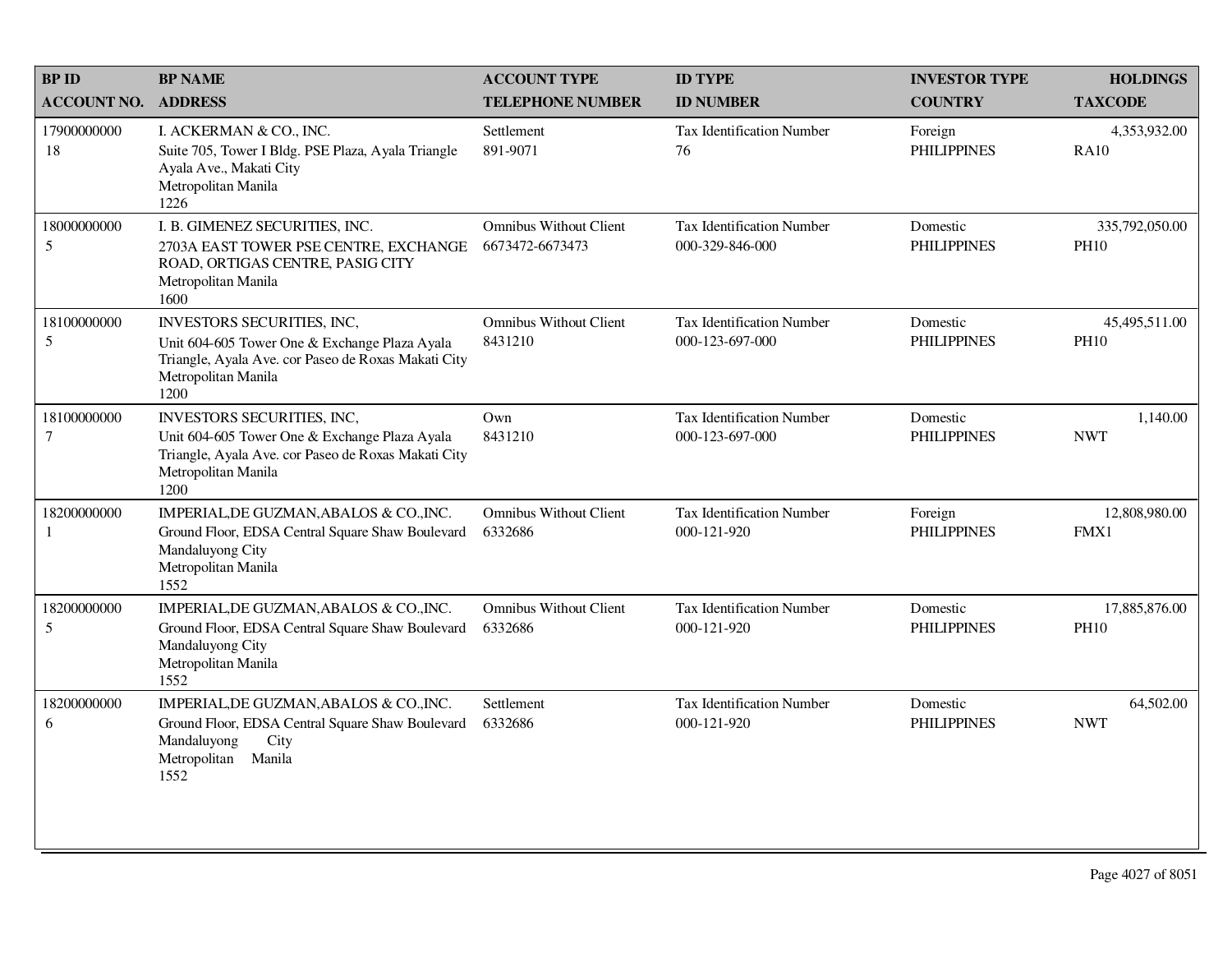| <b>BPID</b>        | <b>BP NAME</b>                                                                                                                                                                                       | <b>ACCOUNT TYPE</b>                      | <b>ID TYPE</b>                                         | <b>INVESTOR TYPE</b>           | <b>HOLDINGS</b>               |
|--------------------|------------------------------------------------------------------------------------------------------------------------------------------------------------------------------------------------------|------------------------------------------|--------------------------------------------------------|--------------------------------|-------------------------------|
| <b>ACCOUNT NO.</b> | <b>ADDRESS</b>                                                                                                                                                                                       | <b>TELEPHONE NUMBER</b>                  | <b>ID NUMBER</b>                                       | <b>COUNTRY</b>                 | <b>TAXCODE</b>                |
| 18300000000<br>1   | INTRA-INVEST SECURITIES, INC.<br>11/F ACT Tower, 135 Sen. Gil Puyat Ave., Salcedo<br>Vill., Makati City<br>Metropolitan Manila<br>1200                                                               | <b>Omnibus Without Client</b><br>8106934 | Tax Identification Number<br>000-162-545-000           | Foreign<br><b>PHILIPPINES</b>  | 200,000.00<br>FMX1            |
| 18300000000<br>5   | INTRA-INVEST SECURITIES, INC.<br>11/F ACT Tower, 135 Sen. Gil Puyat Ave., Salcedo<br>Vill., Makati City<br>Metropolitan Manila<br>1200                                                               | <b>Omnibus Without Client</b><br>8106934 | <b>Tax Identification Number</b><br>000-162-545-000    | Domestic<br><b>PHILIPPINES</b> | 11,103,436.00<br><b>PH10</b>  |
| 18700000000<br>5   | ASIAN CAPITAL EQUITIES, INC.<br>6/F Tower 1 & Exchange Plaza Ayala Ave., cor Paseo<br>de Roxas, Makati City<br>Metropolitan Manila<br>1226                                                           | <b>Omnibus Without Client</b><br>8485126 | <b>Tax Identification Number</b><br>84                 | Domestic<br><b>PHILIPPINES</b> | 1,052,448.00<br><b>PH10</b>   |
| 18800000000<br>5   | J.M. BARCELON & CO., INC.<br>#5 PENNSYLVANNIA STREET, BRGY. MARIANA661-8396<br>NEW MANILA, QUEZON CITY<br>Metropolitan Manila<br>1100                                                                | <b>Omnibus Without Client</b>            | <b>Tax Identification Number</b><br>000-333-850        | Domestic<br><b>PHILIPPINES</b> | 1,280,898.00<br><b>PH10</b>   |
| 18800000000<br>6   | J.M. BARCELON & CO., INC.<br>#5 PENNSYLVANNIA STREET, BRGY. MARIANA661-8396<br>NEW MANILA, QUEZON CITY<br>Metropolitan Manila<br>1100                                                                | Settlement                               | <b>Tax Identification Number</b><br>000-333-850        | Domestic<br><b>PHILIPPINES</b> | 1,501,213.00<br><b>NWT</b>    |
| 19000000000<br>5   | VALUE QUEST SECURITIES CORPORATION Omnibus Without Client<br>Unit 1006B West Tower, Philippine Stock Exchange<br>Centre, Exchange Road, Ortigas, Pasig City<br>Metropolitan Manila<br>0 <sub>0</sub> | 892-1816                                 | <b>Tax Identification Number</b><br>000-165-611-000.L0 | Domestic<br><b>PHILIPPINES</b> | 390,000,000.00<br><b>PH10</b> |
| 19200000000<br>6   | STRATEGIC EQUITIES CORP.<br>Unit 610-611 PSE Plaza, Tower I, Ayala Triangle,<br>Ayala Ave., Makati City<br>Metropolitan Manila<br>1226                                                               | Settlement<br>759-4055                   | Tax Identification Number<br>89                        | Domestic<br><b>PHILIPPINES</b> | 38,197,161.00<br><b>NWT</b>   |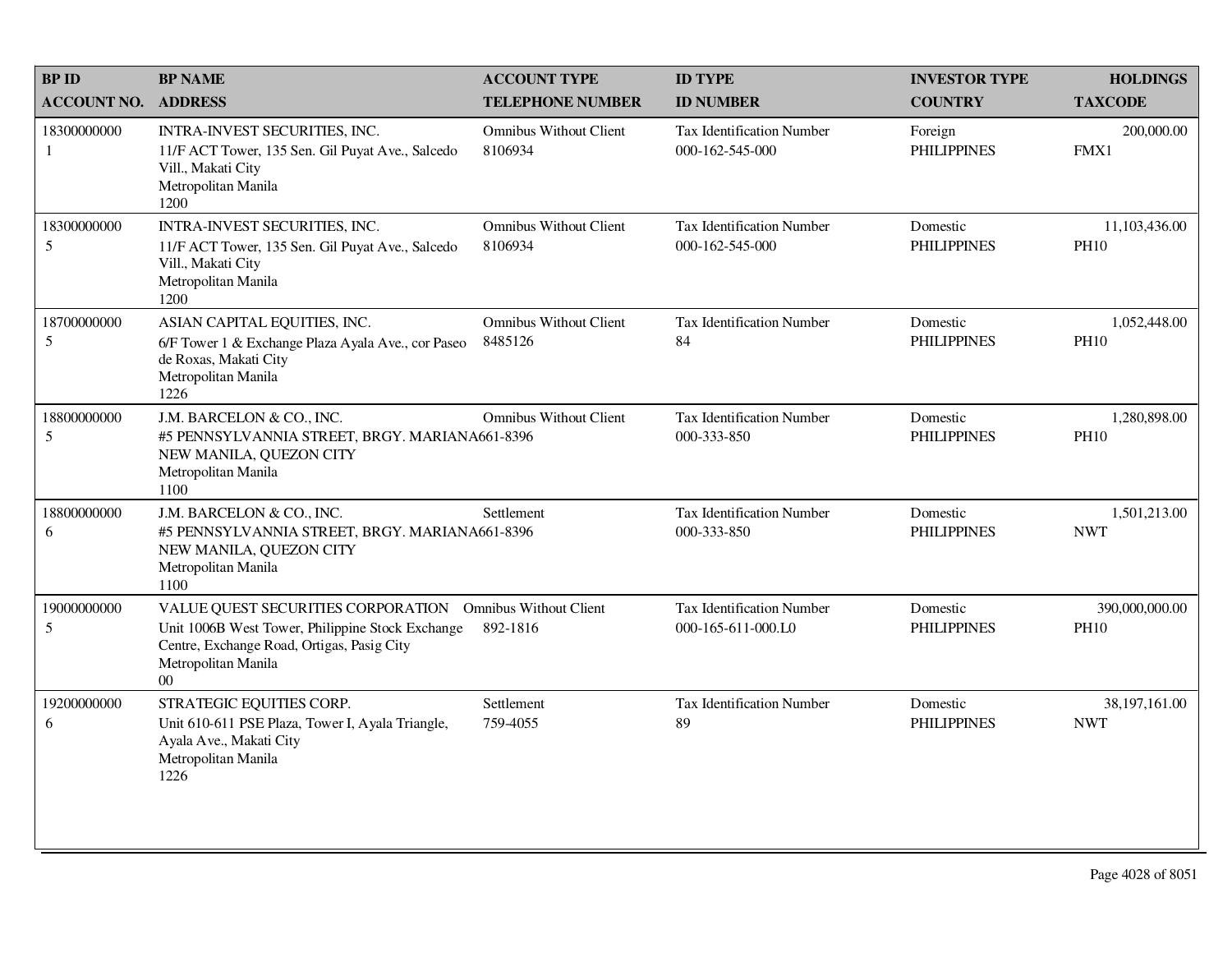| <b>BP ID</b>          | <b>BP NAME</b>                                                                                                                         | <b>ACCOUNT TYPE</b>                         | <b>ID TYPE</b>                               | <b>INVESTOR TYPE</b>           | <b>HOLDINGS</b>              |
|-----------------------|----------------------------------------------------------------------------------------------------------------------------------------|---------------------------------------------|----------------------------------------------|--------------------------------|------------------------------|
| <b>ACCOUNT NO.</b>    | <b>ADDRESS</b>                                                                                                                         | <b>TELEPHONE NUMBER</b>                     | <b>ID NUMBER</b>                             | <b>COUNTRY</b>                 | <b>TAXCODE</b>               |
| 19200000000<br>14     | STRATEGIC EQUITIES CORP.<br>Unit 610-611 PSE Plaza, Tower I, Ayala Triangle,<br>Ayala Ave., Makati City<br>Metropolitan Manila<br>1226 | Settlement<br>759-4055                      | Tax Identification Number<br>89              | Domestic<br><b>PHILIPPINES</b> | 3,250,739.00<br><b>PH10</b>  |
| 19300000000<br>5      | LARRGO SECURITIES CO., INC.<br>Rm. 202 2/F Rufino Building, Ayala Avenue, Makati<br>City<br>Metropolitan Manila<br>1226                | <b>Omnibus Without Client</b><br>8101353    | Tax Identification Number<br>90              | Domestic<br><b>PHILIPPINES</b> | 40,348,314.00<br><b>PH10</b> |
| 19300000000<br>6      | LARRGO SECURITIES CO., INC.<br>Rm. 202 2/F Rufino Building, Ayala Avenue, Makati<br>City<br>Metropolitan Manila<br>1226                | Settlement<br>8101353                       | <b>Tax Identification Number</b><br>90       | Domestic<br><b>PHILIPPINES</b> | 103,230.00<br><b>NWT</b>     |
| 19700000000<br>5      | LOPEZ, LOCSIN, LEDESMA & CO., INC.<br>405 URBAN BUILDING, SEN. GIL. PUYAT AVEN<br><b>MAKATI CITY</b><br>Metropolitan Manila<br>1226    | <b>Omnibus Without Client</b><br>8127482    | Tax Identification Number<br>321-000-128-692 | Domestic<br><b>PHILIPPINES</b> | 3,719,479.00<br><b>PH10</b>  |
| 19800000000<br>5      | LUCKY SECURITIES, INC.<br>Unit 1402-B PSE Center Exchange Road, Ortigas<br>Center Pasig City<br>Metropolitan Manila<br>1600            | <b>Omnibus Without Client</b><br>6346747/60 | Tax Identification Number<br>95              | Domestic<br><b>PHILIPPINES</b> | 12,712,922.00<br><b>NWT</b>  |
| 19800000000<br>6      | LUCKY SECURITIES, INC.<br>Unit 1402-B PSE Center Exchange Road, Ortigas<br>Center Pasig City<br>Metropolitan Manila<br>1600            | Settlement<br>6346747/60                    | <b>Tax Identification Number</b><br>95       | Domestic<br><b>PHILIPPINES</b> | 37,050.00<br><b>NWT</b>      |
| 19800000000<br>$\tau$ | LUCKY SECURITIES, INC.<br>Unit 1402-B PSE Center Exchange Road, Ortigas<br>Center Pasig City<br>Metropolitan Manila<br>1600            | Own<br>6346747/60                           | Tax Identification Number<br>95              | Domestic<br><b>PHILIPPINES</b> | 65,020.00<br><b>NWT</b>      |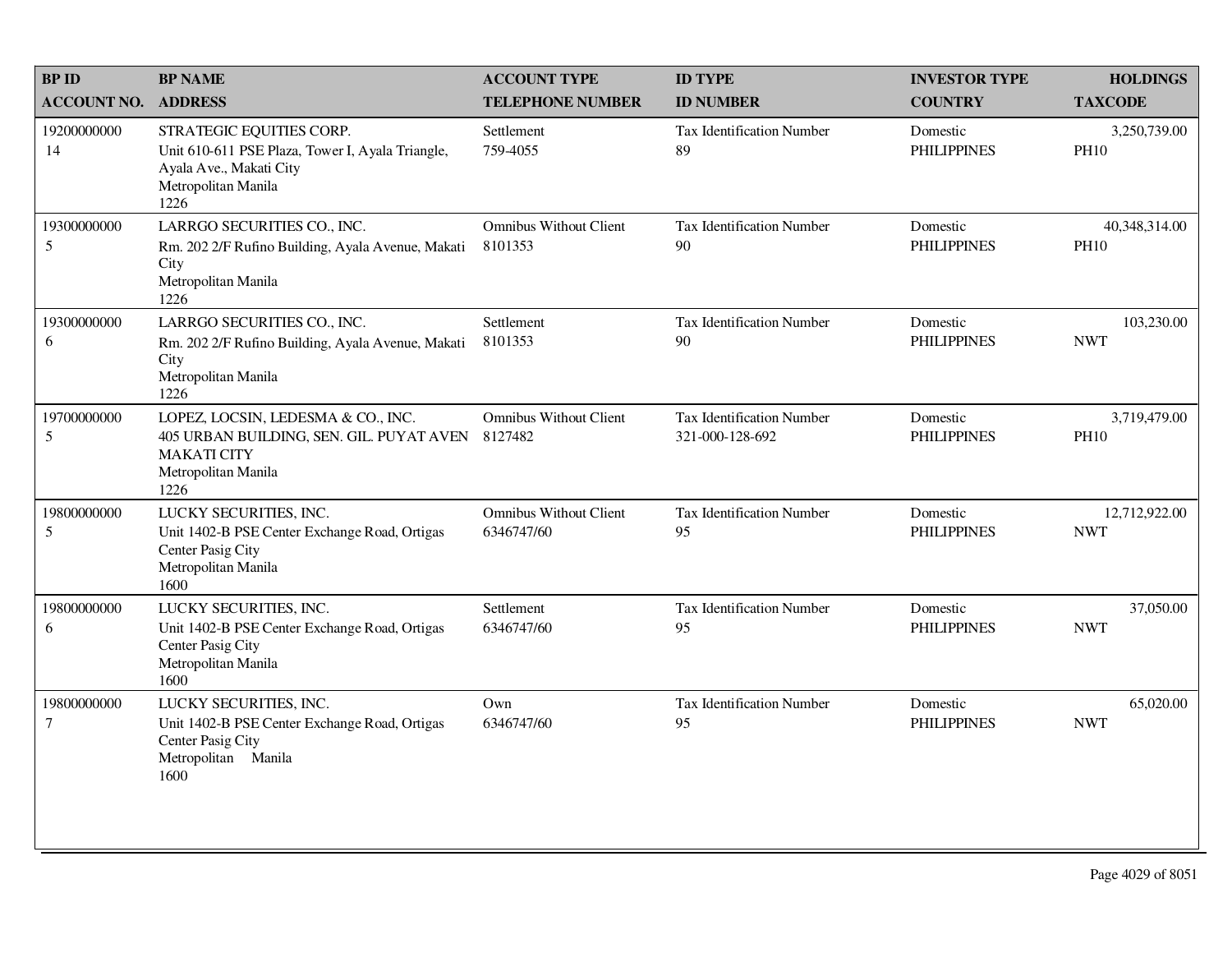| <b>BPID</b>                 | <b>BP NAME</b>                                                                                                                                       | <b>ACCOUNT TYPE</b>                          | <b>ID TYPE</b>                                      | <b>INVESTOR TYPE</b>           | <b>HOLDINGS</b>               |
|-----------------------------|------------------------------------------------------------------------------------------------------------------------------------------------------|----------------------------------------------|-----------------------------------------------------|--------------------------------|-------------------------------|
| <b>ACCOUNT NO.</b>          | <b>ADDRESS</b>                                                                                                                                       | <b>TELEPHONE NUMBER</b>                      | <b>ID NUMBER</b>                                    | <b>COUNTRY</b>                 | <b>TAXCODE</b>                |
| 19900000000<br>5            | LUYS SECURITIES COMPANY, INC.<br>28/F LKG Tower 6801 Ayala Ave. Makati City<br>Metropolitan Manila<br>1200                                           | <b>Omnibus Without Client</b><br>5231040     | <b>Tax Identification Number</b><br>96              | Domestic<br><b>PHILIPPINES</b> | 268,198,659.00<br><b>PH10</b> |
| 19900000000<br>6            | LUYS SECURITIES COMPANY, INC.<br>28/F LKG Tower 6801 Ayala Ave. Makati City<br>Metropolitan Manila<br>1200                                           | Settlement<br>5231040                        | Tax Identification Number<br>96                     | Domestic<br><b>PHILIPPINES</b> | 99,101.00<br><b>NWT</b>       |
| 20000000000<br>5            | <b>MANDARIN SECURITIES CORPORATION</b><br>28/F LKG Tower 6801 Ayala Ave. Makati City<br>Metropolitan Manila<br>1200                                  | <b>Omnibus Without Client</b><br>523-8311/16 | <b>Tax Identification Number</b><br>97              | Domestic<br><b>PHILIPPINES</b> | 259,928,830.00<br><b>PH10</b> |
| 20200000000<br>5            | MARINO OLONDRIZ Y CIA<br>#20 Arguilla St. San Lorenzo Village, Makati City<br>Metropolitan Manila<br>$\Omega$                                        | <b>Omnibus Without Client</b><br>2415280     | <b>Tax Identification Number</b><br>99              | Domestic<br><b>PHILIPPINES</b> | 796,833.00<br><b>PH10</b>     |
| 20300000000<br>$\mathbf{1}$ | COL Financial Group, Inc.<br>2401-B EAST TOWER, PSE CENTRE EXCHANGE<br>ROAD, ORTIGAS CENTER PASIG CITY<br>Metropolitan Manila<br>1605                | <b>Omnibus Without Client</b><br>635-5735    | <b>Tax Identification Number</b><br>203-523-208     | Foreign<br><b>PHILIPPINES</b>  | 74,922,831.00<br>FMX1         |
| 20300000000<br>5            | COL Financial Group, Inc.<br>2401-B EAST TOWER, PSE CENTRE EXCHANGE<br>ROAD, ORTIGAS CENTER PASIG CITY<br>Metropolitan Manila<br>1605                | <b>Omnibus Without Client</b><br>635-5735    | <b>Tax Identification Number</b><br>203-523-208     | Domestic<br><b>PHILIPPINES</b> | 819,089,076.00<br><b>PH10</b> |
| 20400000000<br>14           | DA MARKET SECURITIES, INC.<br>Unit 2402-B West Tower, PSE Center Exchange Road 637-42-42<br>Ortigas Center Pasig City<br>Metropolitan Manila<br>1600 | Settlement                                   | <b>Tax Identification Number</b><br>101             | Domestic<br><b>PHILIPPINES</b> | 30,265,422.00<br><b>PH10</b>  |
| 20500000000<br>5            | MERCANTILE SECURITIES CORP.<br>3RD FLOOR GOODWILL BUILDING<br>393 SE. GIL PUYAT AVENUE<br><b>MAKATI CITY</b><br>Metropolitan Manila<br>1226          | <b>Omnibus Without Client</b><br>898-2984    | <b>Tax Identification Number</b><br>000-161-457-000 | Domestic<br><b>PHILIPPINES</b> | 90,016,797.00<br><b>PH10</b>  |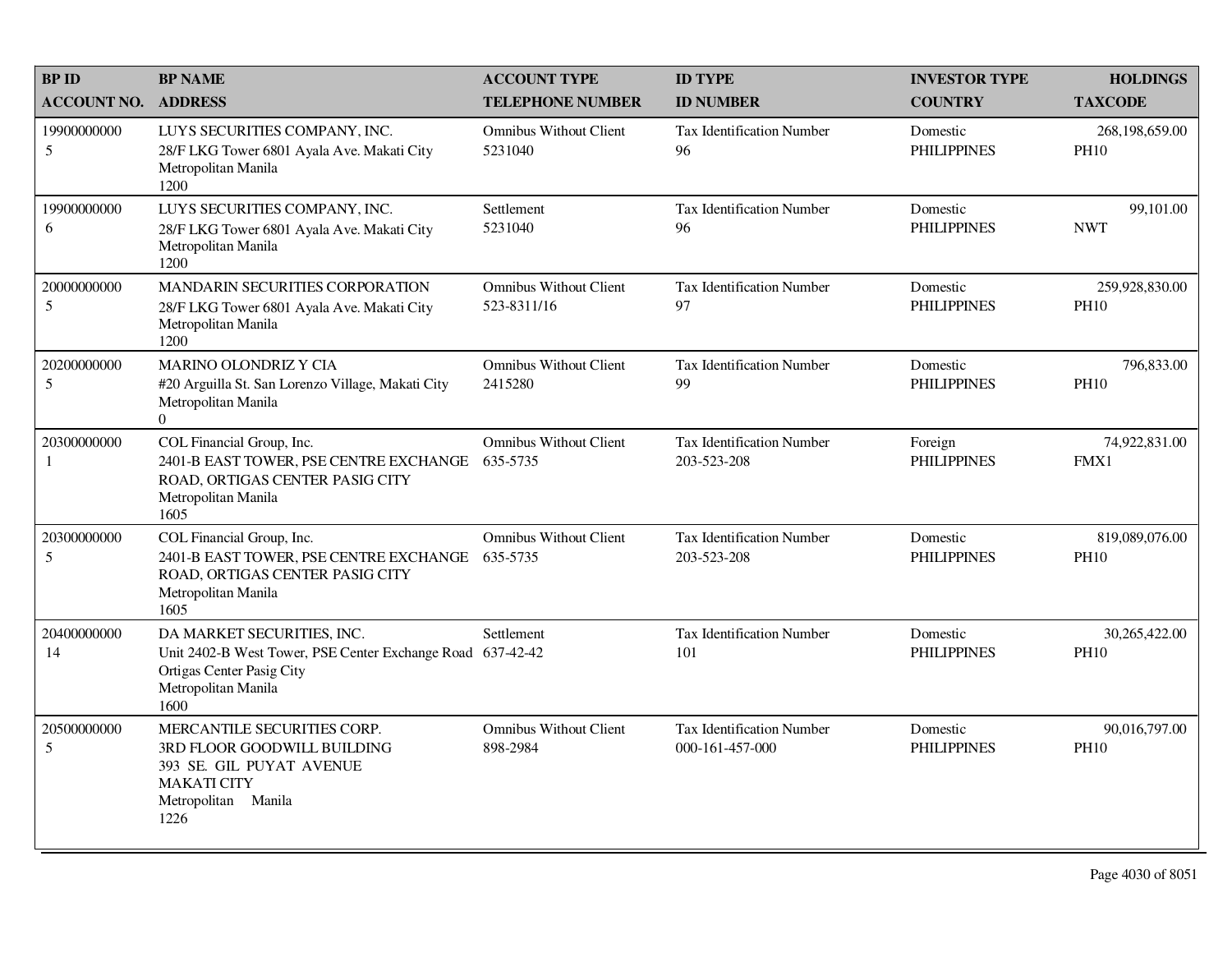| <b>BP ID</b>                  | <b>BP NAME</b>                                                                                                                                  | <b>ACCOUNT TYPE</b>                          | <b>ID TYPE</b>                                      | <b>INVESTOR TYPE</b>           | <b>HOLDINGS</b>              |
|-------------------------------|-------------------------------------------------------------------------------------------------------------------------------------------------|----------------------------------------------|-----------------------------------------------------|--------------------------------|------------------------------|
| <b>ACCOUNT NO.</b>            | <b>ADDRESS</b>                                                                                                                                  | <b>TELEPHONE NUMBER</b>                      | <b>ID NUMBER</b>                                    | <b>COUNTRY</b>                 | <b>TAXCODE</b>               |
| 20600000000<br>5              | MERIDIAN SECURITIES, INC.<br>Suite 2702B&C Tektite Tower I Ortigas Centre, Pasig<br>City<br>Metropolitan Manila<br>1600                         | <b>Omnibus Without Client</b><br>634-6931/36 | <b>Tax Identification Number</b><br>000-338-748-000 | Domestic<br><b>PHILIPPINES</b> | 96,979,121.00<br><b>PH10</b> |
| 20800000000<br>5              | MDR SECURITIES, INC.<br>Unit 1806, 8/F Medical Plaza Ortigas Bldg., Pasig Cit<br>Metropolitan Manila<br>1226                                    | <b>Omnibus Without Client</b><br>891-9225    | <b>Tax Identification Number</b><br>105             | Domestic<br><b>PHILIPPINES</b> | 70,000,000.00<br><b>PH10</b> |
| 20800000000<br>6              | MDR SECURITIES, INC.<br>Unit 1806, 8/F Medical Plaza Ortigas Bldg., Pasig Cit<br>Metropolitan Manila<br>1226                                    | Settlement<br>891-9225                       | <b>Tax Identification Number</b><br>105             | Domestic<br><b>PHILIPPINES</b> | 237,451,082.00<br><b>NWT</b> |
| 20900000000<br>$\overline{4}$ | DEUTSCHE REGIS PARTNERS, INC.<br>23/F Tower I, Ayala Triangle, Makati City<br>Metropolitan Manila<br>1226                                       | Settlement<br>894-6620                       | <b>Tax Identification Number</b><br>106             | Foreign<br><b>PHILIPPINES</b>  | 552,774.00<br><b>RA02</b>    |
| 20900000001<br>1              | DEUTSCHE REGIS PARTNERS, INC.<br>23/F Tower I, Ayala Triangle, Makati City<br>Metropolitan Manila<br>1226                                       | Client<br>894-6620                           | <b>Tax Identification Number</b><br>381             | Domestic<br><b>PHILIPPINES</b> | 3,106,600.00<br><b>NWT</b>   |
| 20900000008<br>$\mathbf{1}$   | DEUTSCHE REGIS PARTNERS, INC.<br>23/F Tower I, Ayala Triangle, Makati City<br>Metropolitan Manila<br>1226                                       | Client<br>894-6620                           | <b>Tax Identification Number</b><br>486             | Foreign<br><b>PHILIPPINES</b>  | 51,800,000.00<br>FMX1        |
| 21000000000<br>5              | MOUNT PEAK SECURITIES, INC.<br>#748 C.K. Bldg., Juan Luna St., Binondo, Manila<br>Metropolitan Manila<br>1006                                   | <b>Omnibus Without Client</b><br>241-8043    | <b>Tax Identification Number</b><br>000-321-831-000 | Domestic<br><b>PHILIPPINES</b> | 29,797,131.00<br><b>PH10</b> |
| 21100000000<br>$\mathfrak s$  | NEW WORLD SECURITIES CO., INC.<br>215 JUAN LUNA STREET, UNIT 2608 WORLD<br>TRADE EXCHANGE BLDG., BINONDO, MANILA<br>Metropolitan Manila<br>1006 | <b>Omnibus Without Client</b><br>2421767     | Tax Identification Number<br>000-327-414-000        | Domestic<br><b>PHILIPPINES</b> | 61,801,000.00<br><b>PH10</b> |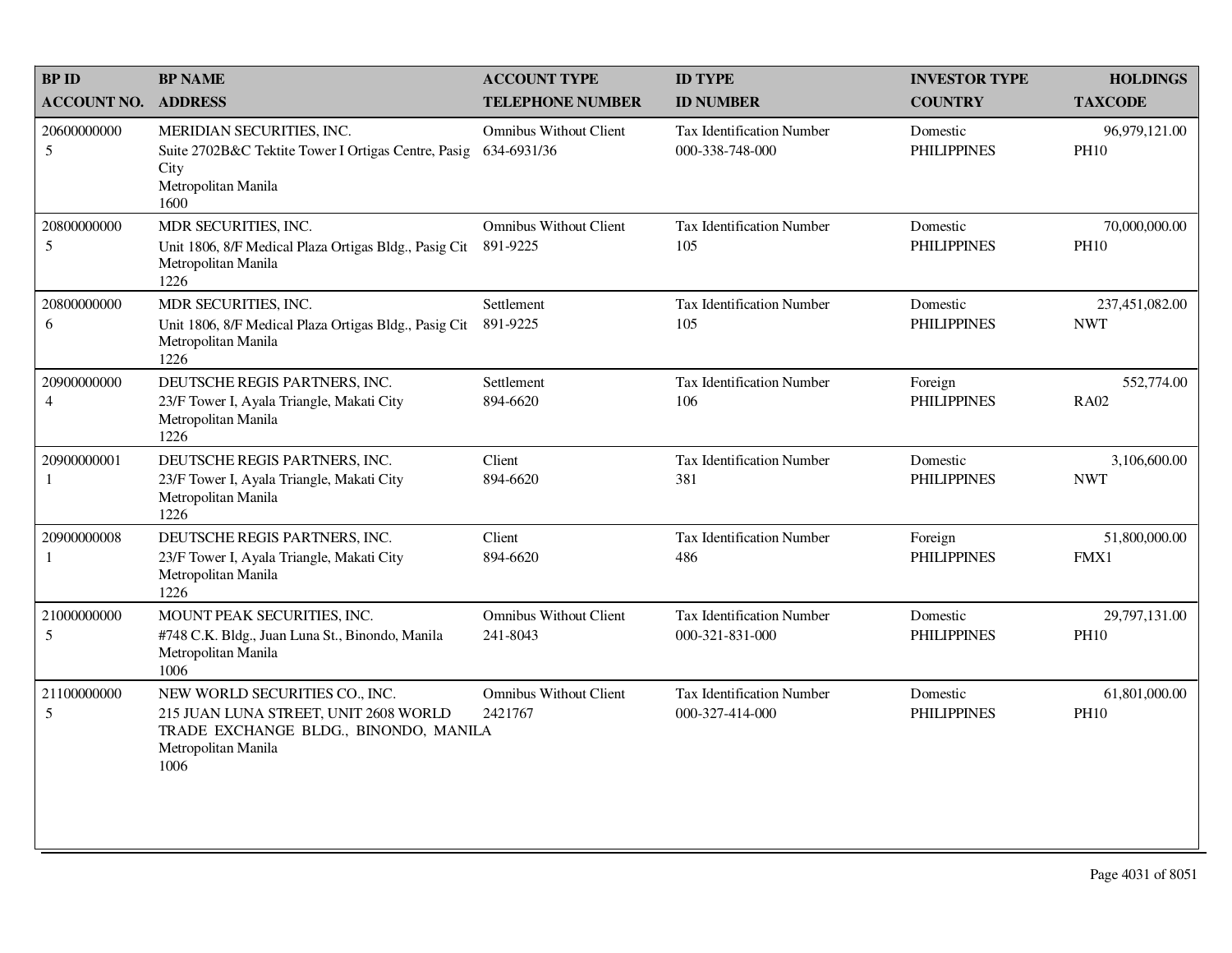| <b>BPID</b>               | <b>BP NAME</b>                                                                                                                                                              | <b>ACCOUNT TYPE</b>                          | <b>ID TYPE</b>                                      | <b>INVESTOR TYPE</b>           | <b>HOLDINGS</b>              |
|---------------------------|-----------------------------------------------------------------------------------------------------------------------------------------------------------------------------|----------------------------------------------|-----------------------------------------------------|--------------------------------|------------------------------|
| <b>ACCOUNT NO.</b>        | <b>ADDRESS</b>                                                                                                                                                              | <b>TELEPHONE NUMBER</b>                      | <b>ID NUMBER</b>                                    | <b>COUNTRY</b>                 | <b>TAXCODE</b>               |
| 21300000000<br>5          | NIEVES SECURITIES, INC.<br>UNIT 106, G/F TYTANA PLAZA V. TYTANA COR 4777888<br>INSULAR STS. PLAZA LORENZO RUIZ, BINOND<br><b>MANILA CITY</b><br>Metropolitan Manila<br>1006 | <b>Omnibus Without Client</b>                | Tax Identification Number<br>000-333-999-000        | Domestic<br><b>PHILIPPINES</b> | 89,116,783.00<br><b>PH10</b> |
| 21500000000<br>5          | OPTIMUM SECURITIES CORPORATION<br>No. 11 E. O. Bldg., United St. cor. 2nd St. Bo.<br>Kapitolyo, Pasig City<br>Metropolitan Manila<br>1650                                   | <b>Omnibus Without Client</b><br>631-7831/36 | Tax Identification Number<br>112                    | Domestic<br><b>PHILIPPINES</b> | 27,614,719.00<br><b>PH10</b> |
| 21700000000<br>1          | RCBC SECURITIES, INC.<br>Unit 1008 Tower I & Exchange Plaza Ayala Avenue,<br>Makati City<br>Metropolitan Manila<br>1200                                                     | <b>Omnibus Without Client</b><br>8485183     | <b>Tax Identification Number</b><br>000-165-644-000 | Foreign<br><b>PHILIPPINES</b>  | 9,000,000.00<br>FMX1         |
| 21700000000<br>5          | RCBC SECURITIES, INC.<br>Unit 1008 Tower I & Exchange Plaza Ayala Avenue,<br>Makati City<br>Metropolitan Manila<br>1200                                                     | <b>Omnibus Without Client</b><br>8485183     | Tax Identification Number<br>000-165-644-000        | Domestic<br><b>PHILIPPINES</b> | 20,394,225.00<br><b>PH10</b> |
| 21700000000<br>6          | RCBC SECURITIES, INC.<br>Unit 1008 Tower I & Exchange Plaza Ayala Avenue,<br>Makati City<br>Metropolitan Manila<br>1200                                                     | Settlement<br>8485183                        | Tax Identification Number<br>000-165-644-000        | Domestic<br><b>PHILIPPINES</b> | 11,317,600.00<br><b>NWT</b>  |
| 21800000000<br>5          | PAN ASIA SECURITIES CORP.<br>910 Tower One & Exchange Plaza Ayala Avenue,<br>Makati City<br>Metropolitan Manila<br>1200                                                     | <b>Omnibus Without Client</b><br>8919173     | Tax Identification Number<br>000-135-142            | Domestic<br><b>PHILIPPINES</b> | 23,452,170.00<br><b>PH10</b> |
| 21900000000<br>$\sqrt{2}$ | PAPA SECURITIES CORPORATION<br>6/F, S & L Building Dela Rosa cor. Esteban Sts.<br>Legaspi Village, Makati City<br>Metropolitan Manila<br>1200                               | Settlement<br>817-8433                       | Tax Identification Number<br>000-215-520            | Foreign<br><b>PHILIPPINES</b>  | 85,494,935.00<br>FMX1        |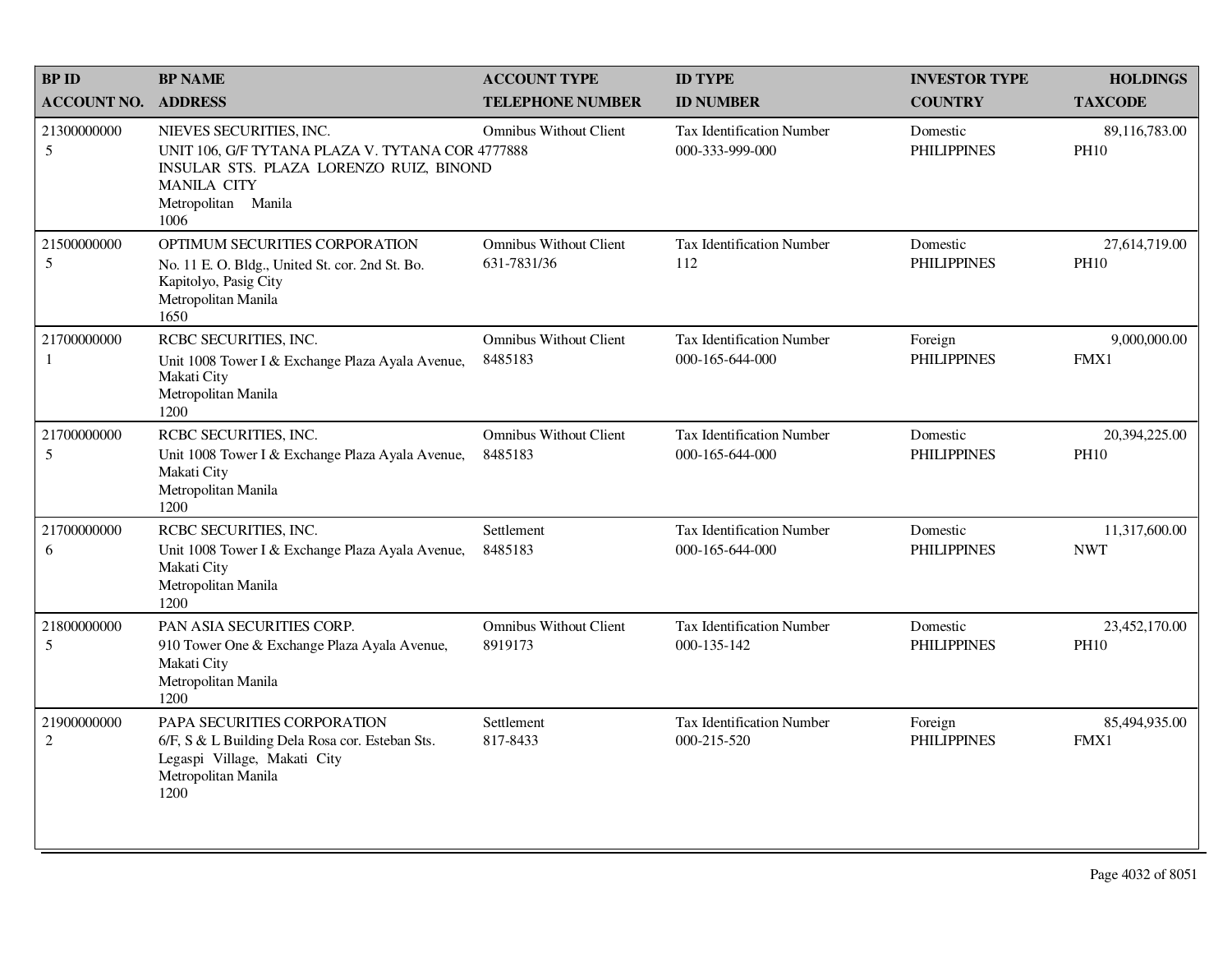| <b>BPID</b>                   | <b>BP NAME</b>                                                                                                                                      | <b>ACCOUNT TYPE</b>                       | <b>ID TYPE</b>                                      | <b>INVESTOR TYPE</b>           | <b>HOLDINGS</b>                 |
|-------------------------------|-----------------------------------------------------------------------------------------------------------------------------------------------------|-------------------------------------------|-----------------------------------------------------|--------------------------------|---------------------------------|
| <b>ACCOUNT NO. ADDRESS</b>    |                                                                                                                                                     | <b>TELEPHONE NUMBER</b>                   | <b>ID NUMBER</b>                                    | <b>COUNTRY</b>                 | <b>TAXCODE</b>                  |
| 21900000000<br>5              | PAPA SECURITIES CORPORATION<br>6/F, S & L Building Dela Rosa cor. Esteban Sts.<br>Legaspi Village, Makati City<br>Metropolitan Manila<br>1200       | <b>Omnibus Without Client</b><br>817-8433 | <b>Tax Identification Number</b><br>000-215-520     | Domestic<br><b>PHILIPPINES</b> | 156,880,451.00<br><b>PH10</b>   |
| 21900000000<br>6              | PAPA SECURITIES CORPORATION<br>6/F, S & L Building Dela Rosa cor. Esteban Sts.<br>Legaspi Village, Makati City<br>Metropolitan Manila<br>1200       | Settlement<br>817-8433                    | Tax Identification Number<br>000-215-520            | Domestic<br><b>PHILIPPINES</b> | 4,630,617.00<br><b>NWT</b>      |
| 21900000000<br>18             | PAPA SECURITIES CORPORATION<br>6/F, S & L Building Dela Rosa cor. Esteban Sts.<br>Legaspi Village, Makati City<br>Metropolitan Manila<br>1200       | Settlement<br>817-8433                    | <b>Tax Identification Number</b><br>000-215-520     | Foreign<br><b>PHILIPPINES</b>  | 11,972,912.00<br><b>RA10</b>    |
| 22000000000<br>$\overline{4}$ | MAYBANK ATR KIM ENG SECURITIES, INC.<br>17/F Tower One & Exchange Plaza, Ayala Triangle,<br>Ayala Avenue Makati City<br>Metropolitan Manila<br>1226 | Settlement<br>849-8855                    | <b>Tax Identification Number</b><br>000-168-671-000 | Foreign<br><b>PHILIPPINES</b>  | 46,255.00<br><b>RA02</b>        |
| 22000000000<br>6              | MAYBANK ATR KIM ENG SECURITIES, INC.<br>17/F Tower One & Exchange Plaza, Ayala Triangle,<br>Ayala Avenue Makati City<br>Metropolitan Manila<br>1226 | Settlement<br>849-8855                    | Tax Identification Number<br>000-168-671-000        | Domestic<br><b>PHILIPPINES</b> | 2,787,640.00<br><b>NWT</b>      |
| 22000000000<br>14             | MAYBANK ATR KIM ENG SECURITIES, INC.<br>17/F Tower One & Exchange Plaza, Ayala Triangle,<br>Ayala Avenue Makati City<br>Metropolitan Manila<br>1226 | Settlement<br>849-8855                    | <b>Tax Identification Number</b><br>000-168-671-000 | Domestic<br><b>PHILIPPINES</b> | 407,663,650.00<br><b>PH10</b>   |
| 22400000000<br>5              | PNB SECURITIES, INC.<br>3/F PNB Financial Center Roxas Blvd., Pasay City<br>Metropolitan<br>Manila<br>1300                                          | <b>Omnibus Without Client</b><br>526-3466 | <b>Tax Identification Number</b><br>000-198-201-000 | Domestic<br><b>PHILIPPINES</b> | 236, 207, 743.00<br><b>PH10</b> |
|                               |                                                                                                                                                     |                                           |                                                     |                                |                                 |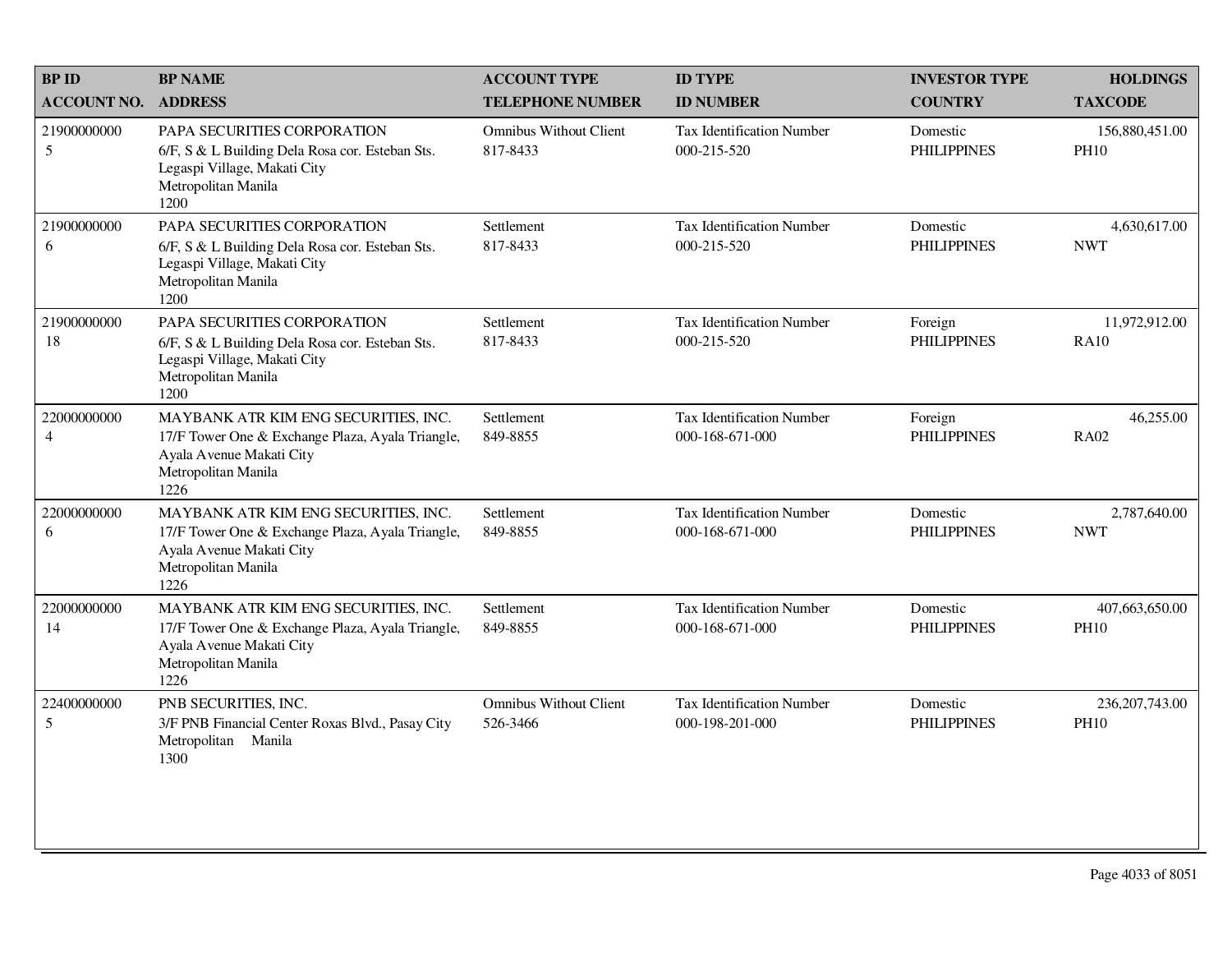| <b>BPID</b>        | <b>BP NAME</b>                                                                                                                                                             | <b>ACCOUNT TYPE</b>                        | <b>ID TYPE</b>                                      | <b>INVESTOR TYPE</b>           | <b>HOLDINGS</b>              |
|--------------------|----------------------------------------------------------------------------------------------------------------------------------------------------------------------------|--------------------------------------------|-----------------------------------------------------|--------------------------------|------------------------------|
| <b>ACCOUNT NO.</b> | <b>ADDRESS</b>                                                                                                                                                             | <b>TELEPHONE NUMBER</b>                    | <b>ID NUMBER</b>                                    | <b>COUNTRY</b>                 | <b>TAXCODE</b>               |
| 22500000000<br>5   | PREMIUM SECURITIES, INC.<br>Unit 1415, Tower 1 & Exchange Plaza Ayala Avenue 848-5915/17<br>cor. Paseo de Roxas Makati City<br>Metropolitan Manila<br>1259                 | <b>Omnibus Without Client</b>              | Tax Identification Number<br>121                    | Domestic<br><b>PHILIPPINES</b> | 49,921,011.00<br><b>PH10</b> |
| 22800000000<br>5   | PRYCE SECURITIES, INC.<br>15/F PRYCE CENTER BUILDING, 1179 CHINO RO816-2426/27<br><b>AVENUE</b><br>BAGTIKAN, MAKATI CITY<br>Metropolitan Manila<br>1226                    | <b>Omnibus Without Client</b>              | <b>Tax Identification Number</b><br>124             | Domestic<br><b>PHILIPPINES</b> | 731,572.00<br><b>PH10</b>    |
| 22900000000<br>5   | SALISBURY BKT SECURITIES CORPORATION<br>Unit 207 Cityland Condominium 10 - Tower 2 6817<br>H.V. De La Costa St. cor. Ayala Ave. Makati City<br>Metropolitan Manila<br>1200 | <b>Omnibus Without Client</b><br>892-88-34 | <b>Tax Identification Number</b><br>000-598-559-000 | Domestic<br><b>PHILIPPINES</b> | 26,184,270.00<br><b>PH10</b> |
| 22900000000<br>18  | SALISBURY BKT SECURITIES CORPORATION<br>Unit 207 Cityland Condominium 10 - Tower 2 6817<br>H.V. De La Costa St. cor. Ayala Ave. Makati City<br>Metropolitan Manila<br>1200 | Settlement<br>892-88-34                    | <b>Tax Identification Number</b><br>000-598-559-000 | Foreign<br><b>PHILIPPINES</b>  | 1,921,348.00<br><b>RA10</b>  |
| 23000000000        | <b>QUALITY INVESTMENTS &amp; SECURITIES</b><br><b>CORPORATION</b>                                                                                                          | <b>Omnibus Without Client</b>              | Tax Identification Number                           | Foreign                        | 442,856,250.00               |
| 1                  | Suite 1602 Tytana Plaza Oriente St, Binondo Manila<br>Metropolitan Manila<br>1006                                                                                          | 241-0547                                   | 000-333-614-000                                     | <b>PHILIPPINES</b>             | FMX1                         |
| 23000000000        | <b>QUALITY INVESTMENTS &amp; SECURITIES</b><br><b>CORPORATION</b>                                                                                                          | <b>Omnibus Without Client</b>              | Tax Identification Number                           | Domestic                       | 4,366,794,594.00             |
| 5                  | Suite 1602 Tytana Plaza Oriente St, Binondo Manila<br>Metropolitan Manila<br>1006                                                                                          | 241-0547                                   | 000-333-614-000                                     | <b>PHILIPPINES</b>             | <b>PH10</b>                  |
| 23000000000        | <b>QUALITY INVESTMENTS &amp; SECURITIES</b><br><b>CORPORATION</b>                                                                                                          | Settlement                                 | <b>Tax Identification Number</b>                    | Domestic                       | 23,313,140.00                |
| 6                  | Suite 1602 Tytana Plaza Oriente St, Binondo Manila<br>Metropolitan Manila<br>1006                                                                                          | 241-0547                                   | 000-333-614-000                                     | <b>PHILIPPINES</b>             | <b>NWT</b>                   |
|                    |                                                                                                                                                                            |                                            |                                                     |                                |                              |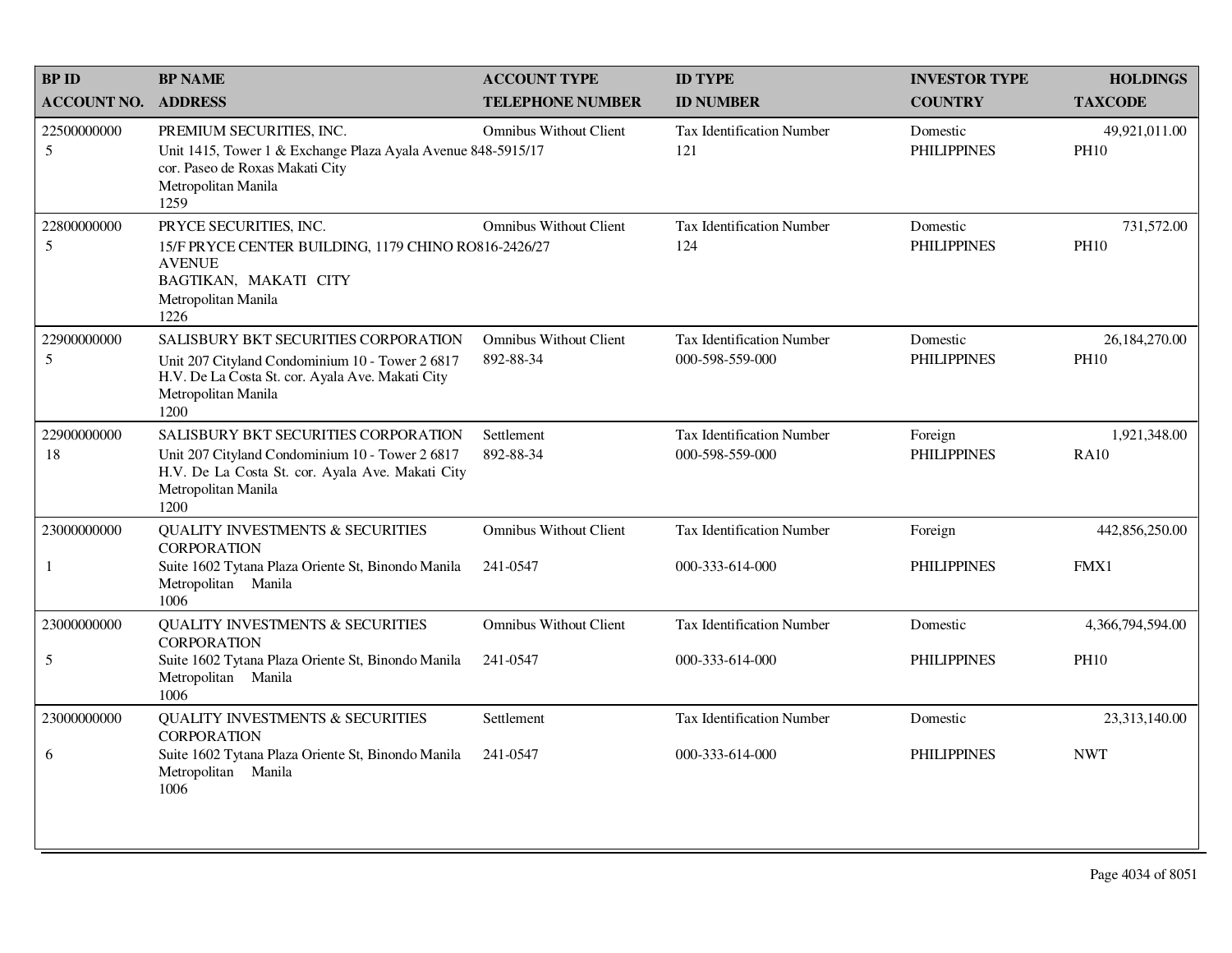| <b>BP ID</b>                  | <b>BP NAME</b>                                                                                                                                                              | <b>ACCOUNT TYPE</b>                             | <b>ID TYPE</b>                                      | <b>INVESTOR TYPE</b>           | <b>HOLDINGS</b>                 |
|-------------------------------|-----------------------------------------------------------------------------------------------------------------------------------------------------------------------------|-------------------------------------------------|-----------------------------------------------------|--------------------------------|---------------------------------|
| <b>ACCOUNT NO.</b>            | <b>ADDRESS</b>                                                                                                                                                              | <b>TELEPHONE NUMBER</b>                         | <b>ID NUMBER</b>                                    | <b>COUNTRY</b>                 | <b>TAXCODE</b>                  |
| 23100000000<br>5              | R & L INVESTMENTS, INC.<br>675 Lee St., Mandaluyong City<br>Metropolitan Manila<br>1501                                                                                     | <b>Omnibus Without Client</b><br>7247210/705207 | <b>Tax Identification Number</b><br>127             | Domestic<br><b>PHILIPPINES</b> | 210,287,228.00<br><b>PH10</b>   |
| 23300000000<br>5              | R. COYIUTO SECURITIES, INC.<br>5/F Corinthian Plaza, Paseo de Roxas, Legaspi Village<br>Makati City<br>Metropolitan Manila<br>$\Omega$                                      | Omnibus Without Client<br>811-3064              | <b>Tax Identification Number</b><br>000-329-417     | Domestic<br><b>PHILIPPINES</b> | 353,847,924.00<br><b>PH10</b>   |
| 23300000000<br>6              | R. COYIUTO SECURITIES, INC.<br>5/F Corinthian Plaza, Paseo de Roxas, Legaspi Village<br>Makati City<br>Metropolitan Manila<br>$\Omega$                                      | Settlement<br>811-3064                          | <b>Tax Identification Number</b><br>000-329-417     | Domestic<br><b>PHILIPPINES</b> | 140,449.00<br><b>NWT</b>        |
| 23500000000<br>5              | REGINA CAPITAL DEVELOPMENT CORPORATI Omnibus Without Client<br>Unit 806 Tower 1 & Exchange Plaza Ayala Triangle,<br>Ayala Avenue Makati City<br>Metropolitan Manila<br>1226 | 848-5482/84                                     | Tax Identification Number<br>131                    | Domestic<br><b>PHILIPPINES</b> | 171, 121, 202.00<br><b>PH10</b> |
| 23500000000<br>6              | REGINA CAPITAL DEVELOPMENT CORPORATI Settlement<br>Unit 806 Tower 1 & Exchange Plaza Ayala Triangle,<br>Ayala Avenue Makati City<br>Metropolitan Manila<br>1226             | 848-5482/84                                     | Tax Identification Number<br>131                    | Domestic<br><b>PHILIPPINES</b> | 7,685,393.00<br><b>NWT</b>      |
| 23600000000<br>5              | R. NUBLA SECURITIES, INC.<br>Room 604, Fil-Am Resources Bldg., 231 Juan Luna S<br>Binondo, Manila<br>Metropolitan Manila<br>1006                                            | <b>Omnibus Without Client</b><br>242-1596       | Tax Identification Number<br>132                    | Domestic<br><b>PHILIPPINES</b> | 18,496,156.00<br><b>PH10</b>    |
| 23700000000<br>5              | AAA SOUTHEAST EQUITIES, INCORPORATED<br>Ground Floor, Fortune Life Building #162 Legaspi St.<br>Legaspi Village Makati City<br>Metropolitan Manila<br>1229                  | <b>Omnibus Without Client</b><br>816-2918       | <b>Tax Identification Number</b><br>000-141-894-000 | Domestic<br><b>PHILIPPINES</b> | 45,476,888.00<br><b>PH10</b>    |
| 23800000000<br>$\mathfrak{S}$ | R. S. LIM & CO., INC.<br>1509 Galvani Street San Isidro, Makati City<br>Metropolitan Manila<br>1234                                                                         | <b>Omnibus Without Client</b><br>8919670        | Tax Identification Number<br>000-333-915-000        | Domestic<br><b>PHILIPPINES</b> | 30,230,170.00<br><b>PH10</b>    |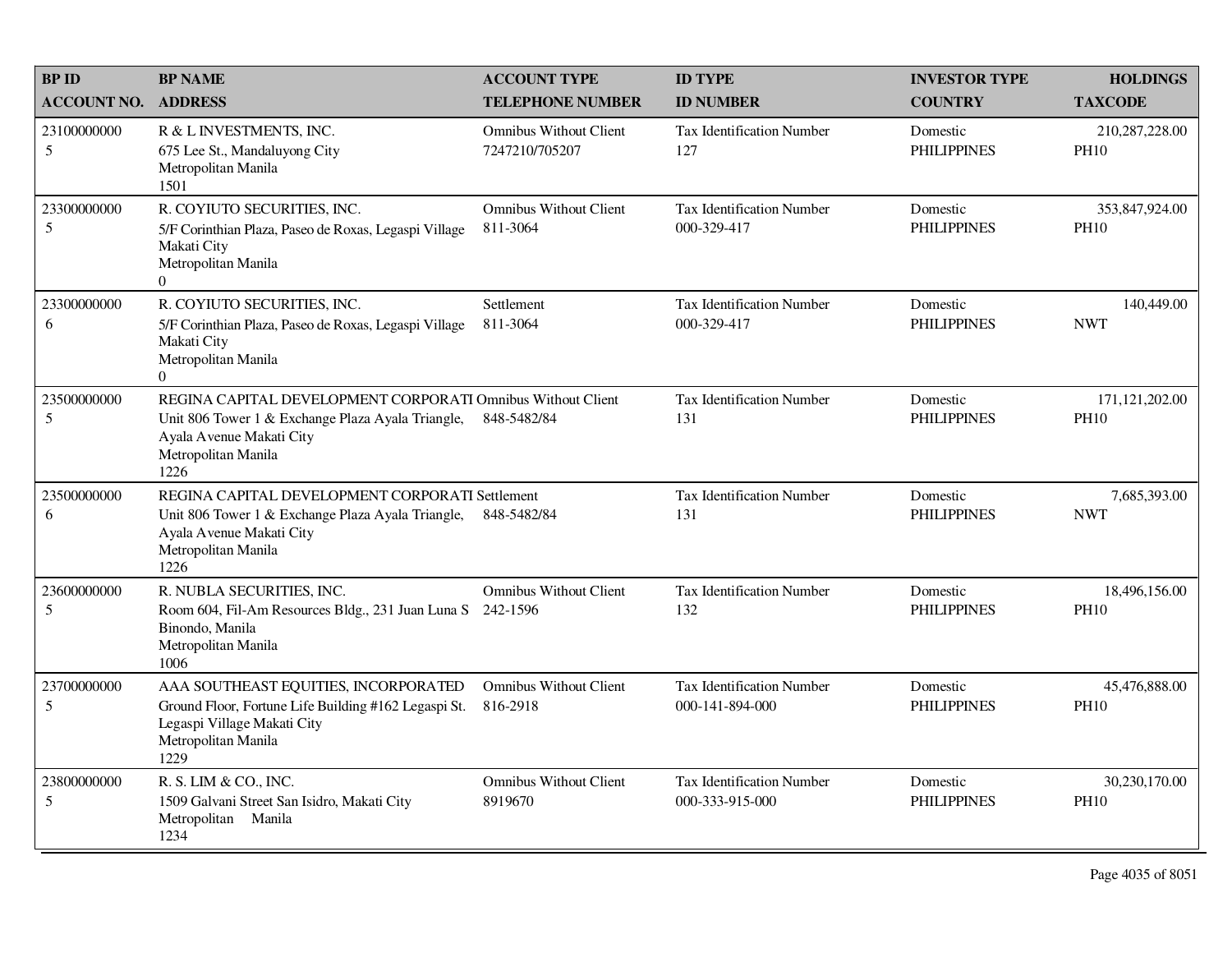| <b>BPID</b>                | <b>BP NAME</b>                                                                                                                                  | <b>ACCOUNT TYPE</b>                         | <b>ID TYPE</b>                                      | <b>INVESTOR TYPE</b>           | <b>HOLDINGS</b>              |
|----------------------------|-------------------------------------------------------------------------------------------------------------------------------------------------|---------------------------------------------|-----------------------------------------------------|--------------------------------|------------------------------|
| <b>ACCOUNT NO. ADDRESS</b> |                                                                                                                                                 | <b>TELEPHONE NUMBER</b>                     | <b>ID NUMBER</b>                                    | <b>COUNTRY</b>                 | <b>TAXCODE</b>               |
| 23800000000<br>6           | R. S. LIM & CO., INC.<br>1509 Galvani Street San Isidro, Makati City<br>Metropolitan Manila<br>1234                                             | Settlement<br>8919670                       | Tax Identification Number<br>000-333-915-000        | Domestic<br><b>PHILIPPINES</b> | 56,180.00<br><b>NWT</b>      |
| 23900000000<br>5           | RTG & COMPANY, INC.<br>Unit 602 Tower 1 & Exchange Plaza Ayala Triangle,<br>Makati City<br>Metropolitan Manila<br>1200                          | <b>Omnibus Without Client</b><br>8919482    | Tax Identification Number<br>000-165-637-000        | Domestic<br><b>PHILIPPINES</b> | 9,180,825.00<br><b>PH10</b>  |
| 24000000000<br>1           | S.J. ROXAS & CO., INC.<br>Unit 612 Tower One, & Exchange Plaza, Ayala<br>Triangle, Ayala Avenue, Makati City<br>Metropolitan Manila<br>$\Omega$ | <b>Omnibus Without Client</b><br>848-5065   | Tax Identification Number<br>136                    | Foreign<br><b>PHILIPPINES</b>  | 2,561,797.00<br>FMX1         |
| 24000000000<br>5           | S.J. ROXAS & CO., INC.<br>Unit 612 Tower One, & Exchange Plaza, Ayala<br>Triangle, Ayala Avenue, Makati City<br>Metropolitan Manila<br>$\Omega$ | <b>Omnibus Without Client</b><br>848-5065   | Tax Identification Number<br>136                    | Domestic<br><b>PHILIPPINES</b> | 82,108,498.00<br><b>PH10</b> |
| 24000000002<br>1           | S.J. ROXAS & CO., INC.<br>Unit 612 Tower One, Ayala Triangle, Ayala Avenue,<br>Makati City<br>Metropolitan Manila<br>$\overline{0}$             | Client<br>8485065 TO 69                     | Tax Identification Number<br>546                    | Domestic<br><b>PHILIPPINES</b> | 1,079,409.00<br><b>NWT</b>   |
| 24200000000<br>5           | SECURITIES SPECIALISTS, INC.<br>Unit 903 National Life Insurance Building,<br>6762 Ayala Avenue, Makati City<br>Metropolitan Manila<br>1000     | <b>Omnibus Without Client</b><br>  523-5595 | <b>Tax Identification Number</b><br>138             | Domestic<br><b>PHILIPPINES</b> | 3,843,408.00<br><b>PH10</b>  |
| 24300000000<br>5           | FIDELITY SECURITIES, INC.<br>2103-B PSE Centre, Exchange Road, Ortigas, Pasig<br>City<br>Metropolitan<br>Manila<br>1600                         | <b>Omnibus Without Client</b><br>6345038    | <b>Tax Identification Number</b><br>002-836-391-000 | Domestic<br><b>PHILIPPINES</b> | 14,298,033.00<br><b>PH10</b> |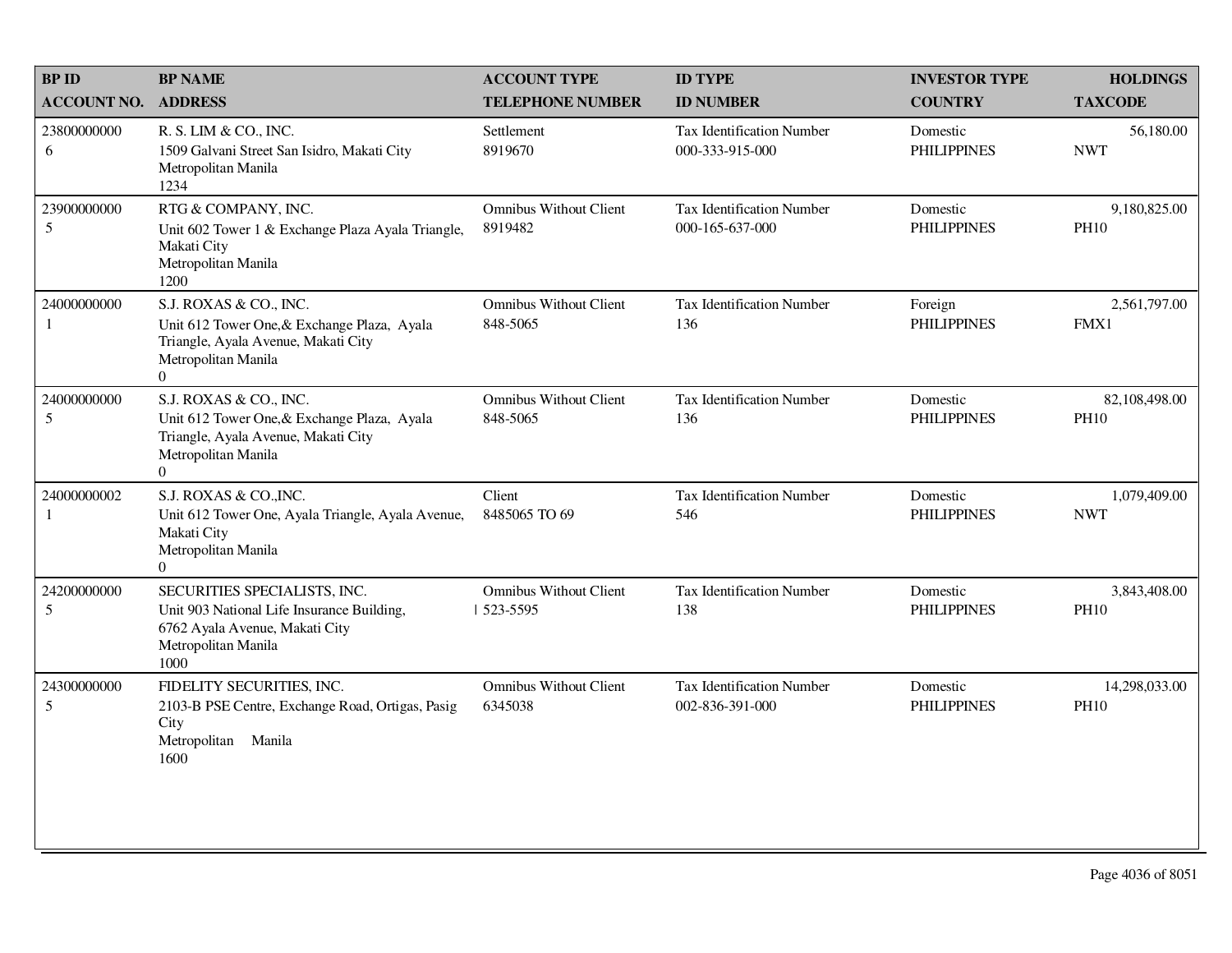| <b>BP ID</b>          | <b>BP NAME</b>                                                                                                                                            | <b>ACCOUNT TYPE</b>                            | <b>ID TYPE</b>                                      | <b>INVESTOR TYPE</b>           | <b>HOLDINGS</b>              |
|-----------------------|-----------------------------------------------------------------------------------------------------------------------------------------------------------|------------------------------------------------|-----------------------------------------------------|--------------------------------|------------------------------|
| <b>ACCOUNT NO.</b>    | <b>ADDRESS</b>                                                                                                                                            | <b>TELEPHONE NUMBER</b>                        | <b>ID NUMBER</b>                                    | <b>COUNTRY</b>                 | <b>TAXCODE</b>               |
| 24600000000<br>5      | SUMMIT SECURITIES, INC.<br>Unit 2102 B/C PSE Center Tektite Tower East<br>Exchange Road, Ortigas Center Pasig City<br>Metropolitan Manila<br>1600         | <b>Omnibus Without Client</b><br>6311032 to 37 | <b>Tax Identification Number</b><br>000-338-985-000 | Domestic<br><b>PHILIPPINES</b> | 36,298,094.00<br><b>PH10</b> |
| 24700000000<br>5      | STANDARD SECURITIES CORPORATION<br>#34 Jefferson St., GHW, San Juan Metro Manila<br>Metropolitan Manila<br>$00\,$                                         | <b>Omnibus Without Client</b><br>8486149       | <b>Tax Identification Number</b><br>000-333-108     | Domestic<br><b>PHILIPPINES</b> | 46,799,853.00<br><b>PH10</b> |
| 24700000000<br>$\tau$ | STANDARD SECURITIES CORPORATION<br>#34 Jefferson St., GHW, San Juan Metro Manila<br>Metropolitan Manila<br>$00\,$                                         | Own<br>8486149                                 | <b>Tax Identification Number</b><br>000-333-108     | Domestic<br><b>PHILIPPINES</b> | 5,000,000.00<br><b>NWT</b>   |
| 25100000000<br>5      | TANSENGCO & CO., INC.<br>U-2308 World Trade Exchange Condominium 215 Jua 241-7155<br>Luna St., Binondo, Manila<br>Metropolitan Manila<br>1006             | <b>Omnibus Without Client</b>                  | <b>Tax Identification Number</b><br>146             | Domestic<br><b>PHILIPPINES</b> | 81,483,401.00<br><b>PH10</b> |
| 25200000000           | THE FIRST RESOURCES MANAGEMENT &                                                                                                                          | <b>Omnibus Without Client</b>                  | Tax Identification Number                           | Domestic                       | 98,701,866.00                |
| $\sqrt{5}$            | SECURITIES CORP.<br>Rms. 801-802, PSE Tower 1 Ayala Ave., cor. Paseo d 8486311 to 18<br>Roxas, Ayala Triangle, Makati City<br>Metropolitan Manila<br>1200 |                                                | 000-149-028-000                                     | <b>PHILIPPINES</b>             | <b>PH10</b>                  |
| 25200000000           | THE FIRST RESOURCES MANAGEMENT $\&$<br>SECURITIES CORP.                                                                                                   | Settlement                                     | Tax Identification Number                           | Domestic                       | 424,581,460.00               |
| 6                     | Rms. 801-802, PSE Tower 1 Ayala Ave., cor. Paseo d 8486311 to 18<br>Roxas, Ayala Triangle, Makati City<br>Metropolitan Manila<br>1200                     |                                                | 000-149-028-000                                     | <b>PHILIPPINES</b>             | <b>NWT</b>                   |
| 25200000000           | THE FIRST RESOURCES MANAGEMENT &<br><b>SECURITIES CORP.</b>                                                                                               | Settlement                                     | <b>Tax Identification Number</b>                    | Foreign                        | 13,641,573.00                |
| 18                    | Rms. 801-802, PSE Tower 1 Ayala Ave., cor. Paseo d 8486311 to 18<br>Roxas, Ayala Triangle, Makati City<br>Metropolitan Manila<br>1200                     |                                                | 000-149-028-000                                     | <b>PHILIPPINES</b>             | <b>RA10</b>                  |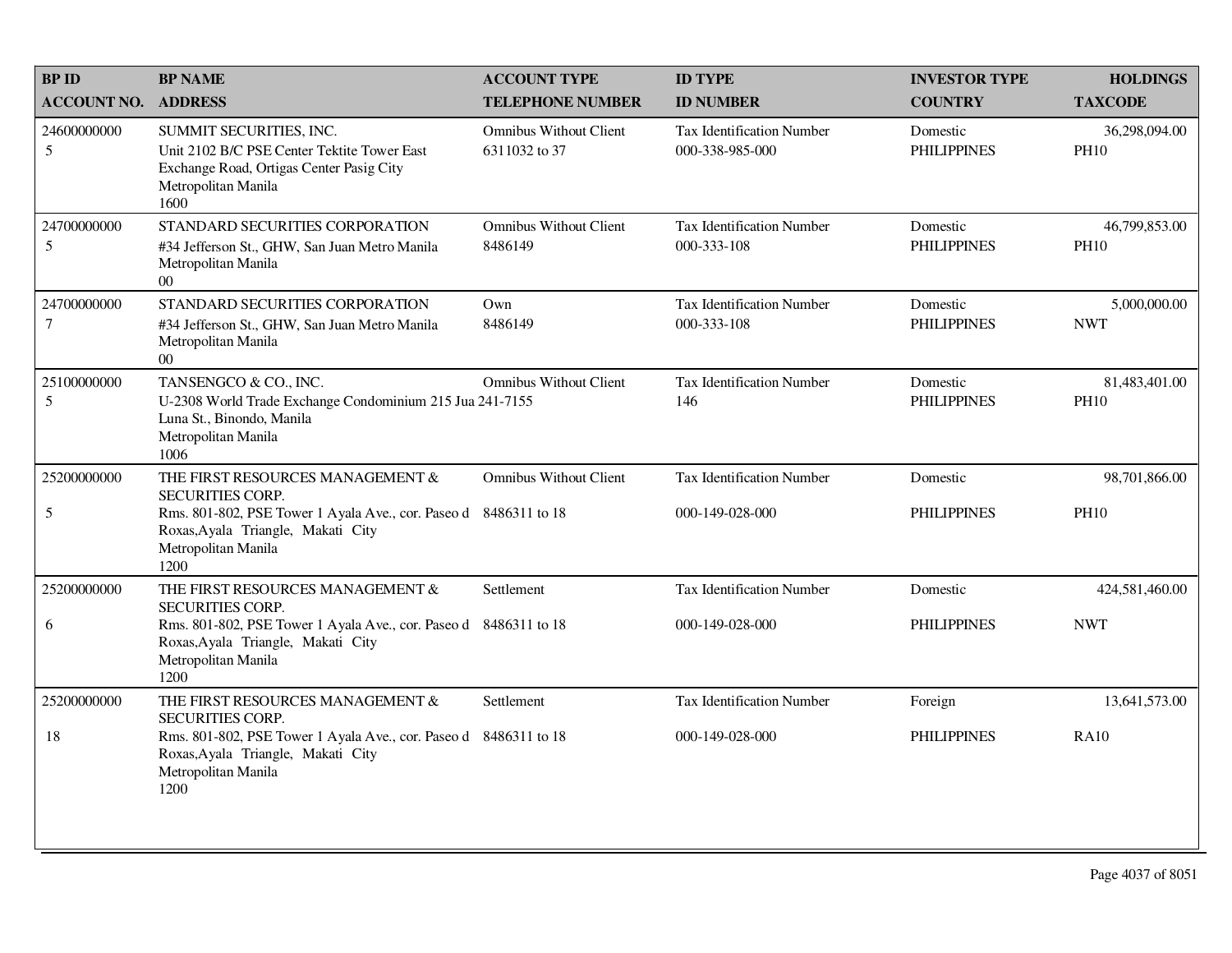| <b>BPID</b>                   | <b>BP NAME</b>                                                                                                                                      | <b>ACCOUNT TYPE</b>                       | <b>ID TYPE</b>                               | <b>INVESTOR TYPE</b>           | <b>HOLDINGS</b>                 |
|-------------------------------|-----------------------------------------------------------------------------------------------------------------------------------------------------|-------------------------------------------|----------------------------------------------|--------------------------------|---------------------------------|
| <b>ACCOUNT NO.</b>            | <b>ADDRESS</b>                                                                                                                                      | <b>TELEPHONE NUMBER</b>                   | <b>ID NUMBER</b>                             | <b>COUNTRY</b>                 | <b>TAXCODE</b>                  |
| 25200000000                   | THE FIRST RESOURCES MANAGEMENT &<br>SECURITIES CORP.                                                                                                | Settlement                                | Tax Identification Number                    | Foreign                        | 35,657,865.00                   |
| 24                            | Rms. 801-802, PSE Tower 1 Ayala Ave., cor. Paseo d<br>Roxas, Ayala Triangle, Makati City<br>Metropolitan Manila<br>1200                             | 8486311 to 18                             | 000-149-028-000                              | <b>PHILIPPINES</b>             | <b>FTXN</b>                     |
| 25300000000<br>5              | TOWER SECURITIES, INC.<br>1802-C Tektite Tower I Exchange Road, Ortigas Cent<br>Pasig City<br>Metropolitan Manila<br>1600                           | <b>Omnibus Without Client</b><br>6354448  | Tax Identification Number<br>148             | Domestic<br><b>PHILIPPINES</b> | 372,855,240.00<br><b>PH10</b>   |
| 25300000000<br>$\overline{7}$ | TOWER SECURITIES, INC.<br>1802-C Tektite Tower I Exchange Road, Ortigas Cent<br>Pasig City<br>Metropolitan Manila<br>1600                           | Own<br>6354448                            | <b>Tax Identification Number</b><br>148      | Domestic<br><b>PHILIPPINES</b> | 1,080,758.00<br><b>NWT</b>      |
| 25600000000<br>5              | TRENDLINE SECURITIES CORPORATION<br>Rm. 503 Tytana Plaza Lorenzo Ruiz St., Binondo,<br>Manila<br>Metropolitan Manila<br>1006                        | <b>Omnibus Without Client</b><br>241-0387 | <b>Tax Identification Number</b><br>151      | Domestic<br><b>PHILIPPINES</b> | 599,664.00<br><b>PH10</b>       |
| 25700000000<br>5              | TRI-STATE SECURITIES, INC.<br>Unit 1007, 10/F Ayala Triangle Tower I, Ayala<br>Avenue, Makati City<br>Metropolitan Manila<br>1226                   | <b>Omnibus Without Client</b><br>8485042  | Tax Identification Number<br>000-704-920-000 | Domestic<br><b>PHILIPPINES</b> | 5,421,000.00<br><b>PH10</b>     |
| 25700000000<br>6              | TRI-STATE SECURITIES, INC.<br>Unit 1007, 10/F Ayala Triangle Tower I, Ayala<br>Avenue, Makati City<br>Metropolitan Manila<br>1226                   | Settlement<br>8485042                     | Tax Identification Number<br>000-704-920-000 | Domestic<br><b>PHILIPPINES</b> | 436,500.00<br><b>NWT</b>        |
| 25900000000<br>5              | UCPB SECURITIES, INC.<br>Suite 1612, 16/F Ayala Tower I Exchange Plaza, Ayal<br>Ave. cor. Paseo de Roxas Makati City<br>Metropolitan Manila<br>1226 | <b>Omnibus Without Client</b><br>8485678  | <b>Tax Identification Number</b><br>154      | Domestic<br><b>PHILIPPINES</b> | 225, 257, 539.00<br><b>PH10</b> |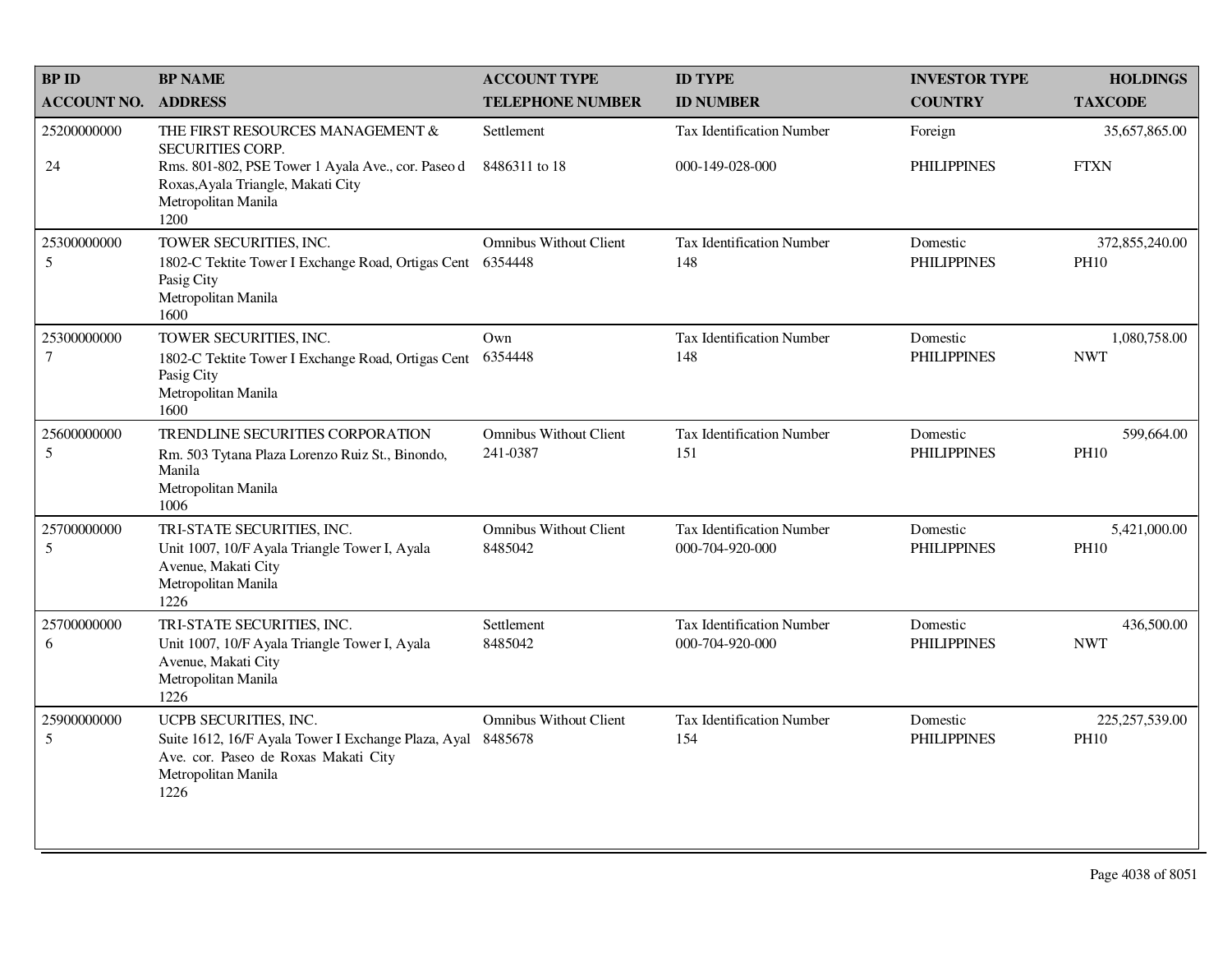| <b>BP ID</b>                  | <b>BP NAME</b>                                                                                                                                             | <b>ACCOUNT TYPE</b>     | <b>ID TYPE</b>                                  | <b>INVESTOR TYPE</b>           | <b>HOLDINGS</b>               |
|-------------------------------|------------------------------------------------------------------------------------------------------------------------------------------------------------|-------------------------|-------------------------------------------------|--------------------------------|-------------------------------|
| <b>ACCOUNT NO. ADDRESS</b>    |                                                                                                                                                            | <b>TELEPHONE NUMBER</b> | <b>ID NUMBER</b>                                | <b>COUNTRY</b>                 | <b>TAXCODE</b>                |
| 25900000000<br>6              | UCPB SECURITIES, INC.<br>Suite 1612, 16/F Ayala Tower I Exchange Plaza, Ayal<br>Ave. cor. Paseo de Roxas Makati City<br>Metropolitan Manila<br>1226        | Settlement<br>8485678   | Tax Identification Number<br>154                | Domestic<br><b>PHILIPPINES</b> | 20,000.00<br><b>NWT</b>       |
| 26100000004<br>1              | E.SECURITIES, INC. ITF VARIOUS CLIENTS<br>11/F Exportbank Plaza Chino Roces cor Sen. Gil J.<br>Puyat Ave, Makati City<br>Metropolitan Manila<br>1251       | Client                  | Tax Identification Number<br>560                | Domestic<br><b>PHILIPPINES</b> | 176,400.00<br><b>PH10</b>     |
| 26300000000<br>$\overline{2}$ | VENTURE SECURITIES, INC.<br>Unit 811 Tower One & Exchange Plaza Ayala Triangl<br>Ayala Ave. cor. Paseo de Roxas Makati City<br>Metropolitan Manila<br>1226 | Settlement<br>8486505   | Tax Identification Number<br>158                | Foreign<br><b>PHILIPPINES</b>  | 300,000.00<br>FMX1            |
| 26300000000<br>6              | VENTURE SECURITIES, INC.<br>Unit 811 Tower One & Exchange Plaza Ayala Triangl<br>Ayala Ave. cor. Paseo de Roxas Makati City<br>Metropolitan Manila<br>1226 | Settlement<br>8486505   | <b>Tax Identification Number</b><br>158         | Domestic<br><b>PHILIPPINES</b> | 710,262.00<br><b>NWT</b>      |
| 26300000005<br>1              | VENTURE SECURITIES, INC.<br>7/F PHILS. FIRST BLDG., 6764 AYALA AVE.,<br><b>MAKATI CITY</b><br>Metropolitan Manila<br>STMT - D                              | Client<br>864-0471      | Certificate Of Incorporation<br>000-810-760-000 | Domestic<br><b>PHILIPPINES</b> | 13,029,943.00<br><b>NWT</b>   |
| 26300000012<br>$\mathbf{1}$   | VENTURE SECURITIES, INC.<br>8/F iACADEMY BLDG. 6764 AYALA AVE.,<br><b>MAKATI CITY</b><br>Metropolitan Manila<br>1226                                       | Client<br>848-6505      | Certificate Of Incorporation<br>26300000012     | Domestic<br><b>PHILIPPINES</b> | 128,089,887.00<br><b>NWT</b>  |
| 26600000000<br>5              | VICSAL SECURITIES & STOCK BROKERAGE, IN Omnibus Without Client<br>658 C. Palanca St., Quiapo, Manila<br>Metropolitan Manila<br>1001                        | 7349771                 | Tax Identification Number<br>000-089-167-000    | Domestic<br><b>PHILIPPINES</b> | 751,467,661.00<br><b>PH10</b> |
| 26600000000<br>6              | VICSAL SECURITIES & STOCK BROKERAGE, IN Settlement<br>658 C. Palanca St., Quiapo, Manila<br>Metropolitan Manila<br>1001                                    | 7349771                 | Tax Identification Number<br>000-089-167-000    | Domestic<br><b>PHILIPPINES</b> | 99,782,022.00<br><b>NWT</b>   |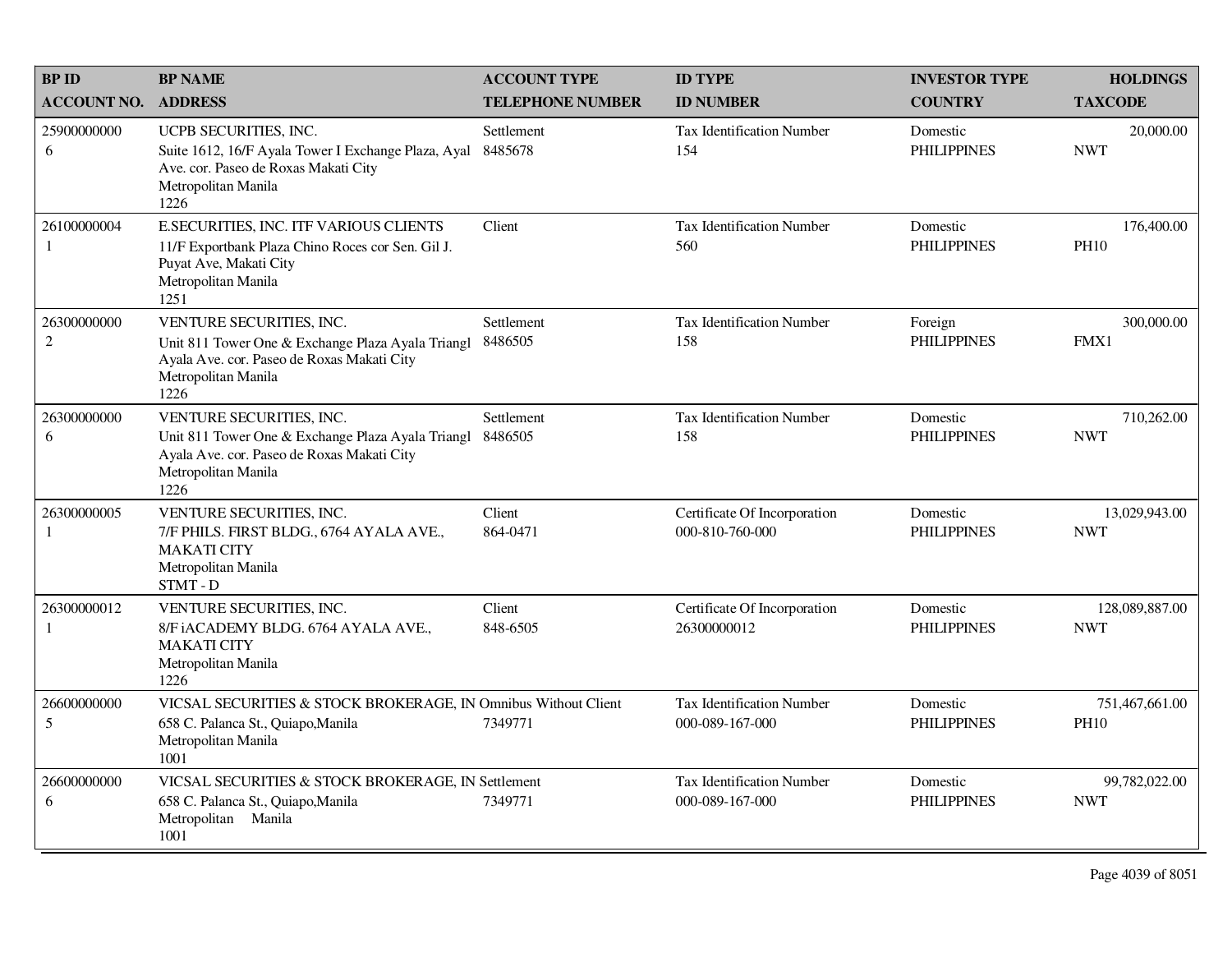| <b>BP NAME</b>                                                                                                                       | <b>ACCOUNT TYPE</b>                       | <b>ID TYPE</b>                                                                                                                                                          | <b>INVESTOR TYPE</b>           | <b>HOLDINGS</b>                |
|--------------------------------------------------------------------------------------------------------------------------------------|-------------------------------------------|-------------------------------------------------------------------------------------------------------------------------------------------------------------------------|--------------------------------|--------------------------------|
| <b>ADDRESS</b>                                                                                                                       | <b>TELEPHONE NUMBER</b>                   | <b>ID NUMBER</b>                                                                                                                                                        | <b>COUNTRY</b>                 | <b>TAXCODE</b>                 |
| Unit 1515, 15/F Ayala Tower One Ayala Triangle,<br>Ayala Ave. cor Paseo de Roxas Makati City<br>Metropolitan Manila<br>1226          | 759-4133/34                               | Tax Identification Number<br>003-458-062-000                                                                                                                            | Foreign<br><b>PHILIPPINES</b>  | 644,742.00<br>FMX1             |
| Unit 1515, 15/F Ayala Tower One Ayala Triangle,<br>Ayala Ave. cor Paseo de Roxas Makati City<br>Metropolitan Manila<br>1226          | 759-4133/34                               | Tax Identification Number<br>003-458-062-000                                                                                                                            | Domestic<br><b>PHILIPPINES</b> | 14,075,689.00<br><b>PH10</b>   |
| Unit 1515, 15/F Ayala Tower One Ayala Triangle,<br>Ayala Ave. cor Paseo de Roxas Makati City<br>Metropolitan Manila<br>1226          | 759-4133/34                               | <b>Tax Identification Number</b><br>003-458-062-000                                                                                                                     | Domestic<br><b>PHILIPPINES</b> | 386, 375, 169.00<br><b>NWT</b> |
| WEALTH SECURITIES, INC.<br>2103 PSE Centre, Exchange Road Ortigas Centre, Pas<br>City<br>Metropolitan Manila<br>1600                 | <b>Omnibus Without Client</b><br>634-5038 | Tax Identification Number<br>000-330-678                                                                                                                                | Domestic<br><b>PHILIPPINES</b> | 690,442,330.00<br><b>PH10</b>  |
| WEALTH SECURITIES, INC.<br>2103 PSE Centre, Exchange Road Ortigas Centre, Pas<br>City<br>Metropolitan Manila<br>1600                 | Own<br>634-5038                           | <b>Tax Identification Number</b><br>000-330-678                                                                                                                         | Domestic<br><b>PHILIPPINES</b> | 150,085,085.00<br><b>NWT</b>   |
| WEALTH SECURITIES, INC.<br>2103 PSE Centre, Exchange Road Ortigas Centre, Pas<br>City<br>Metropolitan Manila<br>1600                 | Client<br>689-8080                        | Tax Identification Number<br>320                                                                                                                                        | Domestic<br><b>PHILIPPINES</b> | 213,107,500.00<br><b>NWT</b>   |
| WESTLINK GLOBAL EQUITIES, INC.<br>6/F Philippine Stock Exchange Plaza Ayala Avenue,<br>Makati City<br>Metropolitan<br>Manila<br>1200 | <b>Omnibus Without Client</b><br>848-6231 | <b>Tax Identification Number</b><br>000-334-828                                                                                                                         | Domestic<br><b>PHILIPPINES</b> | 30,629,883.00<br><b>PH10</b>   |
|                                                                                                                                      |                                           | FIRST METRO SECURITIES BROKERAGE CORP. Settlement<br>FIRST METRO SECURITIES BROKERAGE CORP. Omnibus Without Client<br>FIRST METRO SECURITIES BROKERAGE CORP. Settlement |                                |                                |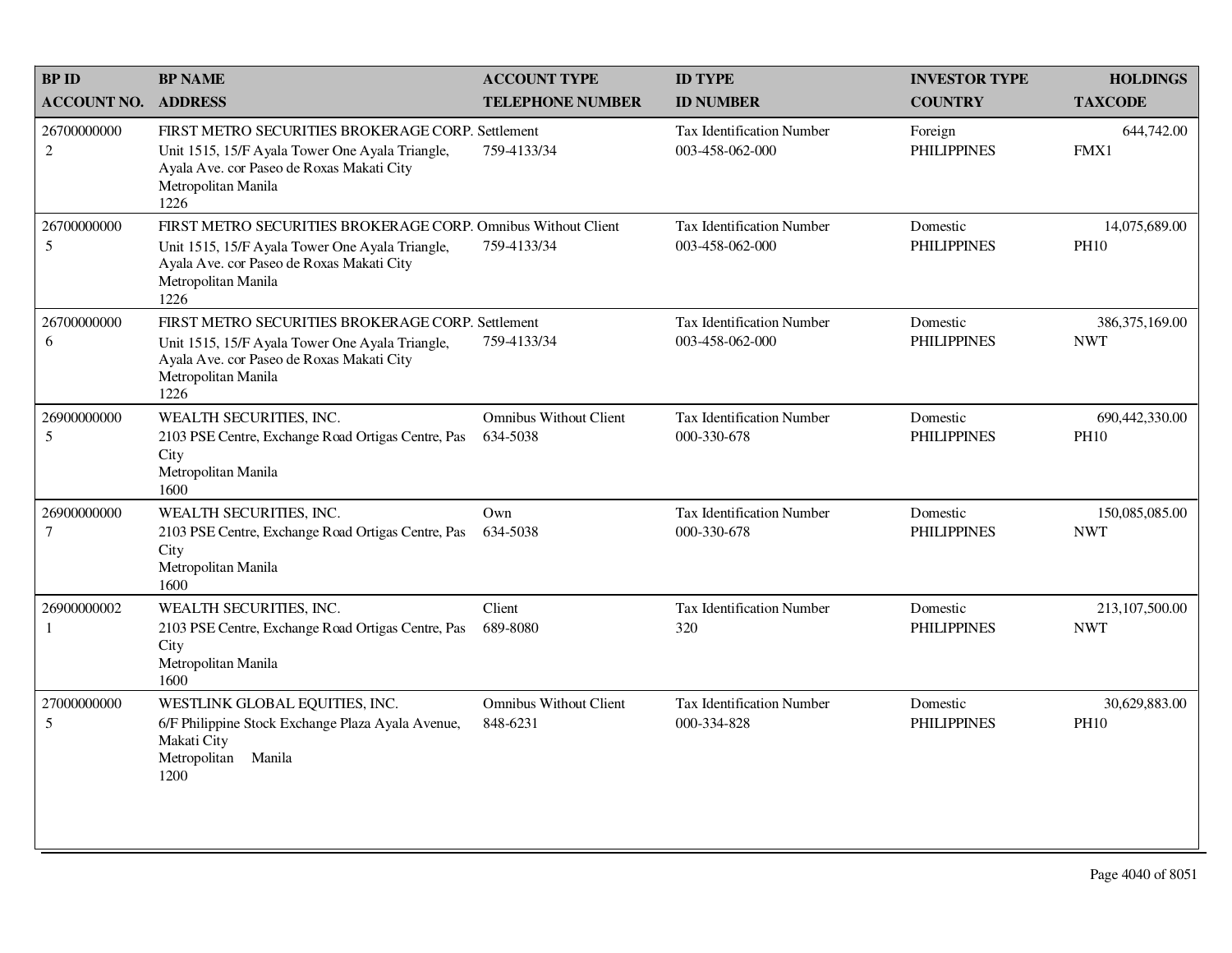| <b>BPID</b>                   | <b>BP NAME</b>                                                                                                                                                 | <b>ACCOUNT TYPE</b>                       | <b>ID TYPE</b>                                      | <b>INVESTOR TYPE</b>           | <b>HOLDINGS</b>               |
|-------------------------------|----------------------------------------------------------------------------------------------------------------------------------------------------------------|-------------------------------------------|-----------------------------------------------------|--------------------------------|-------------------------------|
| <b>ACCOUNT NO.</b>            | <b>ADDRESS</b>                                                                                                                                                 | <b>TELEPHONE NUMBER</b>                   | <b>ID NUMBER</b>                                    | <b>COUNTRY</b>                 | <b>TAXCODE</b>                |
| 27200000000<br>$\mathbf{1}$   | BERNAD SECURITIES, INC.<br>3/F 1033 M.H. del Pilar St. Ermita, Manila<br>Metropolitan Manila<br>1000                                                           | <b>Omnibus Without Client</b><br>5245186  | <b>Tax Identification Number</b><br>002-919-761     | Foreign<br><b>PHILIPPINES</b>  | 6,000,000.00<br>FMX1          |
| 27200000000<br>5              | BERNAD SECURITIES, INC.<br>3/F 1033 M.H. del Pilar St. Ermita, Manila<br>Metropolitan Manila<br>1000                                                           | <b>Omnibus Without Client</b><br>5245186  | <b>Tax Identification Number</b><br>002-919-761     | Domestic<br><b>PHILIPPINES</b> | 24,238,261.00<br><b>PH10</b>  |
| 27300000000<br>$\mathfrak{S}$ | WONG SECURITIES CORPORATION<br>1402-B A. Mabini St., cor. Sta. Monica St., Ermita,<br>Manila<br>Metropolitan Manila<br>1000                                    | <b>Omnibus Without Client</b><br>5217794  | Tax Identification Number<br>000-350-895-000        | Domestic<br><b>PHILIPPINES</b> | 10,200,000.00<br><b>PH10</b>  |
| 27300000000<br>6              | WONG SECURITIES CORPORATION<br>1402-B A. Mabini St., cor. Sta. Monica St., Ermita,<br>Manila<br>Metropolitan Manila<br>1000                                    | Settlement<br>5217794                     | <b>Tax Identification Number</b><br>000-350-895-000 | Domestic<br><b>PHILIPPINES</b> | 200,000.00<br><b>NWT</b>      |
| 27500000000<br>5              | YAO & ZIALCITA, INC.<br>Yao & Zialcita, Inc., 5G Vernida I Condominium, 120 5274019 to 21<br>Amorsolo St., Legaspi Village, Makati City<br>Metropolitan Manila | <b>Omnibus Without Client</b>             | <b>Tax Identification Number</b><br>170             | Domestic<br><b>PHILIPPINES</b> | 74,613,395.00<br><b>PH10</b>  |
| 27500000000<br>$\tau$         | YAO & ZIALCITA, INC.<br>Yao & Zialcita, Inc., 5G Vernida I Condominium, 120 5274019 to 21<br>Amorsolo St., Legaspi Village, Makati City<br>Metropolitan Manila | Own                                       | <b>Tax Identification Number</b><br>170             | Domestic<br><b>PHILIPPINES</b> | 15,100,000.00<br><b>NWT</b>   |
| 27800000000<br>1              | YU & COMPANY, INC.<br>Unit E 1606-B Tektite Tower 1 Exhange Road, Ortiga<br>Center Pasig City<br>Metropolitan Manila<br>1600                                   | <b>Omnibus Without Client</b><br>634-6248 | Tax Identification Number<br>000-324-373-000        | Foreign<br><b>PHILIPPINES</b>  | 6,400,000.00<br>FMX1          |
| 27800000000<br>5              | YU & COMPANY, INC.<br>Unit E 1606-B Tektite Tower 1 Exhange Road, Ortiga<br>Center Pasig City<br>Metropolitan Manila<br>1600                                   | <b>Omnibus Without Client</b><br>634-6248 | <b>Tax Identification Number</b><br>000-324-373-000 | Domestic<br><b>PHILIPPINES</b> | 219,709,180.00<br><b>PH10</b> |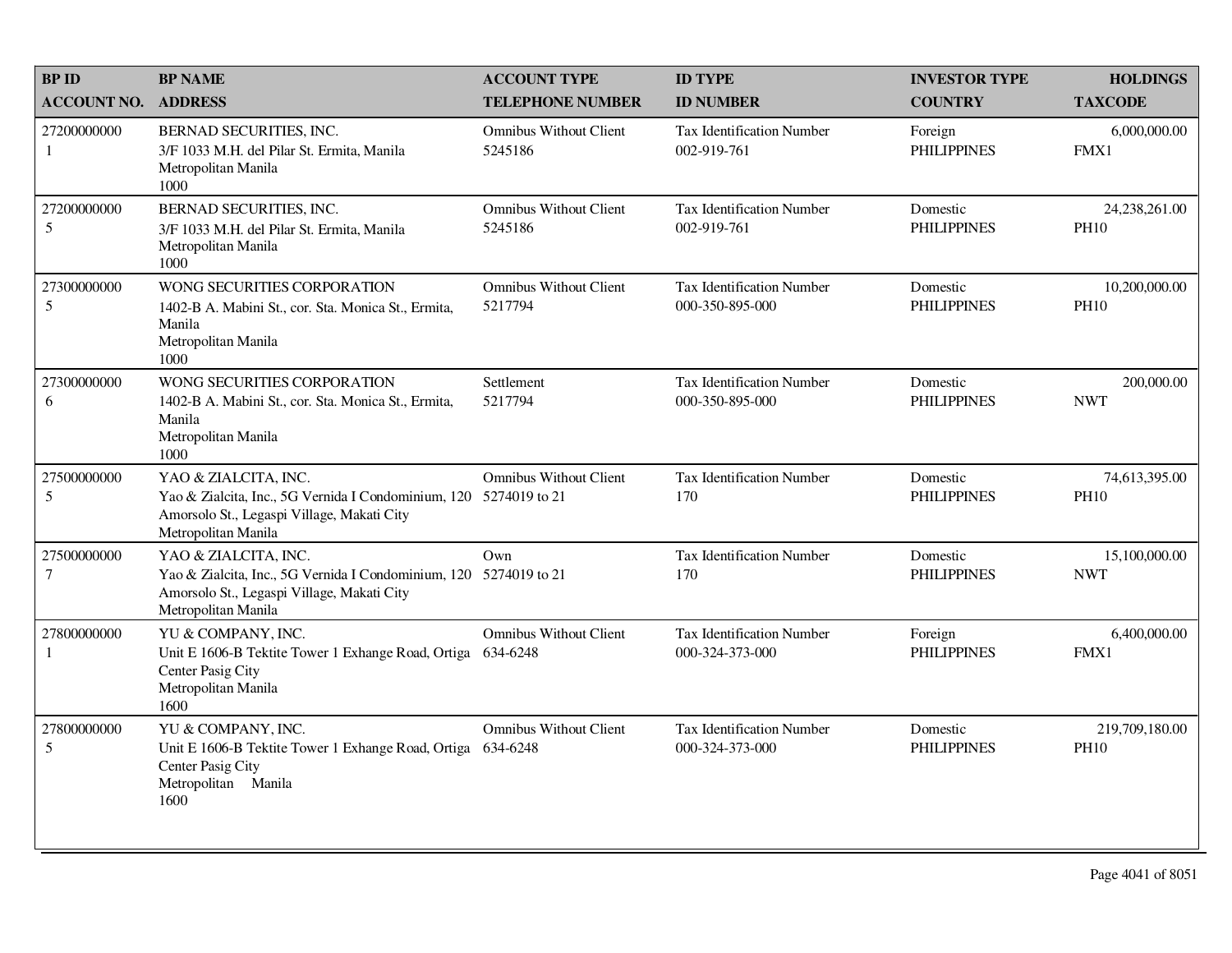| <b>BPID</b>                     | <b>BP NAME</b>                                                                                                                                                               | <b>ACCOUNT TYPE</b>                            | <b>ID TYPE</b>                                      | <b>INVESTOR TYPE</b>           | <b>HOLDINGS</b>                 |
|---------------------------------|------------------------------------------------------------------------------------------------------------------------------------------------------------------------------|------------------------------------------------|-----------------------------------------------------|--------------------------------|---------------------------------|
| <b>ACCOUNT NO.</b>              | <b>ADDRESS</b>                                                                                                                                                               | <b>TELEPHONE NUMBER</b>                        | <b>ID NUMBER</b>                                    | <b>COUNTRY</b>                 | <b>TAXCODE</b>                  |
| 27800000000<br>$\boldsymbol{7}$ | YU & COMPANY, INC.<br>Unit E 1606-B Tektite Tower 1 Exhange Road, Ortiga<br>Center Pasig City<br>Metropolitan Manila<br>1600                                                 | Own<br>634-6248                                | <b>Tax Identification Number</b><br>000-324-373-000 | Domestic<br><b>PHILIPPINES</b> | 1,280,898.00<br><b>NWT</b>      |
| 27900000000<br>5                | <b>BDO SECURITIES CORPORATION</b><br>27/F Tower I & Exchange Plaza Ayala Ave., Makati<br>City<br>Metropolitan Manila<br>1226                                                 | <b>Omnibus Without Client</b><br>759-41-44     | Tax Identification Number<br>004-814-885-000        | Domestic<br><b>PHILIPPINES</b> | 1,471,215,481.00<br><b>PH10</b> |
| 28200000000<br>6                | PCCI SECURITIES BROKERS CORP.<br>3/F PCCI Corporate Centre 118 Alfaro St, Salcedo<br>Village Makati City<br>Metropolitan Manila<br>1227                                      | Settlement<br>893-3920                         | <b>Tax Identification Number</b><br>177             | Domestic<br><b>PHILIPPINES</b> | 160,974,865.00<br><b>NWT</b>    |
| 28300000000<br>5                | EAGLE EQUITIES, INC.<br>179 Kaimito St. Valle Verde II, Pasig City<br>Metropolitan Manila<br>1600                                                                            | <b>Omnibus Without Client</b><br>6363637 to 39 | <b>Tax Identification Number</b><br>178             | Domestic<br><b>PHILIPPINES</b> | 295,212,269.00<br><b>PH10</b>   |
| 28500000000<br>5                | GOLDEN TOWER SECURITIES & HOLDINGS, IN Omnibus Without Client<br>4-B Vernida I Condominium, 120 Amorsolo St.,<br>Legaspi Village, Makati City<br>Metropolitan Manila<br>1229 | 8132839                                        | <b>Tax Identification Number</b><br>179             | Domestic<br><b>PHILIPPINES</b> | 15,478,048.00<br><b>PH10</b>    |
| 28600000000<br>$\sqrt{5}$       | SOLAR SECURITIES, INC.<br>Unit 3002-A East Tower, Phil. Stock Exchange Centre<br>Exchange Road, Ortigas Complex, Pasig City<br>Metropolitan Manila<br>1605                   | <b>Omnibus Without Client</b><br>6366301       | Tax Identification Number<br>001-949-768-000        | Domestic<br><b>PHILIPPINES</b> | 154,381,238.00<br><b>PH10</b>   |
| 28800000000<br>$\mathbf{1}$     | G.D. TAN & COMPANY, INC.<br>Unit 2203-A East Tower, PSE Center Exchange Road, 6339989<br>Ortigas Center, Pasig City<br>Metropolitan Manila<br>1600                           | <b>Omnibus Without Client</b>                  | Tax Identification Number<br>000-121-113-000        | Foreign<br><b>PHILIPPINES</b>  | 1,690,000.00<br>FMX1            |
|                                 |                                                                                                                                                                              |                                                |                                                     |                                |                                 |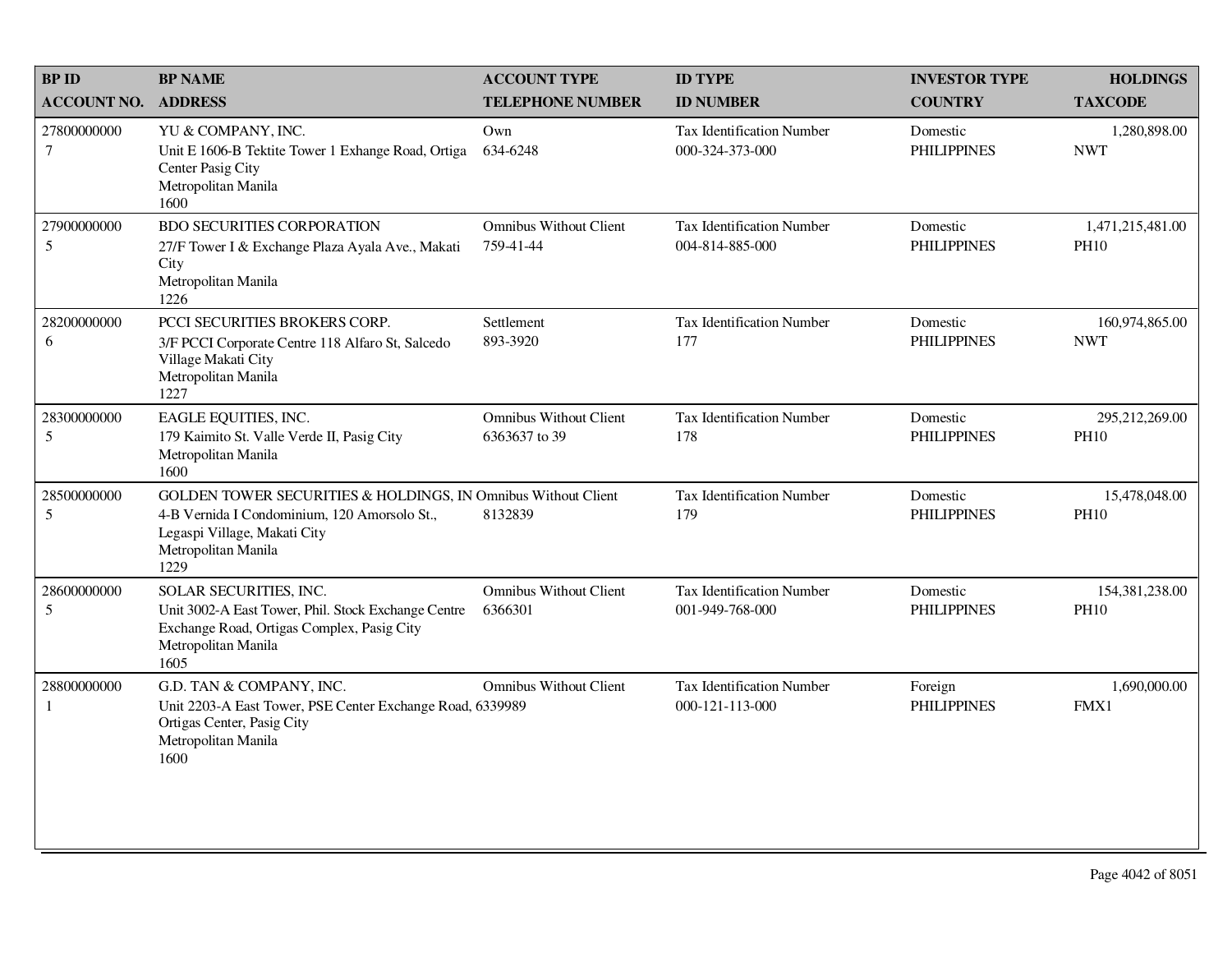| <b>BP ID</b>          | <b>BP NAME</b>                                                                                                                                                     | <b>ACCOUNT TYPE</b>                      | <b>ID TYPE</b>                                      | <b>INVESTOR TYPE</b>           | <b>HOLDINGS</b>              |
|-----------------------|--------------------------------------------------------------------------------------------------------------------------------------------------------------------|------------------------------------------|-----------------------------------------------------|--------------------------------|------------------------------|
| <b>ACCOUNT NO.</b>    | <b>ADDRESS</b>                                                                                                                                                     | <b>TELEPHONE NUMBER</b>                  | <b>ID NUMBER</b>                                    | <b>COUNTRY</b>                 | <b>TAXCODE</b>               |
| 28800000000<br>5      | G.D. TAN & COMPANY, INC.<br>Unit 2203-A East Tower, PSE Center Exchange Road, 6339989<br>Ortigas Center, Pasig City<br>Metropolitan Manila<br>1600                 | <b>Omnibus Without Client</b>            | <b>Tax Identification Number</b><br>000-121-113-000 | Domestic<br><b>PHILIPPINES</b> | 37,381,867.00<br><b>PH10</b> |
| 28800000000<br>6      | G.D. TAN & COMPANY, INC.<br>Unit 2203-A East Tower, PSE Center Exchange Road, 6339989<br>Ortigas Center, Pasig City<br>Metropolitan Manila<br>1600                 | Settlement                               | Tax Identification Number<br>000-121-113-000        | Domestic<br><b>PHILIPPINES</b> | 6,177,730.00<br><b>NWT</b>   |
| 28800000000<br>$\tau$ | G.D. TAN & COMPANY, INC.<br>Unit 2203-A East Tower, PSE Center Exchange Road, 6339989<br>Ortigas Center, Pasig City<br>Metropolitan Manila<br>1600                 | Own                                      | Tax Identification Number<br>000-121-113-000        | Domestic<br><b>PHILIPPINES</b> | 10,791.00<br><b>NWT</b>      |
| 32300000003<br>1      | PERLA COMPAÑA DE SEGUROS INC.<br>Trafalgar Plaza, Unit 17-D, 105 H.V. dela Costa St.,<br>Salcedo Vill., Makati City<br>Metropolitan Manila<br>1227                 | Client<br>886-5637                       | Tax Identification Number<br>424                    | Domestic<br><b>PHILIPPINES</b> | 9,337,752.00<br><b>NWT</b>   |
| 32800000000<br>5      | DW CAPITAL INC.<br>UNIT 1610-1611 TOWER ONE & EXCHANGE<br>PLAZA, AYALA TRIANGLE, AYALA AVENUE,<br><b>MAKATI CITY 1226</b><br>Metropolitan Manila<br>$\overline{0}$ | <b>Omnibus Without Client</b><br>8369633 | <b>Tax Identification Number</b><br>200-262-862-000 | Domestic<br><b>PHILIPPINES</b> | 91,743,292.00<br><b>PH10</b> |
| 32800000000<br>18     | DW CAPITAL INC.<br>UNIT 1610-1611 TOWER ONE & EXCHANGE<br>PLAZA, AYALA TRIANGLE, AYALA AVENUE,<br>MAKATI CITY 1226<br>Metropolitan Manila<br>$\Omega$              | Settlement<br>8369633                    | <b>Tax Identification Number</b><br>200-262-862-000 | Foreign<br><b>PHILIPPINES</b>  | 6,400,000.00<br><b>RA10</b>  |
| 33800000000<br>8      | PHILIPPINE EQUITY PARTNERS, INC.<br>Unit 19C Citibank Tower Citibank Plaza 8741 Paseo d 8145788<br>Roxas Makati City<br>Metropolitan Manila<br>1226                | Settlement                               | <b>Tax Identification Number</b><br>213-130-068-000 | Domestic<br><b>PHILIPPINES</b> | 119,890.00<br><b>NWT</b>     |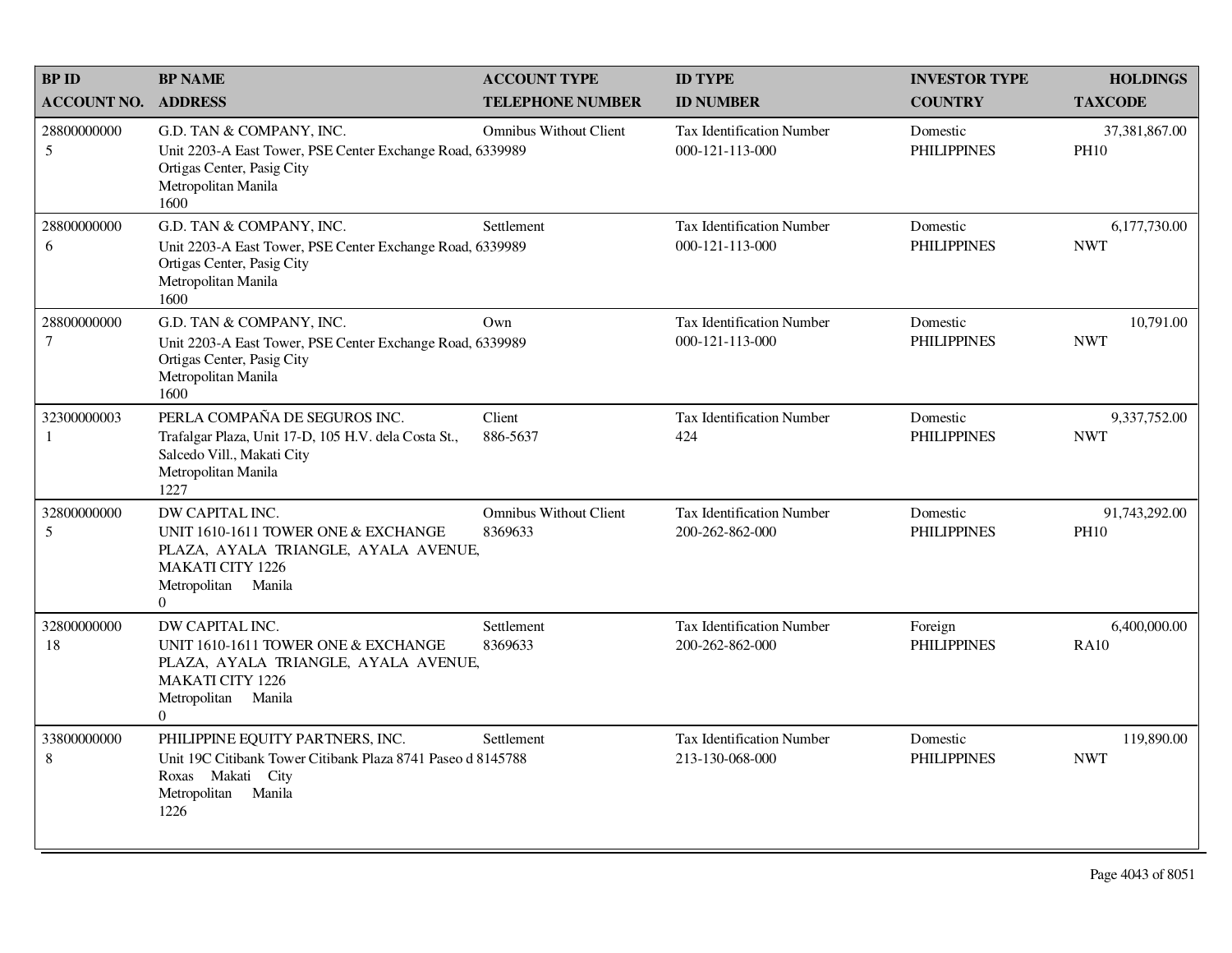| <b>BPID</b>           | <b>BP NAME</b>                                                                                                                                                | <b>ACCOUNT TYPE</b>                            | <b>ID TYPE</b>                                      | <b>INVESTOR TYPE</b>           | <b>HOLDINGS</b>               |
|-----------------------|---------------------------------------------------------------------------------------------------------------------------------------------------------------|------------------------------------------------|-----------------------------------------------------|--------------------------------|-------------------------------|
| <b>ACCOUNT NO.</b>    | <b>ADDRESS</b>                                                                                                                                                | <b>TELEPHONE NUMBER</b>                        | <b>ID NUMBER</b>                                    | <b>COUNTRY</b>                 | <b>TAXCODE</b>                |
| 34500000000<br>5      | UNICAPITAL SECURITIES INC.<br>4F Majalco Bldg Benavidez cor Trasierra Sts Legaspi<br>Vill., Makati City<br>Metropolitan Manila<br>1200                        | <b>Omnibus Without Client</b><br>750-2030      | Tax Identification Number<br>005-294-264-000        | Domestic<br><b>PHILIPPINES</b> | 443,703,518.00<br><b>PH10</b> |
| 36800000000<br>5      | SunSecurities, Inc.<br>2703 27th Floor One Corporate Center, J. Vargas Cor.<br>Meralco Ave., Ortigas Center, Pasig City<br>Metropolitan Manila<br>1605        | <b>Omnibus Without Client</b><br>477-6001      | <b>Tax Identification Number</b><br>007-258-688     | Domestic<br><b>PHILIPPINES</b> | 55,490,000.00<br><b>PH10</b>  |
| 38800000000<br>5      | ARMSTRONG SECURITIES, INC.<br>Unit 2205-A, 22/F PSE Centre Exchange Road, Ortiga<br>Centre, Pasig City<br>Metropolitan Manila<br>1600                         | <b>Omnibus Without Client</b><br>6346337 to 39 | <b>Tax Identification Number</b><br>191             | Domestic<br><b>PHILIPPINES</b> | 46,550,222.00<br><b>PH10</b>  |
| 38900000000<br>1      | KING'S POWER SECURITIES, INC.<br>RM 1602 FEDERAL TOWER DASMARINAS ST.,<br><b>BINONDO, MANILA</b><br>Metropolitan Manila<br>$\Omega$                           | <b>Omnibus Without Client</b>                  | <b>Tax Identification Number</b><br>205-495-236     | Foreign<br><b>PHILIPPINES</b>  | 2,561,797.00<br>FMX1          |
| 38900000000<br>5      | KING'S POWER SECURITIES, INC.<br>RM 1602 FEDERAL TOWER DASMARINAS ST.,<br><b>BINONDO, MANILA</b><br>Metropolitan Manila<br>$\overline{0}$                     | <b>Omnibus Without Client</b>                  | <b>Tax Identification Number</b><br>205-495-236     | Domestic<br><b>PHILIPPINES</b> | 13,513,483.00<br><b>PH10</b>  |
| 52800000000<br>5      | STAR ALLIANCE SECURITIES CORP.<br>1201 ONE GLOBAL PLACE, 5TH AVE. COR. 25TH478-0107<br>ST., BONIFACIO GLOBAL CITY, TAGUIG CITY<br>Metropolitan Manila<br>1634 | <b>Omnibus Without Client</b>                  | <b>Tax Identification Number</b><br>008-323-446-000 | Domestic<br><b>PHILIPPINES</b> | 3,446.00<br><b>PH10</b>       |
| 52800000000<br>$\tau$ | STAR ALLIANCE SECURITIES CORP.<br>1201 ONE GLOBAL PLACE, 5TH AVE. COR. 25TH478-0107<br>ST., BONIFACIO GLOBAL CITY, TAGUIG CITY<br>Metropolitan Manila<br>1634 | Own                                            | Tax Identification Number<br>008-323-446-000        | Domestic<br><b>PHILIPPINES</b> | 842,300,000.00<br><b>NWT</b>  |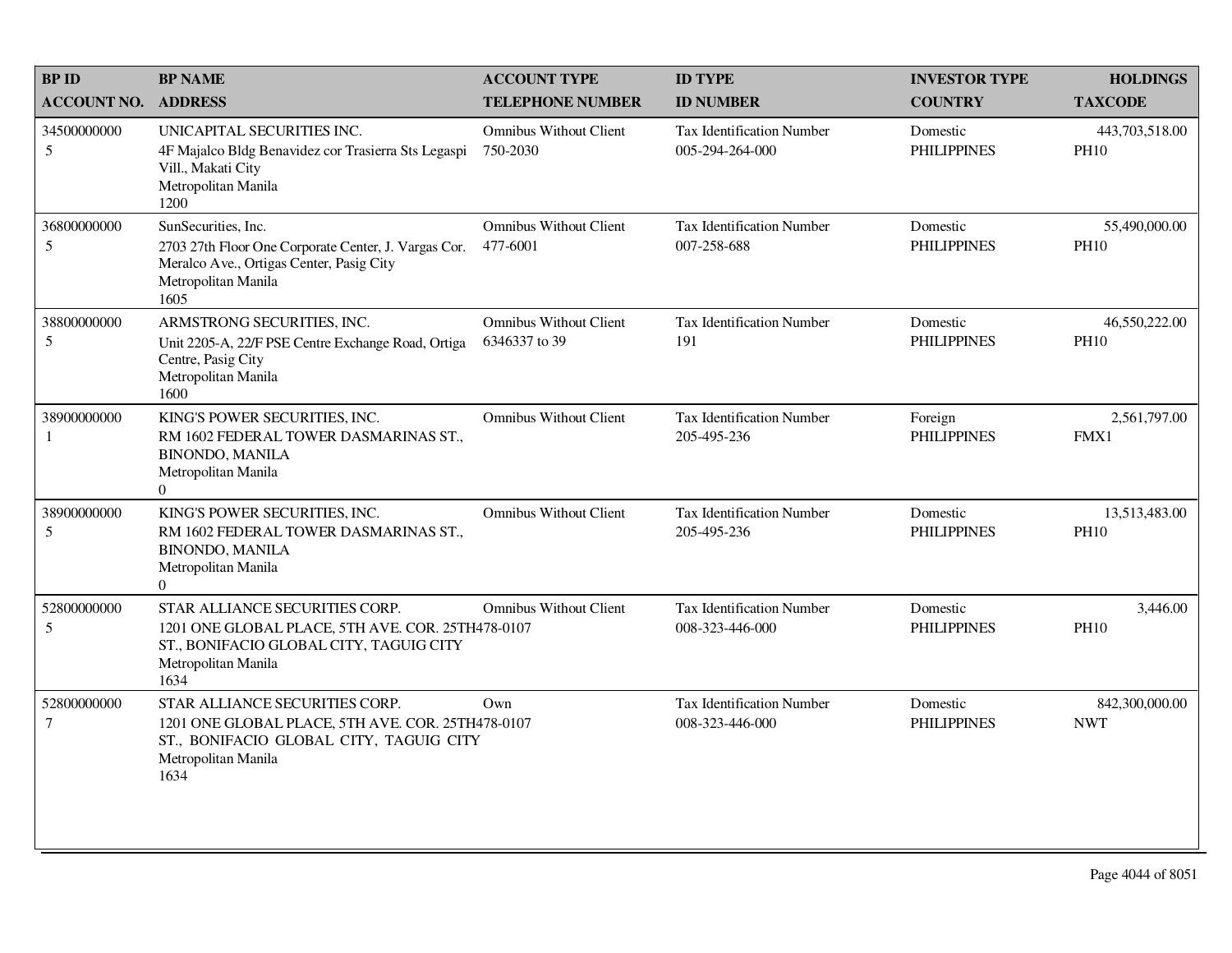| <b>BPID</b>                 | <b>BP NAME</b>                                                                                                                                                  | <b>ACCOUNT TYPE</b>     | <b>ID TYPE</b>                     | <b>INVESTOR TYPE</b>          | <b>HOLDINGS</b>        |
|-----------------------------|-----------------------------------------------------------------------------------------------------------------------------------------------------------------|-------------------------|------------------------------------|-------------------------------|------------------------|
| <b>ACCOUNT NO.</b>          | <b>ADDRESS</b>                                                                                                                                                  | <b>TELEPHONE NUMBER</b> | <b>ID NUMBER</b>                   | <b>COUNTRY</b>                | <b>TAXCODE</b>         |
| B1620002489                 | PHILIPPINE FIRE & MARINE INSURANCE<br>CORPORATION, INC.                                                                                                         | Client                  | <b>Tax Identification Number</b>   | Domestic                      | 2,500.00               |
| $\mathbf{1}$                | 5TH FLR. LEPANTO BLDG., 8747 PASEO DE<br>ROXAS, MAKATI CITY<br>Metropolitan Manila<br>1226                                                                      | 892-2981                | 565***                             | <b>PHILIPPINES</b>            | <b>PH10</b>            |
| CITI1000000<br>1            | CITIBANK N.A.<br>11/F Citibank Tower Villar corner Valero Sts. Makati<br>City, MM<br>Metropolitan Manila<br>1200                                                | Own<br>8947841          | Tax Identification Number<br>946   | Foreign<br><b>PHILIPPINES</b> | 572,861,100.00<br>FMX1 |
| DEUB1000000<br>$\mathbf{1}$ | DEUTSCHE BANK MANILA-CLIENTS A/C<br>26/F Ayala Tower One Ayala Triangle, Makati City<br>Metropolitan Manila                                                     | Own<br>8946970          | Tax Identification Number<br>DEUB1 | Foreign<br><b>PHILIPPINES</b> | 532,655,390.00<br>FMX1 |
| DEUB2000000                 | 1226<br>DEUTSCHE BANK MANILA-CLIENTS A/C                                                                                                                        | Own                     | <b>Tax Identification Number</b>   | Domestic                      | 12,808,988.00          |
| 1                           | 26/F ayala Tower One, Ayala Triangle, Makati City<br>Metropolitan Manila<br>1226                                                                                | 894-6970                | 949                                | <b>PHILIPPINES</b>            | <b>NWT</b>             |
| HSBC1000000                 | THE HONGKONG AND SHANGHAI BANKING<br>CORP. LTD. - CLIENTS' ACCT.                                                                                                | Own                     | Tax Identification Number          | Foreign                       | 238,064,490.00         |
| 1                           | HSBC Securities Services 12th Floor, The Enterprise<br>Center, Tower I 6766 Ayala Avenue corner Paseo de<br>Roxas Makati City<br>Metropolitan Manila<br>1200    | 8145200                 | 951                                | <b>PHILIPPINES</b>            | FMX1                   |
| HSBC3000000                 | THE HONGKONG & SHANGHAI BANKING COR Own<br>LTD. - OWN ACCOUNT                                                                                                   |                         | <b>Tax Identification Number</b>   | Foreign                       | 3,569,001.00           |
| $\mathbf{1}$                | HSBC Securities Services 12th Floor, The Enterprise<br>Center, Tower I 6766 Ayala Avenue corner Paseo de<br>Roxas Makati City<br>Metropolitan<br>Manila<br>1200 | 636-7370                | 953                                | <b>PHILIPPINES</b>            | <b>RA02</b>            |
|                             |                                                                                                                                                                 |                         |                                    |                               |                        |